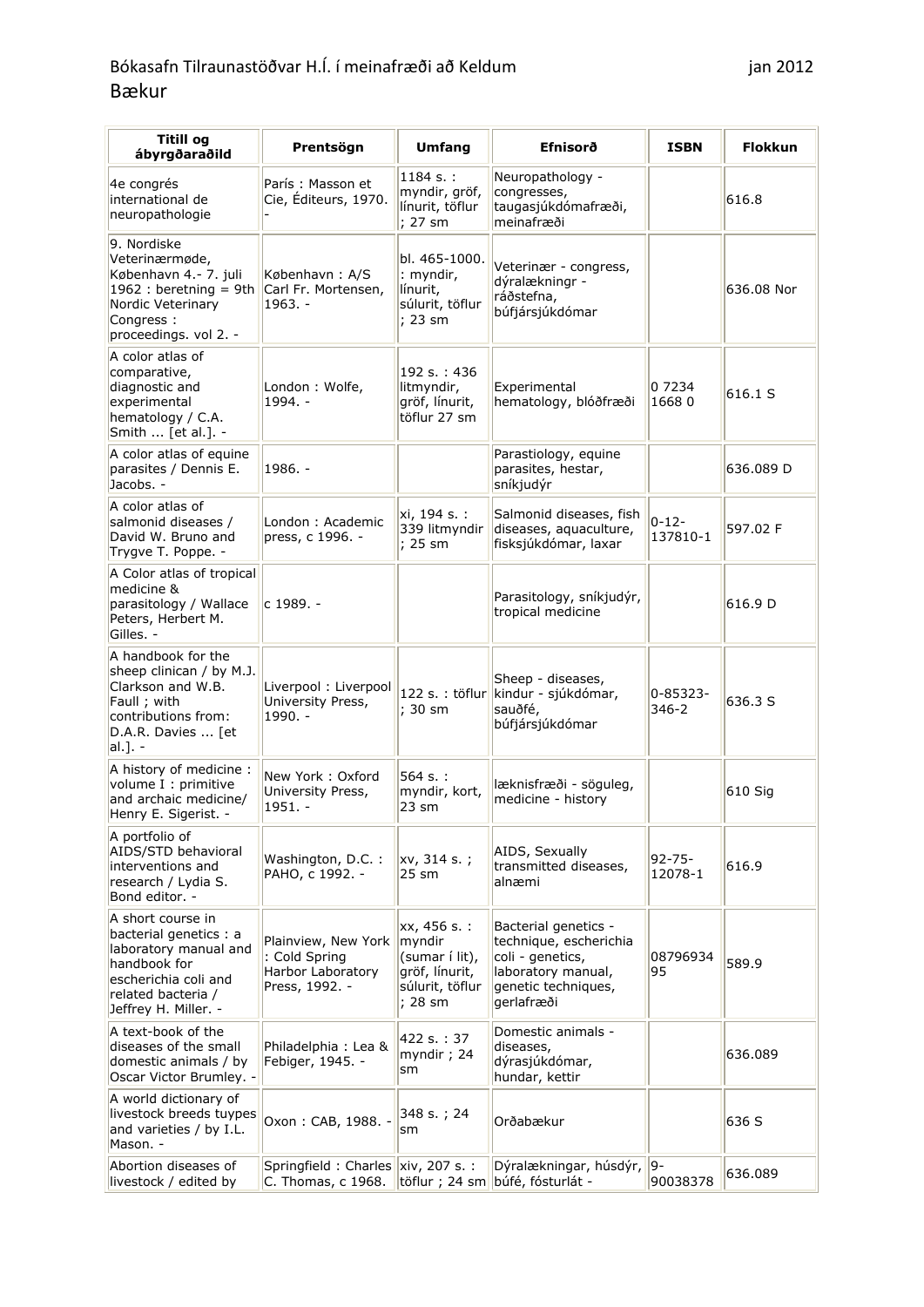| Lloyd C. Faukner. -                                                                                                                                                                                                      |                                                                          |                                                                             | dýrasjúkdómar,<br>listeriosis, abortion,<br>bovine, equine<br>abortion,                                                     | -8                     |             |
|--------------------------------------------------------------------------------------------------------------------------------------------------------------------------------------------------------------------------|--------------------------------------------------------------------------|-----------------------------------------------------------------------------|-----------------------------------------------------------------------------------------------------------------------------|------------------------|-------------|
| Advances in pineal<br>research / [series<br>editor] Russel J. Reiter. 1986 -                                                                                                                                             | London: Libbey,                                                          | 6 b. : myndir,<br>línurit, töflur<br>; 24 sm                                | Pineal gland,<br>lífeðlisfræði mannsins                                                                                     | 0-86196-<br>088-2      | 612         |
| Advances in veterinary<br>virology: proceeding<br>of the 1st congress of<br>the European Society<br>for Veterinary Virology,<br>University of Liége,<br>Liége Belgium, 5.-7.<br>April, 1989 / edited by<br>S. Edwards. - | Amsterdam:<br>Elsevier, 1990. -                                          | ix, 391 s. :<br>myndir,<br>línurit, töflur<br>; 25 sm                       | Veterinary virology -<br>congress, virus<br>diseases, veterinary -<br>congresses, örverur                                   | 04448878<br>30         | 576         |
| Affinity<br>chromatography : a<br>practical approach /<br>edited by P.D.G. Dean,<br>W.S. Johnson (and) F.<br>A. Middle. -                                                                                                | Oxford: IRL Press,<br>c 1985. -                                          | xv, 215 s. :<br>myndir,<br>línurit ; 23<br>sm                               | Affinity<br>chromatography,<br>laboratory manuals                                                                           | 0-<br>90414771<br>1    | 543         |
| AIDS vaccine research<br>and clinical trials /<br>edited by Scott D.<br>Putney [and] Dani P.<br>Bolognesi. -                                                                                                             | New York: Marcel<br>Dekker, c 1990. -                                    | xix, 480 s. :<br>myndir,<br>línurit,<br>súlurit, töflur<br>; 24 sm          | AIDS vaccines, clinical<br>trials, bólusetningar,<br>alnæmi                                                                 | $0 - 8247 -$<br>8221-6 | 616.9       |
| Alzheimer's disease:<br>vascular etiology and<br>pathology / edited by<br>Jack c. de la Torre<br>[et al.]. -                                                                                                             | New York: The New<br>York Academy of<br>Sciences, 2002. -                | xv, 526 s. :<br>myndir,<br>línurit,<br>súlurit, tölfur<br>; 23 sm           | Alzheimer's disease,<br>pathophysiology,<br>congtesses,<br>cerebrovascular<br>disease, complications,<br>dementia, vascular | 1-57331-<br>440-4      | 616.8 Ann   |
| Amyloid and<br>amyloidosis 1990 :<br>VIth international<br>symposium on<br>amyloidosis, August 5-<br>8, 1990, Oslo, Norway.                                                                                              | Dordrecht: Kluwer<br>Academic<br>Publishers, c 1991.                     | xxviii, 937 s.<br>: myndir,<br>gröf, línurit,<br>súlurit, töflur<br>; 26 sm | Amyloidosis -<br>congresses,<br>taugasjúkdómar,<br>sykurhvíta,<br>meltingafærasjúkdómar                                     | $0 - 7923 -$<br>1089-6 | 616.8       |
| Amyloid and<br>amyloidosis / edited by New York: Plenum<br>Takashi Isobe  [et<br>$ al.$ ]. -                                                                                                                             | Press, c 1988. -                                                         | xx, 885 s. :<br>myndir, gröf,<br>línurit,<br>súlurit, töflur<br>; 26 sm     | Amyloidosis-congress,<br>taugasjúkdómar,<br>sykurhvíta,<br>meltingarfærasjúkdóma                                            | $0 - 306 -$<br>42997-7 | 616.8       |
| Amyloidosis / edited by<br>George G. Glenner<br>$[et al.]$ . -                                                                                                                                                           | New York: Plemum<br>Press, c 1986. -                                     | xvii, 857 s. :<br>myndir, gröf,<br>línurit,<br>súlurit, töflur<br>; 26 sm   | Amyloidosis -<br>congresses,<br>taugasjúkdómar,<br>sykurhvíta,<br>meltingafærasjúkdómar                                     | $0 - 306 -$<br>42261-1 | 616.8       |
| Amöben, Bandwürmer,<br>Zecken: Parasiten und<br>Parasitäre<br>Erkrankungen des<br>Menschen in<br>Mitteleuropa /<br>Wissenschaftliche<br>redaktion Horst<br>Aspöck. -                                                     | $\lceil$ Linz :<br>Oberösterreichische<br>s Landesmuseum,<br>$2002$ ]. - | xi, 600 s. :<br>litmyndir,<br>línurit, kort,<br>súlurit, töflur<br>; 28 sm  | amöbur, bandormar,<br>sníkjudýr, parasitology                                                                               | 3-85474-<br>088-3      | 616.9 Amö D |
| An Atlas of fish<br>histology: normal and<br>pathological features /<br>edited by Takashi<br>Hibiya. -                                                                                                                   | c 1982. -                                                                |                                                                             | Aquaculture,<br>Aqaculture, fishes -<br>diseases,<br>fisksjúkdómar, fiskar,<br>fish histology                               |                        | 597.082     |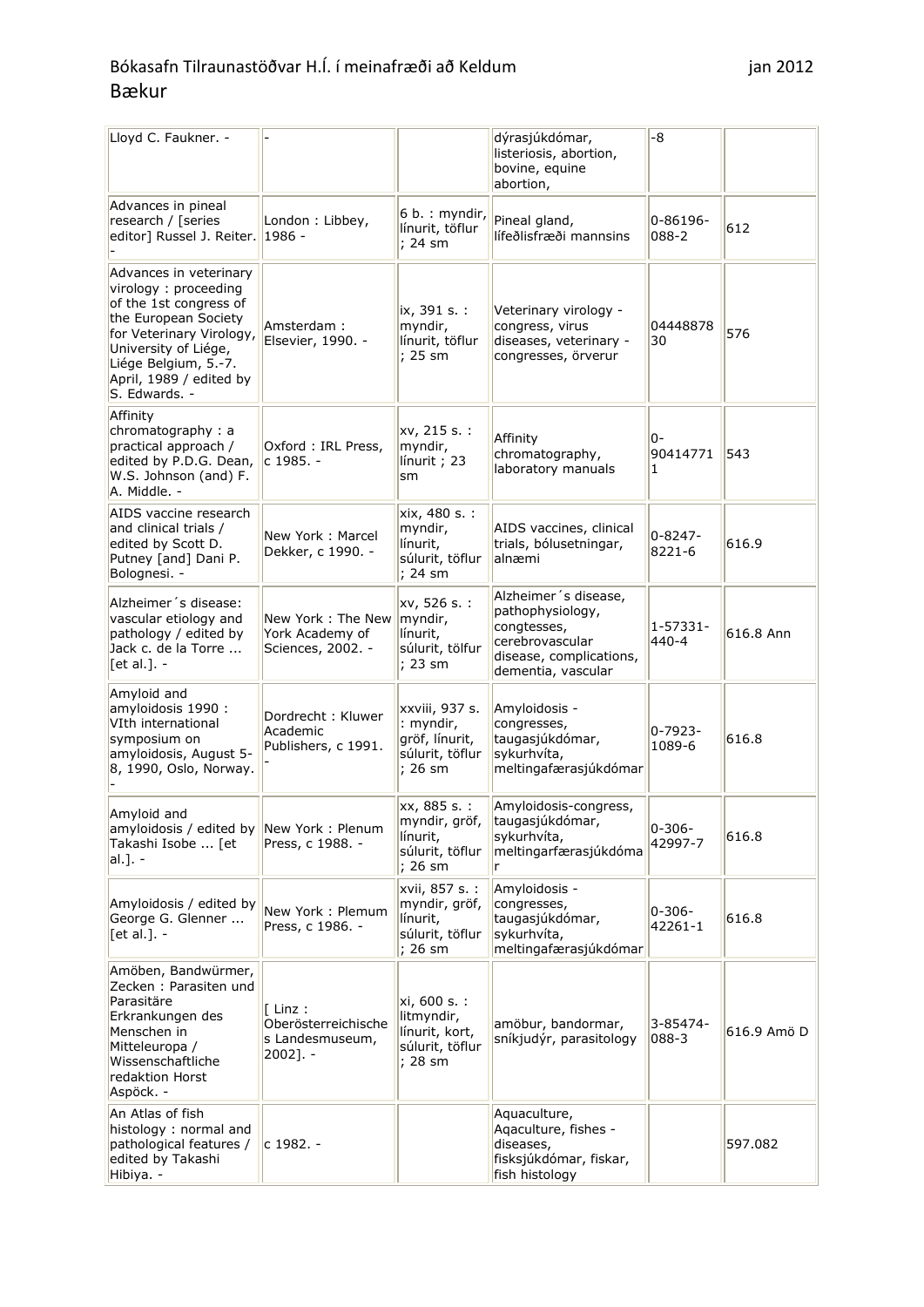| An electron<br>micrographic atlas of<br>viruses / Robley Cook<br>Williams. -                                                                                                                                                                                  | Springfield: Charles   xxiii, 128 s. :<br>C. Thomas<br>Publisher, c 1974. - | mynir ; $29$<br><sub>sm</sub>                                           | virus - atlases, veirur -<br>atlas, veirusjúkdómar                                                       | $ 0 - 398 -$<br>03153-3                                    | 576       |
|---------------------------------------------------------------------------------------------------------------------------------------------------------------------------------------------------------------------------------------------------------------|-----------------------------------------------------------------------------|-------------------------------------------------------------------------|----------------------------------------------------------------------------------------------------------|------------------------------------------------------------|-----------|
| An introdduction to<br>population ecology / G.<br>Evelyn Hutchinson. -                                                                                                                                                                                        | New Haven;<br>London: Yale<br>University Press,<br>$1978. -$                | ix, 260 s. :<br>myndir, gröf,<br>línurit,<br>súlurit, töflur<br>; 27 sm | Ecology, biotic<br>communities, vistfræði                                                                | $1 - 300 -$<br>02155-0                                     | 574.5     |
| An introduction to<br>molecular biology /<br>Robert C. Tait. -                                                                                                                                                                                                | Wymondham:<br>Horizon Scientific<br>Press, c 1997. -                        | 346 s. :<br>myndir, gröf<br>; 23 sm                                     | molecular biology,<br>sameindalíffræði                                                                   | 1-898486-<br>$08 - 5$                                      | 574.87 F  |
| An introduction to<br>nematodes : general<br>nematology: a<br>student's textbook /<br>by Bernhard Weischer<br>and Derek J.F. Brown.                                                                                                                           | Sofia - Moscow:<br>Pensoft Publishers,<br>$2000. -$                         | xiv, 187 (2)<br>$s.$ : myndir,<br>súlurit, töflur<br>; 22 sm            | parasitology,<br>nematodes, sníkjudýr,<br>bráðormar                                                      | 954-642-<br>$087 - 5$                                      | 595 Wei D |
| An introduction to the<br>study of disease /<br>William Boyd [and]<br>Huntington Sheldon. -                                                                                                                                                                   | Philadelphia: Lea &<br>Febiger, 1977. -                                     | xxiii, 492s. :<br>myndir,<br>línurit, töflur<br>; 26 sm                 | Pathology, meinafræði                                                                                    | $0 - 8121 -$<br>0600-8                                     | 616       |
| An introduction to<br>veterinary immunology<br>/ Ian R. Tizard. -                                                                                                                                                                                             | Philadelphia:<br>Saunders, 1977. -                                          | x, 367 s. :<br>myndir, gröf,<br>línurit,<br>súlurit, töflur<br>: 26 cm. | Veterinary<br>immunology.<br>Immunity.<br>Veterinary medicine,<br>dýralækninar,<br>ónæmisfræði           | $0 - 7216 -$<br>8868-3                                     | 636.089   |
| Anabolics in animal<br>production: public<br>health aspects<br>analythecal methods<br>and regulation:<br>symposium held at<br>OIE, Paris, 15-17<br>February 1983 /<br>[editor Etienne<br>Maissonnier ; assistant<br>editor, Jennette<br>Mitchell-Vigneron]. - |                                                                             | Paris: Office<br>International<br>des<br>Epizooties, c<br>1983. -       | Anabolic steriods,<br>health aspects -<br>congresses, meat -<br>standards - congresses,<br>dýralækningar | 92904411<br>86                                             | 636.089   |
| Anatomy of the<br>autonomic nervous<br>system / by G.A.G.<br>Mitchell ; foreword by<br>James Learmonth. -                                                                                                                                                     | Edinburgh: E.& S.<br>Livingstone, 1953. -                                   | xvi, 356 s. :<br>131<br>myndir(marg<br>ar í lit) ; 25<br>sm             | anatomy, nervous<br>system, líffærafræði,<br>taugakerfi                                                  |                                                            | 611.8 Mit |
| Anatomy of the human<br>body $/$ by R.D.<br>Lockhart, G.F.<br>Hamilton [ and ] F.W<br>Fyfe. -                                                                                                                                                                 | London: Faber and<br>Faber, 1965. -                                         | ix, 697 s. :<br>myndir(suma<br>r í lit) ; 25<br>sm                      | anatomy, líffærafræði,<br>human body                                                                     |                                                            | 611 Loc   |
| Animal cell culture : a<br>practical approach /<br>edited by John R. W.<br>Masters. -                                                                                                                                                                         | Oxford: Oxford<br>University Press,<br>$2000. -$                            | xviii, 315 s. :<br>myndir,<br>línurit; 25<br>sm                         | Cells, cultured Tissue<br>culture: Cell culture<br>Animals, Cytology                                     | $0 - 19 -$<br>963797-0<br>$0 - 19 -$<br>963796-2<br>(pbk.) | 571.6     |
| Animal cell culture : a<br>practical approach /<br>edited by R. I.<br>Freshney. -                                                                                                                                                                             | Oxford: IRL Press,<br>c 1986. -                                             | xiii, 248 s. :<br>myndir,<br>línurit, töflur                            | Cell culture, tissue<br>culture, frumulíffræði                                                           | 09479466<br>24                                             | 591.87    |
| Animal disease<br>monitoring / edited by<br>D.G. Ingram, W.R.<br>Mitchell [and] S.W.<br>Martin. -                                                                                                                                                             | Springfield: Charles<br>C. Thomas<br>Publisher, c 1975. -                   | x, 215 s. :<br>línurit,<br>súlurit, töflur<br>; 23 sm                   | veterinary<br>epidemiology -<br>congresses,<br>dýralækningar -<br>faraldsfræði                           | $0 - 398 -$<br>03416-8                                     | 636.089   |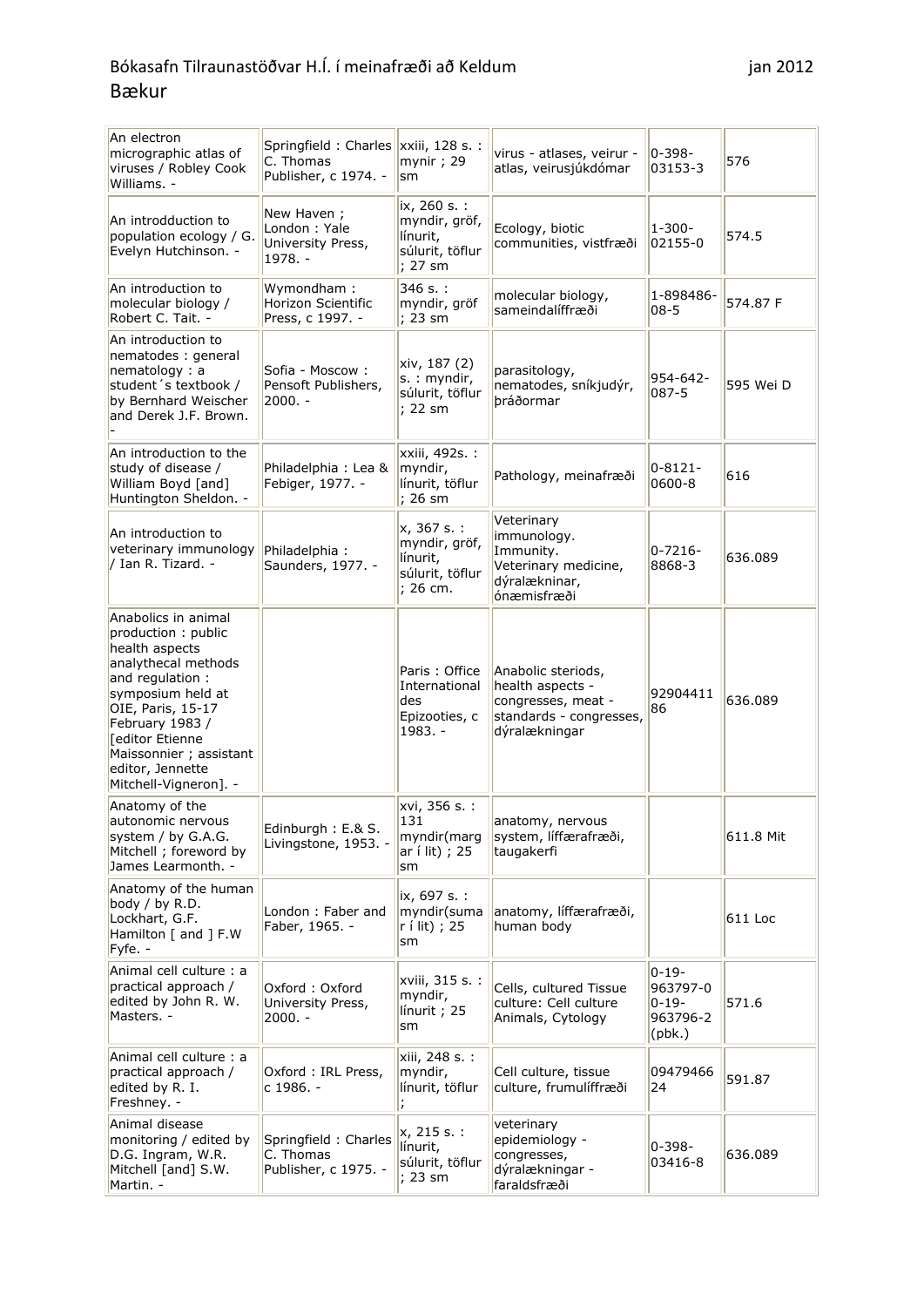| Animal health<br>standards in Norway:<br>a historical perspective<br>and assessment of the<br>existing situation /<br>Olav Sandvik ; Bjørn<br>Naess [editor]. - | Oslo: Royal<br>Ministry of<br>Agriculture, 1992. -                     | 103 s.:<br>litmyndir,<br>súlurit; 23<br>sm                          | dýralækningar -<br>Noregur, veterinary<br>medicine- Norway                                                                                                                | 82-90550-<br>$15 - 4$                                                | 636.089   |
|-----------------------------------------------------------------------------------------------------------------------------------------------------------------|------------------------------------------------------------------------|---------------------------------------------------------------------|---------------------------------------------------------------------------------------------------------------------------------------------------------------------------|----------------------------------------------------------------------|-----------|
| Animal Microbiology:<br>rickettsias and viruses<br>: volume 2 / A. Buxton<br>and G. Fraser. -                                                                   | Oxford: Blackwell,<br>$1977. -$                                        | $S: 359-830;$<br>myndir<br>(sumar í lit),<br>töflur ; 25 sm         | Dýrasjúkdómar, animal<br>microbiology,<br>virussjúkdómar,<br>meinafræði dýra                                                                                              | 0 6 3 2<br>009411                                                    | 591.2     |
| Animal models of<br>neurological disease /<br>edited by F. Clifford<br>Rose [and] P.O:<br>Behan. -                                                              | Kent: Pitman<br>Medical, c 1980. -                                     | xiii, 479 s. :<br>myndir,<br>línurit,<br>súlurit, töflur<br>; 24 sm | taugasjúkdómafræði,<br>neurological disease,<br>animal models                                                                                                             | $0 - 272 -$<br>79591-7                                               | 616.8     |
| Animal models of<br>retrovirus infection and<br>their relationship to<br>AIDS / edited by Lois<br>Ann Salzmann. -                                               | Orlando: Academic<br>Press, 1986. -                                    | xix, 470 s. :<br>myndir,<br>línurit, töflur<br>; 23 sm              | Virus diseases - animal<br>models, retrovirus<br>infections - veterinary,<br>acquired<br>immunodeficiency<br>syndrome, allnæmi                                            | $0 - 12 -$<br>617330-3                                               | 616.9     |
| Animal transgenesis<br>and cloning / Louis-<br>Marie Houdebine. -                                                                                               | West Sussex :<br>Wiley, c 2003. -                                      | xiv, 220 s. :<br>gröf, töflur ;<br>24 sm                            | cloning, laboratory<br>animals, transgenesis,<br>klónun, erfðabreytingar                                                                                                  | $0 - 470 -$<br>84828-6                                               | 591.1 Hou |
| Antigen detection to<br>diagnose bacterial<br>infections / editor<br>Richard B. Kohler. -                                                                       | c 1986. -                                                              |                                                                     | bacterial infections                                                                                                                                                      |                                                                      | 616.9     |
| Apoptosis : a practical<br>approach / edited by<br>George Studzinski. -                                                                                         | New York: Oxford<br>University Press,<br>1999. -                       | 244 s. : ill. ;<br>$23 \text{ sm}$                                  | Biologi Cytologi<br>Cellbiologi                                                                                                                                           | $0 - 19 -$<br>963785-7<br>(pbk.)<br>$0 - 19 -$<br>963784-9<br>(hbk.) | 571.9     |
| Aquaculture / editor<br>Gilbert Barnabé. -                                                                                                                      | New York: Ellis<br>Horwood, 1990. -                                    |                                                                     | Aquaculture,<br>Aqaculture, fishes -<br>diseases,<br>fisksjúkdómar, fiskar                                                                                                |                                                                      | 639 F     |
| Aquatic microbiology /<br>edited by F.A. Skinner<br>and J.M. Shewan. -                                                                                          | London: Academic<br>Press, 1977. -                                     | xii, 369 s. :<br>myndir,<br>línurit, töflur<br>; 24 sm              | Aquatic - microbiology,<br>örverur, fishes                                                                                                                                |                                                                      | 576 F     |
| Arctic flora and fauna:<br>status and conservatin<br>/ Conservation of<br>Arctic Flora and Fauna<br>$(CAFF)$ . -                                                | Helsinki: Edita,<br>$[2002]$ . -                                       | 272 s. :<br>myndir, kort<br>: 29 sm. -                              | Norðurheimskautalönd,<br>vistfræði,<br>heimskautalönd,<br>umhverfisvernd,<br>náttúruauðlindir,<br>dýralíf, gróður,<br>animals, flora and<br>fauna, artic,<br>conservation | 99799476<br>59                                                       | 333.7 Arc |
| Atlas of human<br>parasitology /<br>Lawrence R. Ash [and]<br>Thomas C. Orihel. -                                                                                | Chicago: American<br>Society of Clinical<br>Pathologists, c<br>1997. - | xii, 410 s. :<br>litmyndir; 29<br>sm                                | medical parasitology -<br>Atlases, parasitic<br>diseases - Atlases,<br>sníkjudýr, atlas                                                                                   | 0-89189-<br>399-7                                                    | 616.9 D   |
| Atlas of human<br>parasitology /<br>Lawrence R. Ash,<br>Thomas C. Orihel. -                                                                                     | c 1990. -                                                              |                                                                     | Parasitology, sníkjudýr<br>- sjúkdómar                                                                                                                                    |                                                                      | 616.9 D   |
| Atlas of human<br>parasitology /<br>Lawrence R. Ash,<br>Thomas C. Orihel. -                                                                                     | c 1980. -                                                              |                                                                     | Parasitology, sníkjudýr                                                                                                                                                   |                                                                      | 616.9 D   |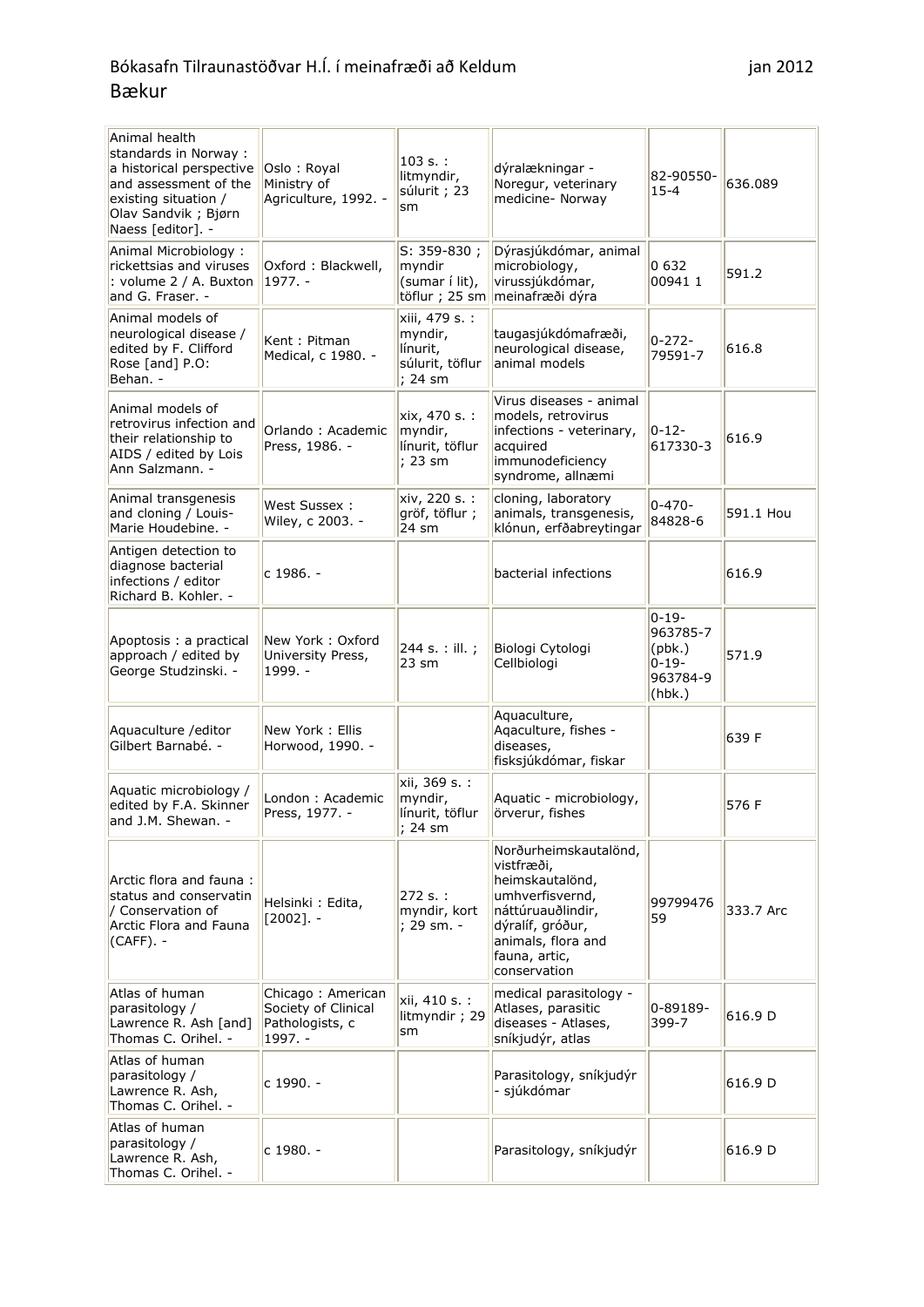| Atlas of veterinary<br>hematology: blood<br>and bone marrow of<br>domestic animals /<br>John W. Harvey. -                                                                                                              | London: W.B.<br>Saunders, 2001. -                                               | 228 p. :<br>litmyndir,<br>töflur ; 26 sm                                                   | veterinary hematology<br>- Atlases, blood cells,<br>bone marrow,<br>vefjafræði                                                        | $0 - 7216 -$<br>6334-6     | 636.089   |
|------------------------------------------------------------------------------------------------------------------------------------------------------------------------------------------------------------------------|---------------------------------------------------------------------------------|--------------------------------------------------------------------------------------------|---------------------------------------------------------------------------------------------------------------------------------------|----------------------------|-----------|
| Augustine to Galileo:<br>the history of science<br>A.D. 400-1650 / A.C.<br>Crombie. -                                                                                                                                  | London; The Falcon $ 436$ s.:<br>Educational books, $c$ myndir; 22<br>$1952. -$ | sm                                                                                         | Vísini - söguleg,<br>science - history,                                                                                               |                            | 509 Cro   |
| Automation,<br>mechanization and<br>data handling in<br>microbiology / edited<br>by Ann Baillie and R.J.<br>Gilbert. -                                                                                                 | London: Academic<br>Press, 1970. -                                              | xiv, 233 s. :<br>myndir,<br>línurit,<br>súlurit, töflur,<br>uppdrættir;<br>$24 \text{ sm}$ | Microbiology - data<br>handling, örverur                                                                                              |                            | 576 F     |
| Bacillus subtilis and<br>other gram-positive<br>bacteria:<br>biochemistry,<br>physiology, and<br>molecular genetics /<br>editor in chief,<br>Abraham L.<br>Sonensheim; editord,<br>james A. Hoch, Richard<br>Losick. - | Washington: ASM,<br>c 1993. -                                                   | xiii, 989 s. :<br>myndir, töflur<br>: 29 sm                                                | bacillus subtilis, gram-<br>positive bacteria,<br>molecular microbiology,<br>bacterial genetics,<br>gerlar, bakteríur,<br>örverufræði | $1 - 55581 -$<br>$053 - 5$ | 589.9     |
| Bacterial cell surface<br>techniques / Ian<br>Hancock and Ian<br>Poxton. -                                                                                                                                             | Chichester: John<br>Wiley & Sons, c<br>1988. -                                  |                                                                                            | Aquaculture,<br>Aqaculture, fishes -<br>diseases,<br>fisksjúkdómar, fiskar,<br>cells, gerlar                                          |                            | 589.9 F   |
| Bacterial fish<br>pathogenens: disease<br>in farmed and wild fish<br>/ B.Austin and D.A.<br>Austin. -                                                                                                                  | Chichester: Ellis<br>Horwood Limited, c<br>$1978. -$                            | 364 s.:<br>myndir, töflur<br>: 25 sm                                                       | Aquaculture, fishes -<br>diseases, fishes -<br>microbiology, fiskar -<br>sjúkdómar, bakteríur,<br>fisksjúkdómar                       | $0 - 85312 -$<br>844-8     | 597.02 F  |
| <b>Bacterial fish</b><br>pathogens : disease in<br>farmed and wild fish /<br>B. Austin and D.A.<br>Austin. -                                                                                                           | New York: Ellis<br>Horwood, c 1993. -                                           | xii, 384 s. :<br>myndir, töflur<br>; 24 sm                                                 | Fishes - diseases,<br>fishes - microbiology,<br>fiskar - sjúkdómar,<br>bakteríur,<br>fisksjúkdómar                                    | $0 - 13 -$<br>059494-6     | 597.02 F  |
| Bacterial pathogenesis<br>: a molecular approach<br>/ Abigail A. Salyers and<br>Dixie D. Whitt. -                                                                                                                      | Washington, D.C. :<br>ASM Press, c 1994.                                        | xxiii, 418 s. :<br>myndir, gröf,<br>línurit, töflur,<br>skýringamyn<br>dir ; 28 sm         | Bacterial diseases -<br>pathogenesis, virulence<br>(microbiology),<br>bakteríur - uppruni og<br>þróun, smithæfni<br>örveru.           | 1-55581-<br>$070 - 5$      | 616       |
| Bacterial pathogenesis<br>/ edited by Abigail A.<br>Salyers and Dixie D.<br>Whitt. -                                                                                                                                   | Washington, D.C. :<br>ASM: Oxford:<br>Blackwell Science,<br>$2000. -$           | xx, 539 s. :<br>myndir, töflur<br>; 28 sm                                                  | Bacterial diseases,<br>Pathogenesis<br>irulence (Microbiology),<br>bakteríur, örverufræði                                             | 1-55581-<br>$171-X$        | 616 Sal F |
| Bacteriology illustrated<br>/ R.R. Gillies [and] T.C.<br>Dodds; foreword by R.<br>Cruickshank. -                                                                                                                       | Baltimore: Eilliams<br>and Wilkins, 1968. -                                     | xi, 198 s. :<br>myndir<br>(sumar í lit) ;<br>26 sm                                         | medical bacteriology,<br>bakteríur,<br>sjúkdómafræði                                                                                  | $0 - 44300 -$<br>$554-0$   | 616       |
| Baculovirus expression<br>vectors : a laboratory<br>manual / David R.<br>O'Reilly, Lois K. Miller<br>[and] Verne A.<br>Luckow. -                                                                                       | New York: Oxford<br>University Press,<br>1994. -                                | xiii, 347 s. :<br>myndir, töflur<br>; 28 sm                                                | Baculoviruses -<br>Genetics - Laboratory<br>manuals, Genetic<br>vectors, Gene<br>expression, örverufræði                              | $0 - 19 -$<br>509131-0     | 576       |
| Basic pathology /<br>Stanley L. Robbins,<br>Marcia Angell [and]<br>Vinay Kumar. -                                                                                                                                      | Philadelphia: W.B.<br>Saunders Company,<br>c 1981. -                            | x, 694 s. :<br>myndir, töflur<br>; 27 sm                                                   | Pathology, meinafræði                                                                                                                 | $0 - 7216 -$<br>7600-6     | 616.07    |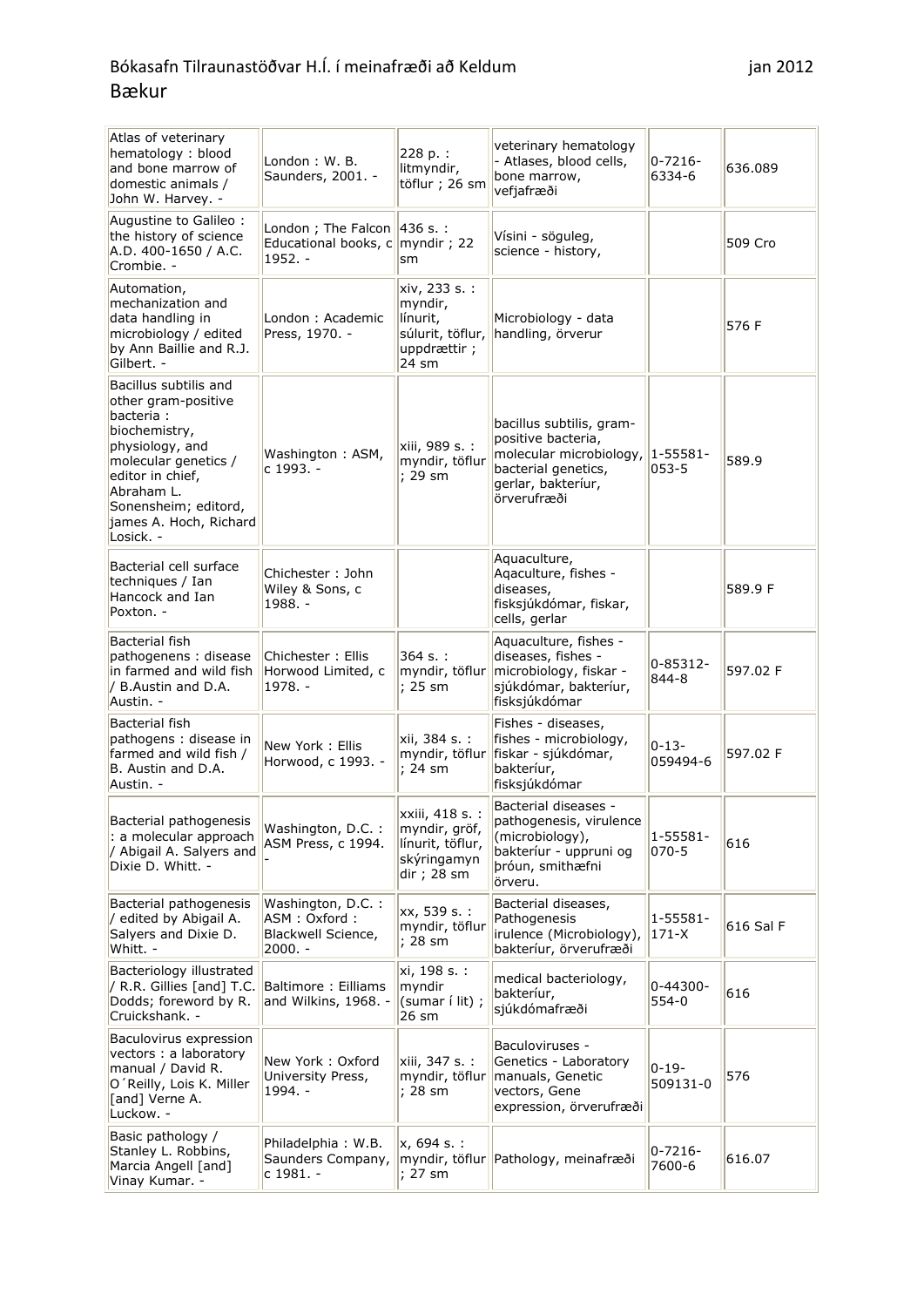### Bókasafn Tilraunastöðvar H.Í. í meinafræði að Keldum var að stær stær stær þan 2012 Bækur

| Basic relationships of<br>gas chromatography /<br>L.S. Ettre. -                                                                                                                                                                                                                                                                                                                                                                                            | Connecticut:<br>Perkin-Elmer, 1977.                  | iv, 65 s. :<br>gröf, línurit,<br>töflur ; 23 sm                            | Chemistry, anlalytic,<br>gas chromatography,<br>efnagreiningaraðferðir,<br>litskiljun                               |                                                           | 544       |
|------------------------------------------------------------------------------------------------------------------------------------------------------------------------------------------------------------------------------------------------------------------------------------------------------------------------------------------------------------------------------------------------------------------------------------------------------------|------------------------------------------------------|----------------------------------------------------------------------------|---------------------------------------------------------------------------------------------------------------------|-----------------------------------------------------------|-----------|
| Bekæmpelse af<br>kvægtuberkulose i<br>Jylland: undersøgelser<br>over den systematiske<br>bekæmpelse af<br>tuberkulosen i jyske<br>kvægbesætninger og<br>over problemerne<br>vedrørende kontrollen<br>med de rensede<br>besætninger $=$<br>investigations into the<br>systematic eradication<br>of tuberculosis in<br>Jutland cattle herds<br>and tnto the problems<br>connected with control<br>of tuberculosis-free<br>herds/ Jørgen Johs.<br>Tønnesen. - | København: A/S<br>Carl Fr. Mortensen,<br>1971. -     | 336 s.:<br>myndir,<br>línurit, töflur<br>; 24 sm                           | Dýralækningar, berklar<br>- nautgripir,<br>tuberculosis, bovine                                                     |                                                           | 636.2     |
| Bergey 's manual of<br>determinative<br>bactiology / [edited by]<br>John G. Holt [et al.].                                                                                                                                                                                                                                                                                                                                                                 | Baltimore: Williams<br>& Wilkins, c 1994. -          | xviii, 787 s. :<br>myndir, töflur<br>; 28 sm                               | Bacteriology -<br>classification,<br>bacteriology -<br>terminology, gerlafræði                                      | $0 - 683 -$<br>00603-7                                    | 589.9 F   |
| Bergey's manual of<br>systematic<br>bacteriology / Noel R.<br>Krieg editor volume 1;<br>John B. Holt editor-in<br>chief. -                                                                                                                                                                                                                                                                                                                                 | Baltimore: Williams<br>& Wilkins, c 1984-<br>1989. - | 4 b. :                                                                     | Bacteriology -<br>classification,<br>bacteriology -<br>terminology, gerlafræði                                      |                                                           | 589.9 F   |
| Biochemistry and the<br>central nervous system<br>/ Henry McIlwain [and]<br>H. S. Bachelard. -                                                                                                                                                                                                                                                                                                                                                             | Edinburgh:<br>Churchill<br>Livingstone, 1971. -      | 616 s. : gröf,<br>línurit,<br>súlurit, töflur<br>; 24 sm                   | Biochemistry,<br>lífefnafræði,<br>taugasjúkdómafræði                                                                | 0 7000<br>1522 1                                          | 574.19    |
| Bioethics and human<br>rights: a reader for<br>health professionals /<br>edited by Elsie L.<br>Bandman, Bertram<br>Bandman. -                                                                                                                                                                                                                                                                                                                              | Boston: Little,<br>Brown, c1978.                     | xix, 386 s.;<br>$23 \text{ sm}$                                            | bioethics, human<br>rights, mannréttindi,<br>siðfræði,                                                              |                                                           | 174.2 Bio |
| Bioinformatics :<br>sequence, structure,<br>and databanks: a<br>practical approach /<br>edited by D. Higgins<br>and W. Taylor. -                                                                                                                                                                                                                                                                                                                           | Oxford: Oxford<br>University Press,<br>2000.         | XX, 249 s. :<br>myndir ; 25<br>sm                                          | bioinformatics.                                                                                                     | $0 - 19 -$<br>963790-3<br>$0 - 19 -$<br>963791-1<br>(ib.) | 570       |
| Biolgoy of the<br>invertebrates / Jan A.<br>Pechenik. -                                                                                                                                                                                                                                                                                                                                                                                                    | c 1991. -                                            |                                                                            | Invertebrates,<br>sníkjudýr, skordýr,<br>parasitology                                                               |                                                           | 593 D     |
| Biologic rythms in<br>clinical and laboratory<br>medicine / Y. Touitou<br>[and] E. Haus (eds.). -                                                                                                                                                                                                                                                                                                                                                          | Berlin: Springer-<br>Verlag, c 1992. -               | xviii, 730 s. :<br>myndir, gröf,<br>línurit,<br>súlurit, töflur<br>; 27 sm | Clinical chronobiology,<br>biologycal rythms,<br>lífeðlisfræði,<br>lífefnafræði                                     | 3-540-<br>54461-5                                         | 612       |
| Biological roles of<br>copper. -                                                                                                                                                                                                                                                                                                                                                                                                                           | Amsterdam:<br>Excerpta Medica,<br>1980. -            | 343 s. : gröf,<br>línurit,<br>súlurit, töflur,<br>uppdrættir;<br>24 sm     | Copper in the body -<br>congresses, copper -<br>physiological effect -<br>congresses, kopar,<br>spendýr - sjúkdómar | $90 - 219 -$<br>4085-x                                    | 599       |

Biosafety in Washington : U.S. vi, 177 s. - biosafety in 542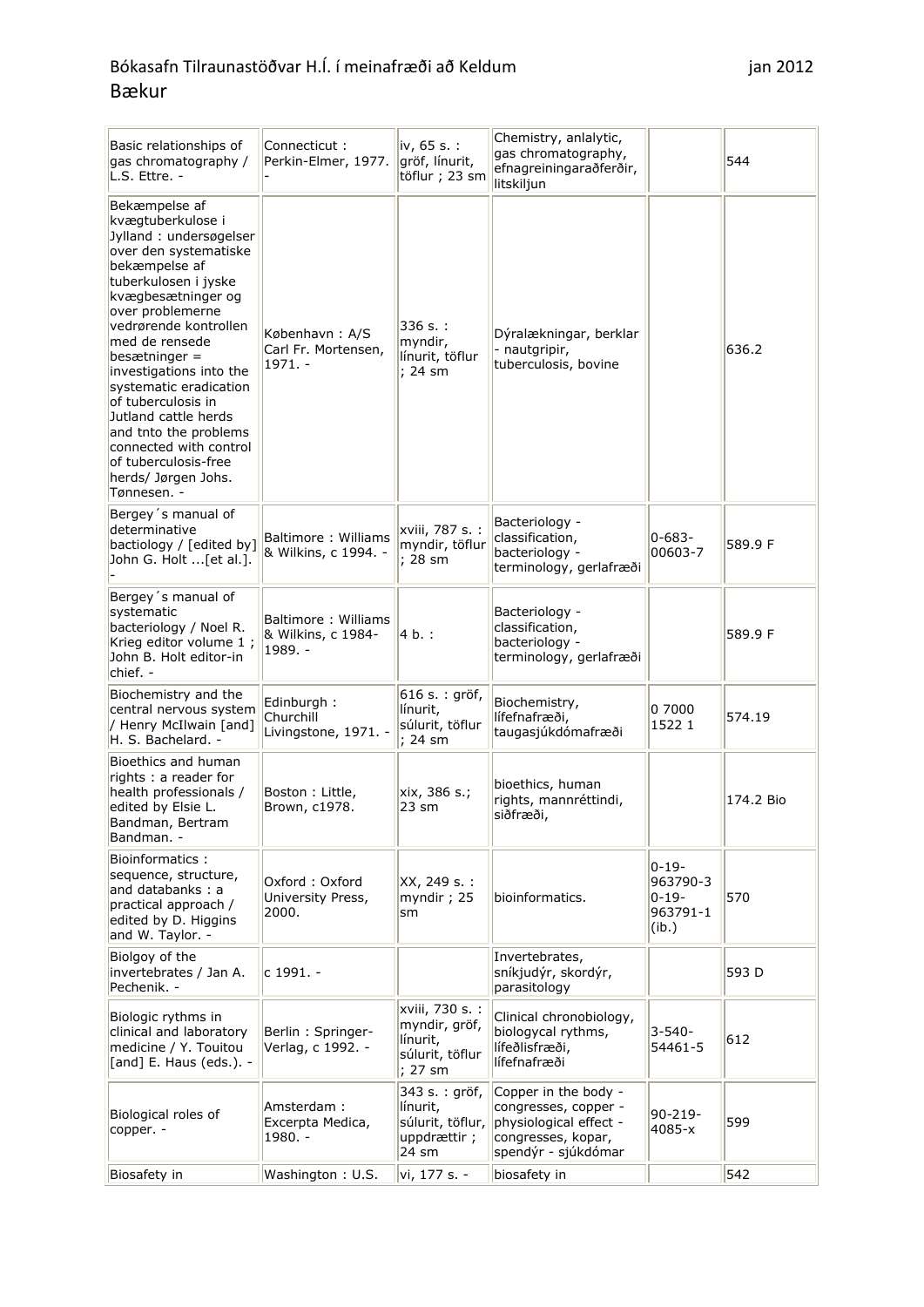| microbiological and<br>biomedical laboratories<br>/ U.S. Department of<br>Health<br>and Human Services,<br>Public Health Service,<br><b>Centers for Disease</b><br>Control and<br>National Institutes of<br>Health. - | Government<br>printing office,<br>1988. -                              |                                                                                         | laboratories,<br>efnarannsóknastofur,                                                                                                                        |                                   |              |
|-----------------------------------------------------------------------------------------------------------------------------------------------------------------------------------------------------------------------|------------------------------------------------------------------------|-----------------------------------------------------------------------------------------|--------------------------------------------------------------------------------------------------------------------------------------------------------------|-----------------------------------|--------------|
| Biotransformation and<br>fate of chemicals in the<br>aquatic environment /<br>editors, Alan W. Maki,<br>Kenneth L. Dickson,<br>John Cairns, Jr. . -                                                                   | c 1980. -                                                              |                                                                                         | Envrionment,<br>biotransfromation, fish<br>diseases, aquaculture                                                                                             |                                   | 574.5 F      |
| Björn Sigurðsson and<br>the concept of slow<br>viral diseases : a case<br>study of the<br>development and<br>operation of modern<br>science in a small-<br>language culture<br>(Iceland) / by Robert<br>T. Klose. -   | Maine: The<br>Graduate School.<br>University of Maine,<br>$1995. -$    | xii, 211 s. :<br>myndir<br>(sumar í lit),<br>kort ; 28 sm                               | Mæði visna, Björn<br>Sigurðsson, hæggengir<br>veirusjúkdómar, veirur,<br>viral diseases, MVV,                                                                |                                   | 610          |
| Bone and bones:<br>fundamentals of bone<br>biology / by Joseph P.<br>Winmann and Harry<br>Sicher. -                                                                                                                   | St. Louis: The C.V.<br>Mosby Company,<br>$1947. -$                     | 464 s.: 289<br>myndir ; 25<br>sm                                                        | bein, anatomy,<br>líffærafræði                                                                                                                               |                                   | 611 Wei      |
| Bone spavin in<br>Icelandic horses :<br>aspects of<br>prdisposition,<br>pathogenesis and<br>prognosis / Sigríður<br>Björnsdóttir. -                                                                                   | Uppsala: Swedish<br>University of<br>Agricultural<br>Sciences, 2002. - | óreglul. bls.;<br>myndir<br>(sumar í lit),<br>línurit, töflur,<br>24 sm                 | spatt, hestar,<br>hestasjúkdómar,<br>dýrasjúkdómar, bone<br>spavin, horses                                                                                   | <b>ISBN 91-</b><br>576-6382-<br>3 | $ 636.1$ Sig |
| Bovine medicine :<br>diseases and<br>husbandry of cattle /<br>edited by A.H. Andrews<br>$\dots$ [et al. ]. -                                                                                                          | Oxford: Blackwell,<br>c 1992. -                                        | viii, 922 s. :<br>myndir,<br>línurit,<br>skýringamyn<br>dir, súlurit,<br>töflur ; 28 sm | Cattle - diseases,<br>livestock, nautgripir,<br>dýrasjúkdómar                                                                                                | $0 - 632 -$<br>03039-9            | 636.2 S      |
| Bovine surgery and<br>lameness / A. David<br>Weaver. -                                                                                                                                                                | Oxford: Blackwell<br>Scientific, 1986. -                               | 237 s. : ill ;<br>21 sm.                                                                | Cattle, Surgery,<br>nautgripir -<br>skurðaðgerðir,<br>dýralækningar,                                                                                         | $0 - 632 -$<br>01444-X            | 636.2 Wea    |
| Brain opioid systems in<br>reproduction / edited<br>by R.g. Dyer and R.J.<br>Bicknell. -                                                                                                                              | Oxford: Oxford<br>University Press,<br>1989. -                         | xiv, 365 s. :<br>myndir<br>(sumar í lit),<br>línurit,<br>súlurit, töflur<br>; 24 sm     | Reproduction,<br>endocrine aspects,<br>endorphins -<br>physiological effect,<br>brain - physiology,<br>endorphins -<br>physiology, lífeðlisfræði<br>mannsins | $0 -$<br>19857694<br>-3           | 612          |
| Breakthrough; the<br>saga of Jonas Salk /<br>Richard Carter. -                                                                                                                                                        | [New York, Trident<br>Press, 1966, c1965]                              | 435 p.; 22<br>cm                                                                        | Poliomyelitis vaccine.<br>Salk, Jonas, 1914-                                                                                                                 |                                   | 926 Car      |
| Breeding for disease<br>resistance in farm<br>animals / edited by<br>J.B. Owen and R.F.E.<br>Asford. -                                                                                                                | Oxon: CAB, c 1991.                                                     | x, 499 s. :<br>línurit,<br>súlurit, töflur<br>; 24 sm                                   | Animals - breeding,<br>dýrafræði, búfjárfræði,<br>kindur,<br>búfjársjúkdómar,<br>sauðfé                                                                      |                                   | 636.08 S     |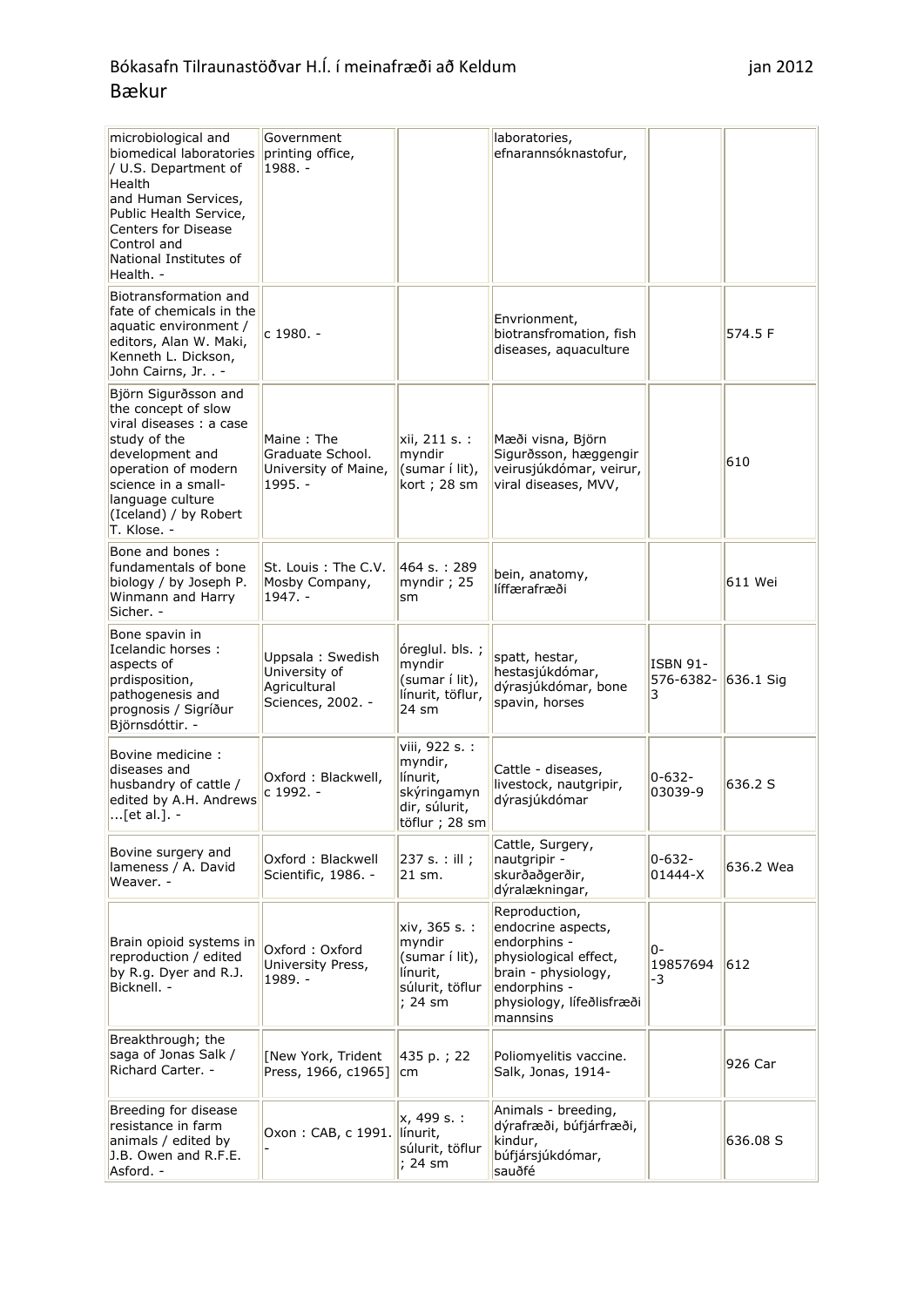### Bókasafn Tilraunastöðvar H.Í. í meinafræði að Keldum var var stóður sama þan 2012 Bækur

| Búfjárfræði / Gunnar<br>Bjarnason                                                                                 | Akureyri:<br>Bókaforlag Odds<br>Björnssonar, [1966]                                           | Óreglul.<br>bls.tal:<br>myndir,<br>teikn., línurit,<br>töflur ; 26 sm    | Búfjárfræði, sauðfé,<br>nautgripir                                                                                        |                        | 636 Gun   |
|-------------------------------------------------------------------------------------------------------------------|-----------------------------------------------------------------------------------------------|--------------------------------------------------------------------------|---------------------------------------------------------------------------------------------------------------------------|------------------------|-----------|
| Campylobacter / edited<br>by Irving Nachamkin<br>[and] Martin J. Blaser.                                          | Washington, D.C. :<br>ASM Press, 2000. -                                                      | xxiii, 545 s.<br>myndir,<br>línurit,<br>súlurit, töflur<br>; 26 sm       | Campylobacter<br>Epidemiology                                                                                             | 1-55581-<br>$165 - 5$  | 616 Cam   |
| Capillary eletrophoresis<br>: principles, practice<br>and applications /<br>S.F.Y. Li. -                          | Amsterdam:<br>Elsevier, 1993. -                                                               | xxvi, 582 s. :<br>gröf, línurit,<br>töflur,<br>uppdrættir;<br>24 sm      | Electrophoresis,<br>chromatography,<br>rafeindafræði                                                                      | $0 - 444 -$<br>81590-2 | 537.5 F   |
| Cattle, priests, and<br>progress in medicine /<br>Calvin W. Schwabe. -                                            | Minneapolis:<br>University of<br>Minnesota Press,<br>1978. -                                  | xiii, 277 s. :<br>myndir, töflur<br>: 22 sm                              | Læknisfræði - söguleg,<br>nautgripir,<br>dýralækningar, cattle,<br>medicine-progress                                      | 0-8166-<br>0825-3      | 610       |
| Cell and molecular<br>biology / E.D.P. De<br>Robertis, E.M.F. De<br>Robertis, Jr. -                               | Philadelphia: Lea &<br>Febiger, 1987. -                                                       | xxix, 734 s. :<br>myndir, gröf,<br>línurit, töflur<br>: 26 sm.           | Molecular biology.<br>Sameindalíffræði                                                                                    | $0 - 8121 -$<br>1012-9 | 574.87    |
| Cell biology / compiled<br>and edited by Philip L.<br>Altman and Dorothy<br>Dittmer Katz.                         | Betsheda, Md:<br>Federation of<br>American societies<br>for experimental<br>biology, c1976. - | xiv, 454 s.                                                              | cell biology,<br>frumulíffræði                                                                                            | 0-913822-<br>$10 - 8$  | 574.87cel |
| Cell biology : labfax /<br>edited by G.B. Dealtry<br>and D. Rickwood. -                                           | Oxford: BIOS<br>scientific Publishers,<br>c 1992. -                                           | 254 s.: töflur<br>; 24 sm                                                | Cytology, laboratory<br>manuals, frumulíffræði                                                                            | 1-872748-<br>60-0      | 574.87    |
| Cell growth and<br>division : a practical<br>approach / edited by<br>R. Baserga. -                                | Oxford: IRL Press,<br>1989. -                                                                 | 158 s. :<br>myndir,<br>línurit, töflur<br>; 24 sm                        | Cell culture, cells<br>growth, growth<br>substances, cell<br>division, cells cultured                                     | $0 -$<br>19963026<br>7 | 574.07    |
| Ces virus qui<br>détruisent les hommes<br>: l'histoire des virus<br>des origines á nos<br>jours / Claude Chastel. | París: Éditions<br>Ramsay, 1966. -                                                            | 428 s. :<br>línurit, töflur<br>; 23 sm                                   | MVV, hægfara<br>veirusýkingar, mæði-<br>visna, veirufræði,<br>læknisfræði                                                 |                        | 616       |
| Clinical aspects of<br>neuroimmunology /<br>Edward A. Neuwelt and<br>W. Kemp Clark. -                             | Baltimore: The<br>Williams & Wilkins<br>Company, c 1978. -                                    | xiv, 277 s. :<br>myndir, gröf,<br>línurti,<br>súlurit, töflur<br>; 26 sm | neurvous system -<br>diseases -<br>immunologicals<br>aspects, immunologic<br>diseases, ónæmisfræði,<br>taugasjúkdómafræði | $0 - 683 -$<br>06437-1 | 616.8     |
| Clinical biochemistry of<br>domestic animals /<br>edited by Jiro J.<br>Kaneko. -                                  | New York:<br>Academic Press,<br>$1980. -$                                                     | xiii, 832 s. :<br>myndir,<br>línurit, töflur<br>; 24 sm                  | Veterinary pathology,<br>veterinary physiology,<br>biological chemistry,<br>dýralækningar                                 | $0 - 12 -$<br>396350-8 | 636.089   |
| Clinical biochemistry of<br>domestic animals :<br>volume 1 / edited by<br>J.J. Kaneko and C.E.<br>Cornelius. -    | New York:<br>Academic Press,<br>$1970. -$                                                     | xv, 439 s. :<br>myndir, gröf,<br>línurit, töflur<br>; 24 sm              | Dýralækningar, húsdýr,<br>lífeðlisfræði, domestic<br>animals, clinical<br>biochemistry                                    |                        | 636.089   |
| Clinical biochemistry of New York:                                                                                |                                                                                               | xv, 352 s. :                                                             | Dýralækningar, húsdýr,                                                                                                    |                        | 636.089   |

L,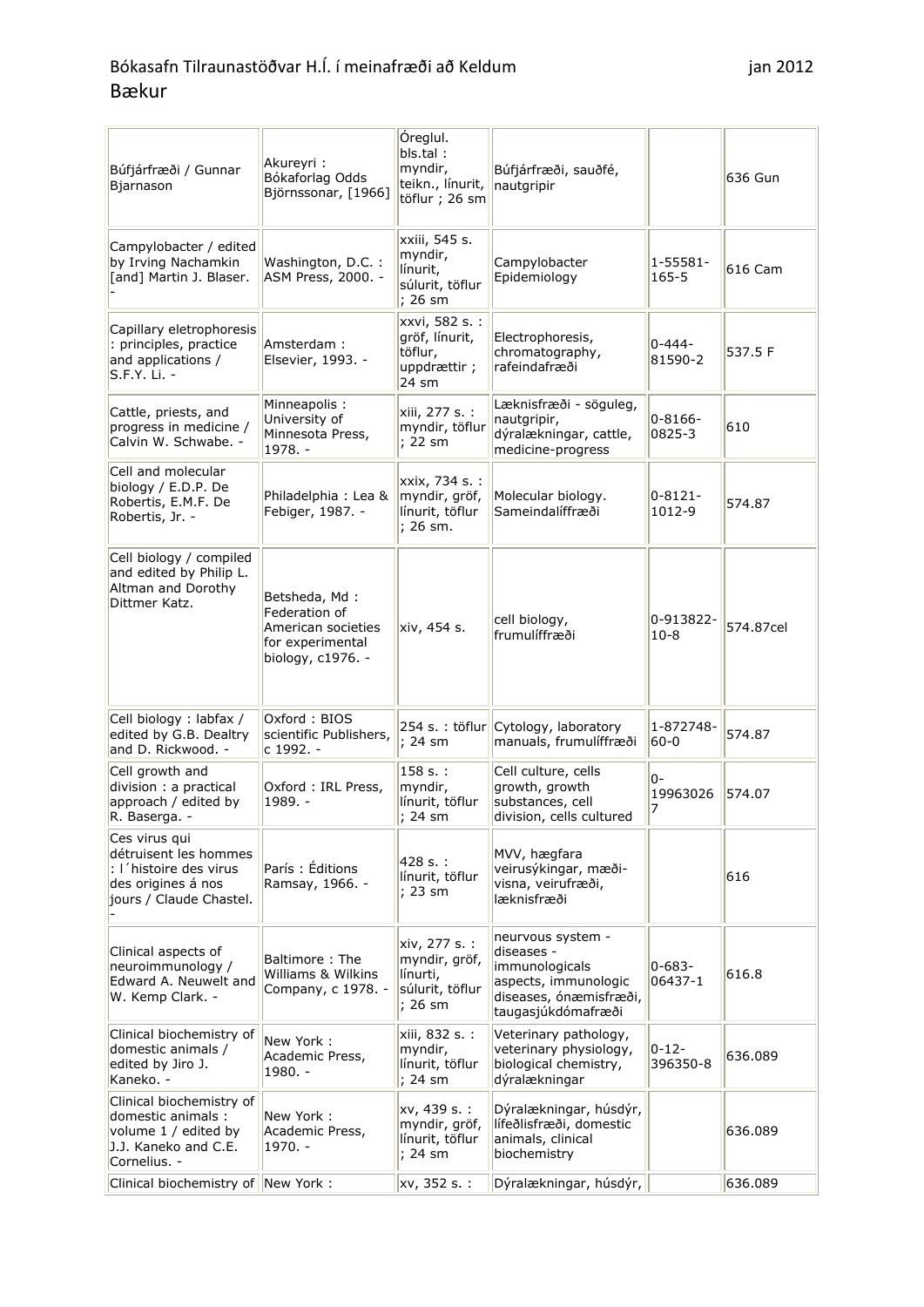### Bókasafn Tilraunastöðvar H.Í. í meinafræði að Keldum var var stóður sama þan 2012 Bækur

| domestic animals<br>volume 2 / edited by<br>J.J. Kaneko and C.E.<br>Cornelius. -                                                                                                                                                          | Academic Press,<br>$1971. -$                                                            | myndir, gröf,<br>línurit, töflur<br>; 24 sm                   | lífeðlisfræði, domestic<br>animals, clinical<br>biochemistry                                                                                                                            |                        |           |
|-------------------------------------------------------------------------------------------------------------------------------------------------------------------------------------------------------------------------------------------|-----------------------------------------------------------------------------------------|---------------------------------------------------------------|-----------------------------------------------------------------------------------------------------------------------------------------------------------------------------------------|------------------------|-----------|
| Clinical laboratory<br>statistics / Roy N.<br>Barnett ; foreword by<br>W. J. Youden. -                                                                                                                                                    | Boston : Little,<br>Brown and<br>Company, c 1971. -                                     | xiii, 197 s. :<br>myndir, gröf,<br>línurit, töflur<br>; 24 sm | Clinical laboratory<br>statistics, tölfræði,<br>İtilraunalæknisfræði                                                                                                                    | $0 - 316 -$<br>08190   | 619       |
| Clinical parasitology /<br>Paul Chester Beaver,<br>Rodney Clifton Jung,<br>Eddie Wayne Cupp. -                                                                                                                                            | $1984. -$                                                                               |                                                               | Parasitology, sníkjudýr                                                                                                                                                                 |                        | 616.9 D   |
| Clinical veterinary<br>microbiology / P.J.<br>Quinn  et al. -                                                                                                                                                                             | [London]: Wolfe, c<br>$1994. -$                                                         | 648 s.:<br>litmyndir,<br>töflur ; 27 sm                       | Veterinary<br>microbiology, bactericla<br>infections - veterinary,<br>bacteriological<br>techniques -<br>veterinary,<br>microbiology<br>techniques, virus<br>diseases,<br>dýralækningar | 0-7234<br>$1711 - 3$   | 636.089   |
| Coccidia and intestinal<br>coccidiomorphs :<br>proceedings of the<br>vth                                                                                                                                                                  | c 1989. -                                                                               |                                                               | Parasitology, Coccidia,<br>sníkjudýr, búfé, sauðfé                                                                                                                                      |                        | 636.089 D |
| Color Atlas of small<br>animal dermatology : a<br>guide to diagnosis /<br>George T. Wilkinson<br>[and] Richard g.<br>Harvey. -                                                                                                            | London: Mosby, c<br>1999. -                                                             | 304 s.: 806<br>litmyndir; 27<br>sm                            | Dermatology, Atlas,<br>small alnimals,<br>húðsjúkdómar<br>dýrasjúkdómar,                                                                                                                | 0 7234<br>1898 5       | 636.089 S |
| Color atlas of<br>veterinary histology /<br>William J. Bacha, Jr.,<br>Linda M. Bacha. -                                                                                                                                                   | Philadelphia, PA :<br>Lippincott Williams<br>& Wilkins, 2000. -                         | xi, 318 s. :<br>litmyndir; 28<br>sm                           | veterinary medicine<br>cytology<br>animal diseases<br>animal tissues<br>Veterinary histology<br>dýralækningar,<br>vefjafræði<br>Atlases                                                 | $0 - 683 -$<br>30618-9 | 636.089   |
| Comparative<br>protozoology: ecology,<br>physiology, life history<br>/ Roger O. Anderson. -                                                                                                                                               | c 1988. -                                                                               |                                                               | Protozoology, ecology,<br>parasitology, sníkjudýr                                                                                                                                       |                        | 593.1 D   |
| Comparative &<br>veterinary medicine: a Madison: The<br>quide to the resource<br>literature / compiled by Wisconsin Press,<br>Ann E. Kerker and<br>Henry T. Murphy. -                                                                     | University of<br>$1973. -$                                                              | xvi, 308 s.;<br>24 sm                                         | Dýrafræði,<br>dýralækningar,<br>lífeðlisfræði dýra,<br>comparative and<br>veterinary medicine                                                                                           | 0-<br>29906330<br>-5   | 591.1     |
| Compendium on cystic<br>echinococcosis: with<br>special reference to the<br>Xinjiang Uygur<br>Autonomous Region,<br>the People's Republic<br>of China / editor Ferron<br>L. Andersen ; co-editor<br>Jun-jie Chai [and]<br>Feng-jie Liu. - | Provo, UT : Brigham $\ x\ $ , 235 s. :<br>Yooung University, c myndir, gröf,<br>1993. - | kort ; 26 sm                                                  | Echinococcosis, hydatid<br>disease, sullaveiki,                                                                                                                                         |                        | 616.9 D   |
| Complement :<br>mechanisms and<br>functions / Abraham G.<br>Osler. -                                                                                                                                                                      | New Jersey :<br>Prentice-Hall, c<br>$1976. -$                                           | xiv, 193 s. :<br>myndir, gröf,<br>línurit,<br>súlutit, töflur | Complements -<br>immunity, meinafræði,<br>mögnuður                                                                                                                                      | $0 - 13 -$<br>155226-0 | 616.07    |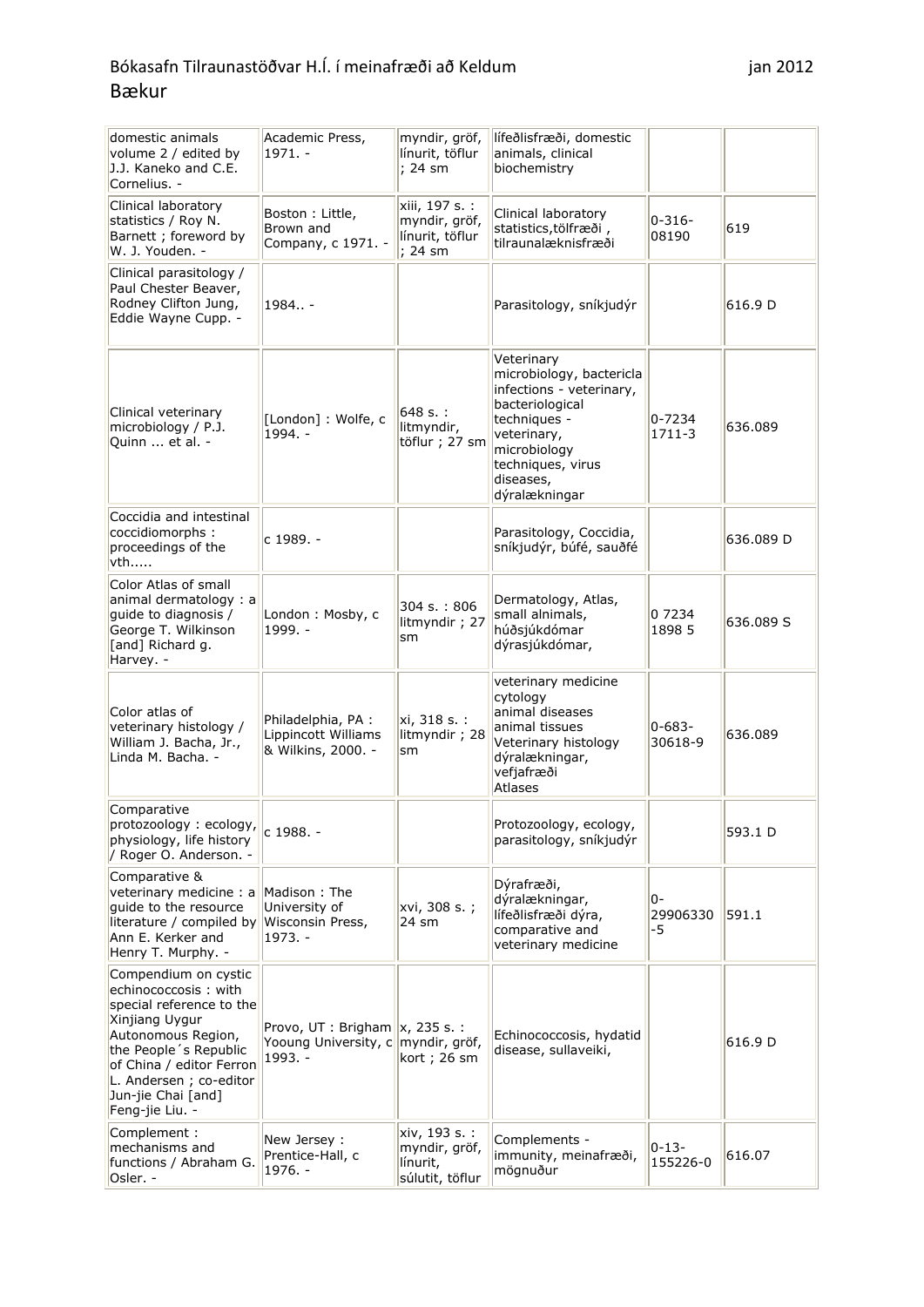|                                                                                                                                                                                                                             |                                                                                         | ; 23 sm                                                                      |                                                                                                                                                                              |                            |          |
|-----------------------------------------------------------------------------------------------------------------------------------------------------------------------------------------------------------------------------|-----------------------------------------------------------------------------------------|------------------------------------------------------------------------------|------------------------------------------------------------------------------------------------------------------------------------------------------------------------------|----------------------------|----------|
| Control of Johne's<br>disease : in cattle,<br>sheep and goats. -                                                                                                                                                            | Paris: OEEC, 1956.                                                                      | 202 s. : kort,<br>línurit,<br>súlurit, töflur<br>; 24 sm                     | Johne's disease,<br>nautgripir, kindur,<br>geitur, sauðfé,<br>garnaveiki,<br>paratuberculosis                                                                                |                            | 636.2    |
| Control processes in<br>multicellular organisms<br>: a Ciba Foundation<br>symposium / ed. by<br>G.E.W. Wolstenholme<br>& Julie Knight. -                                                                                    | London: J. & A.<br>Churchill, 1970. -                                                   | 424 s. :<br>myndir,<br>línurit, töflur<br>; 24 sm                            | biology, cytology,<br>cellbiology, örverur,<br>frumufræði                                                                                                                    | $0 - 7000 -$<br>1431-4     | 577      |
| Control processes in<br>virus multiplication:<br>twenty-fifth<br>symposium of the<br>Society for General<br>Microbiology held at<br>Imperial College,<br>London, April 1975/<br>edited by D.C. Burke<br>and W.C. Russell. - | Cambridge:<br>Cambridge<br>University Press,<br>$1975. -$                               | 449 s. :<br>myndir, gröf,<br>skýringamyn<br>dir, töflur ;<br>$23 \text{ sm}$ | General microbiology,<br>örverufræði, virus<br>multiplication                                                                                                                | 0 521<br>207282            | 576      |
| CRC handbook of<br>chemistry and physics<br>: a ready-reference<br>book of chemical and<br>physical data / editor:<br>Robert C. Weast. -                                                                                    | Cleveland, Ohio:<br>CRC Press, c1975. -                                                 | 1 b. : töflur ;<br>26 sm                                                     | Efnafræði, lyf,<br>chemistry, physics                                                                                                                                        | 0-87819-<br>$455-x$        | 540      |
| Creutzfeldt-Jakob<br>disease and other<br>transmissible<br>spongiform<br>encephalopathies /<br>[edited by] Frank O.<br>Bastian. -                                                                                           | St. Louis: Mosby<br>Year Book, c 1991.                                                  | xii, 256 s. :<br>myndir, gröf,<br>súlurit, töflur<br>; 24 sm                 | Jacob-Creutzfeldt<br>disease, slow virus<br>diseases, brain-<br>infections, riða,<br>scrapie,<br>virussjúkdómar,<br>taugasjúkdómafræði                                       | 08151<br>05177             | 616.8    |
| Culture of animal cells<br>: a manual of basic<br>technique / R. Ian<br>Freshney. -                                                                                                                                         | New York: Alan R.<br>Liss, Inc., c 1983. -                                              | xiv, 295 s. :<br>myndir, gröf,<br>línurit,<br>súlurit, töflur<br>; 29 sm     | Animal cells -<br>technique, dýrafræði                                                                                                                                       |                            | 591.072  |
| Current chemotherapy<br>: proceedings of the<br>10th international<br>congress of<br>chemotherapy, Zurich,<br>Switzerland, 18-23<br>September1977 /<br>editors Walter<br>Siegenthaler [and]<br>Ruedi Lüthy                  | Washington:<br>American Society<br>for Microbiology,<br>1978. -                         | 2 bindi:<br>myndir, gröf,<br>línurit,<br>súlurit, töflur<br>; 26 sm          | Chemotherapy -<br>Congresses, Anti-<br>infective agents -<br>,Congresses, drug<br>therapy - congresses,<br>Cancer - Chemotherapy<br>- Congresses,<br>lyfjafræði, lyfjanotkun | 0-914826-<br>$16 - 6$      | 615      |
| Current protocols in<br>immunology / edited<br>by John E. Coligan<br>[et al.]. -                                                                                                                                            | New York: Greene<br>Publishing<br>Associates and<br>Wiley-Interscience,<br>c 1992 - . - | $1. - b. :$ (laus<br>blöð),<br>myndir, gröf,<br>línurit, töflur<br>; 32 sm   | Immunology, protocols,<br>laboratory manuals,<br>ónæmisfræði                                                                                                                 | 04715227<br>67             | 616.07 F |
| Current therapy in<br>equine medicine 4 /<br>[edited by] N. Edward<br>Robinson. -                                                                                                                                           | Philadelphia:<br>Saunders, c 1997. -                                                    | xxv, 800 s. :<br>myndir,<br>línurit, töflur<br>; 29 sm                       | Equine medicine,<br>hestar, hestasjúkdómar                                                                                                                                   | $0 - 7216 -$<br>$ 2633-5 $ | 636.1    |
| Current therapy in<br>equine medicine 4 /<br>[edited by] N. Edward<br>Robinson. -                                                                                                                                           | Philadelphia:<br>Saunders, c 1997. -                                                    | xxv, 800 s. :<br>myndir,<br>línurit, töflur<br>; 29 sm                       | Equine medicine,<br>hestar, hestasjúkdómar                                                                                                                                   | 0-7216-<br>2633-5          | 636.1    |
| Cytokines in veterinary<br>medicine / edited by                                                                                                                                                                             | Oxon: CAB<br>International, c                                                           | xxiv, 324 s. :<br>myndir ; $24$                                              | cytokines, veterinary<br>medicine,                                                                                                                                           | $0 - 85199 -$<br>209-9     | 636.089  |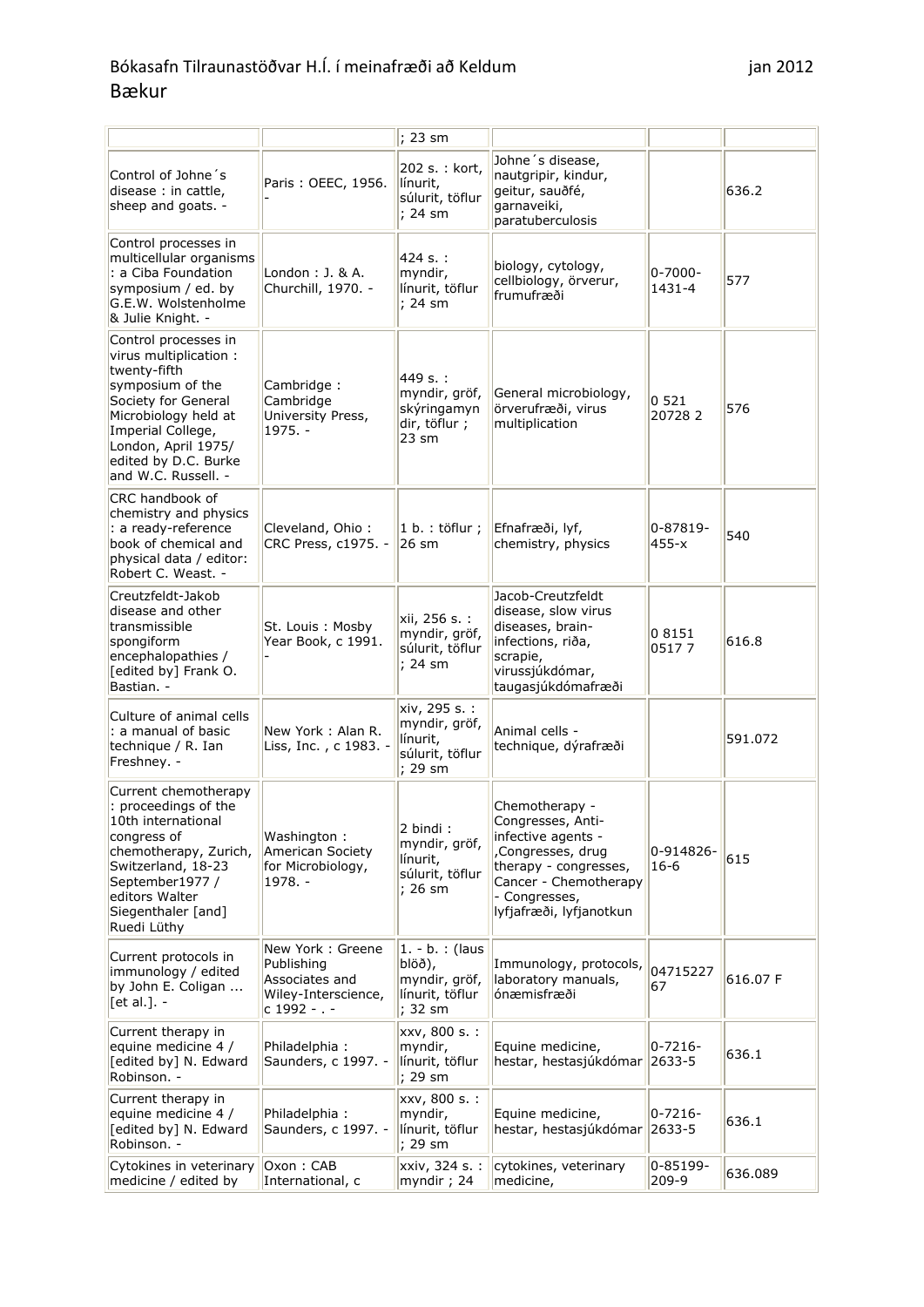| Virgil E.C.J. Schijns<br>and Marian C.<br>Horzinek. -                                                                                                                                                                           | 1997. -                                                                | sm                                                                 | dýralækningar,                                                                                                                       |                           |           |
|---------------------------------------------------------------------------------------------------------------------------------------------------------------------------------------------------------------------------------|------------------------------------------------------------------------|--------------------------------------------------------------------|--------------------------------------------------------------------------------------------------------------------------------------|---------------------------|-----------|
| Dagbog fra tre rejser<br>til Island i årene 1863-<br>$1871:$ with an<br>extensive Summary in<br>English: addendum:<br>elimination of<br>echinococcosis in<br>Iceland by dr. med.<br>vet. h.c. P.A. Pálsson /<br>Harld Krabbe. - | Köbenhavn:<br>Veterinærhistorisk<br>Forskning ; Ivan<br>Katic, 2000. - | 112 s.:<br>myndir, töflur<br>: 25 sm                               | Ísland, Sauðfé<br>Landbúnaður,<br>Sauðfjársjúkdómar<br>Söguleg umfjöllun,<br>sullaveiki,<br>echinococcosis,                          | 87 886-<br>82-24-2        | 914.91    |
| Das Milchschaf: von<br>seiner Zucht und<br>Haltung, von Milch,<br>Fleich und Wolle und<br>mancherlei<br>halbvergessenen<br>Kunstfertigkeitan / Ida<br>Schwintzer. -                                                             | Stuttgart: Verlag<br>Eugen Ulmer, c<br>$1967. -$                       | 176 s. myndir                                                      | kindur, sheep, ull,<br>hannyrðir,<br>mjólkurframleiðsla,<br>vefnaður, spuni, ullar<br>þæfing, sauðfé                                 | $3 - 8001 -$<br>7024-8    | 636.3 Sch |
| Das Tierbuch / von Eva<br>Kroth. -                                                                                                                                                                                              | Frankfurt:<br>Zweitausendeins, c<br>1985. -                            | 265 s.:<br>myndir<br>(flestar í lit);<br>$21 \text{ sm}$           | Tilraunadýr, laboratory<br>animals, dýravernd,                                                                                       |                           | 619       |
| Delayed<br>hypersensitivity / J.L.<br>Turk. -                                                                                                                                                                                   | Amsterdam:<br>Elsevier, 1980. -                                        | xii, 295 s. :<br>myndir, gröf,<br>töflur ; 25 sm                   | Delayed<br>hypersensitivity,<br>ofnæmi                                                                                               | $0 - 444 -$<br>80163-4    | 616.97    |
| Diagnose der Parasiten<br>des Menschen / von<br>Heinz Mehlhorn und<br>Werner Peters. -                                                                                                                                          | 1983. -                                                                |                                                                    | Parasitology, sníkjudýr                                                                                                              |                           | 616.9 D   |
| Diagnosing<br>helminthiasis through<br>coprological<br>examination / D.<br>Thienpont, F. Rochette,<br>O.F.J. Vanparijs. -                                                                                                       | Beerse, 1979. -                                                        | 187 s.:<br>litmyndir; 25<br>sm                                     | sníkudýr, parasitology,<br>helminthiasis,<br>sníkuormar                                                                              |                           | 595       |
| Diagnosis of viral<br>infections: the role of<br>the clinical laboratory /<br>edited by David A.<br>Lennette, Steven<br>Specter, Kenneth D.<br>Thompson. -                                                                      | Baltimore:<br>University Park<br>Press, c 1979. -                      | 254 s.:<br>myndir, gröf,<br>töflur ; 23 sm  mannuals,              | Virology-congresses,<br>virology - laboratory<br>manulas, virus diseases<br>- diagnosis, laboratory<br>veirusjúkdómar,<br>veirufræði |                           | 616.9     |
| Diagnostic<br>histopathology of<br>tumors / edited by<br>Christopher D.M.<br>Fletcher. -                                                                                                                                        | Edinburgh:<br>Churchill<br>Livingstone. -                              | 2 b. :<br>litmyndir; 30<br>sm                                      | Vefjameinafræði,<br>histopathology, tumors,<br>líffærafræði,                                                                         | $0 - 443 - 0 -$<br>4295-0 | 611 S     |
| Diagnostic molecular<br>microbiology:<br>principles and<br>applications / edited by<br>David H. Persing  [et<br>al]. -                                                                                                          | Washington, D.C. :<br>American Society<br>for Microbiology,<br>1993. - | xx, 641 s. :<br>myndir, $; 26$                                     | DNA probes, diagnosic<br>microbiology, nucleic<br>acid hybridization                                                                 | 15558<br>1056X            | 616.9     |
| Diagnostisk<br>bakteriologi og<br>levnedsmiddelbakteriol<br>ogi: bakteriologi og<br>bakteriologisk teknik i<br>veterinærvidenskab,<br>zoonoseforskning,<br>levnedsmiddelhygiejne<br>og                                          | København:<br>Mortensen, 1960.                                         | 471 s. :<br>myndir<br>(sumar í lit),<br>línurit, töflur<br>; 25 sm | dýralækningar -<br>bakteríur, matvæli -<br>hreinlæti, sláturafurðir,<br>veterinary medicine,                                         |                           | 636.089   |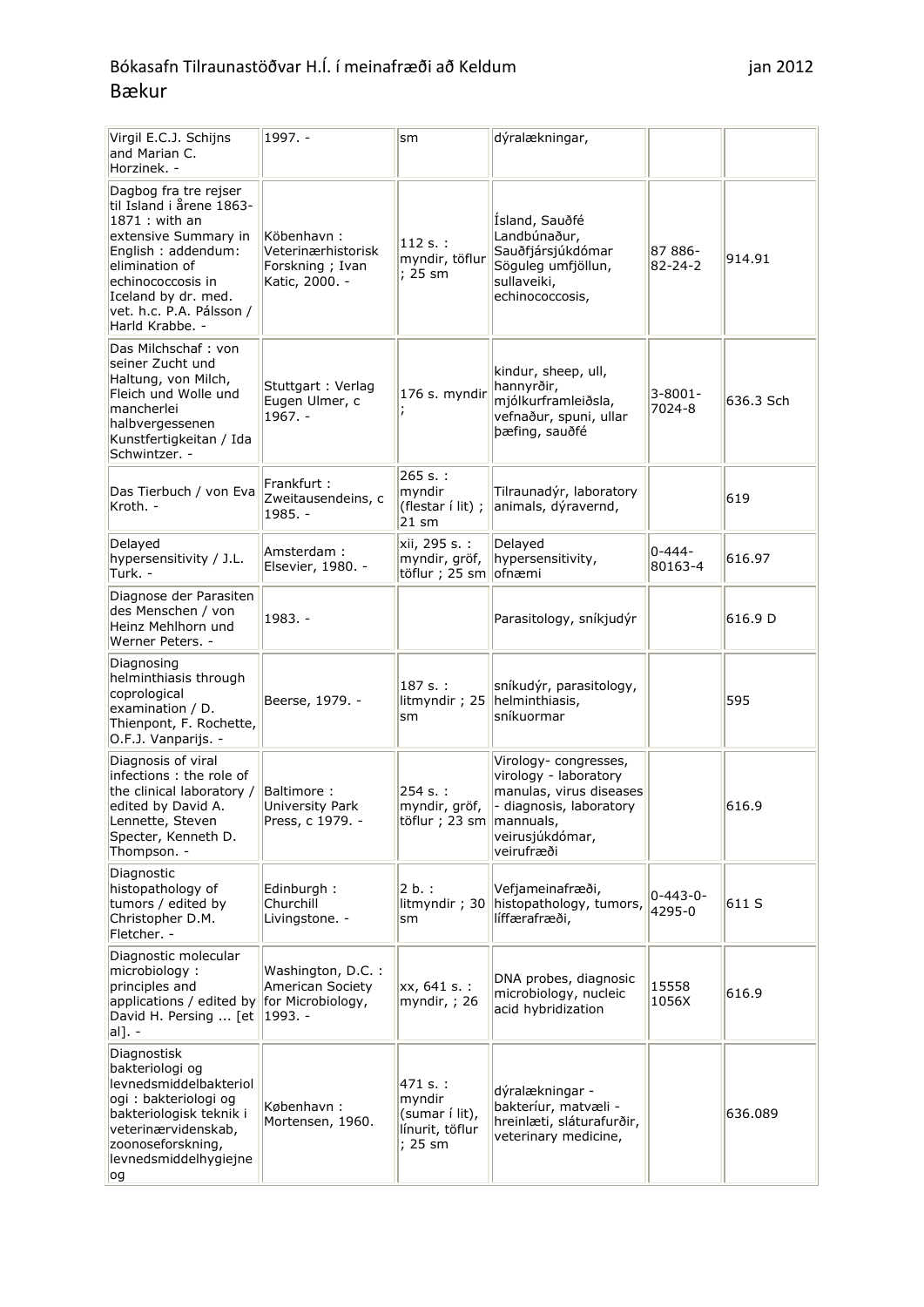| levnedsmiddelkonserve<br>ring / author Aage<br>Jepsen ; med et afsnit<br>af E. Malling Olsen. -                                                                        |                                                               |                                                                                              |                                                                                                                                 |                        |             |
|------------------------------------------------------------------------------------------------------------------------------------------------------------------------|---------------------------------------------------------------|----------------------------------------------------------------------------------------------|---------------------------------------------------------------------------------------------------------------------------------|------------------------|-------------|
| Direct smear atlas: a<br>monograph og gram-<br>stained preparations of<br>clinical specimens /<br>Linda Marler, Jean<br>siders, Stephen allen. -                       | Philadelphia:<br>Lippincott Williams<br>& Wilkins, c 2001. -  | vi, 308 s. :<br>litmyndir; 23<br>sm                                                          | Medical microbiolgoy -<br>Atlases. Gram 's stain,<br>örverufræði                                                                | $0 - 7817 -$<br>2663-8 | 616         |
| Disease diagnosis and<br>control in North<br>American marine<br>aquaculture / edited by<br>Carl J. Sindermann                                                          | 1988. -                                                       |                                                                                              | Aquaculture,<br>Aqaculture, fishes -<br>diseases,<br>fisksjúkdómar, fiskar,                                                     |                        | 597.02 F    |
| Diseases and parasites<br>of marine fishes/ H.<br>Möller [and] K. Anders.                                                                                              | Kiel: Möller, 1986.                                           | 365 s.:<br>myndir<br>(sumar í lit),<br>kort, súlurit,<br>töflur ; 24 sm                      | Marine parasites,<br>parasitology, sníkjudýr,<br>fiskar,                                                                        | 3-923890-<br>$04 - 4$  | 597.02 D    |
| Diseases of fish /<br>edited by Lionel E.<br>Mawdeslay-Thomas. -                                                                                                       | London: Academic<br>Press, 1972. -                            | xxiv, 380 s. :<br>myndir,<br>línurit, töflur<br>; 24 sm                                      | Aqaculture, fishes -<br>diseases,<br>fisksjúkdómar, fiskar                                                                      |                        | 597.02 F    |
| Diseases of marine<br>animals / editor Otto<br>Kinne. -                                                                                                                | 1980. -                                                       |                                                                                              | Aquaculture,<br>Aqaculture, fishes -<br>diseases,<br>fisksjúkdómar, fiskar,                                                     |                        | 597.02 F    |
| Diseases of sheep /<br>edited by W.B. Martin,<br>I.D Aitken, foreword<br>by J. Stobo. -                                                                                | Oxford: Blackwell,<br>c 1991. -                               | xiii, 418 s. :<br>myndir<br>(sumar í lit),<br>töflur ; 25 sm                                 | sheep, ewes - diseases,<br>sheep - diseases,<br>kindur, sauðfé -<br>sjúkdómar, dýrafræði,<br>búfjársjúkdómar                    | 0 632<br>029579        | 636.3 S     |
| Diseases of swine /<br>edited by Barbara E.<br>Straw [et al.] : with<br>127 authoriative<br>contributors selected<br>for their recognized<br>leadership in this field. | Ames, Iowa: Iowa<br><b>State University</b><br>Press, 1999. - | xx, 1209 s. :<br>myndir,<br>línurit,<br>súlurit, töflur<br>: 26 sm                           | Swine- diseases, svín -<br>dýrasjúkdómar                                                                                        | $0 - 8138 -$<br>0338-1 | 636.4 Dis S |
| Diseases of swine /<br>edited by Howard W.<br>Dunne. -                                                                                                                 | Iowa: The Iowa<br><b>State University</b><br>Press, c 1964. - | xiv, 897 s. :<br>myndir(suma<br>r í lit), línurit,<br>töflur ; 26 sm                         | svín, dýrasjúkdómar,<br>swine diseases                                                                                          |                        | 636.4 Dis   |
| DNA cloning: a<br>practical approach/<br>edited by D.M Glover. -                                                                                                       | Oxford: IRL Press,<br>c 1985. -                               | 2 b. : myndir,<br>gröf, töflur;<br>23 sm                                                     | Molecular cloning,<br>recombinant DNA,<br>frumulíffræði                                                                         | 0-947946-<br>$19-5$    | 574.87      |
| DNA Cloning: core<br>techniques : a practical<br>approach / edited by<br>D.M Glover and B.D.<br>Hames. -                                                               | Oxford: IRL Press,<br>c 1995. -                               | 4 b. : myndir<br>(sumar í lit),<br>gröf,<br>skýringamyn<br>dir, töflur;<br>$23 \, \text{sm}$ | DNA cloning, molecular<br>cloning, laboratory<br>manuals, recombinant<br>DNA-laaboratory<br>manulas, klón,<br>einrækkt          | 0 19<br>9634769        | 574.87      |
| DNA microarrays: a<br>practical approach /<br>edited by Mark Schena                                                                                                    | New York: Oxford<br>University Press, c<br>1999               | xx, 210 s. :<br>ill.; 24 sm                                                                  |                                                                                                                                 | 01996377<br>68         | 572.8 DNA   |
| DNA vaccines : a new<br>era in vaccinology /<br>edited by Margaret Aa.<br>Liu, Maurice R.<br>Hilleman, and Reinhard<br>Kurth. -                                        | New York: The New<br>York Academy of<br>Sciences, 1995. -     | xiv, 294 s. :<br>myndir, gröf,<br>línurit,<br>súlurit, töflur<br>; 24 sm                     | DNA vaccines,<br>synthetic - congresses,<br>Recombinant -<br>therapeutic use-<br>congresses, gene<br>therapy,<br>immunotherapy, | 0-89766-<br>$977 - 5$  | 615         |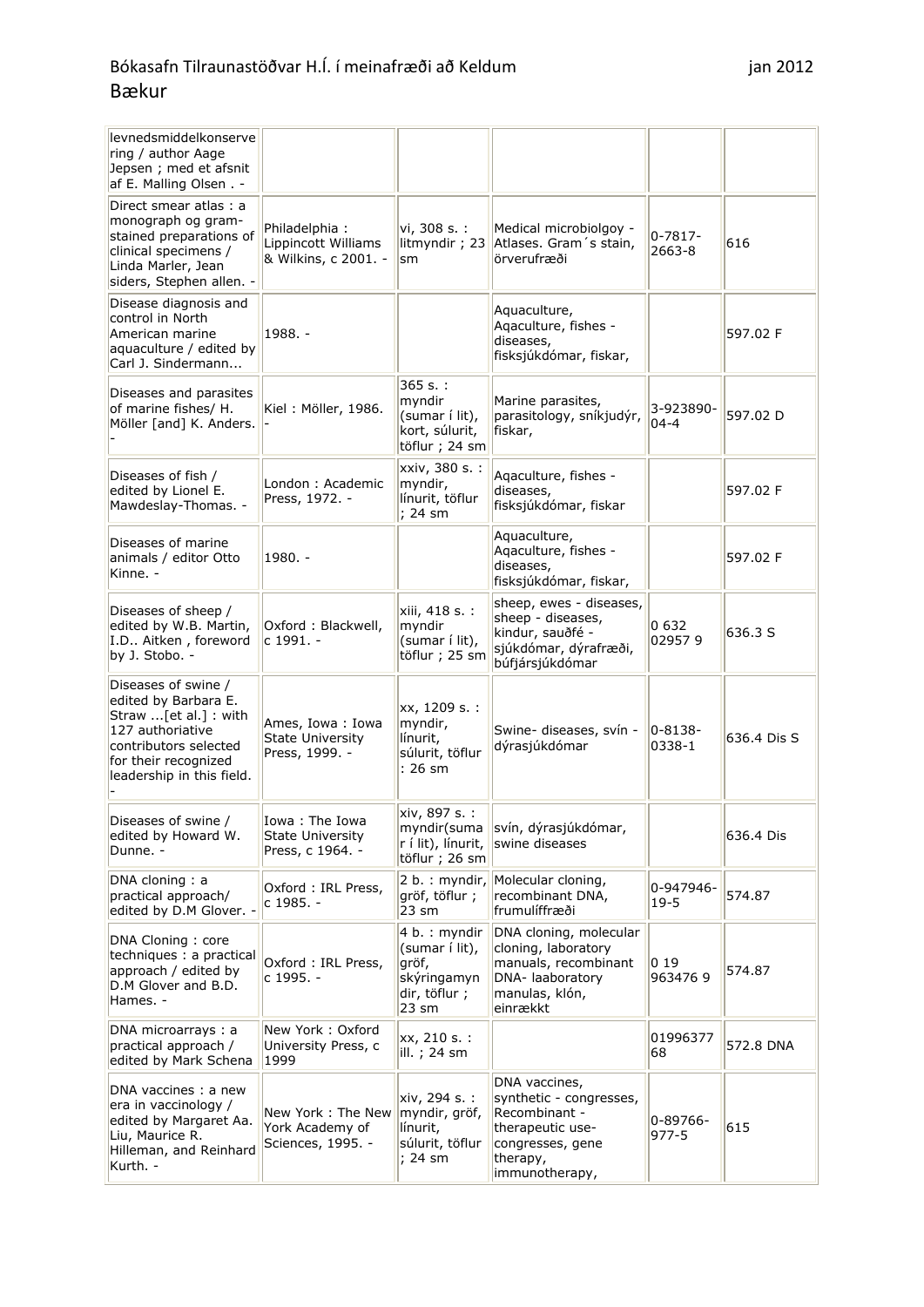|                                                                                                                                                                                                                                                                                                                     |                                                                                 |                                                                                        | ónæmisfræði,<br>bólusetningar, bóluefni,<br>ónæmi                                                      |                        |             |
|---------------------------------------------------------------------------------------------------------------------------------------------------------------------------------------------------------------------------------------------------------------------------------------------------------------------|---------------------------------------------------------------------------------|----------------------------------------------------------------------------------------|--------------------------------------------------------------------------------------------------------|------------------------|-------------|
| DNA vaccines :<br>methods and protocols<br>/ edited by Douglas B.<br>Lowrie and Robert B.<br>Whalen. -                                                                                                                                                                                                              | New Jersey :<br>Humana Press, c<br>2000. -                                      | xix, 529 s. :<br>myndir, gröf,<br>línurit,<br>súlurit, töflur<br>; 24 sm               | DNA, vaccines,<br>methodology                                                                          | 0-89603-<br>580-8      | 615         |
| Dog and cat<br>reproduction,<br>contraception and<br>artificial insemination :<br>proceedings of the first<br>international<br>symposium on canine<br>and feline reproduction<br>held at Trinity College,<br>Dublin, Ireland, July<br>1988 / edited by P.W.<br>Concannon, D. B.<br>Morton and Barbara J.<br>Weir. - | Cambridge: Journal<br>of Reproduction &<br>Fertility, 1989. -                   | viii, 350 s. :<br>myndir, gröf,<br>línurit,<br>súlurit, töflur<br>: 25 sm              | Dog - cat -<br>reproduction, canine<br>and feline reproduction,<br>spendýr, lífeðlisfræði<br>dýra      | 0-906545-<br>17        | 591.1 Dog   |
| Dreamweaver 4 - á<br>eigin spýtur / Søren<br>Pedersen ; þýðing Ásta<br>Vigdís Jónsdóttir. -                                                                                                                                                                                                                         | Reykjavík: Hemra,<br>$2001. -$                                                  | 87 s. :<br>myndir; 26<br>$sm. -$                                                       | Tölvur, vefsíður,<br>heimasíður,<br>vefsíðugerð                                                        |                        | 004.678 Ped |
| Dýralæknatal,<br>búfjársjúkdómar og<br>saga / ritstjóri<br>Brynjólfur Sandholt;<br>ritnefnd Brynjólfur<br>Sandholt, Gísli<br>Jónsson, Helgi<br>Sigurðsson.                                                                                                                                                          | [Reykjavík] :<br>Dýralæknafélag<br>Islands, 2004.                               | 423 s. :<br>myndir, kort,<br>línurit, töflur<br>; 24 sm.                               | Ísland Æviágrip<br>Dýralæknar Stéttatöl<br>Búfjársjúkdómar Saga                                        | 99796095<br>40 (ib.)   | 926 Dýr     |
| Dönsk-íslensk orðabók<br>/ ritsjórar Hrefna<br>Arnalds [og] Ingibjörg<br>Johansen;<br>aðstoðarritstjóri<br>Halldóra Jónsdóttir. -                                                                                                                                                                                   | Reykjavík:<br>İsafoldarprentsmiðj<br>a, 1992. -                                 | xxxii, 945 s.;<br>24 sm                                                                | Orðabækur                                                                                              | 9979-809-<br>$36-1$    | 439.831     |
| Early life history of fish<br>: an energetics<br>approach / Ewa<br>Kamler. -                                                                                                                                                                                                                                        | London: chapman<br>& Hall ; c1992. -                                            | xv, 267 s. :<br>línurit,<br>súlurit, töflur<br>; 23 sm -                               | fish diseases,<br>fisksjúkdómar, fishes -<br>development, larvae,<br>food, bioenergetics,<br>lífmyndun | $0 - 442 -$<br>31428-0 | 597.03 Kam  |
| Ecology of eutrophic,<br>subarctic Lake Mývatn<br>and the River Laxá/<br>editor Pétur M.<br>Jónasson. -                                                                                                                                                                                                             | Copenhagen:<br>Icelandic Literature<br>Society in<br>Copenhagen<br>$[1979]$ . - | 308 s.:<br>myndir<br>(sumar í lit),<br>kort, línurit,<br>töflur ; 26 sm                | Stream ecology -<br>Iceland, lake ecology,<br>Mývatn, vistfræði                                        |                        | 574.5       |
| Ecology of marine<br>parasites: an<br>introduction to marine<br>parasitology / Klaus<br>Rohde. -                                                                                                                                                                                                                    | Oxon: CAB, 1993. -                                                              | xiv, 298 s. :<br>myndir, gröf,<br>línurit,<br>súlurit, töflur,<br>uppdrættir;<br>25 sm | Marine parasites,<br>parasitology, sníkjudýr,<br>fiskar, ecology,                                      | 085<br>1988458         | 597.02 D    |
| Effects of air pollutants<br>on plants / edited by<br>T.A. Mansfield. -                                                                                                                                                                                                                                             | Cambridge:<br>Cambridge<br>University Press,<br>$1976. -$                       | 209 s. :<br>myndir, gröf,<br>línurit,<br>súlurit, töflur<br>; 23 sm                    | Plants, air pollutants,<br>vistfæði - plöntur,<br>grasafræði                                           | 0 521<br>29039         | 581.5       |
| Einstein: sein Leben<br>und seine Zeit / Philipp<br>Frank. -                                                                                                                                                                                                                                                        | Braunschweig:<br>Vieweg                                                         | 468 s.                                                                                 | ævisögur,<br>raunvísindamenn,<br>scientists, biography                                                 |                        | 925 Ein     |
| Electron microscopic                                                                                                                                                                                                                                                                                                | New York:                                                                       | xii, 425 s. :                                                                          | anatomy, frumur,                                                                                       |                        | $611$ Ele   |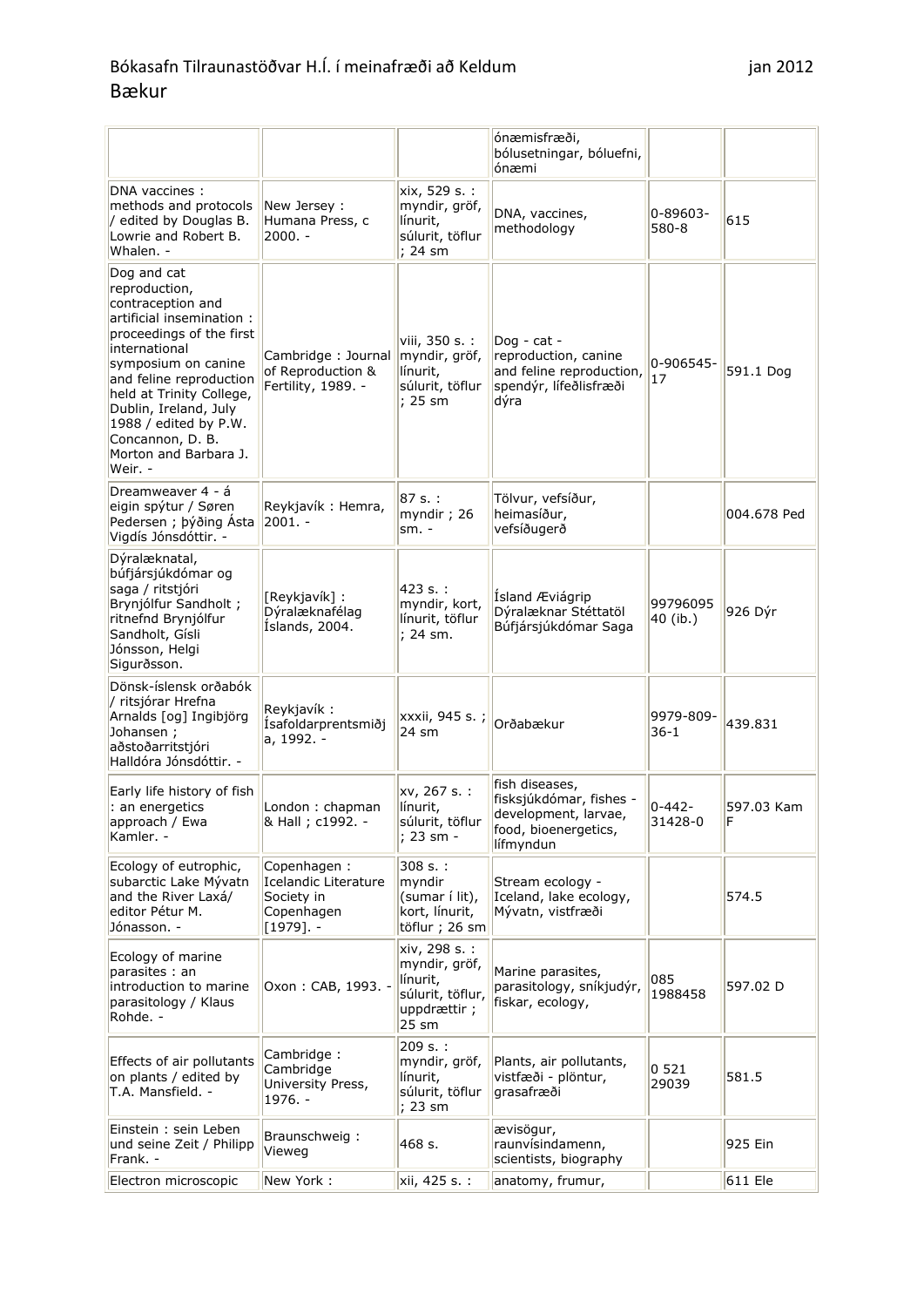| anatomy / edited by<br>Stanley M. Kurtz. -                                                                                                                                                           | Academic Press,<br>$1964. -$                                      | myndir ; $24$<br>sm                                                      | líffærafræði,                                                                                             |                        |           |
|------------------------------------------------------------------------------------------------------------------------------------------------------------------------------------------------------|-------------------------------------------------------------------|--------------------------------------------------------------------------|-----------------------------------------------------------------------------------------------------------|------------------------|-----------|
| Electrophoresis :<br>theory, techniques,<br>and biochemical and<br>clinical applications /<br>Antony T. Andrews. -                                                                                   | Oxford: Clarendon<br>Press, 1981. -                               | xii, 336 s. :<br>myndir, gröf,<br>töflur ; 24 sm                         | electrophoresis,<br>rafdráttur,<br>eðlisefnafræði                                                         | $0 - 19 -$<br>854626-2 | 541.3     |
| Energy metabolism of<br>farm animals :<br>proceedings of the 4th<br>Symposium held at<br>Warsaw, Poland,<br>September 19667 /<br>edited by K. L. Baxter,<br>J. Kielanowski [and]<br>Greta Thorbek. - | Newcastle: Oriel<br>Press, 1969. -                                | 522 s. : gröf,<br>töflur ; 23 sm                                         | Búfjárfræði, efnaskipti,<br>metabolism, farm<br>animals, húsdýr                                           |                        | 636.08    |
| Environmental<br>toxicology of pesticides<br>/ edited by Fumio<br>Matsumura, G. Mallory<br>Boush, Tomamasa<br>Misato. -                                                                              | New York:<br>Academic Press,<br>$1972. -$                         | 637 s.:<br>myndir, gröf,<br>línurit,<br>súlurti,<br>uppdrættir;<br>24 sm | Toxicology - pesticides,<br>eiturefnafræði,<br>plágueyðir, eitrun                                         |                        | 615.9     |
| Enzyme assays: a<br>practical approach. -                                                                                                                                                            | Oxford: IRL Press;<br>c 1992. -                                   | xxiv, 351 s. :<br>gröf, línurit,<br>töflur ; 23 sm                       | Enzymes-analysis,<br>enzymes-purification,<br>lífefnafræði                                                | $0 - 19 -$<br>963143-3 | 574.19 F  |
| Enzyme kinetics :<br>behavior and analysis<br>of rapid equilibrium<br>and steady-state<br>enzyme systems /<br>Irwin H. Segel. -                                                                      | New York: John<br>Wiley & Sons, c<br>$1975. -$                    | xxii, 957 s. :<br>gröf, línurit,<br>töflur ; 23 sm                       | Enzyme kinetics,<br>kinetics                                                                              | $0 - 471 -$<br>77425-1 | 574.19    |
| Equine dermatology /<br>Danny W. Scott,<br>William H. Miller. -                                                                                                                                      | Misssouri, USA:<br>Saunders, 2003. -                              | ix, 823 s. :<br>myndir(suma<br>$r$ í lilt) ; 26<br>sm                    | equine, hestar,<br>dermatology,                                                                           | 0-7216-<br>$2571 - 1$  | 636.1 Sco |
| Escherichia coli:<br>mechanisms of<br>virulence / edited by<br>Max Sussman. -                                                                                                                        | Cambridge:<br>Cambridge<br>University Press,<br>1997. -           | xvi, 639 s. :<br>myndir, töflur<br>; 23 sm                               | Escherichia coli,<br>virulence,<br>sýkingaþættir,<br>sjúkdómar                                            | $0 - 521 -$<br>45361-5 | 616       |
| Essential molecular<br>biology: volume one:<br>a practical approach /<br>edited by T.A. Brown. -                                                                                                     | Oxford: Oxford<br>University Press,<br>1999.                      | xx, 240 s. :<br>myndir; 25<br>sm                                         | Molecular biology.<br>Sameindalíffræði.                                                                   | $0 - 19 -$<br>963643-5 | 574.8     |
| Ethical issues relating<br>to life and death /<br>edited by John Ladd. -                                                                                                                             | New York: Oxford<br>University Press,<br>1979. -                  | x, 214 s.; 21<br>sm                                                      | Euthanasia, right to<br>die, life and death,<br>power over, siðfræði<br>heilbrigðisstétta,<br>líknardauði | $0 - 19 -$<br>502543-1 | 174.2     |
| European Conference<br>on Animal Blood<br>Groups and<br>Biochemical<br>Polymorphism, [held in<br>Budapest, July 6-11,<br>1970] / ed. by G.<br>Kovács and M. Papp. -                                  | The Hague: Junk,<br>1972.                                         | 686 s.:<br>myndir; 24<br>sm                                              | Blóðflokkar, hryggdýr,<br>biochemical<br>polymorphism,<br>lífefnafræði                                    |                        | 596       |
| Evolution at molecular<br>level / edited by Robert<br>K. Selander, Andrew G.<br>Clark and Thomas S.<br>Whittam. -                                                                                    | Sunderland,<br>Massachusetts:<br>Sinauer Associates,<br>c 1991. - | xii, 350 s. :<br>gröf, línurit,<br>súlurit, töflur,<br>uppdr. ; 23<br>sm | Chemical evolution,<br>molecular genetics,<br>þróun, erfðafræði                                           | 0-87893-<br>819-2      | 575       |
| Evolution at the<br>molecular level / edited Sinauer Associates<br>by Robert K. Selander,                                                                                                            | Massachusetts:<br>Inc., c 1991. -                                 |                                                                          | Erfðafræði, chemical<br>evolution, molecular<br>genetics                                                  |                        | 575       |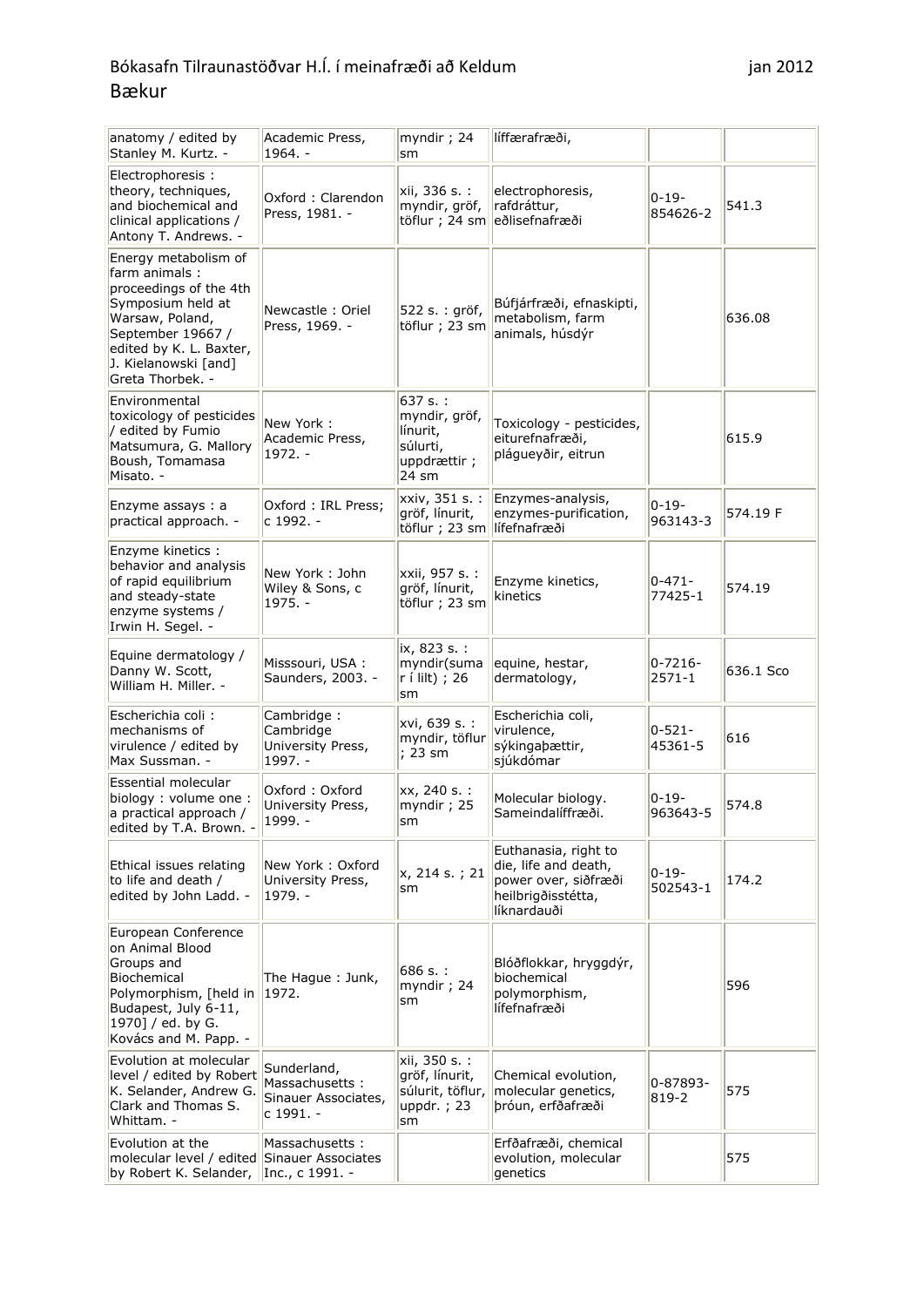| Andrew G. Clark and<br>Thomas S. Whittam. -                                                                                             |                                                 |                                                                           |                                                                                                                                      |                                 |              |
|-----------------------------------------------------------------------------------------------------------------------------------------|-------------------------------------------------|---------------------------------------------------------------------------|--------------------------------------------------------------------------------------------------------------------------------------|---------------------------------|--------------|
| Evolutionary biology of<br>host-parasite<br>relationships: theory<br>meets reality / edited<br>by R. Poulin, S.<br>Morand, A. Skorping. | (Amsterdam:<br>Elsevier, 2000)                  | VIII, 250 s. :<br>myndir, gröf,<br>línurit,<br>súlurit, töflur<br>; 25 sm | Coevolution, Host-<br>parasite relationships                                                                                         | $0 - 444 -$<br>50402-8<br>(ib.) | 577 D        |
| Excel 97 - á eigin<br>spýtur / höfundur<br>Michael B. Karbo;<br>þýðing Hjálmar<br>Gíslason. -                                           | Reykjavík: Hemra,<br>1999. -                    | 71 s. :<br>myndir, töflur<br>; 27 sm                                      | Töflureiknar<br>Tölvuforrit<br>Hugbúnaður<br>Tölvukennsla<br>Kennslubækur                                                            | 99799308<br>37                  | 005.369 Kar  |
| Får / Erik Sjödin. -                                                                                                                    | [Stockholm]: LTs<br>förlag, c 1966. -           | 359 s.<br>myndir, gröf,<br>línurit, töflur<br>; 21 sm                     | Kindur, geitur, ræktun,<br>búfé, sheep,<br>reproduction, sauðfé                                                                      |                                 | 636.3        |
| Farm animals and the<br>environment / edited<br>by Clive Phillips and<br>David Piggins. -                                               | Oxon: CAB, c 1992.                              | xii, 430 s. :<br>myndir, gröf,<br>línurit,<br>súlurit, töflur<br>; 25 sm  | Farm animals,<br>livestock, animal<br>welfare, domestic<br>animals, dýrafræði,<br>búfjárfræði, kindur,<br>búfjársjúkdómar,<br>sauðfé | 085<br>1987885                  | 636.08 S     |
| Farming marine fishes<br>and shrimps : a<br>multidisciplinary<br>treatise / P. Korringa. -                                              | Amsterdam:<br>Elsevier, 1976. -                 | x, 208 s. :<br>myndir,<br>línurit, töflur,<br>uppdrættir,<br>25 sm        | Aquaculture, fishes -<br>farming, shrimps -<br>farming, fiskar, rækjur,<br>eldi                                                      | 0444<br>13359                   | 639.3 F      |
| Faszination<br>Lebenswissenschaften<br>/ Erwin Beck. -                                                                                  | Weinheim: Wiley,<br>$2002. -$                   | xviii, 286 s. :<br>myndir<br>(flestar í lit) ;<br>$25 \text{ sm}$         | parasitology, sníkjudýr                                                                                                              | $3 - 527 -$<br>30583-1          | 574.02 Bec d |
| Fatal protein / Rosalind<br>M. Ridley and Harry F.<br>Baker. -                                                                          | Oxford: Oxford<br>University Press,<br>1998. -  | x, 249 s. :<br>myndir,<br>línurit, töflur<br>; 24 sm                      | Prion, scrapie, riða,<br>príon, CJD, BSE                                                                                             | 0-19-<br>852435-8               | 616.8        |
| Fatal protein: the<br>story of CJD, BSE, and<br>other prion diseases /<br>Rosalind M. Ridley and<br>Harry F. Baker. -                   | Oxford: Oxford<br>University Press,<br>1998. -  | x, 249 s. :<br>myndir,<br>línurit, töflur<br>; 24 sm                      | prion diseases, riða,<br>CJD, BSE, scrapie,                                                                                          | 0-19-<br>852435-8               | 616.8        |
| Feline and canine<br>infectious diseases /<br>Rosalind M. Gaskell<br>and Malcolm Bennett;<br>with Bryn Tennant and<br>Kim Willoughby. - | Oxford: Blackwell<br>Science, c 1996. -         | xii, 190 s. :<br>skýringamyn<br>dir, töflur ;<br>$23 \text{ sm}$          | Dýralækningar, hundar,<br>kettir, feline, canine -<br>infectious diseases,                                                           | $0 - 632 -$<br>03446-7          | 636.7 S      |
| Fertility and infertility<br>in domestic animals /<br>edited by J.A. Laing. -                                                           | London . Baillére<br>Tindall, 1979. -           | ix, 262 s. :<br>myndir; 26<br>sm                                          | veterinary medicine,<br>infertility in animals,<br>fertility, dýrlækningar,<br>ófrjósemi                                             | $0 - 70200 -$<br>699-8          | 636.089      |
| Fertility and obstetrics<br>in cattle / D.E. Noakes.                                                                                    | Oxford: Blackwell<br>Science, c. 1997. -        | 146 p. 21<br>sm.                                                          | Cattle - Breeding.<br>Fertility. Nautgripir.<br>Frjósemi                                                                             | $0 - 632 -$<br>04083-1          | 636.2        |
| Fields Virology /<br>editors in chief,<br>Bernard N. Fields,                                                                            | Philadelphia:<br>Lippincott - Raven,<br>c1996.- | 2 b. : myndir<br>(sumar í lit),<br>gröf, línurit,                         | Virology, veirufræði                                                                                                                 | $0 - 7817 -$<br>0253-4          | 616          |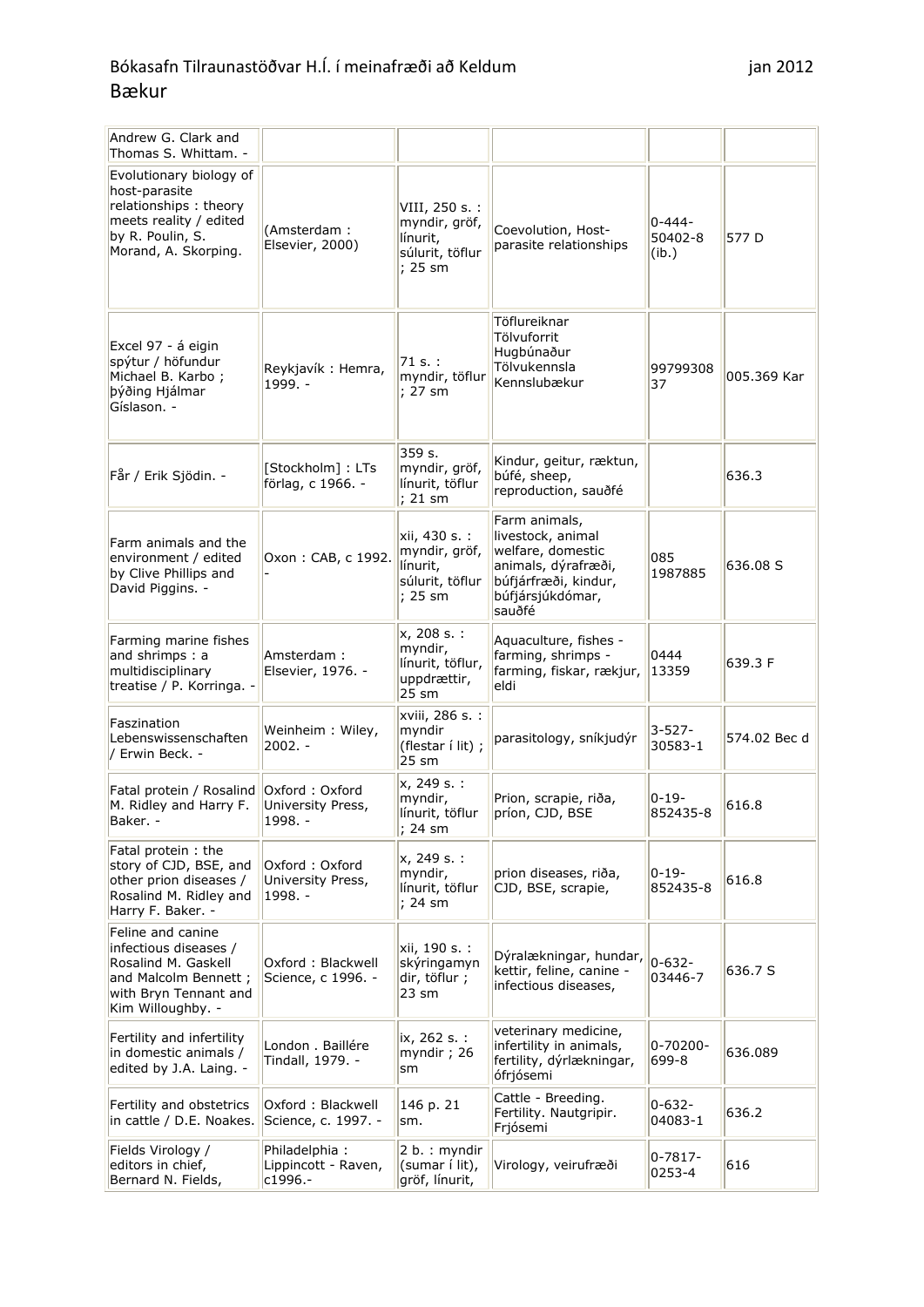| David M. Knipe, Peter<br>M. Howley ; associate<br>editors, Robert M.<br>Chanock [et. al.] .-                                                                    |                                                       | súlurit, töflur<br>: 29 sm                                                                  |                                                                                                                                         |                        |                   |
|-----------------------------------------------------------------------------------------------------------------------------------------------------------------|-------------------------------------------------------|---------------------------------------------------------------------------------------------|-----------------------------------------------------------------------------------------------------------------------------------------|------------------------|-------------------|
| Fish and shellfish<br>pathology / edited by<br>Anthony E. Ellis. -                                                                                              | 1985. -                                               |                                                                                             | Aquaculture,<br>Aqaculture, fishes -<br>diseases,<br>fisksjúkdómar, fiskar,<br>shellfish and fish<br>patholgoy                          |                        | 597.02 F          |
| Fish diseases and<br>disorders: volume 1:<br>protozoan and<br>metazoan infections /<br>edited by P.T.K. Woo. -                                                  | Wallingford, Oxon:<br>CAB, c 1995. -                  | x, 808 s. :<br>myndir, gröf,<br>línurit,<br>súlurit, töflur<br>; 25 sm                      | Fishes, fish diseases,<br>fish disorders,<br>protozoan infections,<br>metazoan infections,<br>fiskar, fisksjúkdómar,<br>frumdýr, vefdýr | 0-85198-<br>823-7      | 597.02 F          |
| Fish diseases and<br>disorders: volume 2 :<br>non-infectious<br>disorders / edited by<br>J.F. Leatherland and<br>P.T.K. Woo. -                                  | Wallingford, Oxon:<br>CAB Publishing, c<br>1998. -    | viii, 386 s. :<br>myndir,<br>línurit, töflur<br>: 25 sm                                     | fish diseases,<br>fisksjúkdómar,<br>protozoan and<br>metazoan infections,<br>non-infectious<br>disorders, frumdýr                       | 085198<br>8237         | 597.02 F          |
| Fish diseases and<br>disorders: volume 3 :<br>viral, bacterial and<br>fungal infections /<br>edited by P.T.K. Woo<br>and D.W. Bruno. -                          | Wallingford, Oxon:<br>CAB Publishing, c<br>1998. -    | xi,874 s. :<br>myndir, töflur<br>; 25 sm                                                    | fish diseases,<br>fisksjúkdómar, viral<br>and bacterial infections,<br>veirur, bakteríur                                                |                        | 597.02 F          |
| Fish diseases: third<br>COPRAQ-Session /<br>edited by W. Ahne. -                                                                                                | Berlin: Springer<br>Verlag, 1980. -                   |                                                                                             | Aquaculture,<br>Aqaculture, fishes -<br>diseases,<br>fisksjúkdómar, fiskar                                                              |                        | 597.02 F          |
| Fish physiology /<br>edited by Nancy M.<br>Sherwood [and] Choy<br>L. Hew ; series editors<br>William S. Hoar, David<br>J. Randall [and]<br>Anthony P. Farrell - | London: Academic<br>Press, c 1994. -                  | xxvi, 518 s. :<br>myndir,<br>línurit,<br>skýringamyn<br>dir, súlurit,<br>töfllur ; 24<br>sm | Fish diseases, fish<br>physiology, excretion,<br>molecular<br>endocrinology of fish                                                     | $0 - 12 -$<br>350437-6 | 597.01 F          |
| Fish physiology /<br>edited by W.S. Hoar<br>and D.J. Randall;<br>contributors: Frank P.<br>Conte [and others]. -                                                | 1969-c1988. -                                         |                                                                                             | Aquaculture,<br>Agaculture, fishes -<br>diseases,<br>fisksjúkdómar, fiskar,<br>shellfish, fish<br>physiology                            |                        | 597.01<br>(Gil?)F |
| Fish vaccination /<br>edited by A. E. Ellis. -                                                                                                                  | c 1988. -                                             |                                                                                             | Aquaculture,<br>Aqaculture, fishes -<br>diseases,<br>fisksjúkdómar, fiskar,<br>fish vaccination                                         |                        | 597.029 F         |
| Fish vaccinology:<br>Soria Moria Hotel,<br>Oslo, Norway June 5-7, Basel: Kager,<br>1996 / volume editors<br>Roar Gudding  [et<br>al.]. -                        | 1997. -                                               | xiv, 484 s. :<br>myndir,<br>línurit, töflur<br>; 24 sm                                      | Fish vaccinology,<br>fiskar, bóluefni                                                                                                   | $3 - 8055 -$<br>6482-1 | 597.029           |
| Fish vaccinology:<br>Soria Moria Hotel,<br>Oslo, Norway June 5-7, Basel: Kager,<br>1996 / volume editors<br>Roar Gudding  [et<br>$ al.$ ]. -                    | $1997. -$                                             | xiv, 484 s. :<br>myndir,<br>línurit, töflur<br>; 24 sm                                      | Fish vaccinology,<br>fiskar, bóluefni                                                                                                   | $3 - 8055 -$<br>6482-1 | 597.029           |
| Fish viruses and fish<br>viral diseases / Ken<br>Wolf. -                                                                                                        | Ithaca: Comstock<br>Publishing<br>Associates, 1988. - |                                                                                             | Aquaculture,<br>Aqaculture, fishes -<br>diseases,                                                                                       |                        | 597.034 F         |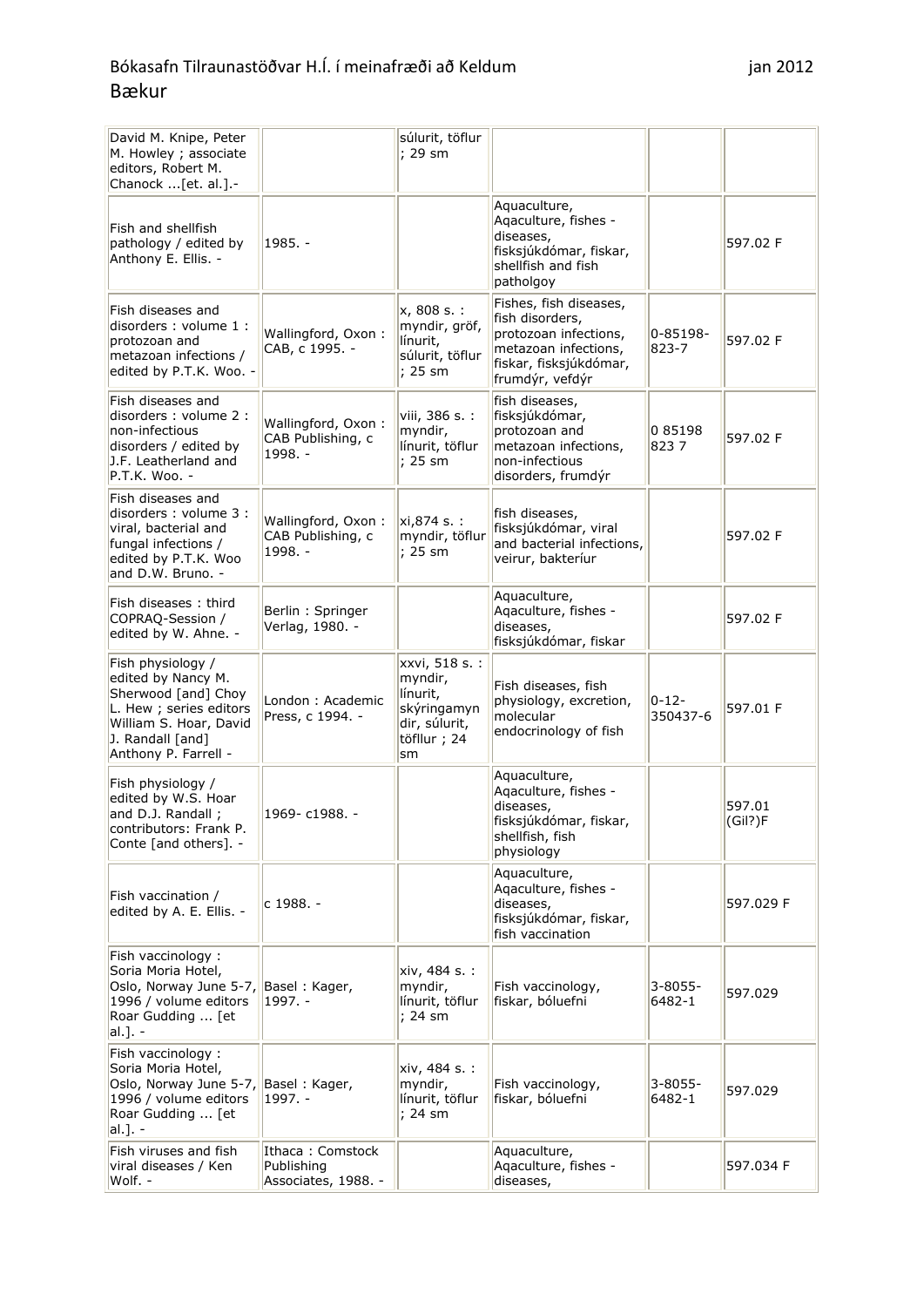|                                                                                                                                                                                     |                                                           |                                                                                    | fisksjúkdómar, fiskar,<br>fish - viruses,<br>veirusjúkdómar í<br>fiskum                                                                                                       |                        |           |
|-------------------------------------------------------------------------------------------------------------------------------------------------------------------------------------|-----------------------------------------------------------|------------------------------------------------------------------------------------|-------------------------------------------------------------------------------------------------------------------------------------------------------------------------------|------------------------|-----------|
| Fiskehelse:<br>sykdommer,<br>behandling,<br>forebygging / redigert<br>av Trygve T. Poppe. -                                                                                         | John Grieg Forlag, c<br>1990. -                           |                                                                                    | Aquaculture,<br>Aqaculture, fishes -<br>diseases,<br>fisksjúkdómar, fiskar                                                                                                    |                        | 597.02 F  |
| Flea biology and<br>control: the biology of<br>the cat flea, control<br>and prevention with<br>imidacloprid in small<br>animals / Friederike<br>Krämer, Norbert<br>Mencke. -        | Berlin: Springer<br>Verlag, c 2001. -                     | xiii, 192 s. :<br>litmyndir,<br>línurit,<br>súlurit, töflur<br>:24 sm              | Cat flea - control, cats-<br>parasites, dogs -<br>parasites - control,<br>flær, kettir, hundar,<br>varnir gegn<br>sníkjudýrium,<br>sníkjudýr,                                 | 35404177<br>61         | 595.7 Krä |
| Flóra Íslands / Stefán<br>Stefánsson                                                                                                                                                | Kaupmannahöfn:<br>[s.n.], 1924                            | $[6]$ , xli, $[1]$ ,<br>305 s., [1]<br>mbl. : teikn.<br>; 19 sm                    | Ísland, Gróðurfar,<br>Plöntur,<br>Plöntulandarræði                                                                                                                            |                        | 581.9491  |
| Fluor og fluorider hos<br>mennesker, dyr og<br>planter / av Odd Årflot.                                                                                                             | Oslo :<br>Landbruksforlaget,<br>$1981. -$                 | 198 s.:<br>myndir,<br>línurit,<br>súlurit, töflur<br>; 25 sm                       | Fluor, fluorider,<br>lífeðlisfræði mannsins                                                                                                                                   | $82 - 529 -$<br>0477-7 | 612       |
| Fluoride and bone:<br>second symposium<br>CEMO (Centre dÉtude<br>des Maladies Ostéo-<br>articulaires de Genéve)<br>/ edited by B.<br>Courvoisier, A.<br>Donatha and C.A.<br>Baud. - | Bern: Hans Huber<br>Publishers, c 1978.                   | 304 s.:<br>myndir,<br>línurit, töflur<br>: 24 sm                                   | Bone and bones -<br>congresses, calcium<br>fluoride - congresses,<br>fluoride poisoning -<br>congresses,<br>osteopososis - therapy<br>- congresses,<br>lífeðlisfræði mannsins | $3 - 456 -$<br>80648-5 | 612       |
| FrontPage 98 /<br>kennslubók eftir Ásgeir<br>Eggertsson. -                                                                                                                          | Reykjavík: Tölvu-<br>oq<br>verkfræðiþjónustan,<br>1999. - | 81 s. : teikn.<br>$: 21$ sm                                                        | Tölvur, vefsíður,<br>heimasíður,<br>vefsíðugerð                                                                                                                               | 99799327<br>24         | 005.2 Ásg |
| Frozen storage of<br>laboratory animal :<br>proceedings of a<br>Workshop at Harwell,<br>U.K. May 6th - 9th<br>1980 / edited by<br>Gerard H. Zeilmaker. -                            | Stuttgart: Gustav<br>Fischer, 1981. -                     | 193 s. :<br>myndir; 24<br>sm                                                       | Tilraunadýr, mýs,<br>forzen storage -<br>laboratory animals                                                                                                                   | 0-89574-<br>$160 - 1$  | 619       |
| Functional genomics /<br>edited by S. Hunt and<br>F. Livesey . -                                                                                                                    | Oxford: Oxford<br>University Press,<br>$2000. -$          | 288p.:<br>myndir<br>(sumar í lit),<br>gröf, línurit,<br>súlurit, töflur<br>; 25 sm | Gene expression,<br>Methodolog.                                                                                                                                               | $0 - 19 -$<br>963774-1 | 572       |
| Functional neuro-<br>anatomy $/$ by A.R.<br>Buchanan. -                                                                                                                             | Philadelphia: Lea &<br>Febiger, 1948. -                   | 242 s. : 199<br>myndir(suma<br>r í lit) ; 26<br>sm                                 | anatomy, nervous<br>system, líffærafræði,<br>taugakerfi                                                                                                                       |                        | 611.8 Buc |
| Fundamentals of<br>molecular evolution /<br>Wen-Hsiung Li, Dan<br>Graur. -                                                                                                          | c 1991                                                    |                                                                                    | Molecular evolution                                                                                                                                                           |                        | 575.1     |
| Fundamentals of<br>neurophisiology /<br>edited by Robert F.<br>Schmidt; with<br>contributions by Josef                                                                              | New York:<br>Springer-Verlag,                             | ix, 339 s. :<br>myndir, gröf,<br>línurit, töflur<br>; 23 sm                        | Neurophysiology,<br>taugasjúkdómafræði                                                                                                                                        | $0 - 387 -$<br>08188-7 | 616.8     |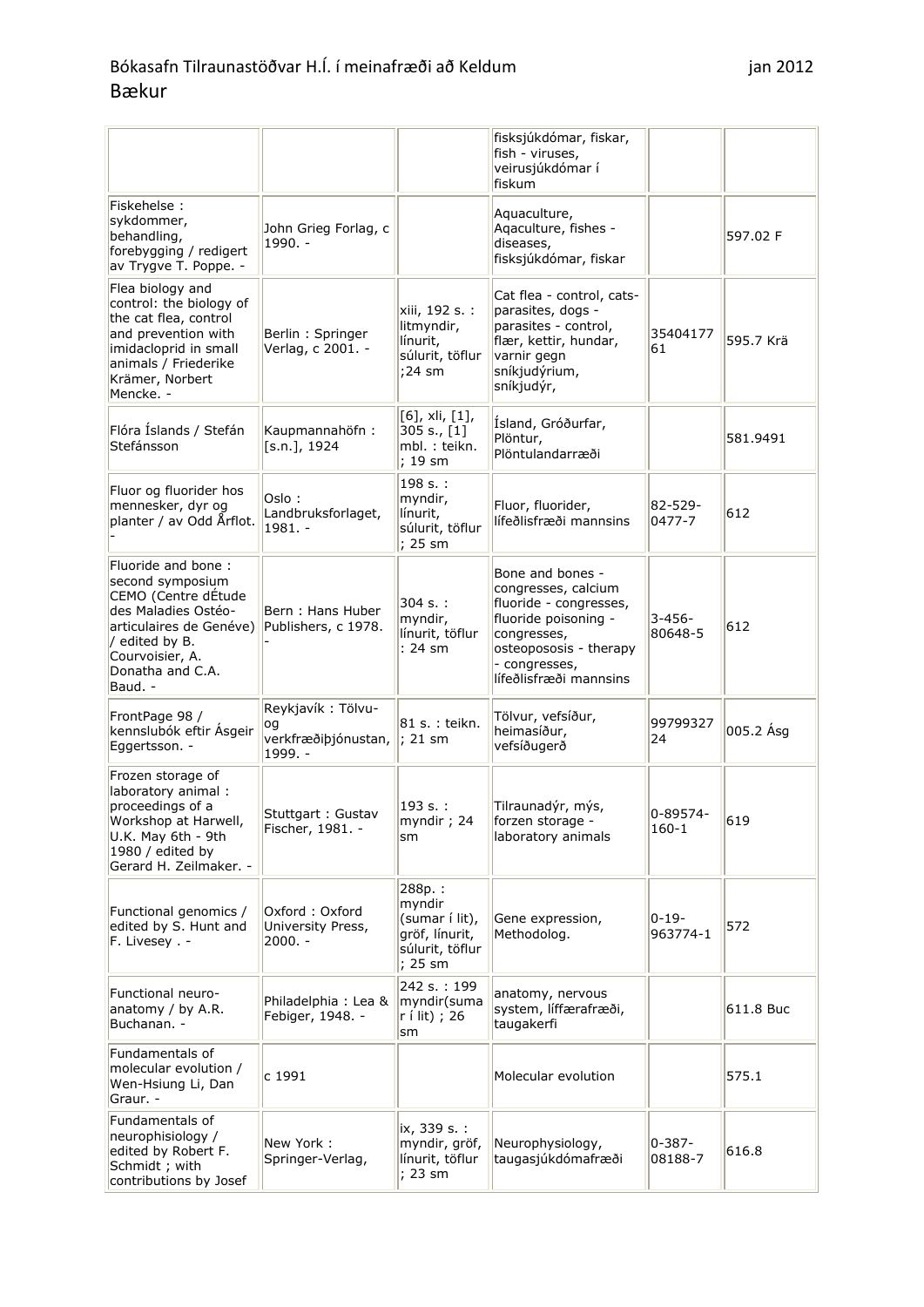| Dudel $\ldots$ [et al.];<br>translated by M.A.<br>Biederman-Thorson. -                                                                                                              |                                                            |                                                                                   |                                                                                                                                                                                                              |                         |          |
|-------------------------------------------------------------------------------------------------------------------------------------------------------------------------------------|------------------------------------------------------------|-----------------------------------------------------------------------------------|--------------------------------------------------------------------------------------------------------------------------------------------------------------------------------------------------------------|-------------------------|----------|
| Furunculosis:<br>multidisciplinary fish<br>disease research /<br>edited by Eva-Maria<br>Bernoth [ et al.].                                                                          | San Diegeo:<br>Academic Press,<br>$1997. -$                | xiii, 529 s. :<br>myndir,<br>línurit,<br>súlurit, töflur<br>; 24 sm               | Fisksjúkdómar - kýli,<br>fish diseases,<br>furuculosis,<br>aquaculture                                                                                                                                       | $0 - 12 -$<br>093040-4  | 597.02 F |
| Försöksdjurskunskap /<br>Karl Johan Öbrink [og]<br>Margareta Waller. -                                                                                                              | Lund:<br>Studentlitteratur, c<br>$1996. -$                 | 393 s. :<br>myndir, gröf,<br>línurit, töflur<br>; 23 sm                           | laboratory animals,<br>tilraunadýr                                                                                                                                                                           | $91 - 44 -$<br>61181-1  | 619      |
| Gefahren für Hund und<br>Halter: Maßnahmen<br>zur Abwer von<br>Schädlingen / Birgit<br>und Heinz Mehlhorn. -                                                                        | Berlin: Springer-<br>Verlag, 1992. -                       | x, 143 s. :<br>myndir<br>(sumar í lit);<br>$21 \text{ sm}$                        | Hundar, sníkjudýr,<br>parasitology                                                                                                                                                                           | $3 - 540 -$<br>55350-9  | 599.74 D |
| Gene cloning and<br>analysis: current<br>innovations / edited by<br>Brian C. Schaefer. -                                                                                            | Wymondham:<br>Horizon Scientific<br>Press, c 1997. -       | $214 s.$ :<br>myndir,<br>súlurit, töflur<br>; 23 sm                               | molecular cloning,<br>sameindalíffræði,<br>erfðafræði                                                                                                                                                        | 1-898486-<br>$06-9$     | 575.1 F  |
| Gene expression<br>technology / edited by<br>Daavid V. Goeddel<br>[et al.]. $-$                                                                                                     | San Diego:<br>Academic Press, c<br>$1991. -$               | xiv, 681 s. :<br>myndir, gröf,<br>línurit, töflur<br>; 24 sm                      | Gene expression,<br>genetic engineering,<br>Molecular cloning-<br>technique                                                                                                                                  | $0 - 12 -$<br>287045-X  | 574.87   |
| Gene probes for<br>bacteria / edited by<br>Alberto J.L. Macario<br>[and] Everly Conway<br>de Macario. -                                                                             | San Diego:<br>Academic Press, c<br>$1990. -$               | xxiii, 515 s. :<br>myndir,<br>línurit,<br>súlurit, töflur,<br>uppdr. $: 23$<br>sm | Diagnostic bacteriology<br>- technique, DNA<br>proges - diagnostic<br>use, bacteria - isolation<br>& purification, nucleic<br>acid probes, nucleic<br>acids - diagnostic use,<br>gerlafræði                  | $ 0 - 12 -$<br>463000-6 | 589.9    |
| Gene transfer and<br>expression : a<br>laboratory manaual /<br>Michael P. Kriegler. -                                                                                               | New York: Stockton<br>Press, 1990. -                       | xiii, 242. s. :<br>gröf, töflur ;<br>28 sm. -                                     | genetic transformation,<br>laboratory manuals,<br>gene expression,<br>regulation, mammals,<br>genetic engineering                                                                                            | $0 - 333 -$<br>$5343-x$ | 599      |
| Genetic engineering -<br>vol. 3 / edited by<br>Robet Williamson. -                                                                                                                  | London: Academic<br>Press, c 1982. -                       | 173 s. : töflur<br>; 23 sm                                                        | Genetic engineering                                                                                                                                                                                          | $0 - 12 -$<br>270303-0  | 575.1    |
| Genetic engineering<br>with PCR / edited by<br>Robert JM. Horton and<br>Robert C. Tait. -                                                                                           | Wymondham:<br>Horizon Scientific<br>Press, c 1998. -       | 219 s. :<br>myndir,<br>línurit,<br>súlurit, töflur<br>; 23 sm                     | PCR, genetic<br>engineering, erfðafræði                                                                                                                                                                      | 1-898486-<br>$05-0$     | 572 F    |
| Genetics for cat<br>breeders / by Roy<br>Robinson. -                                                                                                                                | Oxford: Pergamon<br>Press, c 1971. -                       | viii, 191 s. :<br>22 sm                                                           | Kettir, fóðrun, ræktun,<br>erfðafræði, cats,<br>genetics, breeding                                                                                                                                           |                         | 636.8    |
| Geographic medicine<br>for the practitioner:<br>algorithms in the<br>diagnosis and<br>management of exotic<br>diseases / edited by<br>Kenneth S. Warren and<br>Adel A.F. Mahmoud. - | Chicago: The<br>University of<br>Chicago Press, c<br>1978. | xi, 135 s. :<br>töflur ; 28 sm                                                    | Communicable diseases<br>- addresses, essays,<br>lectures - Tropical<br>medicine - addresses,<br>essays, lectures. Travel<br>- hygienic aspects -<br>addresses, essays,<br>lectures,<br>tilraunalæknisfræði, | $0 - 226 -$<br>87386-2  | 619      |
| Geomedical aspects in<br>present and future<br>research / editor J.<br>Låg. -                                                                                                       | Oslo:<br>Universitetsforlaget,<br>1980. -                  | 226 s.:<br>teikn., kort,<br>línurit, töflur<br>; 23 sm                            | flúor, dýrasjúkdómar,                                                                                                                                                                                        | 82001265<br>44          | 610 Geo  |
| Georgis <i>parasitology</i><br>for veterinarians /                                                                                                                                  | Philadelphia: W.B.<br>Saunders Company.                    | vii, 430 s. :<br>myndir; 27                                                       | Veterinary<br>parasitology,                                                                                                                                                                                  | $0 - 7216 -$<br>55-89-0 | 636.08 D |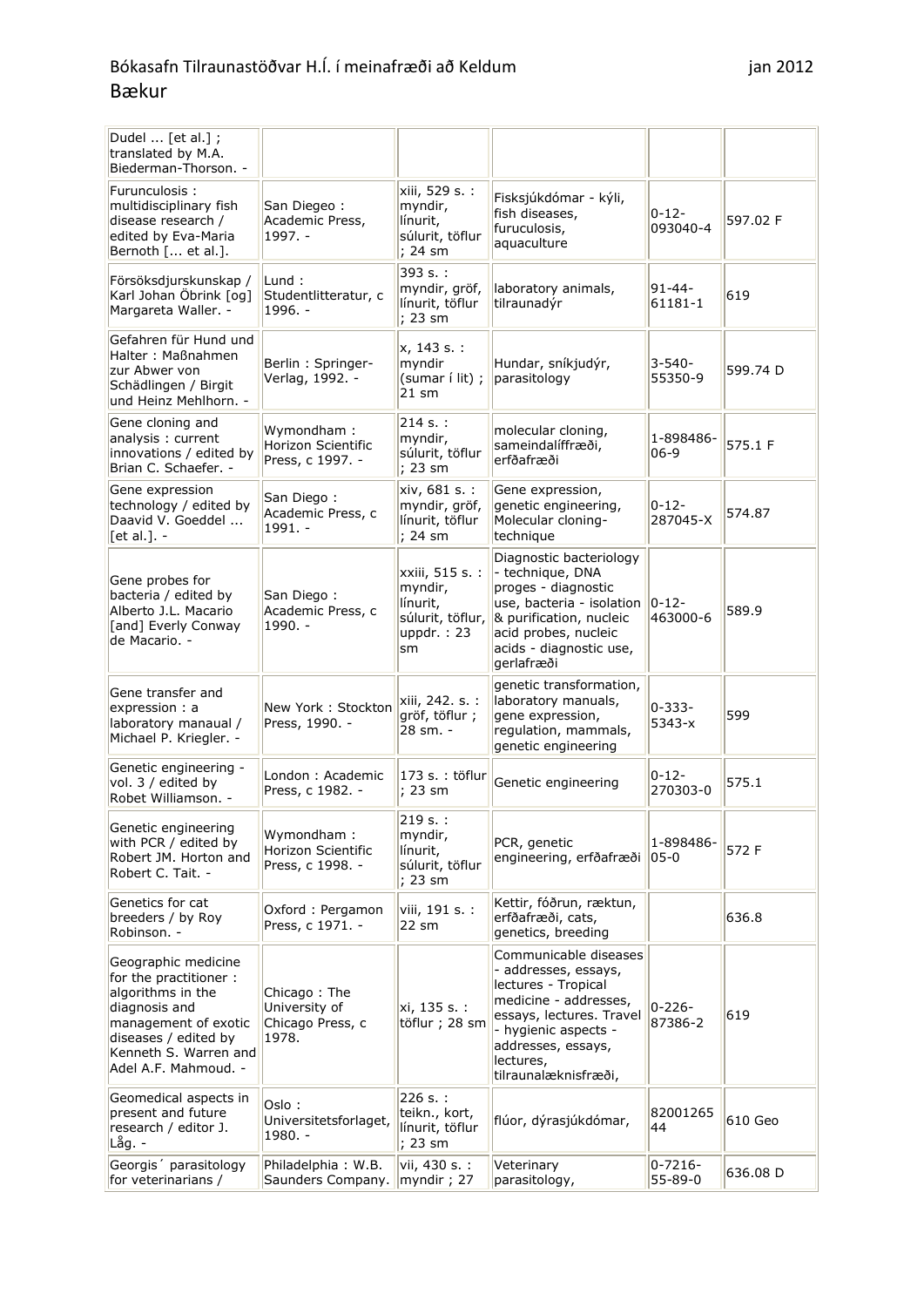| Dwight D. Bowman;<br>with a chapter on                                                                                    |                                                                | sm                                                            | dýrasjúkdómar,<br>sníkjudýr, búfé,                                                       |                                  |              |
|---------------------------------------------------------------------------------------------------------------------------|----------------------------------------------------------------|---------------------------------------------------------------|------------------------------------------------------------------------------------------|----------------------------------|--------------|
| antiparasitic durgs by<br>Randy Carl Lynn. -                                                                              |                                                                |                                                               |                                                                                          |                                  |              |
| Gerald D. Schmidt &<br>Larry S. Roberts'<br>foundations of<br>parasitology / Gerald<br>D, Schmidt & Larry S.<br>Robert. - | Dubuque, IA : Vm.<br>C. Brown<br>Publishers, c 1996            | vii, 659 s. :<br>myndir(suma<br>r í lit), kort ;<br>29 sm     | parasitology, sníkjudýr                                                                  | $0 - 697 -$<br>26071-2           | 591.52 D     |
| Glycobioloyg: a<br>practical approach /<br>edited by Minoru<br>Fukuda and Akira<br>Kobata. -                              | Oxford: IRL Press,<br>c 1993. -                                | xxii, 401 s. :<br>myndir, gröf,<br>línurit, töflur<br>: 24 sm | Glycobiology, sykrur,<br>lífræn náttúruefni                                              | 01996337<br>2X<br>01996337<br>11 | 547.7 F      |
| Grosse Ärzte; eine<br>Geschichte der<br>Heilkunde in<br>Lebensbildern / von<br>Henry E. Sigerist. -                       | München: J.F.<br>Lehmanns Verlag,<br>$1954. -$                 | 440 s. : 74<br>myndir; 23<br>cm.                              | Medicine -- History.<br>Physicians --<br>Biography.<br>Læknisfræði. Ævisögur.<br>Læknar. |                                  | 610          |
| [Grundlagen der<br>Fischernahrung)<br>Principles of fish<br>nutrition / translator,<br>B.d. Hemmings. -                   | 1989. -                                                        |                                                               | fish nutrition, fish<br>diseases, aquaculture                                            |                                  | $F$ ? í láni |
| Guide to the care and<br>use of experimental<br>animals: volume 1. -                                                      | Ottawa: Canadian<br>Council on Animal<br>Care, c 1980. -       | $112 s.$ :<br>töflur, 28 sm                                   | Tilraunadýr,<br>experimental animals,                                                    | 0-919087-<br>$00 - 0$            | 619          |
| Guide to the parasites<br>of fishes of Canada:<br>Part IV : Trematoda /<br>edited by L. Margolis<br>and Z. Kabata. -      | Ottawa: National<br>Research Council of<br>Canada, 1996. -     | ix, 373 s. :<br>teikningar;<br>25 sm                          | fishes, parasites,<br>Canada, Identification,<br>fiskar, sníkjudýr,<br>Kanada, trematoda | $0 - 660 -$<br>16403-5           | 597.02 Gui D |
| Guidelines for dog<br>rabies control /<br>coordinated by K.<br>Bögel. -                                                   | Geneva: World<br>Health Organization,<br>1984. -               | 7.13 s.:<br>myndir,<br>töflur,<br>uppdrættir;<br>30 sm        | rabies, hundaæði,<br>hundar,                                                             |                                  | 616.9        |
| Hafbeit : ráðstefna í<br>Reykjavík 7.-9. apríl /<br>[umsjón með útgáfu<br>Valdimar Gunnarson].                            | Reykjavík:<br>Veiðimálastofnun,<br>1988. -                     | 2 b. : myndir,<br>kort, línurit,<br>töflur ; 26 sm            | fiskeldi, fiskirækt, klak,<br>fiskar, laxar, hafbeit                                     |                                  | 639.3        |
| Halldór á Hvanneyri :<br>saga fræðara og<br>frumkvöðuls í<br>landbúnaði á<br>tuttugustu öld / Bjarni<br>Guðmundsson. -    | Bændaskólinn á<br>Hvanneyri, 1995. -                           | 285 s.:<br>myndir ; 25<br>sm                                  | Landbúnaður,<br>æfisögur, Hvanneyri,                                                     | 9979-881-<br>$00 - 3$            | 630.92 Hal   |
| Hanbók um styrki ;<br>[ábyrgðarmaður<br>Karítas Kvaran]                                                                   | Reykjavík:<br>Alþjóðaskrifstofa<br>háskólastigsins,<br>1998. - | 107 s.:<br>myndir ; 24<br>sm                                  | Námsstyrkir, styrkir                                                                     |                                  | 001.4        |
| Handbook of clinical<br>neurology / P.J. Vinken<br>[et al.]. -                                                            | Amsterdam: Wiley,<br>c 1989. -                                 | ?1 b. :<br>myndir,<br>línurit, töflur<br>;26                  | Clinical neurology                                                                       | 04449047<br>94                   | 616.9        |
| Handbook of laboratory<br>animal science / edited<br>by Per Svendsen and<br>Jann Hau                                      | Boca Raton: CRC<br>Press, 1994. -                              | 2 b. (435,<br>$212 s.)$ :<br>myndir, töflur<br>; 26 sm        | Medicin Patologi<br>Experimentell,<br>tilraunadýr, meinafræði                            | $0 - 8493 -$<br>4378-X           | 599 Han      |
| Handbook of<br>micromethods for the<br>biologucal sciences /                                                              | New York: Van<br>Norstrand Reinhold<br>Company, c 1974. -      | xiv, 166 s. :<br>myndir, gröf,<br>línurit, töflur             | Biological chemistry -<br>technique, microbiology<br>- technique,                        | 0-442-<br>24290-5                | 574.1        |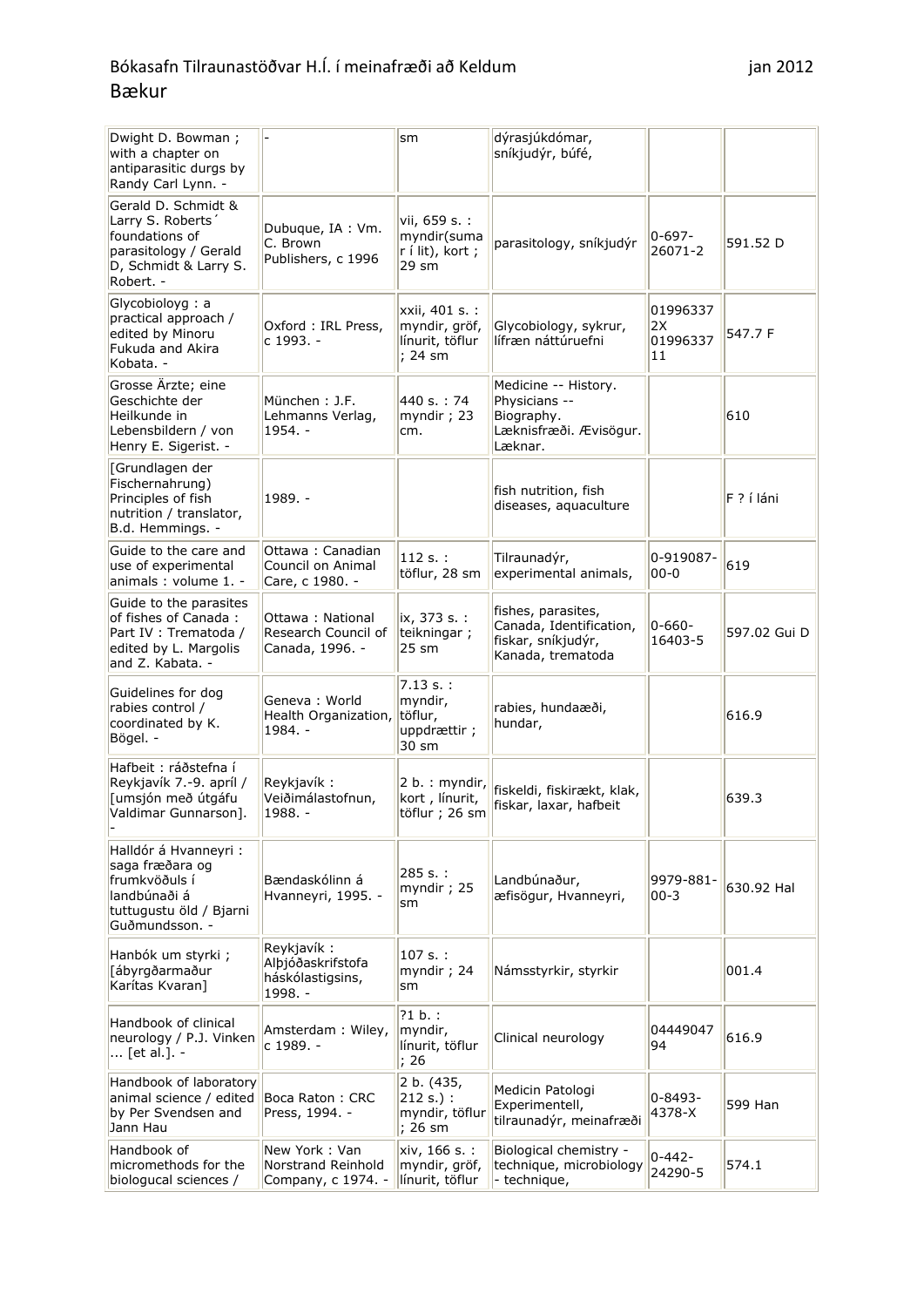| Georg Keleti and<br>William H. Lederer. _                                                                                                                                                                    |                                                                                             | ; 22 sm                                                              | immunochemistry -<br>techniques, lífeðlisfræði                                                              |                                                                            |           |
|--------------------------------------------------------------------------------------------------------------------------------------------------------------------------------------------------------------|---------------------------------------------------------------------------------------------|----------------------------------------------------------------------|-------------------------------------------------------------------------------------------------------------|----------------------------------------------------------------------------|-----------|
| Handbook of trout and<br>salmon diseases / by<br>Ronald J. Roberts and<br>C. Jonathan Shepherd.                                                                                                              | Surrey: Fishing<br>News (Books) Ltd,<br>[um 1980]. -                                        | 168 s.:<br>myndir<br>(sumar í lit),<br>töflur ; 23 sm                | fishes - diseases,<br>salmon, trout,<br>fisksjúkdómar, fiskar,<br>laxar, silungar,<br>Aquaculture           |                                                                            | 597.02 F  |
| Handbook of<br>vertebrate immunology<br>/ edited by Paul-Pierre<br>Pastoret [et al.]. -                                                                                                                      | San Diego:<br>Academic Press, c<br>1998.-                                                   | xviii, 673 s. :<br>myndir,<br>línurit,<br>súlurit, töflur<br>; 29 sm | vertebrates,<br>immunology,<br>handbooks, manuals,<br>handbækur,<br>ónæmisfræði, hryggdýr                   | $012 -$<br>546401 0                                                        | 591.9     |
| Hawley's condensed<br>chemical dictionary /<br>revised by Richard J.<br>Lewis. -                                                                                                                             | New York: Van<br>Nostrand Reinhold<br>Company, c 1993. -                                    | ix, viii, 1275<br>s.; 26 sm                                          | Orðabækur, efnafræði,<br>chemistry - dictionaries                                                           | $0 - 442 -$<br>01131-8                                                     | 540 F     |
| Heimasíður - á eigin<br>spýtur / Michael B.<br>Karbo ; þýðing Margrét<br>Dóra Ragnarsdóttir. -                                                                                                               | Reykjavík: Hemra,<br>$ 1999. -$                                                             | 79 s. :<br>myndir, töflur<br>$: 27$ sm                               | Internet,<br>veraldarvefurinn,<br>heimasíður, vefsíður                                                      | 9979-<br>9308-8-8                                                          | 004.678   |
| Heimskautssvæði<br>Norðurlanda - ósnortið,<br>ofnýtt, mengað?                                                                                                                                                | Kaupmannahöfn:<br>Norræna<br>ráðherranefndin,<br>1996. -                                    | 240 s. :<br>myndir, kort,<br>línurit, töflur<br>; 30 sm. -           |                                                                                                             | 92912090<br>15                                                             | 363.7 Ber |
| Helminths of fish-<br>eating birds of the<br>Palaearctic Region / V.<br>Barus $\ldots$ [et al.]; B.<br>Rysavý and K. M.<br>Ryzikov, editors;<br>[translation: Marie<br>Dasková].                             | Moscow: USSR<br>Academy of<br>sciences ;<br>Czechoslovak<br>Academy of<br>sciences, 1978. - | 2 b. : 24 sm                                                         | sníkjudýr, helminths,<br>birds, ormar, fuglar,<br>parasitology                                              |                                                                            | 595 Hel D |
| Heraclitean fire:<br>sketches from a life<br>before nature / Erwin<br>Chargaff. -                                                                                                                            | New York:<br>Rocckefeller<br>University Press,<br>1978. -                                   | 251 s.; 23<br>sm                                                     | biochemists,<br>lífeðlisfræði                                                                               | $0 - 87470 -$<br>029-9                                                     | 574.1     |
| Hestaheilsa : handbók<br>hestamann um<br>hrossasjúkdóma. -                                                                                                                                                   | Reykjavík: Eiðfaxi,<br>1989. -                                                              | $182 s.$ :<br>myndir<br>(sumar í lit),<br>línurit, töflur<br>; 25 sm | Dýralækningar, hestar                                                                                       |                                                                            | 636.1     |
| Histology / Arthur<br>Worth Ham. -                                                                                                                                                                           | Philadelphia: J.B.<br>Lippincott Company,<br>c 1953. -                                      | xix, 866 s. :<br>518 myndir<br>(nokkrar í lit)<br>; 26 sm            | Líffærafræði mannsins,<br>histology, vefjafræði                                                             |                                                                            | 611       |
| Histology atlas, normal<br>structure of salmonids<br>: a colour atlas,<br>english, german,<br>french and spanish<br>legends / A.B. Amion<br>and L.Mortense, TT.<br>Proppe ; illustrations<br>J.E. Bronder. - | Bødø, Norway:<br>Akvapatologisk<br>Laboratorium AS,<br>$1992. -$                            | 222 s. :<br>myndir<br>(sumar í lit),<br>töflur ; 25 sm               | Histology Atlas,<br>salmonidae,<br>fisksjúkdómar,<br>vefjafræði, laxar, fiskar                              | 82992406<br>11                                                             | 597.082 F |
| Histology of the<br>Atlantic cod, Gadus<br>morhua: an atlas $=$<br>Atlas d'histologie de la<br>morue franche, Gadus<br>morhua / Morrison<br>Carol M. -                                                       | Ottawa :<br>Department of<br>Fisheries and<br>Oceans, 1987-1993.                            | 3 b. : myndir<br>(sumar í lit) ;<br>28 sm                            | Atlantic cod, Gadus<br>morhua, þorskur,<br>fishes, fish diseases,<br>aquaculture, fiskar,<br>fisksjúkdómar, | $0 - 660 -$<br>53817-2<br>$0 - 660 -$<br>55558-1<br>$0 - 660 -$<br>57482-9 | 597.02 F  |
| HIV and the immune<br>system / edited by<br>Richand B. Callagher.                                                                                                                                            | Cambridge:<br>elsevier Trends<br>Journal, 1991. -                                           | viii, 121 s. :<br>myndir,<br>línurit, töflur                         | HIV, AIDS, alnæmi                                                                                           | 18516656<br>41                                                             | 616.9     |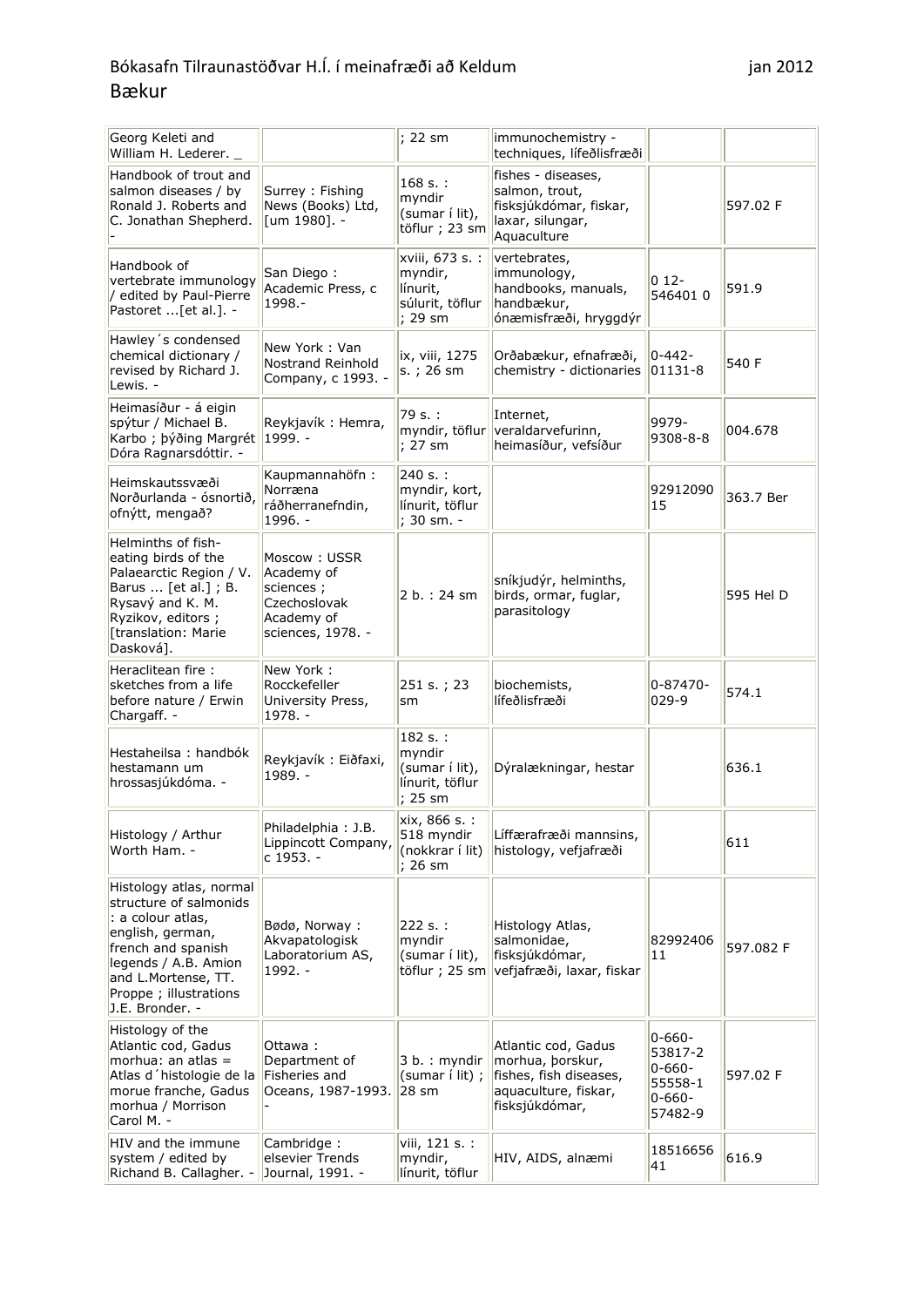|                                                                                                                                                                   |                                                                                               | ; 24 sm                                                                                 |                                                                                                                         |                                                                      |             |
|-------------------------------------------------------------------------------------------------------------------------------------------------------------------|-----------------------------------------------------------------------------------------------|-----------------------------------------------------------------------------------------|-------------------------------------------------------------------------------------------------------------------------|----------------------------------------------------------------------|-------------|
| HLA in health and<br>disease / edited by<br>Robert Lechler and<br>Anthony Warrens. -                                                                              | San Diego, Calif.:<br>London: Academic,<br>c2000                                              | xviii, 472 s. :<br>myndir; 27<br>sm                                                     | antigens,<br>Immunological diseases<br>Leukocytes Major<br>histocompatibility<br>complex                                | $0 - 12 -$<br>440315-8                                               | 616.079 HLA |
| Hormones and their<br>actions / editors B.A.<br>Cooke, R.J.B. King<br>[and] H.J. van der<br>Molen. -                                                              | Amsterdam:<br>Elsevier, 1988. -                                                               | xiii, 2 bindi:<br>myndir, gröf,<br>línurit, töflur<br>; 24 sm                           | Hormones                                                                                                                | $0 - 444 -$<br>$80996 - 1,$<br>$0 - 444 -$<br>80997-X                | 574.19      |
| Host-parasite evolution<br>: general principles<br>and avian models /<br>edited by Dale H.<br>Clayton and Janice<br>Moore. -                                      | Oxford: Oxford<br>University Press,<br>$1997. -$                                              | xiii, 473 s. :<br>myndir,<br>súlurit, töflur,<br>uppdrættir;<br>24 sm                   | birds - parasited, host-<br>parasite relationships,<br>birds - evolution,<br>coevolution, fuglar,<br>sníkjudýr - hýslar | $0 - 19 -$<br>854893-1                                               | 598.2 D     |
| Hrossahagar : aðferð<br>til að meta ástand<br>lands/ Borgbór<br>Magnússon, Ásrún<br>Elmarsdóttir og Björn<br>H. Barkarson. -                                      | [Reykjavík] :<br>Rannsóknastofnun<br>landbúnaðarins:<br>Landgræðsla<br>ríkisins, 1997. -      | $37 s.$ :<br>myndir, töflur<br>: 25 sm.                                                 | hestar, hagar,<br>gróðurfar                                                                                             | 99796028<br>99                                                       | 631.4       |
| Human parasitology /<br>Burton J. Bogitsh,<br>Thomas C. Cheng. -                                                                                                  | c 1990. -                                                                                     |                                                                                         | Parasitology, sníkjudýr                                                                                                 |                                                                      | 616.9 D     |
| Husets dyreliv / Henri<br>Mourier ; tegninger:<br>Ebbe Sunesen og<br>Jacob Sunesen. -                                                                             | København: G.E.C<br>Gads Forlag, 1995.                                                        | 223 s. :<br>litmyndir; 20<br>sm                                                         | Sníkjudýr, skordýr,<br>parastology, parasites                                                                           | $87 - 12 -$<br>02424-4                                               | 595 D       |
| Identification and<br>management of the<br>exotic sabellid pest in<br>California cultured<br>abalone / Carolynn s.<br>Culver, Armand M.<br>Kuris, Benjamin Beede. | California:<br>Carifornia Sea Grant<br>College System<br>University of<br>California, 1997. - | 29 s. :<br>litmyndir, 23<br>sm                                                          | fiskar, fisksjúkdómar,<br>exotic sabbelid pest,<br>California cultured<br>abalone.                                      | 1-888691-<br>$05 - 0$                                                | 639.4 F     |
| Identification methods<br>for microbiologists /<br>edited by B.M. Gibbs<br>and F.A. Skinner. -                                                                    | London: Academic<br>Press, 1966. -                                                            | 2 b. : myndir<br>(sumar í lit),<br>línurit, töflur<br>; 24 sm                           | Microbiology, örverur                                                                                                   |                                                                      | 576 F       |
| Immobilized affinity<br>ligand techniques /<br>Greg T. Hermanson, A.<br>Krishna Mallia and Paul<br>K. Smith. -                                                    | San Diego:<br>Academic Press, c<br>$1992. -$                                                  | 454 s. :<br>myndir,<br>línurit, töflur<br>; 23 sm                                       | Liband binding,<br>immobilized ligands,<br>biochemistry,<br>lífefnafræði, lesitín                                       | $0 - 12 -$<br>342330-9                                               | 574.19 F    |
| Immune systems of<br>ectothermic<br>vertebrates                                                                                                                   | Copenhagen:<br>Munksgaard, 1998,                                                              | 384 s. :<br>myndir<br>(sumar í lit),<br>gröf, línurit,<br>töflur ; 28 sm                | immunology,<br>ónæmisfræði,                                                                                             |                                                                      | 591.2       |
| Immunoassays: a<br>practical approach /<br>edited by James P.<br>Gosling. -                                                                                       | Oxford: Oxford<br>University Press,<br>2000.                                                  | XIX, 304 s. :<br>ill. 25 sm                                                             | Immunoassays.<br>Ónæmispróf.<br><b>Onæmismæling</b>                                                                     | $0 - 19 -$<br>963711-3<br>$(ib.)$ , 0-<br>$19 -$<br>963710-5<br>(h.) | 616.07      |
| Immunobiology: the<br>immune system in<br>health and disease /<br>Charles A. Janeway,<br>Paul Travers. -                                                          | London: Current<br>Biology Ltd., c<br>1994. -                                                 | xviii, [470] s.<br>: myndir<br>(sumar í lit),<br>línurit,<br>súlurit, töflur<br>; 28 sm | Immune system -<br>physiology, immune<br>system -<br>physiopathology,<br>immunity - physiology,<br>immunotherapy,       | $0 - 8153 -$<br>1691-7                                               | 616.07      |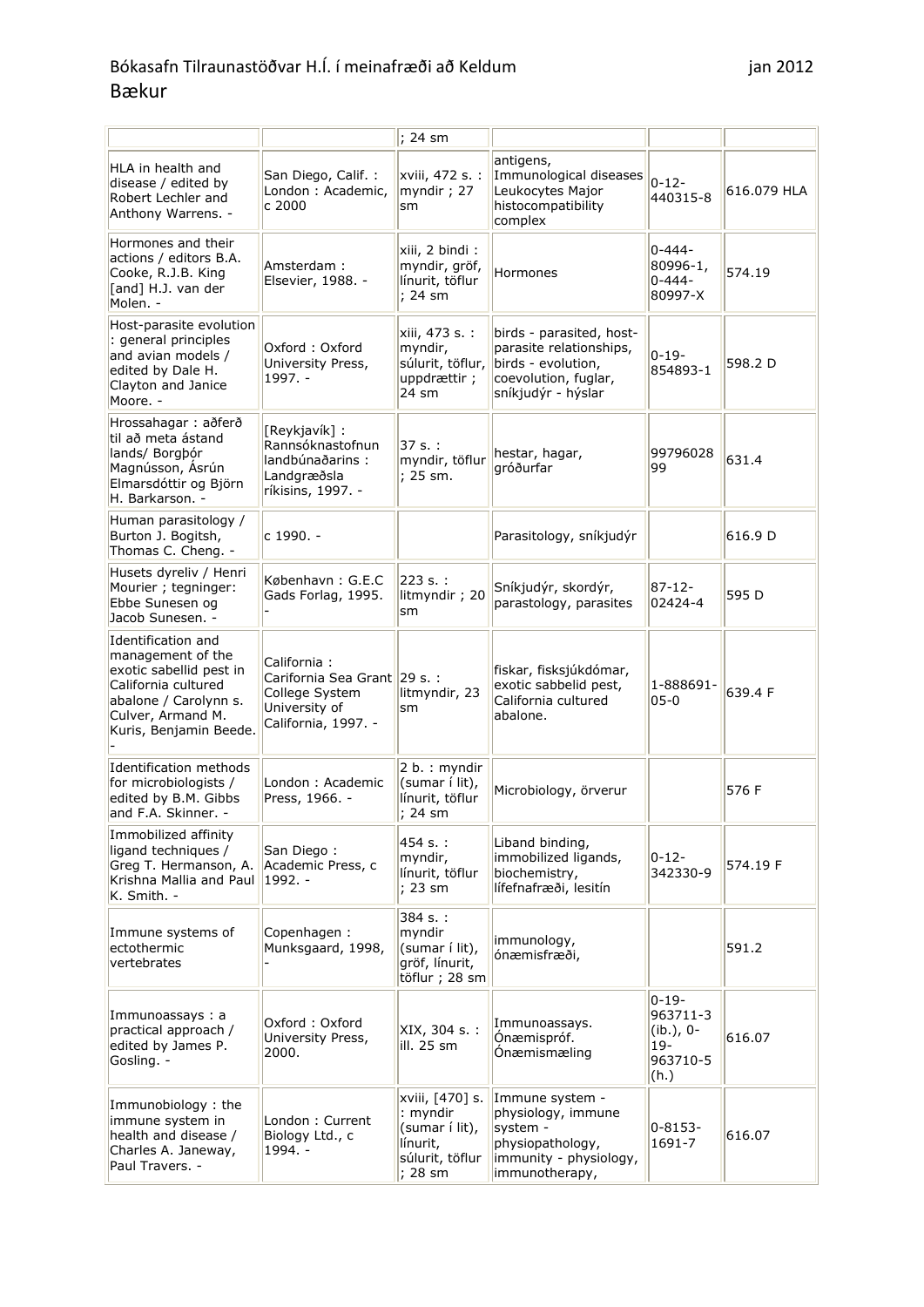|                                                                                                                                                                                                                                                                                                                                                             |                                                                    |                                                                                                 | ónæmisfræði                                                                                                                                                      |                            |               |
|-------------------------------------------------------------------------------------------------------------------------------------------------------------------------------------------------------------------------------------------------------------------------------------------------------------------------------------------------------------|--------------------------------------------------------------------|-------------------------------------------------------------------------------------------------|------------------------------------------------------------------------------------------------------------------------------------------------------------------|----------------------------|---------------|
| Immunobiology: the<br>immune system in<br>health and disease /<br>Charles A. Janeway,<br>Jr., Paul Travers                                                                                                                                                                                                                                                  | Oxford: Blackwell:<br>New York: Garland,<br>c1994                  | $622 s.$ :<br>litmyndir; 28<br>sm                                                               | immunology,<br>ónæmisfræði                                                                                                                                       | $0 - 86542 -$<br>$811 - 5$ | 616.07 Jan    |
| Immunobiology: the<br>immune system in<br>health and disease /<br>Charles A. Janeway<br>$$ [et al.] -                                                                                                                                                                                                                                                       | New York, NY :<br>Garland Pub:<br>Churchill<br>Livingstone, c2001. | xviii, 732 s. :<br>myndir<br>(flestar í lit),<br>gröf, línurit,<br>töflur og CD-<br>ROM ; 28 sm | Medicin Immunologi,<br>Immune system:<br>physiology Immune<br>system:<br>physiopathology<br>Immunity: physiology<br>Immunotherapy<br>Immunology,<br>lónæmisfræði | $0 - 443 -$<br>07098-9     | 616.07 Jan    |
| Immunochemistry of<br>viruses: the basis for<br>serodiagnosis and<br>vaccines / edited by<br>M.H.V. Van<br>Regenmortel and A:R.<br>Neurath. -                                                                                                                                                                                                               | Amsterdam:<br>Elsevier, 1985. -                                    | xviii, 501 s. :<br>myndir, gröf,<br>línurit, töflur<br>; 24 sm                                  | Viruses,<br>immunochemistry,<br>serum diagnosis, viral<br>vaccines, virus<br>diseases-<br>immunologycal<br>aspects, serodiagnosis,<br>viruses - immunology,      | $0 - 444 -$<br>80647-4     | 616           |
| Immunofluorescence<br>and related staining<br>techniquies :<br>proceedings of the Vth<br>international<br>conference on<br>immunofluorescence<br>and related staining<br>echniques held in<br>Vienna, Austria on april<br>6-8, 1978 / editors w.<br>Knapp, K. Houlbar and<br>G. Wick. -                                                                     | Amsterdam:<br>Elsevier, 1978. -                                    | xiii, 363 s. :<br>myndir, gröf,<br>línurit, töflur<br>; 25 sm                                   | Immunofluorescence -<br>congresses,<br>cytofluorometry -<br>congresses,<br>meinafræði,<br>geislalæknisfræði                                                      | $0 - 444 -$<br>80058-1     | 616.07        |
| Immunohistochemistry<br>II / edited by A. C.<br>Cuello. -                                                                                                                                                                                                                                                                                                   | Chichester: John<br>Wiley & Sons, 1993.                            | xii, 456 s. :<br>myndir,<br>línurit, töflur<br>$: 24$ sm                                        | Immunocytochemistry                                                                                                                                              | $0 - 471 -$<br>93460-7     | 591.8 (Kr. B) |
| Immunological<br>approaches to<br>contraception and<br>promotion of fertility :<br>proceedings of an<br>international<br>symposium on<br>immunological<br>approaches to<br>contraception and<br>promotion of fertility,<br>presented June 5-7,<br>1985, at the Fogarty<br><b>International Center in</b><br>Bethesda, Maryland /<br>edited by G. P. Talwar. | New York: Plenum<br>Press, c 1986. -                               | x, 441 s. :<br>myndir,<br>línurit,<br>súlurit, töflur<br>; 26 sm                                | contraception,<br>immunological -<br>congresses, feritility,<br>human - immunological<br>aspects - congresses,<br>fjölskylduáætlanir,<br>frjósemi                | $0 - 306 -$<br>42274-3     | 613.9 Imm     |
| Immunological aspects<br>of reproduction in<br>mammals / D.B.<br>Crighton. -                                                                                                                                                                                                                                                                                | London:<br>Butterworths, c<br>1984. -                              | xi, 529 s. :<br>myndir, gröf,<br>línurit,<br>súlurit, töflur<br>$; 24$ sm                       | Reproduction,<br>immunological aspects-<br>congresses, mammals-<br>physiology-congresses,<br>spendýr                                                             | $0 - 408 -$<br>10865-7     | 599           |
| Immunological<br>methods: volume 2 /<br>edited by Ivan<br>Lefkovits [and]                                                                                                                                                                                                                                                                                   | New York:<br>Academic Press,<br>$1981. -$                          | xxiii, 316 s. :<br>myndir, gröf,<br>línurit, töflur<br>; 23 sm                                  | Immunology -<br>laboratory manuals,<br>immunology,<br>experimental,                                                                                              | $0 - 12 -$<br>442702-2     | 599           |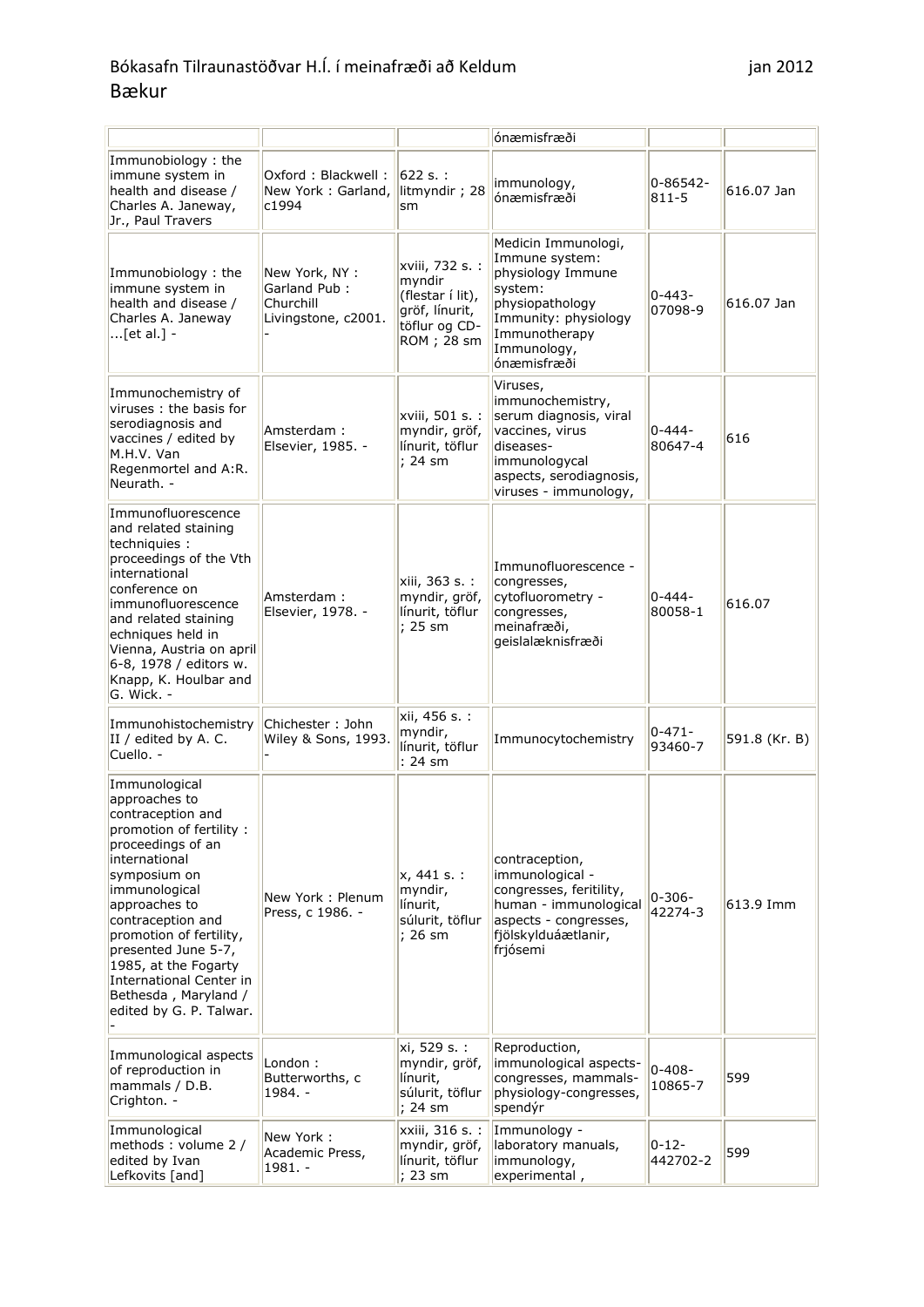| Benvenuto Pernis. -                                                                                                                                                                                                                                                                                              |                                                          |                                                                                          | ónæmisfræði                                                                                      |                              |            |
|------------------------------------------------------------------------------------------------------------------------------------------------------------------------------------------------------------------------------------------------------------------------------------------------------------------|----------------------------------------------------------|------------------------------------------------------------------------------------------|--------------------------------------------------------------------------------------------------|------------------------------|------------|
| Immunology : a short<br>course / Eli Benjamini,<br>Sidney Leskowitz,<br>Geoffrey H. Sunshine                                                                                                                                                                                                                     | New York: Wiley-<br>Liss, c 1996. -                      | 484 s. :<br>myndir<br>(sumar í lit),<br>línurit, töflur<br>; 23 sm                       | Medicin Immunology,<br>ónæmisfræði                                                               | $0 - 471 -$<br>59791-0       | 616.07 Ben |
| Immunology, aging<br>and cancer / F. M.<br>Burnet. -                                                                                                                                                                                                                                                             | San Francisco:<br>W.H. Freeman and<br>Company, c 1970. - | 162 s. : gröf,<br>töflur ; 21 sm                                                         | Immune response,<br>aging, cancer,<br>ónæmisviðbrögð,<br>öldrun, krabbamein                      | $0 - 7167 -$<br>0489-7       | 616.07     |
| Immunology / Ivan M.<br>Roitt, Jonathan<br>Brostoff, David K.<br>Male.                                                                                                                                                                                                                                           | Edinburgh:<br>Churchill<br>Livingstone, c1985.           | $1 b.$ :<br>litmyndir,<br>gröf, línurit,<br>súlurit, töflur<br>; 29 sm                   | immunology,<br>ónæmisfræði                                                                       | 0-906923-<br>$35 - 2$        | 612 Roi    |
| Immunology / Ivan<br>Roitt, Jonathan<br>Brostof, David Male. -                                                                                                                                                                                                                                                   | London: Mosby, c<br>$1996. -$                            | 1 b. : myndir<br>(sumar í lit),<br>gröf, línurit,<br>súlurit, töflur<br>; 28 sm          | Immunology,<br>ónæmisfræði                                                                       | 0-7234-<br>2178-1            | 612 Roi    |
| Immunology of the<br>sheep: proceedings of<br>the international<br>symposium on the<br>immune responses in<br>foetal and adult sheep,<br>held 25-27 November,<br>1984, at the Basel<br>Institute for<br>Immunology, Basle,<br>Switzerland / edited by<br>Bede Morris [and]<br>Masayuki Miyasaka. -               | Basle, Switzerland :<br>Roche, c 1985. -                 | xii, 520 s. :<br>myndir,<br>línurit,<br>súlurit, töflur<br>; 24 sm                       | Immunology - sheep,<br>meinafræði dýra,<br>ónæmi, kindur, sauðfé                                 | 99-<br>0545209-<br>5         | 636.3      |
| Immunopathology of<br>inflammation;<br>proceedings of a<br>symposium sponsored<br>by the International<br>Inflammation Club at<br>Brook Lodge, Augusta,<br>Michigan, U.S.A., June<br>1, 2, and 3, 970 with<br>the support of the<br>Upjohn Company /<br>Editors Bernard K.<br>Forscher [and] John C.<br>Houck. - | Amsterdam,<br>Excerpta Medica,<br>$1971. -$              | xiii, 285 s. :<br>myndir,<br>línurit,<br>súlurit, töflur<br>:25 cm.                      | Inflammation --<br>Congresses,<br>ónæmismeinafræði                                               |                              | 616        |
| Immunprofylakse i<br>veterinaermedisinen /<br>Roar Gudding. -                                                                                                                                                                                                                                                    | Oslo: Scandinavian<br>Veterinary Press,<br>$2000. -$     | 325 s.;<br>myndir                                                                        | Fiskar, fisksjúkdómar,<br>fish diseases,<br>dýralækningar,                                       | 82-91743-<br>$04 - 5$        | 636.089    |
| In situ hybridization:<br>protocols for the brain<br>/ edited by W. Wisden<br>and B.J. Morris. -                                                                                                                                                                                                                 | London: Academic<br>Press, c 1994. -                     | xi, 130 s. :<br>myndir<br>(sumar í lit),<br>gröf, línurit,<br>súlurit, töflur<br>; 26 sm | In situ hybridization,<br>brain,<br>taugasjúkdómafræði,<br>heilastarfsemi                        | ISBN 0-<br>$12-$<br>759920-7 | 616.8      |
| In vitro methods in cell<br>mediated and tumor<br>immunity / edited by<br>Barry R. Bloom and<br>John R. David; with<br>editorial assistance of<br>Roberta David and<br>Lenore Grollman. -                                                                                                                        | New York:<br>Academic Press,<br>$1976. -$                | xxix, 748 s. :<br>myndir; 24<br>sm                                                       | immunology -<br>technique, celluar<br>immunity, tumors -<br>immunological aspects,<br>meinafræði | $0 - 12 -$<br>107760-8       | 616.07     |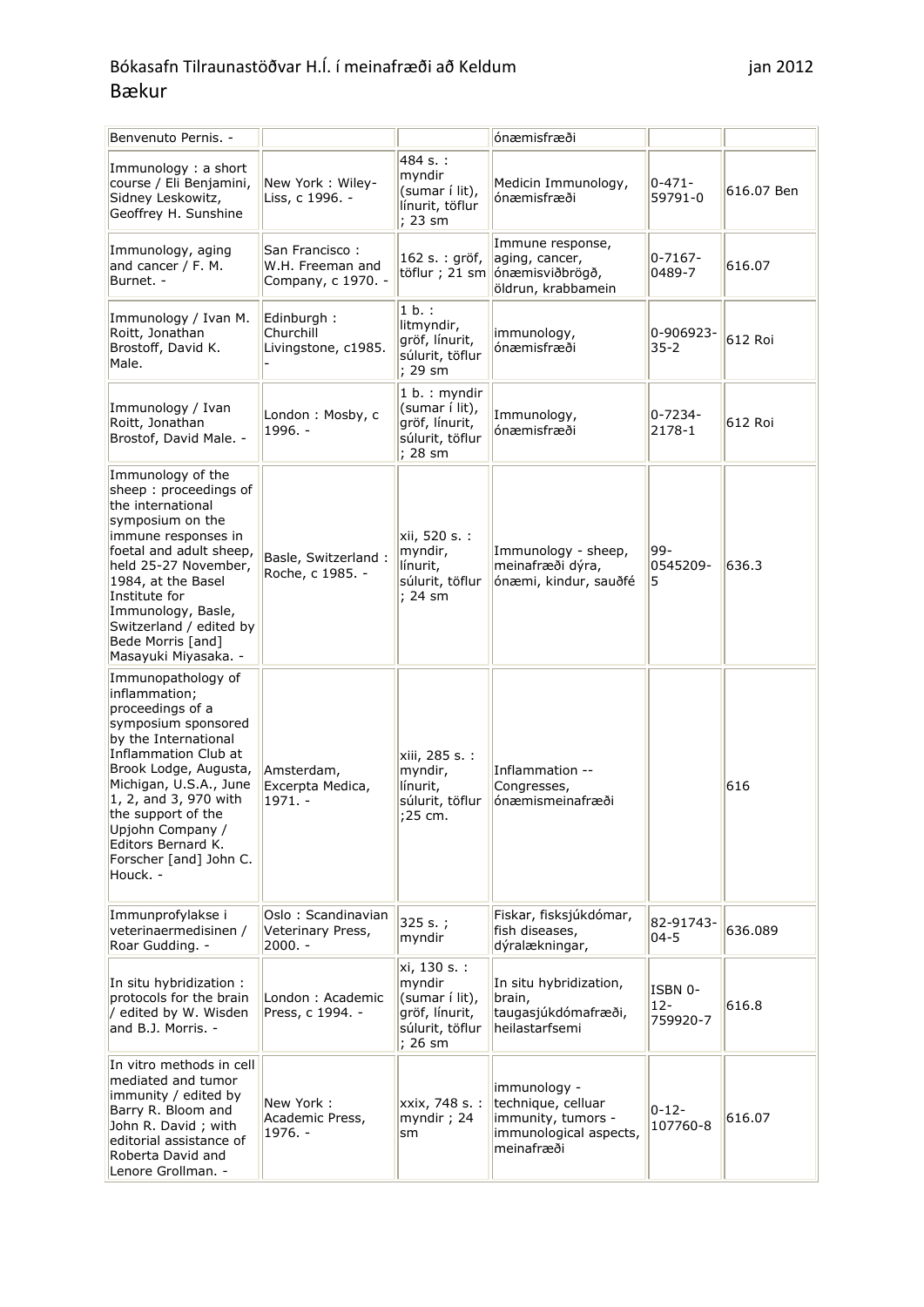| Inbred strains in<br>biomedical research /<br>Michael F.W. Festing. -                                                                        | London: The<br>Macmillan Press Ltd,<br>1979. -         | xii, 483 s. :<br>myndir, gröf,<br>töflur ; 24 sm               | Medicine -<br>experimental,<br>laboratory animals,<br>inbreeding,<br>tilraunalæknisfræði,<br>meinafræðirannsóknir                                                                                       | $0 - 333 -$<br>23809-5 | 619       |
|----------------------------------------------------------------------------------------------------------------------------------------------|--------------------------------------------------------|----------------------------------------------------------------|---------------------------------------------------------------------------------------------------------------------------------------------------------------------------------------------------------|------------------------|-----------|
| Infection and immunity<br>in farm animals /<br>volume editor R.<br>Pandey, Hisar. -                                                          | Basel: Karger,<br>$1985. -$                            | 255 s.:<br>myndir,<br>línurit, töflur,<br>uppdrættir;<br>24 sm | animal diseases -<br>immunology, animals,<br>domestic -<br>immunology,<br>immunology diseases -<br>veterinary, virus<br>diseases - veterinary,<br>dýrasjúkdómar,<br>ónæmisfræði,<br>veirusjúkdómar dýra | $3 - 8055 -$<br>3925-8 | 636.089   |
| Insekten: mit Anhang<br>Spinnentiere / Helgard<br>Reichholf-Riehm. -                                                                         | München: Mosaik<br>Verlag, c 1984. -                   | 288 s. :<br>litmyndir; 20<br>sm                                | Insekten, Spinnentiere,<br>spider, skordýr,<br>kóngulær, fiðrildi                                                                                                                                       |                        | 595.7 D   |
| International<br>Symposium on Fish<br>biologics,<br>Serodiagnostics and<br>Vaccines. -                                                       | c 1981. -                                              |                                                                | Aquaculture,<br>Aqaculture, fishes -<br>diseases,<br>fisksjúkdómar, fiskar,<br>fish vaccination, fish<br>biology                                                                                        |                        | 597.029 F |
| Internet for the<br>molecular biologist /<br>edited by Simon R.<br>Swindell, R. Russell<br>Miller, Garry S.A.<br>Myers                       | Wymondham:<br>Horizon Scientific<br>Press, c 1996. -   | 187 s. : töflur<br>; 23 sm                                     | Internet, molecular<br>biology,<br>sameindalíffræði                                                                                                                                                     | 1-898486-<br>$02 - 6$  | 574.8 F   |
| Internetið - á eigin<br>spýtur / höfundur<br>Michael B. Karbo;<br>þýðing Pétur<br>Björnsson. -                                               | Reykjavík: Hemra,<br>1999. -                           | 78 s. :<br>myndir, töflur<br>; 27 sm                           | Internet, tölvukennsla,<br>kennslubækur,<br>veraldarvefurinn                                                                                                                                            | 9979-<br>9308-7-X      | 004.678   |
| Intracellular parasitic<br>protozoa / Masamichi,<br>Aikawa [ and ] Charles<br>R. Sterling. -                                                 | New York:<br>Academic Press, c<br>$1974. -$            | 76. s.:<br>myndir; 27<br>sm                                    | parasites, parasitology,<br>sníkjudýr protozoa,<br>pathogenic, frumdýr                                                                                                                                  | $0 - 1 -$<br>045350-9  | 616 Aik   |
| Introduction to<br>bioinformatics: a<br>theoretical and<br>practical apporach /<br>edited by Stephen A.<br>Krawetz and David D.<br>Womble. - | Totowa, New Jersey<br>: Humana Press, c<br>2003. -     | xii, 746 s. :<br>gröf, línurit,<br>súlurit, töflur<br>:26 sm   | bioinformatic,<br>computational biology,<br>computer systems,<br>databases, genetic,<br>genomics, sequence<br>analysis, DNA, software                                                                   | 1-58829-<br>$064 - 6$  | 570 Int F |
| Invertebrate zoology /<br>Edward E. Ruppert<br>[and] Robert D.<br>Barnes. -                                                                  | Fort Worth;<br>Saunders College<br>Publishing, c 1994. | xii, 1056 s. :<br>myndir, töflur<br>; 26 sm                    | Invertebrate - zoology,<br>sníkjudýr,<br>hryggleysingjar                                                                                                                                                | $0 - 03 -$<br>026668-8 | 592 D     |
| Iron and infection:<br>molecular,<br>physiological and<br>clinical aspects / edited<br>by J.J. Bullen and E.<br>Griffiths. -                 | Chichester: John<br>Wiley & Sons, c<br>1978. -         |                                                                | Iron - metabolism,<br>infection, bacterial<br>diseases, microbial<br>metabolism, host -<br>parasite relationships                                                                                       | 0471<br>911682         | 616.9 F   |
| Iron and infection:<br>molecular,<br>physiological, and<br>clinical aspedcts /<br>edited by J:J: Bullen<br>and E. Griffiths. -               | c 1987. -                                              |                                                                | Iron - infection,<br>environment, fish<br>diseases                                                                                                                                                      |                        | 616.9 F   |
| Island survivors: the<br>ecology of the Soay                                                                                                 | London: The<br>Athlone Press, c                        | xii, 386 s. :<br>myndir, kort                                  | kindur, sauðfé,<br>búfjárfræði, vistfræði,                                                                                                                                                              | $0 - 485 -$<br>11141-1 | 636.3     |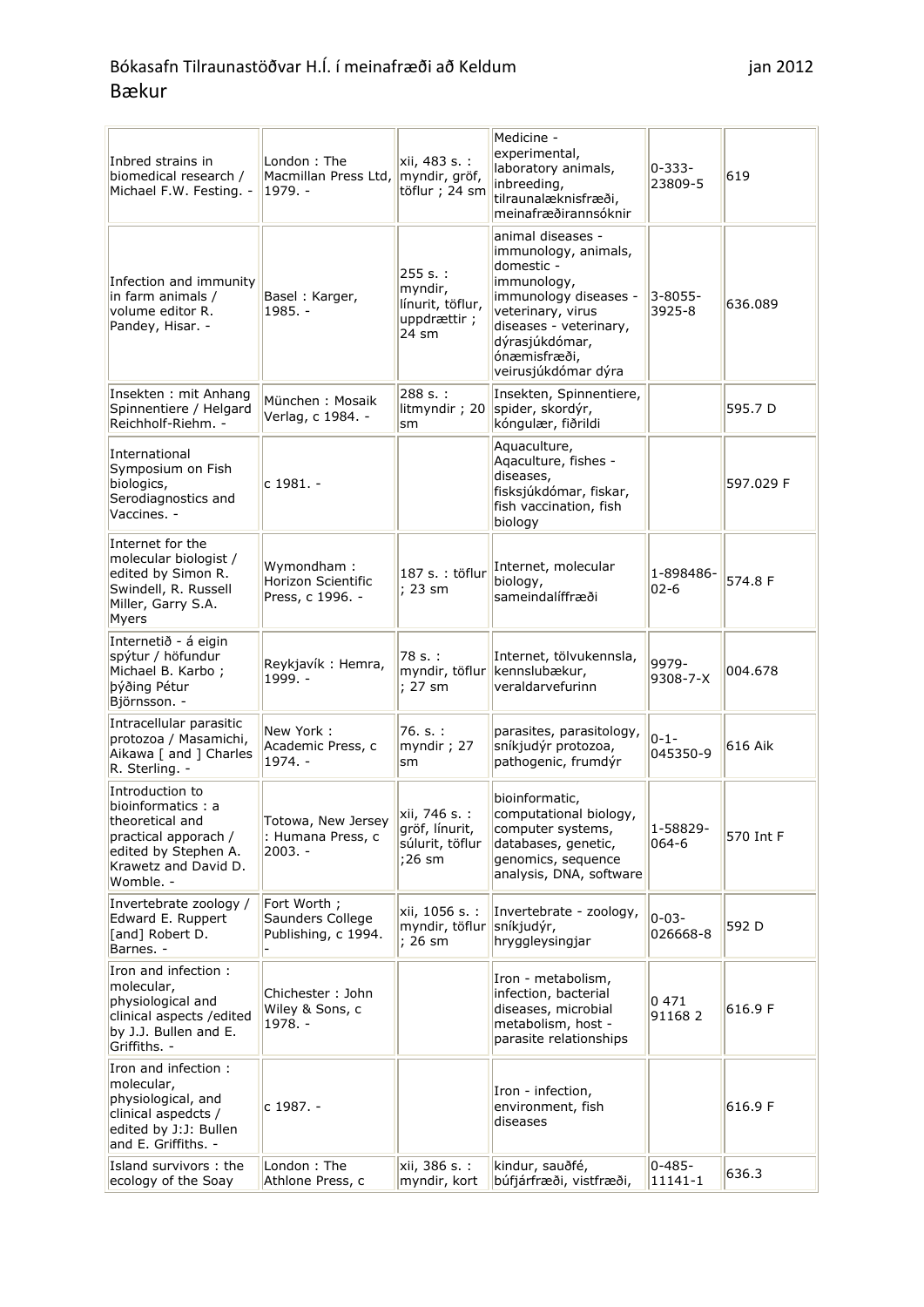| sheep of St. Kilda /<br>edited by P.A. Jewell,<br>C. Milner [and] J.<br>Morton Boyd. -                                                                                                                                                                 | $1974. -$                                               | (sum í lit),<br>línurit,<br>súlurit, töflru<br>; 24 sm                | ecology                                                                                 |                            |           |
|--------------------------------------------------------------------------------------------------------------------------------------------------------------------------------------------------------------------------------------------------------|---------------------------------------------------------|-----------------------------------------------------------------------|-----------------------------------------------------------------------------------------|----------------------------|-----------|
| Isolation methods for<br>microbiologists / edited<br>by D.A. Shampton and<br>G.W. Gould. -                                                                                                                                                             | London: Academic<br>Press, 1969. -                      | xii, 178 s. :<br>myndir, töflur<br>; 24 sm                            | Microbiology - isolation,<br>örverur                                                    |                            | 576 F     |
| Isolation of anaerobes<br>/ edited by D.A.<br>Shapton and R.G.<br>Board. -                                                                                                                                                                             | London: Academic<br>Press, 1971. -                      | xiii, 270 s. :<br>myndir<br>(sumar í lit),<br>gröf, töflur ;<br>23 sm | Bacteria, anaerobic,<br>bacteriology- cultures,<br>örverur, gerlar,<br>bakteríur        | $0 - 12 -$<br>638840-7     | 576       |
| Íslensk-norsk orðabók<br>/ Ivar Orgland [og]<br>Frederik Raastad. -                                                                                                                                                                                    | Reykjavík: Mál og<br>mening, 1992. -                    | 281 s. : kort<br>; 21 sm                                              | Orðabækur                                                                               | 9979-3-<br>0361-1          | 439.631   |
| Íslenska sauðkindin /<br>Jón Torfason, Jón Viðar<br>Jónmundsson. -                                                                                                                                                                                     | Hofi [Vatnsdal]] :<br>Bókaútgáfan Hofi,<br>[2000        | 174 s. :<br>myndir,<br>teikn. ; 24<br>sm                              |                                                                                         | 99798921<br>02             | 636.3 Jón |
| Íslenskar lækninga- og<br>drykkjarjurtir / Björn L.<br>Jónsson tók saman. -                                                                                                                                                                            | Reykjavík:<br>Náttúrulækningaféla<br>g Íslands, 1977. - | 79 s. :<br>myndir ; 22<br>sm                                          | jurtir,<br>náttúrulækningar,<br>ílensk flóra                                            |                            | 615.8 D   |
| Íslenski fjárhundurinn /<br>Gísli Pálsson. -                                                                                                                                                                                                           | Bókaútgáfan Hofi,<br>1999. -                            | 276 s.:<br>myndir<br>(sumarí lit) ;<br>24 sm                          | hundar                                                                                  | 9979-892-<br>$09-9$        | 636.7     |
| John McFadyean: a<br>great British<br>veterinarian / by Iain<br>Pattison. -                                                                                                                                                                            | London: J.A. Allen,<br>1981. -                          | 240 s. :<br>mynd ; 22<br>sm                                           | veterinary medicine,<br>dýralækningar                                                   | $0 - 85131 -$<br>$325 - 3$ | 636.089   |
| Johne's diseases :<br>current trends in<br>research, diagnosis<br>and management :<br>proceedings of a<br>conference held at the<br>Veterinary Research<br>Institute, Parkville,<br>Victoria, Australia /<br>editors A.R. Milner<br>[and] P.R. Wood. - | Melbourne: CSIRO,<br>[1989?].                           | x, 167 s. :<br>myndir, kort,<br>línurit, töflur<br>; 26 sm            | Johne's disease,<br>livestock - diseases,<br>veterinary bacteriology,<br>dýralækningar  | $0 - 643 -$<br>04890       | 636.089   |
| Kaninhold / Birger<br>Ukkelberg. -                                                                                                                                                                                                                     | Oslo:<br>Landbruksforlaget, c<br>$1992. -$              | 175 s.:<br>myndir,<br>línurit, töflur<br>; 21 sm                      | Kanínur - dýraeldi,                                                                     | 82-529-<br>1488-8          | 636.9     |
| Keys to the cestode<br>parasites of<br>vertebrates / edited by<br>L.F. Khalil and A. Jones<br>and R.A. Bray. -                                                                                                                                         | Oxon: CAB<br>International, c<br>$ 1994. -$             | xiii, 751 s. :<br>myndir; 25<br>sm                                    | Parasitology, parasites,<br>vertebrates, hryggdýr,<br>sníkjudýr,<br>dýrasjúkldómar      | 085198<br>879 2            | 596 D     |
| Keys to the trematoda<br>/ edited by David I.<br>Gibson, Arlene Jones<br>and Rodney A. Bray. -                                                                                                                                                         | Wallingford: CABI<br>Pub.,                              | 1 b. : myndir<br>: 25 sm                                              | parasitology,<br>trematoda, sníkjudýr,<br>ögður                                         | 08519954<br>70             | 592 Key D |
| Laboratory<br>organization and<br>management / Fred<br>Grover. -                                                                                                                                                                                       | London :<br>Butterworths, c<br>$1979. -$                | 241 s.:<br>myndir,<br>uppdrættir;<br>22 sm                            | Laboratories -<br>administration,<br>tilraunastofur, stofnanir<br>- skipulag - stjórnun | $0 - 408 -$<br>70793-3     | 619.068   |
| Laboratory profiles of<br>equine diseases /<br>Susan C. Eades [and]<br>Denise I. Bounous. -                                                                                                                                                            | St. Louis: Mosby, c<br>1997. -                          | vii, 304 s. :<br>myndir: $25$<br>sm                                   | equine diseases,<br>dýralækningar - hestar,<br>hestasjúkdómar,                          | $0 - 8151 -$<br>1731-0     | 636.1     |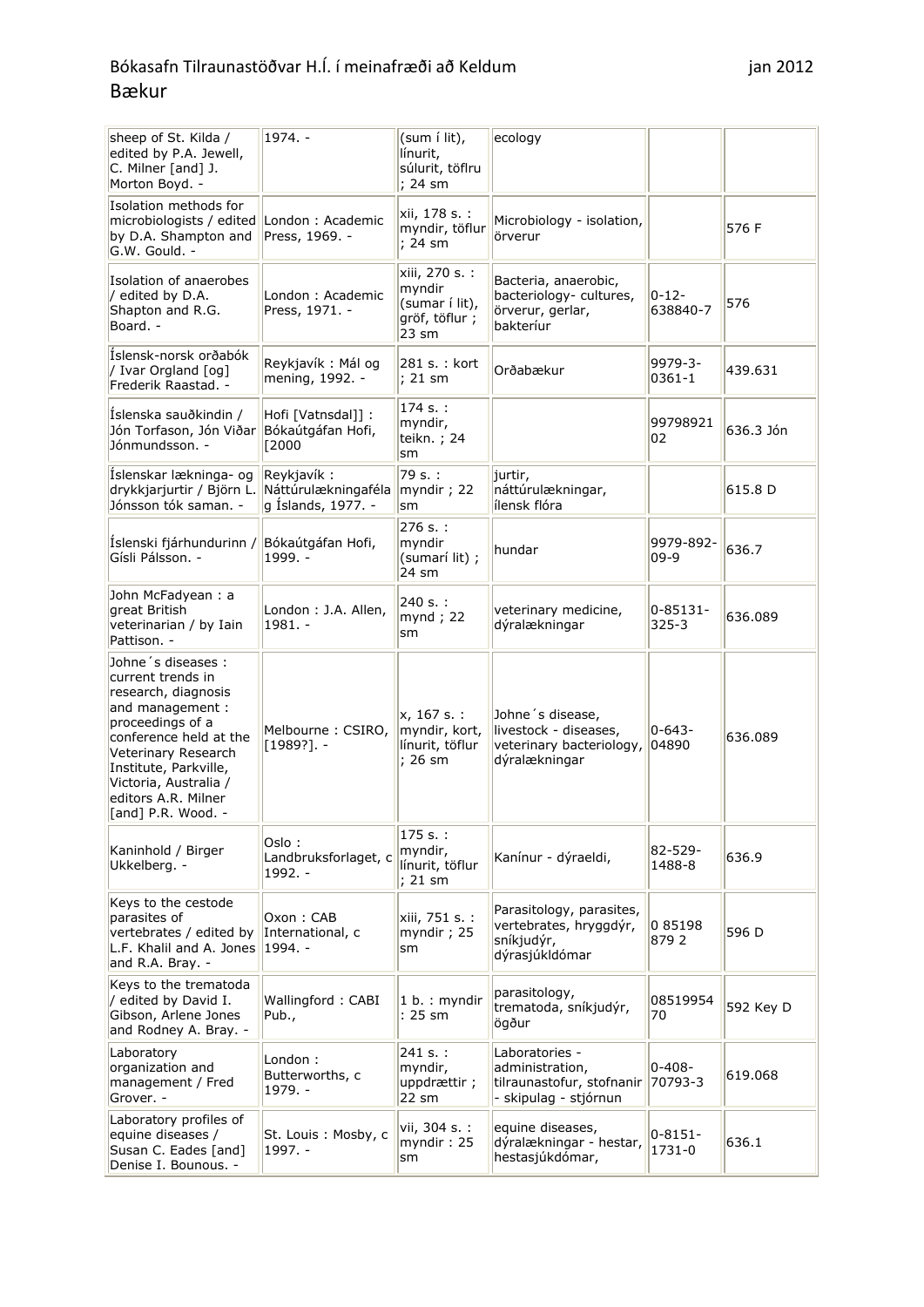| Laboratory techniques<br>in rabies, edited by<br>Martin M. Kaplan [and]<br>Hilary Koprowski. -                                                                                                                                                                       | Geneva: World<br>Health Organization,<br>1973. -                                            | 367 p. illus.<br>24 cm.                                             | Rabies -- Diagnosis.<br>Hundaæði.                                    |                                                                     | 616.9              |
|----------------------------------------------------------------------------------------------------------------------------------------------------------------------------------------------------------------------------------------------------------------------|---------------------------------------------------------------------------------------------|---------------------------------------------------------------------|----------------------------------------------------------------------|---------------------------------------------------------------------|--------------------|
| Laughing death: the<br>untold story of kuru /<br>by Vincent Zias;<br>foreword by D.<br>Carleton Gajdusek. -                                                                                                                                                          | Clifton, New Jersey<br>: Humana Press, c<br>1990. -                                         | x, 315 s. :<br>myndir, kort<br>; 24 sm                              | Kuru - research -<br>history                                         | 0-89603-<br>$111-X$                                                 | 616.9              |
| Lectin reviews : vol 1 /<br>edited by D.C.<br>Kilpatrick, E. Van<br>Driessche [und] T.C.<br>Bøg-Hansen. -                                                                                                                                                            | St. Louis: Sigma, c<br>$1991. -$                                                            | xii, 218 s. :<br>myndir,<br>línurit,<br>súlurit, töflur<br>; 24 sm  | Lectin, lífefnafræði,<br>lesitín                                     | 0-941633-<br>$27 - 6$                                               | 574.19 F<br>(S.G). |
| Lentiviruses of small<br>ruminants:<br>pathogenesis,<br>diagnostics and<br>prevention :<br>proceedings and<br>abstracts of the first<br>four meetings of<br>working groups (WG)<br>between February<br>1998 and August 1998<br>/ editors: Michel<br>Pepin[et al.]. - | Luxembourg: Office<br>for Official<br>Publications of the<br>European<br>Communities, 1999. | 134 s. : 25<br>sm                                                   | lentiviruses, ruminatns,<br>visna                                    | $ 92 - 828 -$<br>6132-5                                             | 636.2              |
| Lipid metabolism in<br>mammals / edited by<br>Fred Snyder. -                                                                                                                                                                                                         | New York: Plenum<br>Press, c 1977. -                                                        | 2 bindi:<br>myndir, gröf,<br>línurit, töflur<br>; 23 sm             | Lipid metabolism,<br>mammals - physiology,<br>spendýr - efnaskipti   | $0 - 306 -$<br>35802-6 (<br>$b.1)0-$<br>$306 -$<br>35803-4<br>(b.2) | 599                |
| Liquid scintillation:<br>science and technology<br>/ edited aby A.A.<br>Noujaim, C. Ediss, L.I.<br>Weibe. -                                                                                                                                                          | New York:<br>Academic Press,<br>$1976. -$                                                   | xi, 352 s. :<br>myndir, gröf,<br>línurit, töflur<br>; 24 sm. -      | Liquid scintillation -<br>technology, eðlisfræði,<br>kjarneðlisfræði | $0 - 12 -$<br>522350-1                                              | 539.7              |
| Livestock handling and<br>transport / edited by<br>Temple Grandin. -                                                                                                                                                                                                 | Oxon: CAB, c 1993.                                                                          | viii, 320 s. :<br>kmyndir,<br>gröf, töflur,<br>uppdrættir;<br>24 sm | Livestock - transport,<br>búfjárfræði, kindur,<br>dýrafræði, sauðfé, |                                                                     | 636.08 S           |
| Líforðasafn : enskt-<br>íslenskt / Hálfdan<br>Ómar Hálfdanarson og<br>Þuríður<br>Þorbjarnardóttir. -                                                                                                                                                                 | [Reykjavík: s.n.],<br>1997                                                                  | $[4]$ , 264 s.;<br>$21 \text{ sm}$                                  | Orðasöfn, Líffræði,<br>Orðabækur, Orðasöfn                           | 99798121<br>09                                                      | 570.3 Hál          |
| Líforðasafn: enskt-<br>íslenskt / Hálfdan<br>Ómar Hálfdanarson og<br>Þuríður<br>Þorbjarnardóttir. -                                                                                                                                                                  | [Reykjavík: s.n.],<br>1997                                                                  | $[4]$ , 264 s.;<br>21 sm                                            | Orðasöfn, Líffræði,<br>Orðabækur, Orðasöfn                           | 99798121<br>09                                                      | 570.3 Hál          |
| Lymphocytes: a<br>practical approach /<br>edited by G.G.B. Klaus.                                                                                                                                                                                                    | c 1987. -                                                                                   |                                                                     | Lymphocytes                                                          |                                                                     | 611                |
| Læknar á Íslandi /<br>Gunnlaugur Haraldsson<br>; [ritnefnd Hafsteinn<br>Sæmundsson,<br>Sigurbjörn Sveinsson,<br>Örn Bjarnason]. -                                                                                                                                    | Reykjavík:<br>Þjóðsaga, 2000. -                                                             | 3 b. (1725 s.<br>) : myndir;<br>25 sm                               | Ævisögur, Læknar,<br>Stéttatöl                                       | 99795908<br>15                                                      | 926.1 Gun          |
| Maedi-visna and<br>related diseases /                                                                                                                                                                                                                                | Boston: Kluwer, c<br>1990. -                                                                | vi, 189 s. :<br>myndir; 24                                          | MVV, mæði-visna,<br>kindur, geitur, CAEV,                            | $0 - 7923 -$<br>$0481 - 0$                                          | 636.3 Mae          |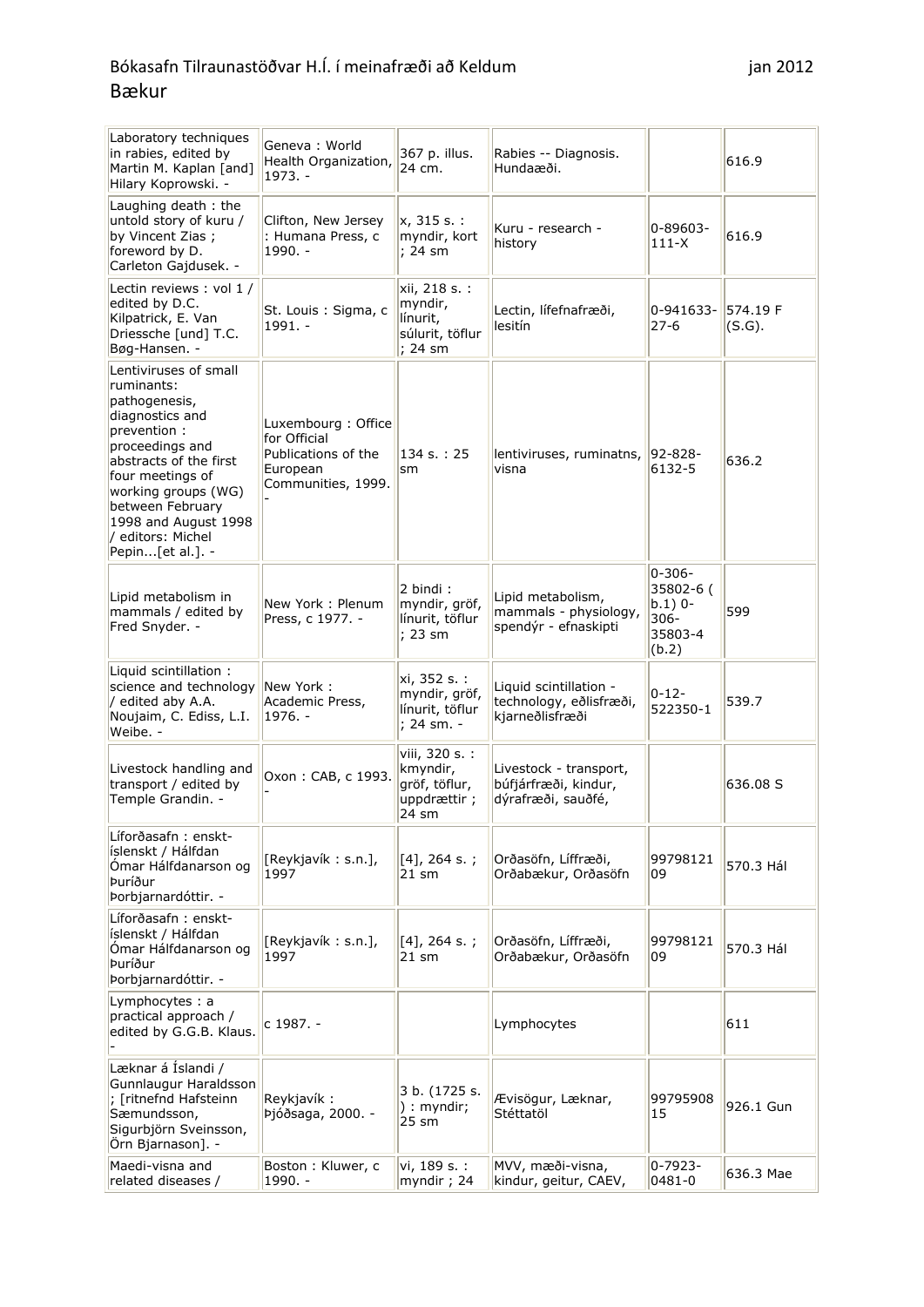| edited by G. Pétursson<br>and R. Holf-Jorgensen.                                                                                                                                                                  |                                                               | $sm. -$                                                                   | virus diseases, slow<br>virus diseases,<br>dýrasjúkdómar, sauðfé                    |                        |           |
|-------------------------------------------------------------------------------------------------------------------------------------------------------------------------------------------------------------------|---------------------------------------------------------------|---------------------------------------------------------------------------|-------------------------------------------------------------------------------------|------------------------|-----------|
| Magen-<br>Darmnematoden des<br>Rindes:<br>Diagnostischer Atlas /<br>Dietrich Bart unter<br>Mitarbeit von Martin<br>Visser. -                                                                                      | Stutgart:<br>Ferdinandj Enke<br>Verlag, 1991. -               | 104 s. : að<br>meginhluta<br>myndir, töflur<br>: 27 sm                    | Veterinay parasitology,<br>dýrasjúkdómar,<br>sníkjudýr, nautgripir,<br>búfé         | $3 - 432 -$<br>99331-5 | 636.2 Dn  |
| Mammalian<br>reproductive biology /<br>F. H. Bronson. -                                                                                                                                                           | Chicago: The<br>University of<br>Chicago Press, c<br>1989. -  | ix, 323 s. :<br>gröf, línurit,<br>súlurit, töflur,<br>uppdr. ; 23<br>sm   | Mammals -<br>reproduction, spendýr                                                  | $0 - 226 -$<br>07558-3 | 599       |
| Mammals of the sea:<br>biology and medicine /<br>edited by Sam H.<br>Ridgway. -                                                                                                                                   | Springfield: Charles<br>C Thomas Publ., c<br>1972. -          | 812 s. :<br>myndir; 26<br>sm                                              | sea mammals,<br>spendýr, biology                                                    | $0 - 398 -$<br>02389-1 | 599 Mam   |
| Managing the<br>laboratory animal<br>facility / Jerald<br>Silverman. -                                                                                                                                            | Boca Raton: CRC<br>Press, c 2002. -                           | $[7]$ , 194 s. :<br>töflur ; 24 sm                                        | laboratory animals,<br>tilraunadýr                                                  | $0 - 8493 -$<br>1233-7 | 619 Sil   |
| Manual of clinical<br>microbiology. -                                                                                                                                                                             | c 1991. -                                                     |                                                                           | microbiology, sníkjudýr                                                             |                        | 616 D     |
| Manual of equine<br>dermatology / Reginald<br>R.R. Pascoe, Derek C.<br>Knottenbelt. -                                                                                                                             | London: W. B.<br>Saunders, c 1999. -                          | x, 290 p. :<br>col. ill                                                   | Equine. Dermatology.<br>Hestar.<br>Húðsjúkdómafræði.                                | $0 - 7020 -$<br>1968-2 | 636.1     |
| Manual of veterinary<br>parasitological<br>laboratory techniques.                                                                                                                                                 | 1986. -                                                       |                                                                           | Parasitology, sníkjudýr,<br>veterinary parastiology<br>techniques                   |                        | 636.089 D |
| Marine<br>pharmacognosy; action<br>of marine biotoxins at<br>the cellular level /<br>edited by Dean F.<br>Martin [and] George M.<br>Padilla. -                                                                    | New York, Academic   xii, 317 p.<br>Press, 1973. -            | illus. 24 cm.                                                             | Toxins.<br>Pharmacognosy.<br>Lyfjafræði.<br>Marine pharmacology.<br>Marine biology. | 01247455<br>04         | 615       |
| Maternal recognition of<br>pregnancy and<br>maintenance of the<br>corpus luteum :<br>proceedings of a<br>workshop held in<br>Jerusalem, Israel,<br>March 1988 / edited by<br>M. Shemesh and<br>Barbara J. Weir, - | Cambridge: Journal<br>of Reproduction &<br>Fertility, 1989. - | v, 352 s. :<br>mymdir,<br>línurit,<br>súlurit, töflur<br>$: 25 \;$ sm     | Pregnancy - congress,<br>kcorpus - luteum -<br>congress, spendýr                    | 0-906545-<br>$15 - 3$  | 599       |
| Meat Hygiene / J.F.<br>Gracey, D.S. Collins, R.<br>J. Huey. -                                                                                                                                                     | London: W.B.<br>Saunders, c 1999. -                           | 758 s. :<br>myndir(suma<br>r í lit), töflur ;<br>26 sm                    | meat hygiene,                                                                       | 07020<br>2258 6        | 664 Gra Y |
| Medical and veterinary<br>entomology / edited by<br>D.S. Kettle. -                                                                                                                                                | Oxon: Cab<br>International, c<br>1995. -                      | viii, 725 s. :<br>myndir, kort,<br>töfklur; 25<br>sm                      | Entomology -<br>veterinary,<br>skordýrafræði,<br>sníkjudýr, parasitology            | 0-85198-<br>$968 - 3$  | 595.7 D   |
| Melatonin and the<br>pineal gland: from<br>basic science to clinical<br>application :<br>proceedings of the                                                                                                       | Amsterdam:<br>Excerpta medica,<br>1993. -                     | xiii, 393 s. :<br>myndir, gröf,<br>línurit,<br>súlurit, töflur<br>; 25 sm | Melatonin, pineal gland, 0-444-<br>spendýr                                          | 89583-3                | 599       |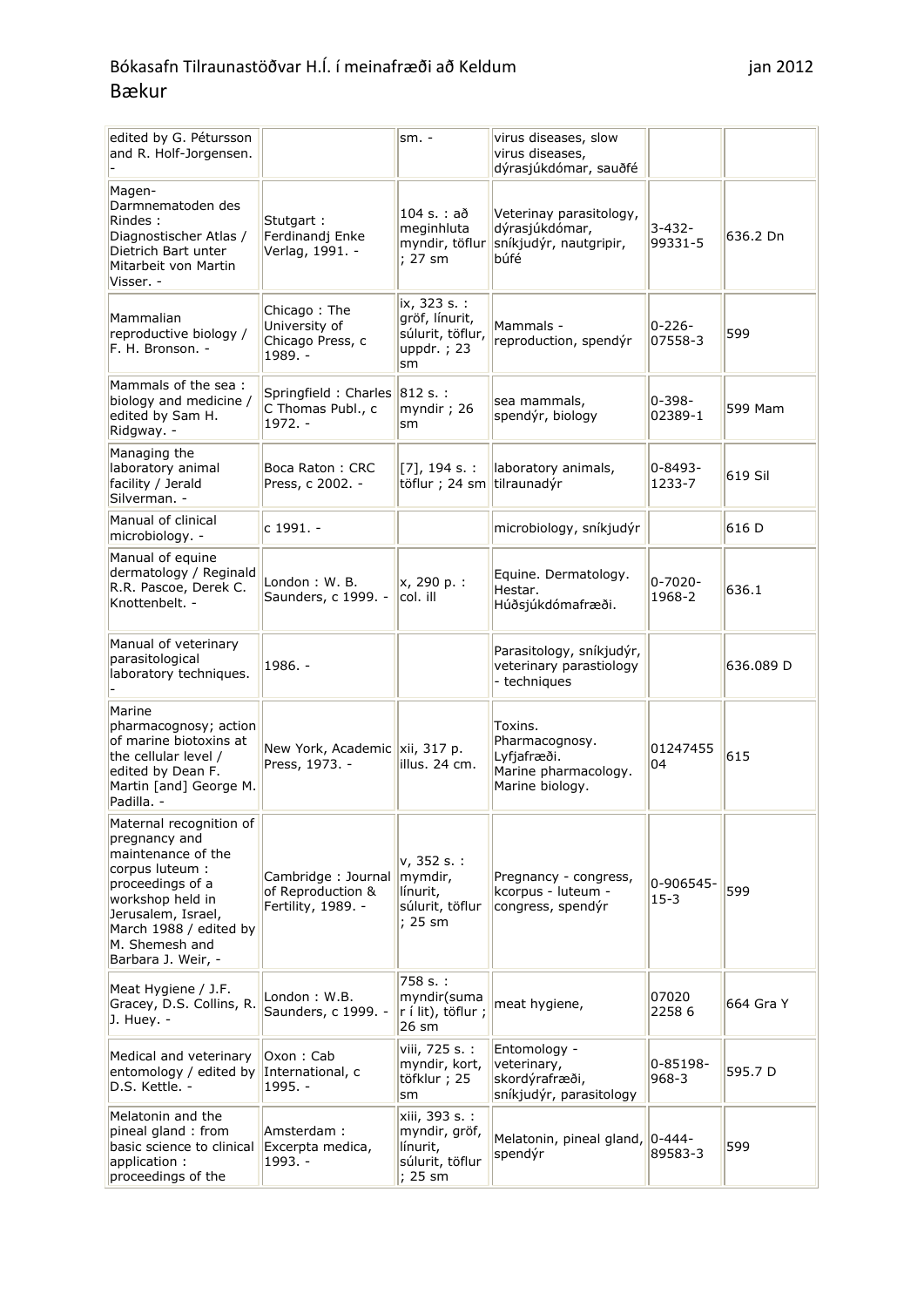| international<br>symposium on<br>melatonin and the<br>pineal gland: from<br>bacic science to clinical<br>application, Paris, 6-9<br>September 1992 /<br>editors Yvan Touitou,<br>Josephine Arendt [and]<br>Paul Pévet. -                             |                                                                         |                                                                    |                                                                                                                 |                         |             |
|------------------------------------------------------------------------------------------------------------------------------------------------------------------------------------------------------------------------------------------------------|-------------------------------------------------------------------------|--------------------------------------------------------------------|-----------------------------------------------------------------------------------------------------------------|-------------------------|-------------|
| Methods for the<br>microbiological<br>examination of fish and Chichester: Ellis<br>shellfish / editors<br>B.Austin [and D.A.<br>Austin]. -                                                                                                           | Horwood, 1990. -                                                        |                                                                    | Aquaculture,<br>Aqaculture, fishes -<br>diseases,<br>fisksjúkdómar, fiskar,<br>skelfiskar                       |                         | 597.02 F    |
| Methods in aquatic<br>bacteriology / edited<br>by B. Austin. -                                                                                                                                                                                       | Chichester: John<br>Wiley & Sons, c<br>1988. -                          |                                                                    | Aquaculture,<br>Aqaculture, fishes -<br>diseases,<br>fisksjúkdómar, fiskar,<br>gerlafræði, bakteríur            |                         | 589.9 F     |
| Methods in yeast<br>genetics: a Cold<br>Spring Harbor<br>Laboratory course<br>manual / Alison Adams<br>$$ [et al.]. -                                                                                                                                | Plainview, N.Y. :<br>Cold Spring Harbor<br>Laboratory Press,<br>1998. - | xiv, 177 p. :<br>ill.; 28 cm.<br>Laboratory<br>manuals             | Yeast fungi -- Genetics<br>-- erfðafræði,<br>gersveppir                                                         | 08796950<br>80          | 589.2       |
| Meyer, Olsen &<br>Schmidt's essentials of<br>parasitology/by<br>Murray D. Dailey                                                                                                                                                                     | Dubuque, IA : Wm.<br>C. Brown<br>Publishers, c 1996.-                   | xii, 289 s. :<br>myndir, töflur<br>$\vert$ ; 28 sm                 | Laboratory manuals<br>parasitology, sníkjudýr,                                                                  | $0 - 697 -$<br>15983-3  | 591.52 D    |
| Micrkobiology in<br>agriculture fisheries<br>and food / edited by<br>F.A. Skinner and J.G.<br>Carr. -                                                                                                                                                | London: Academic<br>Press, 1976.-                                       | xv, 247 s. :<br>myndir,<br>línurit, töflur<br>$: 24 \text{ sm}$    | Microgiology, örverur,<br>bakteríur, aquaculture,<br>fishes                                                     |                         | 576 F       |
| Microbiological<br>methods / C.H. Collins<br>[and] Patricia M. Lyne.                                                                                                                                                                                 | London:<br>Butterworths, 1970.                                          | 454 s. :<br>myndir, töflur<br>; 22 sm                              | microbiology<br>techniques, örverur,<br>örverufræði aðferðir                                                    | $99 -$<br>0015876-<br>8 | 576         |
| Microbiology for<br>veterinary technicians<br>/ Muhammed Ikram,<br>Eloyes Hill. -                                                                                                                                                                    | St. Louis: Mosby, c<br>1991.                                            | 211 s.:<br>myndir, töflur<br>; 23 sm                               | microbiology,<br>veterinary, örverufræði   30-0                                                                 | 0-939674-               | 636.089 Ikr |
| Mineral elements '80 :<br>proceedings : part 1/ a<br>Nordic symposium on<br>soil-plant-animal-man<br>interrelationsships and<br>implications to human<br>health, Hanasaari<br>culture center,<br>Helsinki-Espoo,<br>Finland, December 9-<br>11, 1980 | Helsinki, 1981. -                                                       | 328 s. :<br>myndir,<br>línurit,<br>súlurit, töflur<br>; 21 sm      | Vistfræði,<br>umhverfisáhrif,<br>steinefni, mineral<br>elements, soil, plant,<br>animal, jarðvegur,<br>plöntur, | $951 -$<br>99301-1-6    | 574.5       |
| Mites: ecological and<br>evolutionary analyses<br>of life-history patterns<br>/ edited by Marilyn A.<br>Houck. -                                                                                                                                     | New York:<br>Chapman & Hall, c<br>1994. -                               | xxii, 357 s. :<br>myndir, gröf,<br>töflur ; 24 sm                  | Mites - evolution, mites<br>- adaptation, maurar,<br>dýrasjúkdómar                                              | 0-412-<br>02991-X       | 595.7 S     |
| Mitogenes in<br>immunobiology:<br>proceedings of an<br>international<br>conference held at                                                                                                                                                           | New York:<br>Academic Press,<br>$1976. -$                               | xiv, 707 s. :<br>myndir,<br>línurit,<br>súlurit, töflur<br>; 24 sm | mitogens - congresses,<br>immunology,<br>meinafræði,<br>ónæmisfræði,                                            | $0 - 12 -$<br>527550-1  | 574.2       |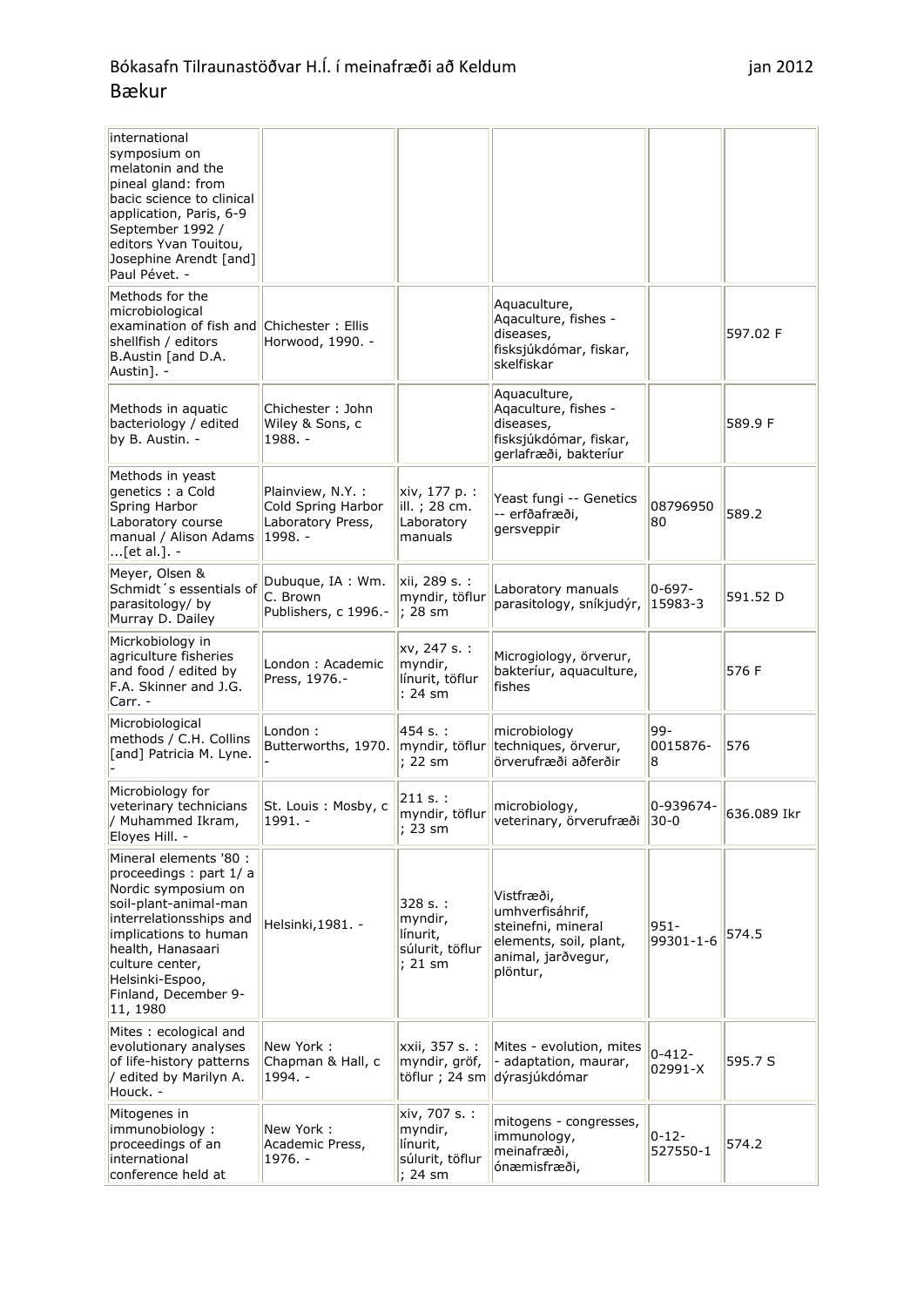| Arilie Hous, Airlie,<br>Virginia, May 18-21,<br>1975 / edited by Joost<br>J. Oppenheim [and]<br>David L. Rosenstreich.                                                                                                                                                       |                                                               |                                                                                      |                                                                                                                                           |                        |            |
|------------------------------------------------------------------------------------------------------------------------------------------------------------------------------------------------------------------------------------------------------------------------------|---------------------------------------------------------------|--------------------------------------------------------------------------------------|-------------------------------------------------------------------------------------------------------------------------------------------|------------------------|------------|
| Modern parasitology:<br>a textbook of<br>parasitology / edited<br>by F.E.G. Cox. -                                                                                                                                                                                           | c 1892. -                                                     |                                                                                      | Parasitology, sníkjudýr                                                                                                                   |                        | 574.5 D    |
| Molecular and cellular<br>mechanisms in disease<br>/ Julien L. Van Lancker.                                                                                                                                                                                                  | Berlin ; New York :<br>Springer-Verlag,<br>1976. -            | 2 v. (xv,<br>1116, xxvi<br>p.) : ill. ; 28<br>cm.                                    | Pathology, Molecular.<br>Pathology, Cellular.<br>Molecular biology.<br>Meinafræði, vefjafræði,<br><b>frumulíffræði</b>                    | 03870693<br>21         | 611        |
| Molecular biology of<br>RNA tumor viruses /<br>edited by John R.<br>Stephenson. -                                                                                                                                                                                            | New York:<br>Academic Press,<br>$1980. -$                     | xii, 527 s. :<br>myndir, gröf,<br>línurit,<br>súlurit, töflur<br>; 23 sm             | Oncogenic viruses,<br>viruses-RNA,<br>molecular biology,<br>leukoviruses,<br>veirusjúkdómar                                               | $0 - 12 -$<br>666050-6 | 616.9      |
| Molecular biology of<br>the gene / James D.<br>Watson. -                                                                                                                                                                                                                     | Menlo Park,<br>California : W.A.<br>Benjamin, c 1976.         | xxiv, 739 s. :<br>myndir, gröf,<br>línurit,<br>súlurit, töflur,<br>uppdr. ; 25<br>sm | Molecul, biology, gene,<br>frumulíffræði                                                                                                  |                        | 574.87     |
| Molecular biology of<br>the mycobacteria /<br>edited by Johnjoe<br>McFadden. -                                                                                                                                                                                               | London: Surrey<br>University Press, c<br>$1990. -$            | x 233 s. :<br>myndir,<br>línurit, töflur,<br>uppdr, $; 23$<br>sm                     | Mycobacteria,<br>qerlafræði                                                                                                               | $0 - 12 -$<br>483378-0 | 589.9      |
| Molecular biology og<br>the gene: volume 1 /<br>James D. Watson<br>$[$ et al.]                                                                                                                                                                                               | Menlo Park, CA:<br>Benjamin<br>/Cunnings, c 1987.             | 2 b. : myndir,<br>línurit, töflur,<br>uppdr. ; 29<br>sm                              | Molecular biology,<br>molecular genetics,<br>cytogenetics,<br>frumulíffræði                                                               | 08053961<br>28         | 574.87     |
| Molecular evolutionary<br>genetics / Masatoshi<br>Nei. -                                                                                                                                                                                                                     | New York:<br>Columbia University<br>Press, c 1987. -          | x, 512 s.:<br>línurit, töflur<br>; 24 sm                                             | Molecular genetics,<br>evolution, frumulíffræði                                                                                           | 02310632<br>02         | 574.87     |
| Molecular genetics of<br>yeast : a practical<br>approach / edited by<br>John R. Hohnston. -                                                                                                                                                                                  | Oxford: IRL Press<br>at Oxford University<br>Press, c 1994. - | xxiv, 275 s. :<br>myndir,<br>línurit, töflur<br>; 23 sm                              | saccharomyces<br>cerevisiae - genetics,<br>molecular genetics<br>technique, genetics,<br>experimental,<br>gersveppir, erfðafræði          |                        | 589.2      |
| Molecular Medicine<br>2002 : XXVIII Nordic<br>Congress in Clinical<br>Chemistry and XXXV<br>Nordic Conference on<br>Coagulation,<br>Reykjavík, Iceland,<br>August 10-13, 2002 :<br>Abstracts and<br>summaries / editors:<br>Isleifur Olafsson and<br>Ingunn Torsteinsdóttir. | Reykjavík, 2002                                               |                                                                                      | 36 s.; 25 sm meinafræði, pathology                                                                                                        |                        | 616.07 Nor |
| Monoclonal antibodies<br>against bacteria /<br>edited by Alberto J.L.<br>Macario [and] Everly<br>Conway de Macario. -                                                                                                                                                        | Orlando: Academic<br>Press; 1985. -                           | xvi, 335 s. :<br>myndir, gröf,<br>töflur ; 24 sm                                     | Bacterial antigens -<br>analysis - collected<br>works, antibodies,<br>monoclonal - collected<br>works,<br>bakteríusjúkdómar,<br>bakteríur | $0 - 12 -$<br>463002-2 | 616.9      |
| Mountain monarchs:                                                                                                                                                                                                                                                           | Chicago: The                                                  |                                                                                      | xviii, 425 s. :  klaufdýr, kindur, geitur, 0-226-                                                                                         |                        | 599.73     |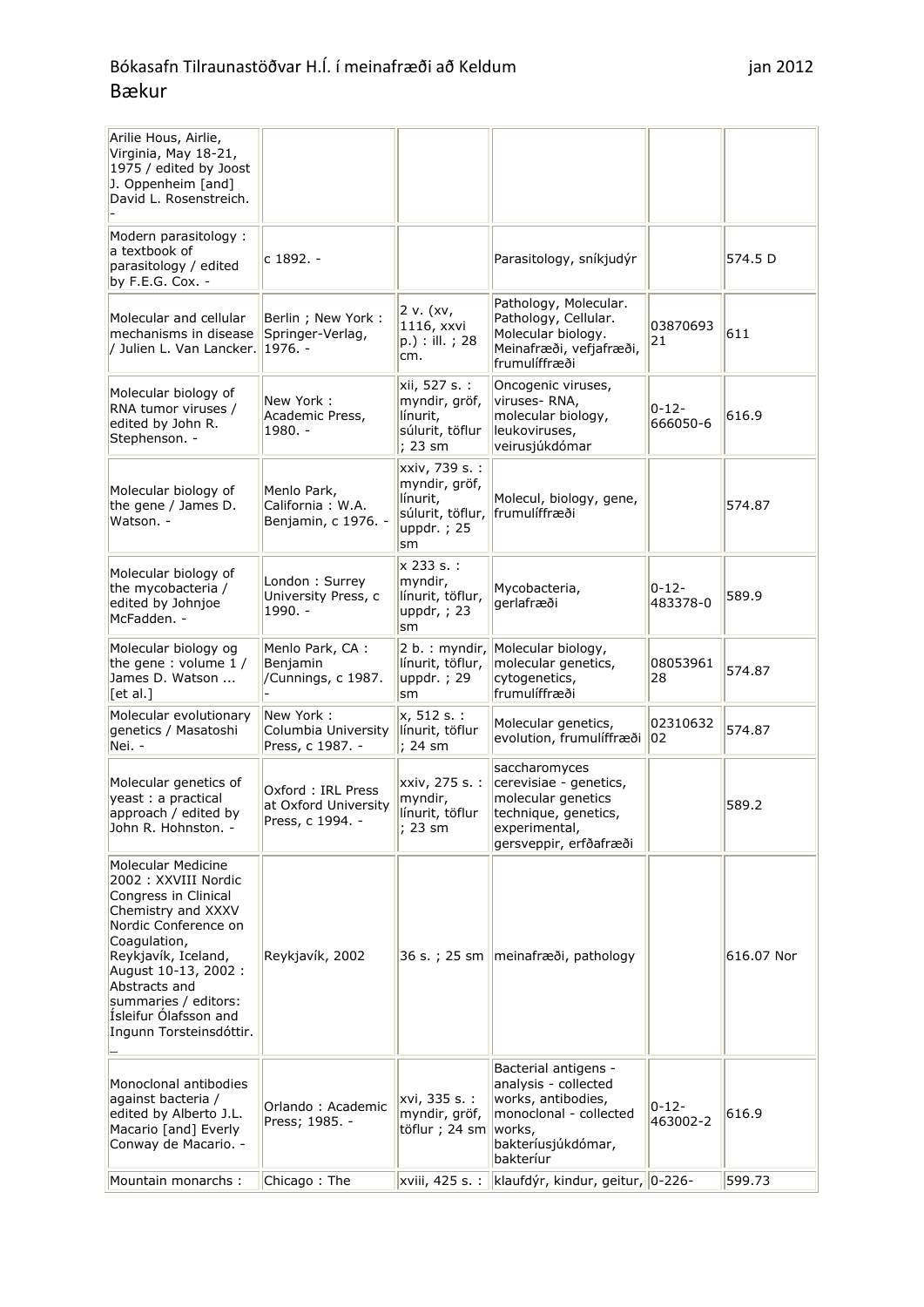| wild sheep and goats<br>of the Himalaya /<br>George B. Schaller. -                                                               | University of<br>Chicago Press, c<br>1977. -                               | myndir, kort,<br>línurit, töflur<br>; 25 sm                                  | sauðfé,                                                                                                                                  | 73641-5                 |             |
|----------------------------------------------------------------------------------------------------------------------------------|----------------------------------------------------------------------------|------------------------------------------------------------------------------|------------------------------------------------------------------------------------------------------------------------------------------|-------------------------|-------------|
| Multiple sclerosis : a<br>critical conspectus /<br>edited by E.J. Field. -                                                       | Lancaster: MTP<br>Press, c 1997. -                                         | 265 s.<br>myndir,<br>línurit,<br>súlurit, töflur<br>; 24 sm                  | multiple sclerosis, MS-<br>sjúkdómur                                                                                                     | $0 - 85200 -$<br>149-5  | 616.8       |
| National rabies<br>symposium:<br>proceedings: National<br>Communicable Disease<br>Center Atlanta,<br>Georgia May 5-6,<br>1966. - | Atlanta: U.S.<br>Department of<br>Health, Education,<br>and Welfare, 1966. | 145 s.:<br>myndir, kort,<br>línurit, töflur<br>; 26 sm                       | rabies, hundaæði,<br>hundar,                                                                                                             |                         | 616.9       |
| Nature and policy in<br>Iceland 1400-1800:<br>an anthropological<br>analysis of history and<br>mentality / Kristen<br>Hastrup. - | Oxford: Clarendon<br>Press, 1990. -                                        | xi, [2], 367 s<br>: kort, töflur ;<br>22 sm                                  | Iceland - civilisation,<br>Iceland - social<br>conditions, Island -<br>siðmennig og<br>félagslegar aðstæður,<br>íslandssaga              | $ 0-19-$<br>827728-8    | 949.1       |
| Nematode parasites of<br>vertebrates: their<br>development and<br>transmission / R.C.<br>Anderson. -                             | Oxon: CAB, c 1992.                                                         | xii, 578 s. :<br>myndir; 25<br>sm                                            | Nematode, parasites,<br>vertebrates, sníkjudýr,<br>hryggleysingjar,<br>skordýr                                                           | $0 - 85198 -$<br>799-0  | 596 D       |
| Neuroanatomy: basic<br>and clinical / M.J.T.<br>FitzGerald. -                                                                    | London: W.B.<br>Saunders, 1998. -                                          | xiii, 295 s. :<br>myndir, töflur<br>; 27 sm                                  | Neuroanatomy,                                                                                                                            | $0 - 7020 -$<br>1994-1  | 616.8 Fit   |
| Neurofilaments / Gerry<br>Shaw. -                                                                                                | Berlin: Springer,<br>1998. -                                               | 287 s.:<br>myndir,<br>línurit, töflur<br>; 24 sm                             | Neurofilament proteins,<br>genetics, cytoplasmic<br>filaments, neurons,<br>ultrastructure,<br>erfðafræði,<br>taugafrumur,<br>taugaþræðir | $3 - 540 -$<br>64715-5  | 573         |
| Nomina anatomica<br>Islandica = Íslenzk<br>líffæraheiti / eftir<br>Guðmund Hannesson.                                            | Reykjvík ; [Háskóli<br>Íslands], 1941. -                                   | vii, 119 s. ;<br>28 sm -                                                     |                                                                                                                                          |                         | 611.003 Guð |
| Nonisotopic DNA probe<br>techniques / edited by<br>Larry J. Kricka. -                                                            | San Diego:<br>Academic Press, c<br>$1992. -$                               | xi, 358 s. :<br>myndir<br>(sumar í lit),<br>gröf, línurit,<br>töflur ; 23 sm | DNA probes, nucleic<br>acid hybridization,<br>frumulíffræði                                                                              | $0 - 12 -$<br>426295-3  | 574.87      |
| Norsk-íslensk orðabók<br>/ Ivar Orgland [og]<br>Frederik Raastad. -                                                              | Reykjavík: Mál og<br>menning, 1993. -                                      | 333 s.; 21<br>sm                                                             | Orðabækur                                                                                                                                | 9979-3-<br>0522-3       | 439.631     |
| Nucleic acid and<br>protein sequence<br>analysis : a practical<br>approach 7 edited by<br>B.D. Hames [and] S.J.<br>Higgins. -    | Oxford: IRL Press,<br>c 1985. -                                            | xvi, 416 s. :<br>línurit, töflur<br>; 23 sm                                  |                                                                                                                                          | 1-18522-<br>10060       | 574.87      |
| Nucleic acid<br>hybridisation: a<br>practical approach /<br>edited by B.D. Hames<br>[and] S.J. Higgins. -                        | Oxford: IRL Press,<br>c 1985. -                                            | xv, 245 s. :<br>myndir, gröf,<br>línurit, töflur<br>; 23 sm                  | Nucleic acid<br>hybridisation,<br>frumulíffræði                                                                                          | 0-947946-<br>23-3       | 574.87      |
| Nutrient elements in<br>grassland: soil-plant-<br>animal relationships /<br>David C. Whitehead. -                                | Wallingford: CABI<br>Publishing, c2000.                                    | XV, 369 s. :<br>myndir;                                                      | grasslands Nutrients<br>Plant animal relations<br>Plant soil relations                                                                   | 0-85199-<br>437-7 (ib.) | 636.2 S     |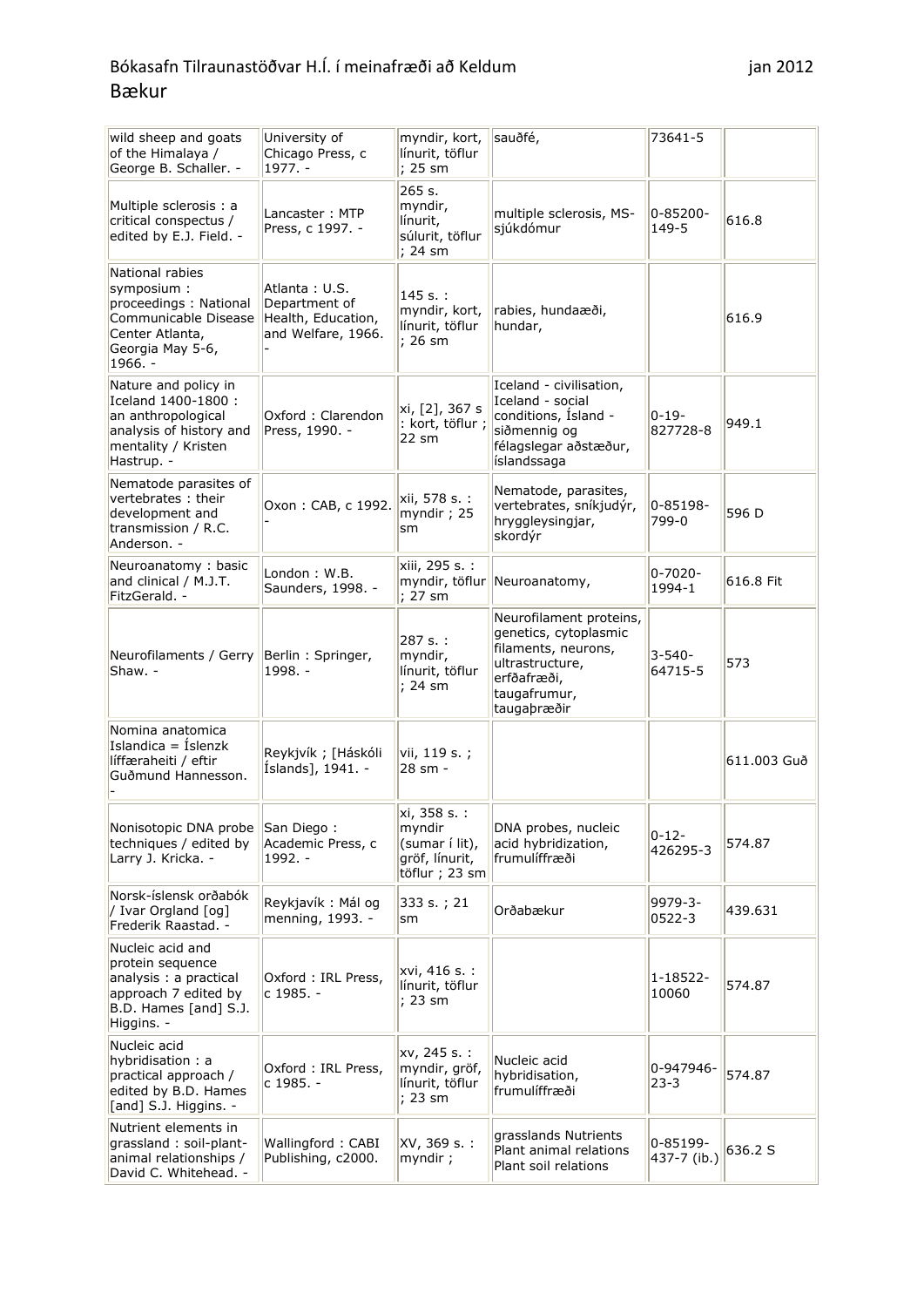| Oppenheimer's<br>diagnostic<br>neuropathology : a<br>practical manual /<br>Marrgaret M. Esiri ;<br>foreword by L. J.<br>Rubinsstein. - | Oxford: Blackwell<br>Science, c 1996. -                   | x, 458 s.:<br>myndir<br>(sumar í lit);<br>$29 \text{ sm}$                     | Taugasjúkdómafræði,<br>neuropathology,                                                                                                                | 0-86542-<br>915-4       | 616.8        |
|----------------------------------------------------------------------------------------------------------------------------------------|-----------------------------------------------------------|-------------------------------------------------------------------------------|-------------------------------------------------------------------------------------------------------------------------------------------------------|-------------------------|--------------|
| Oral microbiology and<br>infectious disease /<br>George W. Burnett,<br>Henry W. Schreps<br>[and] George S.<br>Schuster. -              | Baltimore: The<br>Williams & Wilkins<br>Company, 1976. -  | x, 766 s. :<br>myndir, gröf,<br>línurit,<br>súlurit, töflur<br>: 26 sm        | Mouth microbiology,<br>teeth - disease, mouth<br>- diseases,<br>communicable<br>diseases,<br>meltingafærasjúkdómar<br>, munnur, tennur, háls,<br>kok. | $0 - 683 -$<br>01225-8  | 616.3        |
| Our biosphere / Ramon<br>Margalef ; introduction<br>Otto Kinne. -                                                                      | Oldendorf: Ecology<br>Institute, c 1997. -                | xxii, 176[2]<br>s. : myndir;<br>25 sm                                         | Ecology, biosphere,<br>vistfræði, lífheimur                                                                                                           |                         | 574.5        |
| Our biosphere / Ramon<br>Margalef ; introduction<br>Otto Kinne. -                                                                      | Oldendorf: Ecology<br>Institute, c 1997. -                | xxii, 176[2]<br>s. : myndir;<br>$25 \text{ sm}$                               | Ecology, biosphere,<br>vistfræði, lífheimur                                                                                                           |                         | 574.5        |
| Outline of clinical<br>diagnosci in sheep /<br>J.C. Hudson, Agnes C.<br>Winter. -                                                      | Butterworth & Co.,<br>1990                                |                                                                               | Sheep - diagnosci,<br>kindur, sauðfé,<br>búfjársjúkdómar                                                                                              |                         | ls           |
| Outline of clinical<br>diagnosis in sheep / J.<br>C. Hindson, Agnes C.<br>Winter. -                                                    | Oxford: Blackwell,<br>$1996. -$                           | 242 s. :<br>myndir, töflur<br>; 22 sm                                         | Sheep - diseases -<br>diagnosis,<br>búfjársjúkdómar,<br>kindur, sauðfé                                                                                | $0 - 632 -$<br>04034-3  | 636.3 S      |
| Parasite life cycles /<br>Dickson D.<br>Despommier, John W.<br>Karapelou. -                                                            | c 1987. -                                                 |                                                                               | Parasitology, sníkjudýr                                                                                                                               |                         | 616.9 D      |
| Parasites of North<br>American freshwater<br>fishes / Glenn L.<br>Hoffman; with<br>foreword by Ernest H.<br>Williams. -                | London: Comstock<br>Publishing<br>Associates, c 1999.     | xiv, 539 s. :<br>myndir(suma<br>r í lit) ; 29<br>sm                           | parasitology,<br>sníkjudýrafræði, fishes,<br>fish diseases,                                                                                           | $0 - 8014 -$<br>3409-2  | 597.02 Hof D |
| Parasites of the colder<br>climates / edited by<br>Hannah Akuffo, Ewert<br>Linder, Inger<br>Ljungström and Mats<br>Wahlgren. -         | London: Taylor &<br>Francis, 2003. -                      | xii, 359 s. :<br>myndir(suma<br>r í lit), kort,<br>súlurit, töflur<br>; 25 sm | parasitology,<br>sníkjudýrafræði,                                                                                                                     | $0 - 415 -$<br>27584-9  | 616.9 par D  |
| Parasitic diseases of<br>wild mammals / edited<br>by William M. Samuel,<br>Margo J. Pybus, A.<br>Alan Kocan. -                         | London: Manson<br>Publishing, c 2001.                     | viii, 599 s. :<br>myndir, kort,<br>töflur, 26 sm                              | parasitology,<br>sníkjudýrafræði, wild<br>mammals, villt dýr,                                                                                         | 1-84076-<br>$009 - 5$   | 639.9 Par D  |
| Parasitic nematodes :<br>molecular biology,<br>biochemistry and<br>immunology / edited<br>by M.W. Kennedy and<br>W. Harnett. -         | New York: CABI<br>Pub., c2001. -                          | xxiii, 486 s. :<br>myndir; 24<br>sm                                           | parasitology,<br>nematodes, sníkjudýr,<br>bráðormar                                                                                                   | 08519942<br>37          | 595 Par D    |
| Parasitic worms of fish<br>/ by Harford Williams<br>and Arlene Jones. -                                                                | London: Taylor &<br>Francis, c 1994. -                    | xv, 593 s. :<br>myndir, gröf,<br>töflur ; 25 sm                               | Fisksjúkdómar,<br>sníkjudýr, ormar,<br>fishes, parasitology,<br>worms of fish, fiskar                                                                 | 0-85066-<br>425X        | 597.02 F     |
| Parasitism: the<br>diversity and ecology<br>of animal parasites /<br>Albert O. Bush  [et                                               | Cambridge:<br>Cambridge<br>University Press,<br>$2001. -$ | ix, 566 s. :<br>myndir; 26<br>sm                                              | parasitology, sníkjudýr,<br>ecology                                                                                                                   | $ 0 - 521 -$<br>66278-8 | 591.7 Bus D  |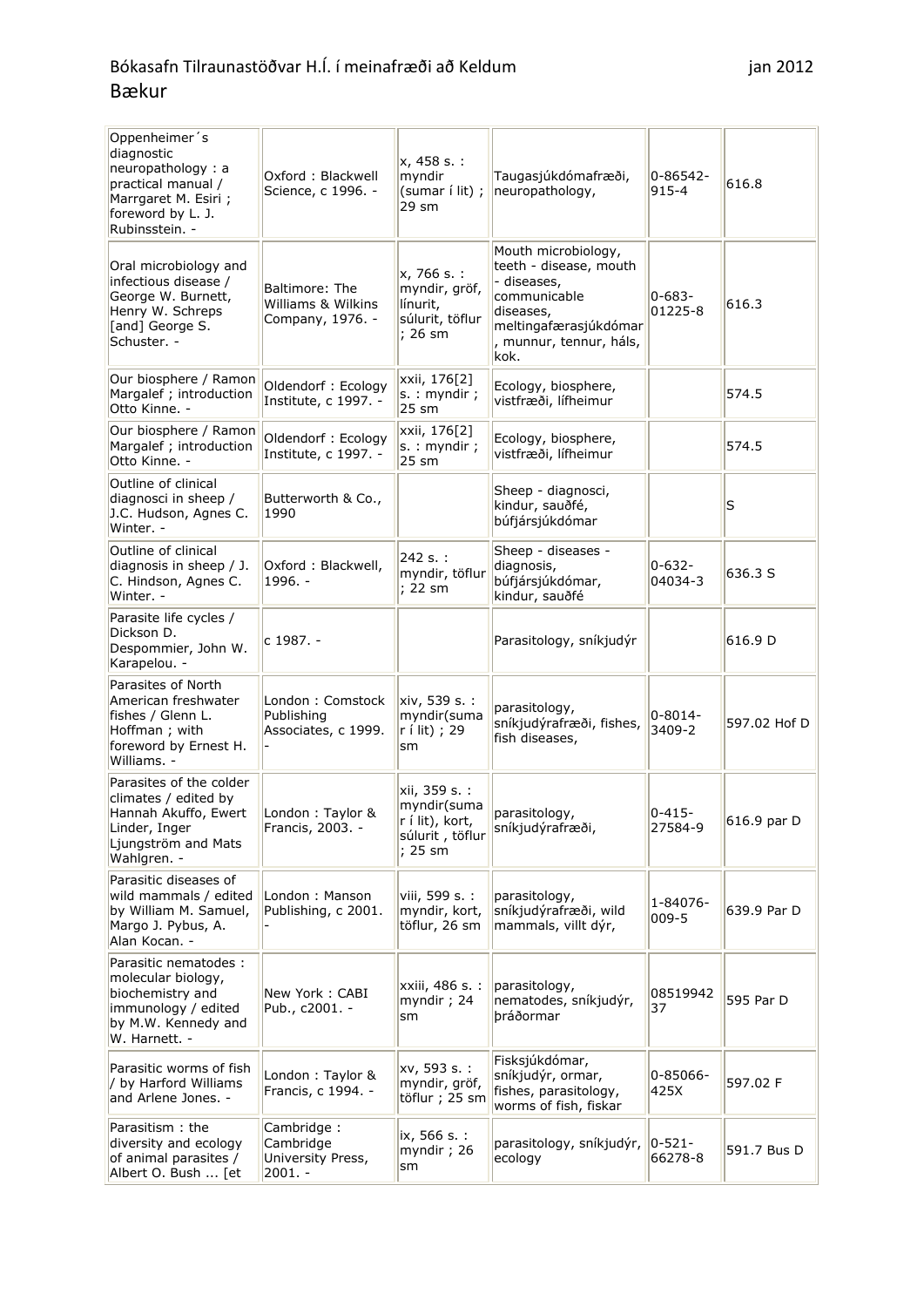| al.]. -                                                                                                                                                |                                                     |                                                              |                                                                                                                                                                                  |                                                                   |             |
|--------------------------------------------------------------------------------------------------------------------------------------------------------|-----------------------------------------------------|--------------------------------------------------------------|----------------------------------------------------------------------------------------------------------------------------------------------------------------------------------|-------------------------------------------------------------------|-------------|
| Parasitism: the<br>ecology and evolution<br>of intimate interactions<br>/ Claude Combes ;<br>with a new foreword by $ 2001.$ -<br>Daniel Simberloff. - | Chicago: University<br>of Chicago Press, c          | xiii, 728 s. :<br>myndir, gröf,<br>kort, súlurit ;<br>24 sm  | sníkjudýr, parasitology,                                                                                                                                                         | $0 - 226 -$<br>11445-7<br>$0 - 226 -$<br>11446-5                  | 577.8 Com D |
| Parasitology in focus :<br>facts and trends /<br>Heinz Mehlhorn, ed. -                                                                                 | c 1988. -                                           |                                                              | Parasitolgy, sníkjudýr                                                                                                                                                           |                                                                   | 616.9 D     |
| Parasitology / Jack<br>Chernin. -                                                                                                                      | London: Taylor &<br>Francis, 2000. -                | viii, 139 s. :<br>myndir; 24<br>sm                           | Parasitology. Sníkjudýr.                                                                                                                                                         | $0 - 7484 -$<br>0817-7                                            | 616.9 D     |
| Parasitter i fisk / Kurt<br>Buchmann. -                                                                                                                | Frederiksberg:<br>Jourdbrugsforlaget,<br>1995. -    | 108 s.:<br>myndir,<br>súlurit, 24 sm                         | Parasitology, fish,<br>sníkjudýr, fiskar,<br>fisksjúkdómar                                                                                                                       | 87-7432-<br>$409 - 8$                                             | 597.02 D    |
| Pathobiology of marine<br>mammal disease /<br>editor Edwin B Howard.                                                                                   | Boca Raton, Florida<br>: CRC Press, 1983. - ; 26 sm | 2 b : myndir                                                 | pathobiology, marine<br>mammals, hvalir                                                                                                                                          | $0 - 8493 -$<br>6311-8 (v<br>1) 0-8493-5599.5<br>6311-6 (v<br> 2) |             |
| Pathobiology of marine<br>mammal diseases /<br>editor Edwin B.<br>Howard. -                                                                            | Boca Raton, Florida<br>: CRC Press, c 1983          | 2 b. : myndir<br>$: 26 \text{ sm}$                           | marine mammals,<br>spendýr, pathobiology                                                                                                                                         | 0-8493-<br>$6311 - 8$ (v<br>$1) 0 - 8493 -$<br>6311-6<br>(v2)     | 599.5 Pat   |
| Pathologic basis of<br>disease / Stanley L.<br>Robbins. -                                                                                              | Philadelphia:<br>Saunders, 1974. -                  | x, 1595 s. :<br>myndir, töflur<br>; 26 sm.                   | Pathology, meinafræði                                                                                                                                                            | $0 - 7216 -$<br>7594-8                                            | 616         |
| Pathologie der<br>Laboratoriumstiere /<br>bearbeitet von W.<br>Bargmann  [et al.];<br>hrsg. von P. Cohrs<br>[et al.]. -                                | Berlin: Springer,<br>$1958. -$                      | 2 bindi: 356<br>myndir(suma<br>$r$ í lit) ; 25<br>sm         | pathology, laboratory<br>animals, tilraunadýr,<br>meinafræði                                                                                                                     |                                                                   | 619 Pat     |
| Pathology of domestic<br>animals / edited by<br>K.V.F. Jubb, Peter C.<br>Kennedy, Nigel Palmer.                                                        | San Diego:<br>Academic Press, c<br>$ 1991. -$       | 3 b. : myndir<br>; 29 sm                                     | veterinary pathology,<br>meinafræði dýra,                                                                                                                                        | 0 12<br>3916054                                                   | 636.089     |
| Pathology of laboratory<br>rodents and rabbits /<br>Dean H. Percy,<br>Stephen W. Barthold. -                                                           | Ames: Iowa State<br>University Press,<br>$1993. -$  | viii, 229 p. :<br>myndir; 29<br>sm                           | Laboratory animals,<br><b>Diseases</b><br>Rodents, Diseases<br>Rabbits, Diseases<br>Rodents as laboratory<br>animals<br>Rabbits as laboratory<br>animals<br>Tilraunadýr. Nagdýr. | $0 - 8138 -$<br>1309-3                                            | 636         |
| Patterns of animal<br>disease / [by] Brendan<br>Halpin. -                                                                                              | London : Baillière<br>Tindall, 1975. -              | viii, 184 p. :<br>ill., maps;<br>21 cm.                      | Veterinary medicine.<br>Animal diseases.<br>Dýralækningar.                                                                                                                       | 07020054<br>1X                                                    | 636.089/44  |
| PCR 2 : a practical<br>approach / edided by<br>M.J. McPherson, B.D.<br>Hames and G. R<br>Taylor. -                                                     | Oxford: IRL Press,<br>c 1995. -                     | xxv, 332 s. :<br>myndir, gröf,<br>línurit, töflur<br>; 24 sm | PCR, DNA replication,<br>gene amplification,<br>polymerase chain<br>reaction, frumulíffræði                                                                                      | $ 0-19-$<br>963424-6                                              | 574.87      |
| PCR : clinical<br>diagnostics and<br>research / A. Rolfs, I.<br>Schuller, U. Finckh                                                                    | Berlin: Springer-<br>Verlag, c 1992. -              | xix, 271 s.,<br>96 s.<br>myndir,<br>línurit,                 | Ploymerase chain<br>reaction, PCR,<br>frumulíffræði                                                                                                                              | $3 - 540 -$<br>55440-8                                            | 574.87      |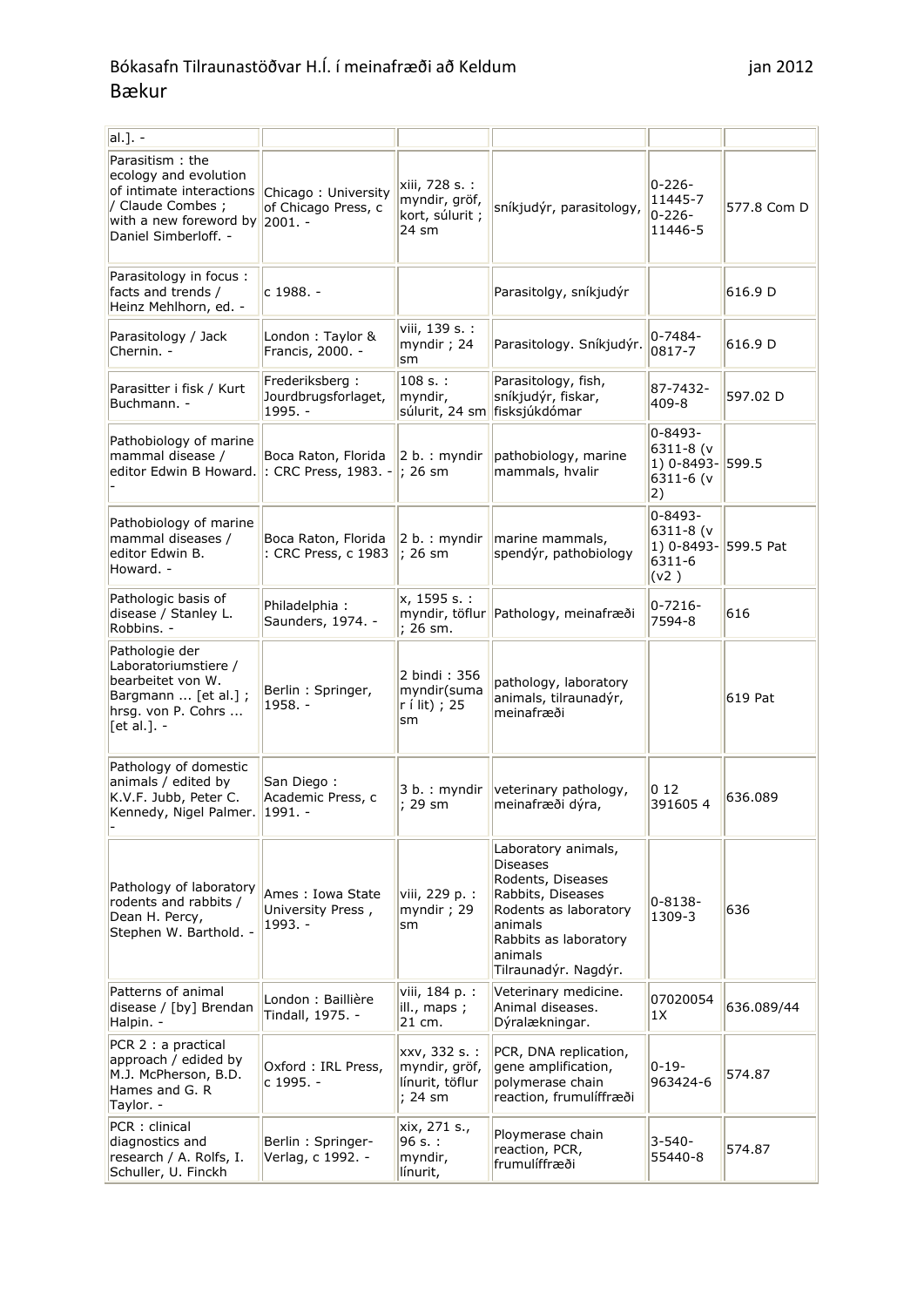| [and] Weber-Rolfs. -                                                                                                                                 |                                                                 | súlurit, töflur<br>; 24 sm                                                  |                                                                                                                                                                                         |                         |             |
|------------------------------------------------------------------------------------------------------------------------------------------------------|-----------------------------------------------------------------|-----------------------------------------------------------------------------|-----------------------------------------------------------------------------------------------------------------------------------------------------------------------------------------|-------------------------|-------------|
| PCR protocols . current<br>methods and<br>applications / edited by $\parallel$ : c 1993. -<br>Bruce A. White. -                                      | Totowa, New Jersey                                              | xiv, 392 s.:<br>myndir, gröfl,<br>línurit, töflur<br>; 23 sm                | Polymerase chain<br>reaction-Methodology,<br>PCR, frumulíffræði                                                                                                                         | 0-89603-<br>$244 - 2$   | 574.87 (V)  |
| PCR technology:<br>principles and<br>applications for DNA<br>amplification / Henry<br>A. Erlich editor. -                                            | New York: Stockon<br>Press, c 1989. -                           | x, 246 s. :<br>myndir,<br>línurit, töflur<br>; 23 sm                        | DNA - synthesis, gene<br>amplification, genetic<br>engineering, molecular<br>biology, RNA<br>polynerases,<br>frumulíffræði                                                              | 09358595<br>6X          | 574.87      |
| Pet care: a<br>straigthforward guide<br>to keeping pet animals<br>/ A.T.B. Edney, I.B.<br>Hughes ; illustrations<br>by Kathleen M.<br>Friedenberg. - | Oxford: Blackwell<br>Scientific<br>Publications, c<br>$1986. -$ | 226 s.:<br>myndir, töflur<br>; 22 sm                                        | Gæludýr, fuglar,<br>hundar, kettir, pet<br>animals.                                                                                                                                     | $0 - 632 -$<br>01629-9  | 636.08      |
| Porcine gene mapping<br>/ by William Davies. -                                                                                                       | Oslo: [W.Davies],<br>1994.                                      | ; 24 sm                                                                     | 1. b. : myndir Svín, erfðafræði,<br>porcine gene mapping,<br>pigs.                                                                                                                      | 82-7725-<br>$022-3(h.)$ |             |
| PowerPoint - á eigin<br>spýtur / Per Arlov;<br>þýðing Magnús Árni<br>Magnússon. -                                                                    | Reykjavík: Hemra,<br>1999. -                                    | 31 s. :<br>myndir ; 27<br>sm                                                | Tölvuforrit, glæruforrit                                                                                                                                                                | 9979-<br>$9308 - 4 - 5$ | 005.369     |
| Practical anatomy of<br>the rabbit: an<br>elementary laboratory<br>text-book in<br>mammalian anatomy /<br>by B.A. Bensley. -                         | Toronto: The<br>University of<br>Toronto Press,<br>$1944. -$    | ix, 358 s.<br>myndir,<br>teikningar;<br>21 s                                | anatomy, rabbits,<br>kanínur, líffærafræði<br>dýra                                                                                                                                      |                         | 591.4 Ben   |
| Practical exercises in<br>parasitology / edited<br>by David W. Halton,<br>Jerzy M. Behnke, Ian<br>Marshall. -                                        | Cambridge:<br>Cambridge<br>University Press,<br>$2001. -$       | xviii, 461 s. :<br>myndir ; 26<br>sm                                        | parasitology, sníkjudýr                                                                                                                                                                 | 05217910<br>49          | 591.7 Hal D |
| <b>Practical flow</b><br>cytometry / Howard M.<br>Shapiro. -                                                                                         | New York: Liss, c<br>$1988. -$                                  | xxix, 353 s. :<br>línutrit,<br>töflur, uppdr.<br>; 29 sm                    | Flow cytometry,<br><b>frumulíffræði</b>                                                                                                                                                 | 08451425<br>42          | 574.87      |
| Practical lambing: a<br>quiede to veterinary<br>care at lambing /<br>F.Andrew Eales and<br>John Small ; with<br>drawings by D.M.<br>Pollock. -       | Singapore:<br>Longman Scientific<br>& Techniocal, 1991.         | xi, 132 s. :<br>myndir<br>(sumar í lit),<br>töflur,<br>uppdrættir;<br>22 sm | Lambs, sheep -<br>parturition, veterinary<br>obstetrics, lambs -<br>diseases, ewes -<br>diseases, sheep -<br>diseases, kindur,<br>sauðfé - sjúkdómar,<br>dýrafræði,<br>búfjársjúkldómar | 0 582<br>40900 4        | 636.3 S     |
| Primary products of<br>metabolism / edited by<br>A. H. Rose. -                                                                                       | London: Academic<br>Press, 1978. -                              | xvi, 470 s. :<br>myndir,<br>línurit, töflur<br>; 24 sm                      | Metabolism, secondary,<br>natural products,<br>efnaskipti, lífefnafræði                                                                                                                 | $0 - 12 -$<br>596552-4  | 574.19      |
| Principal diseases of<br>marine fish and<br>shellfish / Carl J.<br>Sindermann. -                                                                     | San Diego:<br>Academic Press,<br>Inc., 1990. -                  |                                                                             | Aquaculture,<br>Agaculture, fishes -<br>diseases,<br>fisksjúkdómar, fiskar,<br>skelfiskar                                                                                               |                         | 597.02 F    |
| Principles of<br>immunology / edted by<br>Noel R. Rose, Felix<br>Milgrom [and] Carel J.<br>van Oss. -                                                | New York:<br>Macmillan<br>Publishing Co., c<br>$1973. -$        | x, 468 s. :<br>myndir, gröf,<br>línurit, töflur<br>; 24 sm                  | Immunology,<br>ónæmisfræði                                                                                                                                                              | $0 - 02 -$<br>403600-5  | 616.07      |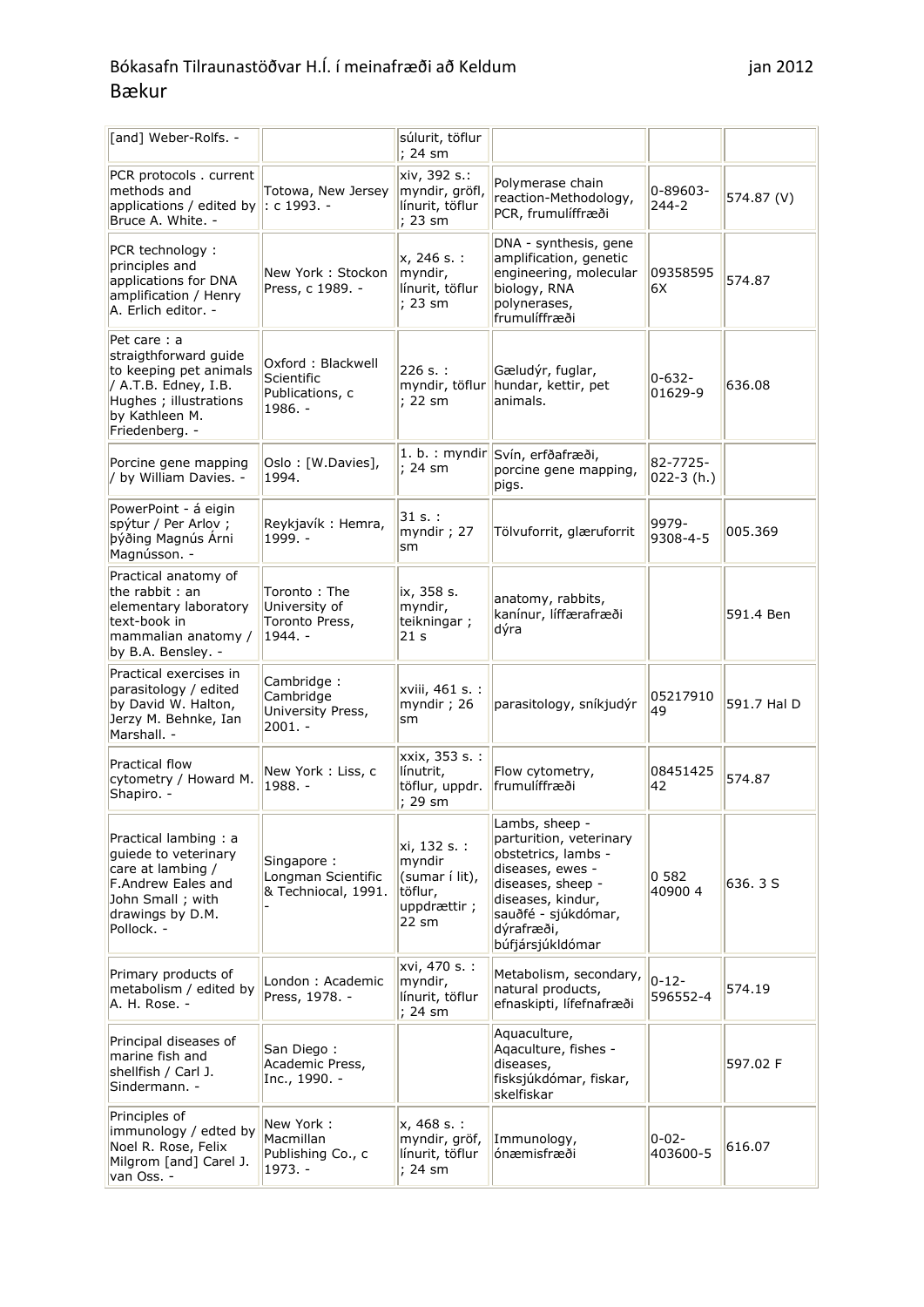| Prions: a challenge for<br>science, medicine and<br>public health system /<br>volume editors, Holger<br>F. Rabenau, Jindrich<br>Cinatk, Hans Wilhelm<br>Doerr. -                                                             | Basel: Karger,<br>$2001. -$                         | viii, 164 s. :<br>ill. (17 fig. 19<br>$tbl.)$ ;                                  | Prions Prion diseases<br>Scrapie. Riða.                                                                                                                                | $3 - 8055 -$<br>7124-0 | 616.8    |
|------------------------------------------------------------------------------------------------------------------------------------------------------------------------------------------------------------------------------|-----------------------------------------------------|----------------------------------------------------------------------------------|------------------------------------------------------------------------------------------------------------------------------------------------------------------------|------------------------|----------|
| Prions and brain<br>diseases in animals<br>and humans / edited<br>by Douglas R.O.<br>Morrison. -                                                                                                                             | New York: Plenum<br>Press, c 1998. -                | 357 s. :<br>myndir,<br>línurit,<br>súlurit, töflur<br>; 26 sm                    | prions, brain diseases,<br>riða                                                                                                                                        | 0 306<br>45825 X       | 616.8    |
| Prions: molecular and<br>cellular biology / edited<br>by David A. Harris. -                                                                                                                                                  | Norfolk ; Horixon<br>Scientific Press, c<br>1999. - | x, 217 s. :<br>myndir,<br>línurit,<br>súlurit, töflur<br>$; 24$ sm               | prions, biology, riða                                                                                                                                                  | 1-898486-<br>$07 - 7$  | 616.8    |
| Prions prions prions /<br>edited by S.B.<br>Prusiner. -                                                                                                                                                                      | Berlin: Springer,<br>1996. -                        | 163 s.:<br>myndir,<br>línurit.<br>skýringamyn<br>dir, súlurit,<br>töflur ; 24 sm | Prion, scrapie,<br>creutzfeldt-jakob<br>disease, riða                                                                                                                  | $3 - 540 -$<br>59343-8 | 616.8    |
| Proceedings of the first<br>international workshop<br>on nude mice,<br>Scanticon, Aarhus,<br>Denmark, October<br>11th - October 13th,<br>1973 / edited by<br>Jörgen Rygaard & Carl<br>O. Povlsen. -                          | Stuttgart: Georg<br>Fischer, c 1974. -              | 301 s. :<br>myndir ; 24<br>sm                                                    | mýs, nude mouse -<br>congresses                                                                                                                                        | $3 - 437 -$<br>30200-0 | 619      |
| Proceedings of the<br>workshop on basic<br>aspects of freeze<br>preservation of mouse<br>strains: Jackson<br>Laboratory, Bar<br>Harbor, Maine<br>September 16th -<br>September 18th, 1974<br>/ edited by Otto<br>Mühlbock. - | Stuttgart: Gustav<br>Fischer, 1976. -               | x, 133 s. :<br>gröf; línurit,<br>töflur ; 24 sm                                  | Tilraunadýr, mýs,<br>forzen storage -<br>laboratory animals                                                                                                            | $3 - 437 -$<br>30218-3 | 619      |
| Progress in sheep and<br>goat research / edited<br>by A.W. Speedy. -                                                                                                                                                         | Oxford: CAB, c<br>1992.-                            | viii, 280 s. :<br>myndir,<br>línurit, töflur<br>; 25 sm                          | Goats, sheep, goat -<br>diseases, sheep -<br>diseases, geitur,<br>kindur,<br>búfjársjúkdómar,<br>sauðfé,                                                               | 085<br>1987729         | 636.3 S  |
| Protein nutrition in<br>fuminants / O.R.<br>Ørskov. -                                                                                                                                                                        | London: Academic<br>Press, 1982. -                  | 160 s.:<br>myndir, gröf,<br>línurit, töflur<br>; 23 sm                           | Ruminants - feeding<br>and foodstuffs, proteins<br>in animal nutrition,<br>nitrogen in animal<br>nutrition, nautgripir -<br>fóðrun                                     | $0 - 12 -$<br>528480-2 | 636.2    |
| Protozoan parasites of<br>fishes / Jirí Lom and<br>Iva Dyková. -                                                                                                                                                             | Amsterdam:<br>Elsevier, 1992. -                     | xi, 315 s. :<br>myndir; 31<br>sm                                                 | Protozoa, pathoenic -<br>classification, fishes -<br>parasites -<br>classification, fish<br>diseases,<br>fisksjúkdómar,<br>frumdýr, sníkjudýr,<br>fiskar, parasitology | $0 - 444 -$<br>89434-9 | 597.02 F |
| Pöddur : skordýr og<br>áttfætlur / [ ritstjórar<br>Hrefna Sigurjónsdóttir                                                                                                                                                    | Reykjavík:<br>Landvernd, 1989. -                    | 208 s., [15]<br>mbls:<br>myndir, línurit                                         | Skordýr, insekten,<br>áttfætlur                                                                                                                                        |                        | 595      |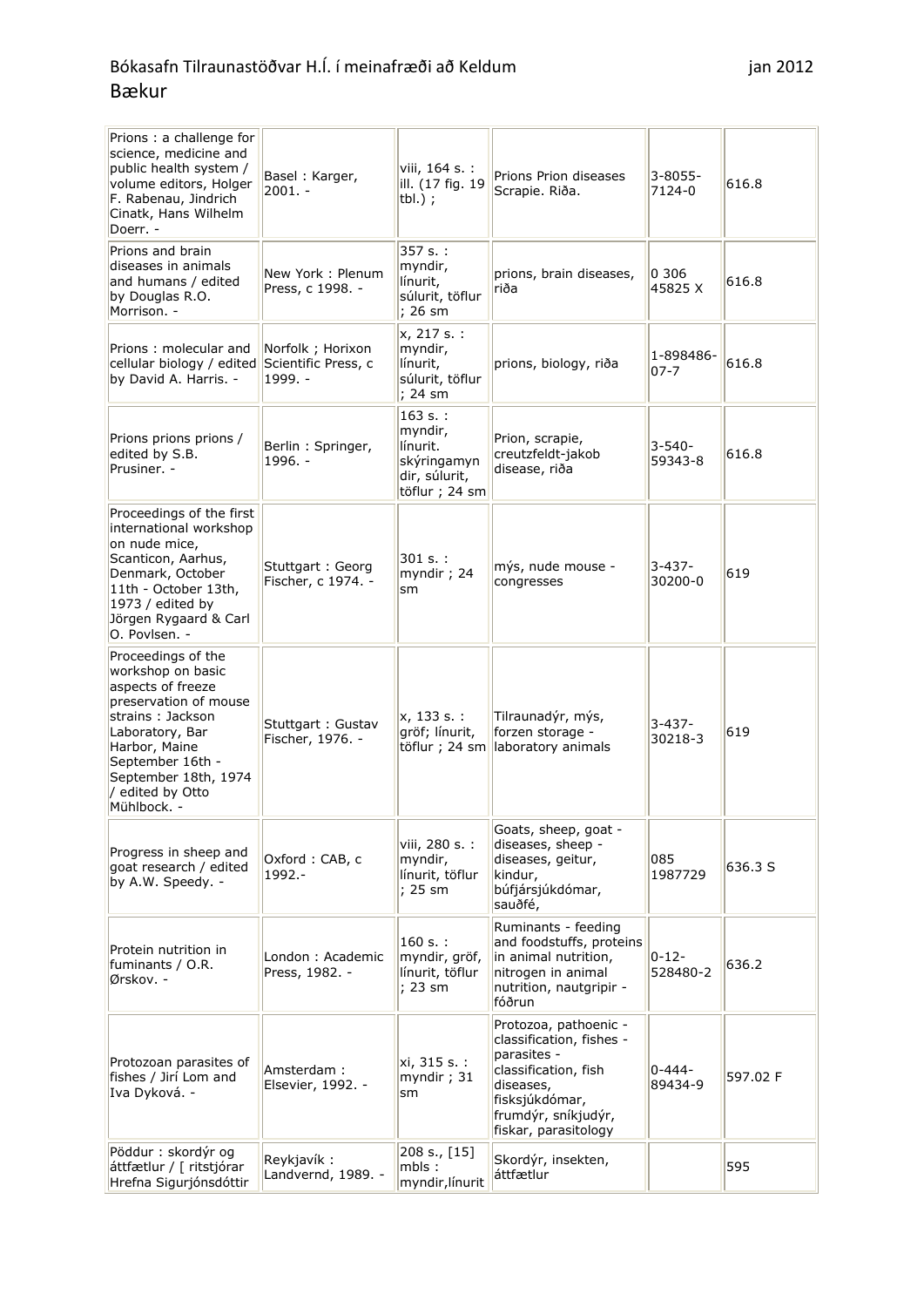| og Árni Einarsson]. -                                                                                                                                                                                              |                                                                                                | , teiknin.,<br>uppdr. ; 22<br>sm                                                |                                                                                                                       |                             |              |
|--------------------------------------------------------------------------------------------------------------------------------------------------------------------------------------------------------------------|------------------------------------------------------------------------------------------------|---------------------------------------------------------------------------------|-----------------------------------------------------------------------------------------------------------------------|-----------------------------|--------------|
| <b>Recombinant DNA</b><br>laboratory manual /<br>Judith W. Zyskind<br>[and] Sanford I.<br>Bernstein. -                                                                                                             | San Diego:<br>Academic Press, c<br>$1992. -$                                                   | xiv, 224 s. :<br>myndir,<br>línurit, töflur<br>; 19 sm                          | Recombinant DNA -<br>laboratory manuals,<br>frumulíffræði                                                             | $0 - 12 -$<br>784401-5      | 574.87       |
| Recombinant DNA:<br>science, ethics, and<br>politics / edited by<br>John Richards. -                                                                                                                               | New York:<br>Academic Press,<br>$1978. -$                                                      | xiii, 368 s. :<br>myndir, töflur<br>; 24 sm                                     | Recombinant DNA,<br>sameindalíffræði,<br>frumulíffræði                                                                | $0 - 12 -$<br>587480-4      | 574.8        |
| <b>Recombinant DNA</b><br>vaccines : rationale<br>and strategy / edited<br>by Richard E. Isaacson.                                                                                                                 | New York: Marcel<br>Dekker, c 1992. -                                                          | xiv, 409 s. :<br>myndir,<br>línurit,<br>súlurit, töflur<br>; 24 sm              | DNA, vaccines,<br>bóluefni, mótefni,                                                                                  |                             | 615 F        |
| Regulation of gene<br>expression in animal<br>viruses / edited by Luis<br>Carrasco, Nahum<br>Sonenberg, and Eckard<br>Wimmer. -                                                                                    | New York: Plenum<br>Press, c 1993. -                                                           | viii, 325 s. :<br>myndir, gröf,<br>línurit, súlurit<br>, töflur ; 26<br>$sm. -$ | viral genetics, -<br>congresses, genetic<br>regulation, gene<br>expression regulation,<br>genes,                      | $0 - 306 -$<br>44408-9      | 576          |
| Ren och rensjukdomar<br>/ Claes Rehbinder [og]<br>Sven Nikander. -                                                                                                                                                 | Studentlitteratur:<br>Lund, c 1999. -                                                          | 247 s. :<br>litmyndir,<br>gröf, kort,<br>súlurit ; 22<br>sm                     | hreindýr, sníkjudýr,<br>ren, parasitology                                                                             | $91 - 44 -$<br>01138-5      | 599.73 Reh D |
| Report of scrapie<br>seminar : held at<br>Washington, D.C.<br>January 27-30, 1964.                                                                                                                                 | Washington:<br>Agricultural<br>research Sverice.<br>U.S. Department of<br>Agriculture, 1964. - | viii, 378 s. :<br>myndir, gröf,<br>línurit,<br>súlurit, töflur<br>; 26 sm       | Scrapie, riða, búfé,<br>kindur, BSE,<br>sauðfjársjúkdómar,<br>sauðfé                                                  |                             | 636.089      |
| Reproduction in<br>domestic animals /<br>edited by H.H. Cole<br>and P.T. Cupps. -                                                                                                                                  | New York:<br>Academic Press,<br>1969. -                                                        | xvii, 657 s. :<br>myndir,<br>línurit, töflur<br>; 24 sm                         | Veterinary<br>reproduction,<br>obstetrics, stock and<br>stock-breeding,<br>dýralækningar, æxlun<br>og fæðing - húsdýr |                             | 636.089      |
| Reproduction in<br>domestic ruminants II<br>: proceedings of a<br>symposium held at the<br>Beach Regency Hotel,<br>Nice, France, March<br>1990 / edited by G.E.<br>Lamming, A.P.F. flint<br>and Barbara J. Weir. - | Cambridge: Journal<br>of Reproduction &<br>Fertility, 1991. -                                  | xi, 339 s. :<br>myndir,<br>línurit, töflur<br>; 25 sm                           | Reproduction, domestic<br>ruminants, spendýr                                                                          | $ 0 - 906545 -$<br>$22 - 6$ | 599          |
| Reproduction in farm<br>animals / edited by<br>E.S.E. Hafez. -                                                                                                                                                     | Philadelphia: Lea &<br>Febiger, 1980. -                                                        | xi, 627 s. :<br>myndir, gröf,<br>línurit,<br>súlurit, töflur<br>; 26 sm         | Búfénaður, húsdýr,<br>reproduction,<br>veterinary physiology,                                                         | $0 - 8121 -$<br>0697-0      | 636.089      |
| Reproduction in sheep<br>/ supervising editors:<br>D.R. Linsay and D.T.<br>Pearce. -                                                                                                                               | Cambridge:<br>Cambridge<br>University Press, c<br>1984. -                                      | 403 s.:<br>línurit,<br>súlurit, töflur<br>; 26 sm                               | sheep, kindur,<br>reproduction, æxlun,<br>tímgun, sauðfé                                                              | $0 - 521 -$<br>30659-0      | 636.3 Rep    |
| Retroviruses / edited<br>by John M. coffin,<br>Stephen H. Huges<br>[and] Harold E.<br>Varmus. -                                                                                                                    | New York: Cold<br>Spring Harbor<br>Laboratory Press, c<br>1997. -                              | xv, 843 s. :<br>myndir<br>(sumar í lit),<br>línurit, töflur<br>; 29 sm          | retrovirus infections,<br>retroviruses, veirufræði                                                                    | 0-87969-<br>497-1           | 576          |
| Reversible<br>immobilization of                                                                                                                                                                                    | Tromsø:<br>Department of                                                                       | 1 b. : myndir<br>; 24 sm                                                        | Dýralækningar,<br>broddgeltir, mikar,                                                                                 | 82-7725-<br>$032 - 0$       | 636.089      |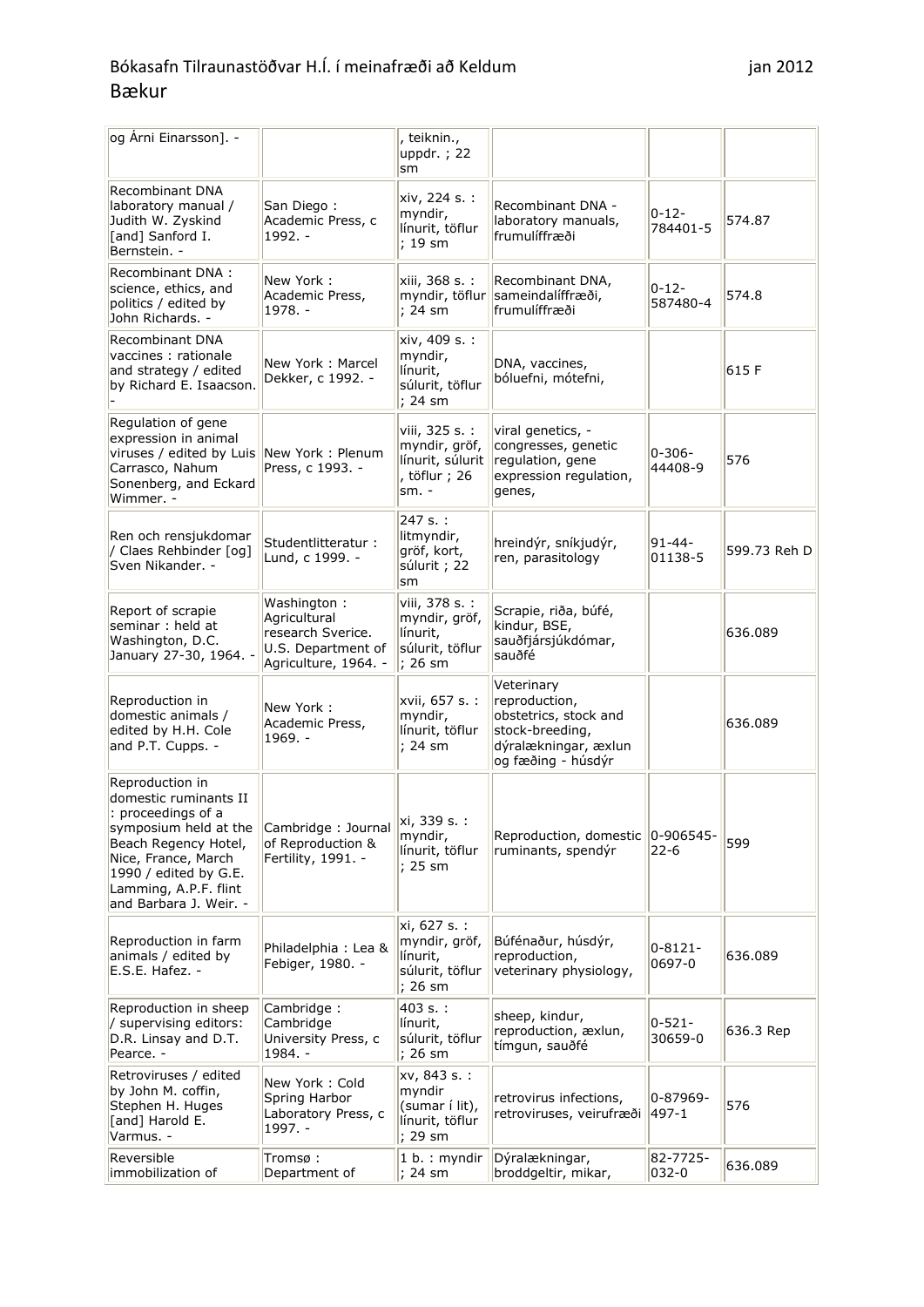| mustelids, hedgehogs,<br>cattle and cervids<br>based on alpha-2<br>adrenoceptor agents :<br>a clinical and<br>comparative study /<br>Jon M. Arnemo. -                                                                                         | Arctic Veterinary<br>Medicine; Oslo:<br>Department of<br>Pharmacology,<br>Microbiology and<br>Food Hygiene,<br>Norwegian College<br>of Veterinary<br>Medicine, 1996. - |                                                                                                   | nautgripir,<br>immobilization, alpha-2                                         |                                                                    |           |
|-----------------------------------------------------------------------------------------------------------------------------------------------------------------------------------------------------------------------------------------------|------------------------------------------------------------------------------------------------------------------------------------------------------------------------|---------------------------------------------------------------------------------------------------|--------------------------------------------------------------------------------|--------------------------------------------------------------------|-----------|
| Ritverk 1936-1962 =<br>Collected scientific<br>papers / Björn<br>Sigurðsson. -                                                                                                                                                                | Reykjavík :<br>Jóhannes Björnsson<br>: Sigurður<br>Björnsson, 1990. -                                                                                                  | xxxii, 838 s. :<br>myndir, gröf,<br>kort, línurit,<br>súlurit, töflur<br>: 24 sm                  | Visna, mæði,<br>læknisfræði                                                    |                                                                    | 610       |
| RNA tumor viruses /<br>edited by Robin Weiss,<br>Natallie Teich, Harold<br>Varmus [and] John<br>Coffin. -                                                                                                                                     | New York: CSH,<br>$1982. -$                                                                                                                                            | x, 1396 s. :<br>myndir, gröf,<br>línurit,<br>uppdrættir,<br>töflur ; 23 sm                        | Viruses - RNA,<br>Oncogenic viruses,<br>smitsjúkdómar,<br>veirusjúkdómar       | 0-87969-<br>132-8                                                  | 616.9     |
| RNA viruses: a<br>practical approach /<br>edited by Alan J. Cann.                                                                                                                                                                             | Oxford: Oxford<br>University Press,<br>2000. -                                                                                                                         | xx, 266 p. :<br>myndir, gröf,<br>töflur ; 25 sm                                                   | RNA viruses, Research,<br>Methodology                                          | $0 - 19 -$<br>963717-2<br>(hbk.)<br>$0 - 19 -$<br>963716-4<br>(pbk | 579.2     |
| Rodents pests and<br>their control / edited<br>by A.P. Buckle and<br>R.H. Smith. -                                                                                                                                                            | Wallingford, Oxon:<br>CAB International, c<br>1994. -                                                                                                                  | x, 404 s. :<br>myndir, gröf,<br>línurit,<br>súlurit, töflur<br>; 24 sm                            | Nagdýr, rottur, pestir,<br>rodent, pests,<br>dýrafræði                         | 0-85198-<br>820-2                                                  | 599.32 D  |
| Salmonella in domestic<br>animals / edited by C.<br>Wray and A. Wray. -                                                                                                                                                                       | Oxon: CABI<br>Publishing, c 2000.                                                                                                                                      | x, 463 s. :<br>myndir, töflur<br>; 25 sm                                                          | Salmonellosis in<br>animals, salmonella,<br>hýsdýr, dýrasjúkdómar              | 0-85199-<br>$261 - 7$                                              | 636.089 S |
| Sampling,<br>microbiolobical<br>monitoring of<br>environments / edited<br>by R.G. Board and<br>jD.W. Lovelock. -                                                                                                                              | London: Academic<br>Press, 1973. -                                                                                                                                     | xii, 267 s. :<br>myndir<br>(sumar í lit),<br>línurit,<br>súlurit, töflur,<br>uppdrættir;<br>24 sm |                                                                                |                                                                    | 576 F     |
| Sauðburðarkver:<br>heilbrigði og<br>sjúkdómar á sauðburði Reykjavík: [s.n.],<br>: drög / Sigurður<br>Sigurðarson                                                                                                                              | 1997                                                                                                                                                                   | $96 s$ :<br>myndir,<br>teikn., línurit,<br>tafla ; 30 sm                                          | Sauðfjárrækt,<br>Sauðburður                                                    |                                                                    | 636.3 Sig |
| Search for the cause of<br>multiple sclerosis and<br>other chronic diseases<br>of the central nervous<br>system / first<br>International<br>symposion of Hertie<br>foundation in<br>Frankfurt/Main,<br>September 1979 ; ed.<br>by A. Boese. - | Weinheim: Verlag<br>Chemie, 1980. -                                                                                                                                    | XIV, 502 s. :<br>myndir, töflur<br>; 24 sm                                                        | multiple sclerosis,<br>central nervous<br>system,<br>taugasjúkdómafræði,<br>МS | $3 - 527 -$<br>25875-2                                             | 616.8 Her |
| Secondary products of<br>metabolism: volume 3<br>/ edited by A.H. Rose.                                                                                                                                                                       | London: Academic<br>Press, 1979. -                                                                                                                                     | xvi, 595 s. :<br>myndir,<br>línurit,<br>skýringamyn<br>dir, töflur ;<br>24 sm                     | Metabolism, secondary,<br>natural products,<br>efnaskipti, lífefnafræði        | $0 - 12 -$<br>596553-2                                             | 574.19    |
| Selenium, glutathione<br>peroxidase and vitamin $\ \left[\text{S.I. : s.n.}\right],\,1982$<br>$E:$ twelfth                                                                                                                                    |                                                                                                                                                                        | 118 s.; 21<br>sm                                                                                  | Selenium, glutathione<br>peroxidase and vitamin<br>E - ráðstefnur              |                                                                    | 574.19    |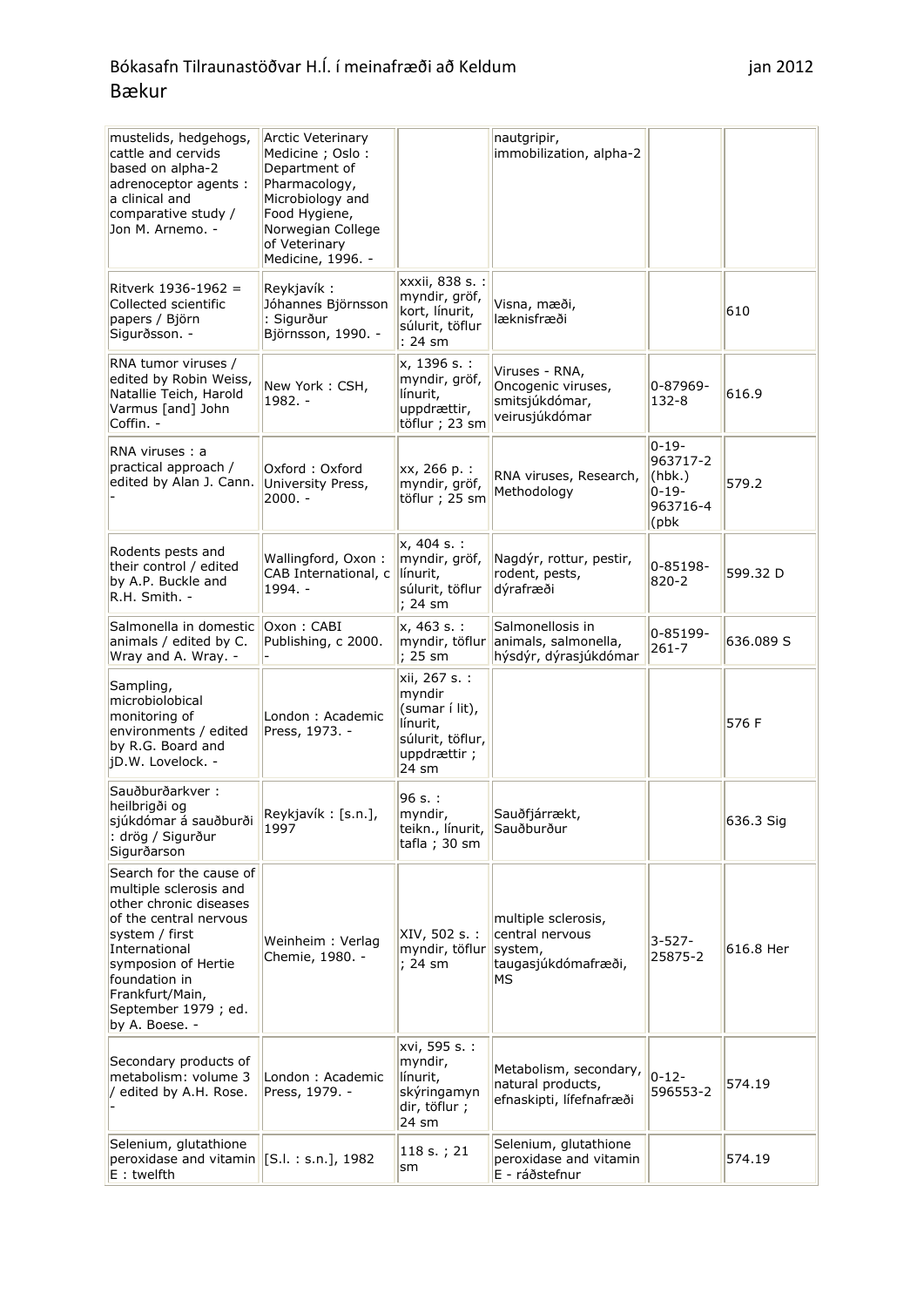| Linderstrøm-Lang<br>Conference,<br>Laugarvatn, Iceland,<br>June 25th -29th, 1982<br>; [organized by<br>Lífefnafræðifélag<br>Islands (The<br>Icelandic Biochemical<br>Society) under the<br>auspices of Nordiska<br>kommittéen för<br>biokemi (The Nordic<br>Committee of<br>Biochemistry) |                                                          |                                                                                            |                                                                                                                                                                                                                                                                                                 |                                    |             |
|-------------------------------------------------------------------------------------------------------------------------------------------------------------------------------------------------------------------------------------------------------------------------------------------|----------------------------------------------------------|--------------------------------------------------------------------------------------------|-------------------------------------------------------------------------------------------------------------------------------------------------------------------------------------------------------------------------------------------------------------------------------------------------|------------------------------------|-------------|
| SEM guide to the<br>morphology of<br>nematode parasites of<br>vertebrates / Lynda M.<br>Gibbons. -                                                                                                                                                                                        | c 1986. -                                                |                                                                                            | Parasitology, sníkjudýr,                                                                                                                                                                                                                                                                        |                                    | 595 D       |
| Sheep and goat<br>practice / edited by E.<br>Boden. -                                                                                                                                                                                                                                     | London : Bailliére<br>Tindall, c 1991. -                 | xi, 272 s. :<br>myndir<br>(sumar í lit),<br>gröf, línurit,<br>súlurit, töflur<br>$; 23$ sm | sheep, goats, ewes -<br>diseases, sheep -<br>diseases, kindur,<br>sauðfé - sjúkdómar,<br>dýrafræði,<br>búfjársjúkdómar                                                                                                                                                                          | 0 7020<br>155 5                    | 636.3 S     |
| Sheep management<br>and production / Derdk<br>H. Goodwon,<br>Hutchinsson. -                                                                                                                                                                                                               | 1979                                                     |                                                                                            | Sheep - production,<br>kindur, sauðfé,<br>búfjárfræði                                                                                                                                                                                                                                           |                                    | lS          |
| Sheep production / by<br>Levi Jackson Horlacher.                                                                                                                                                                                                                                          | New York: McGraw-<br>Hill Book Compay,<br>$1927. -$      | x, 418 s.:<br>myndir, töflur<br>; 21 sm                                                    | Kindur - ræktun,<br>sheep, production,<br>búfé, sauðfé                                                                                                                                                                                                                                          |                                    | 636.3       |
| Signal transduction: a<br>practical approach /<br>edited by G. Milligan. -                                                                                                                                                                                                                | Oxford: New York:<br>Oxford University<br>Press, 1999. - | xxvii, 396 s. :<br>myndir, gröf,<br>töflur ; 23 sm                                         | proteins, Research,<br>Methodology<br>Cellular signal<br>transduction, Research, 0-19-<br>Methodology<br>Receptors,                                                                                                                                                                             | $0 - 19 -$<br>963720-2<br>963721-0 | 571.6       |
| SISVet annual meeting<br>selected abstracts,<br>Montecatini Terme<br>(PT), Italy 16-18<br>september 1999 /<br>Società Italiana delle<br>Scienze Veterinarie. -                                                                                                                            | Milano: Point<br>Veterinaire Italie,<br>2000.            | 169 s.:<br>myndir; 24<br>sm                                                                | Dýralækningar,<br>veterinary diseases,<br>ráðstefnur, congresses,<br>húsdýr, hestar, kindur,<br>hundar, animal<br>pathology, animal<br>reproduction, forensic<br>medicine, veterianry<br>cardiology, CAEV,<br>geitur, listeria<br>monocytogenes, MVV,<br>animal reproduction,<br>sauðfé, tímgun |                                    | 636.089 Soc |
| SISVet annual meeting<br>selected abstracts,<br>Silvi Marina (TE), Italy,<br>17-19 September 1998<br>/ Società Italiana delle<br>Scienze Veterinarie. -                                                                                                                                   | Milano: Piont<br>veterinarire Italie,<br>1999            | $198 s.$ :<br>myndir,<br>línurit, töflur<br>; 24 sm. -                                     | Dýralækningar,<br>veterinary diseases,<br>ráðstefnur, congresses,<br>húsdýr, hestar, kindur,<br>hundar, animal<br>pathology, animal<br>reproduction, forensic<br>medicine, veterianry<br>cardiology, sauðfé                                                                                     |                                    | 636.089 Soc |
| Sjukdom i fjøset /<br>redigert av Hallstein<br>Grønstøl og Stig<br>Anders ødegaard. -                                                                                                                                                                                                     | $[Oslo]$ :<br>Landbruksforlaget, c<br>1994. -            | 155 s.:<br>myndir<br>(flestar í lit);<br>25 sm                                             | Dýralækningar,<br>Landbúnaður,<br>nautgripir, kýr -<br>sjúkdómar, fjós                                                                                                                                                                                                                          | 82-529-<br>1592-2                  | 636.2 S     |
| Sjukdommar hos sau:<br>årsaker, førebyggjande og geitalslag, 1989.                                                                                                                                                                                                                        | [Oslo]: Norsk sau-                                       | 100 s.:<br>myndir                                                                          | Sheep - diseases,<br>kindur- sjúkdómar,                                                                                                                                                                                                                                                         |                                    | 636.3 S     |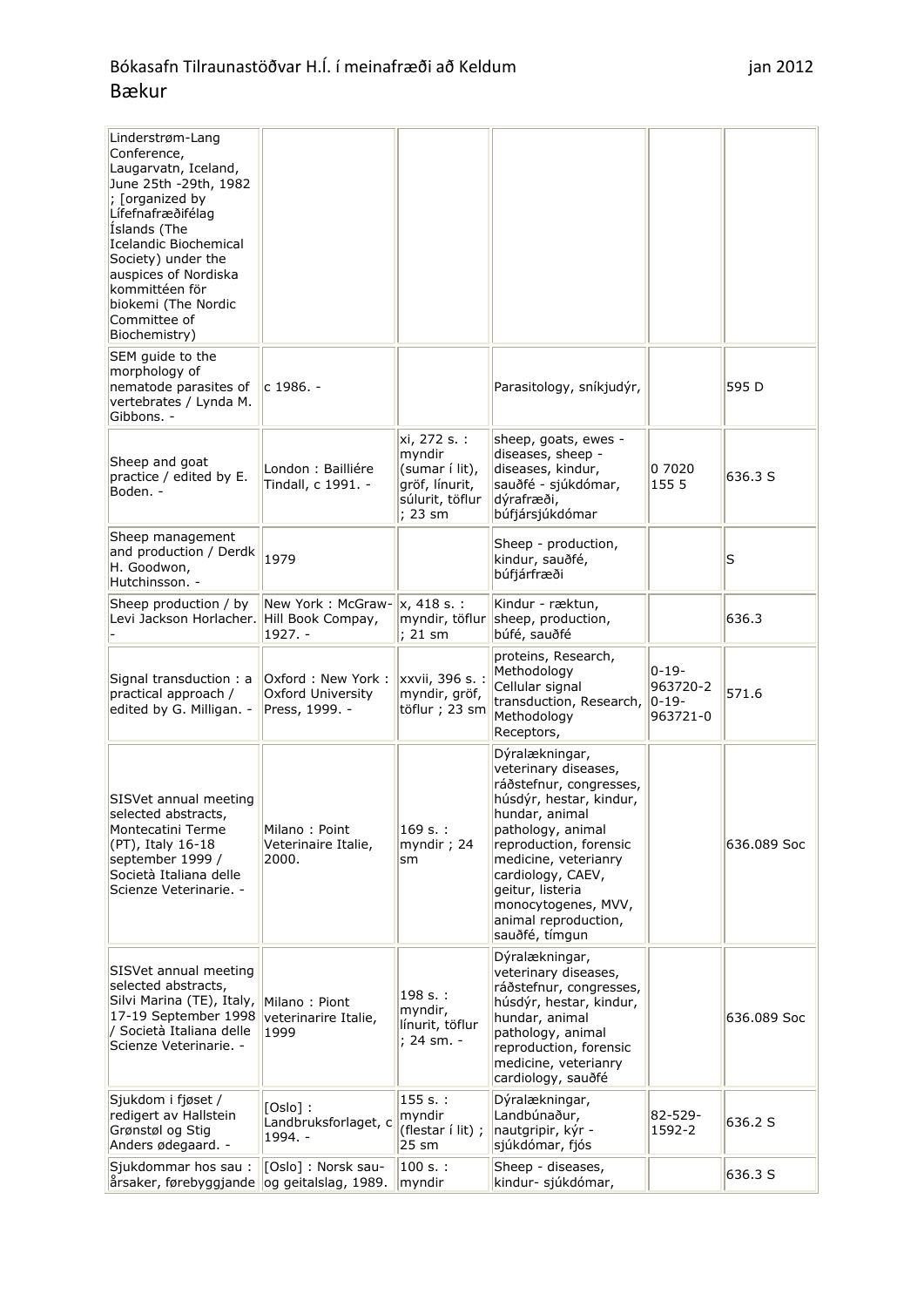### Bókasafn Tilraunastöðvar H.Í. í meinafræði að Keldum var var stóður sama þan 2012 Bækur

| tiltak, behandling /<br>Harald Fjøsne. -                                                                                                                                                                                                                                                                           |                                                                                                                                                                   | (sumar í lit),<br>súlurit, töflur,<br>uppdrættir;<br>25 sm                     | sauðfé,<br>búfjársjúkdómar                                                                                                                                                                             |                        |           |
|--------------------------------------------------------------------------------------------------------------------------------------------------------------------------------------------------------------------------------------------------------------------------------------------------------------------|-------------------------------------------------------------------------------------------------------------------------------------------------------------------|--------------------------------------------------------------------------------|--------------------------------------------------------------------------------------------------------------------------------------------------------------------------------------------------------|------------------------|-----------|
| Skrá um rannsóknir í<br>landbúnaði:<br>tilraunaniðurstöður<br>965-1980 /<br>Guðmundur Jónsson<br>tók saman. -                                                                                                                                                                                                      | Hvanneyri:<br>Bændaskólinn á<br>Hvanneyri, 1998. -                                                                                                                | 580 s., að<br>meginhluta<br>töflur ; 25 sm                                     | Landbúnaður<br>Rannsóknir Skýrslu                                                                                                                                                                      | 99798811<br>2          | 630.1 Guð |
| Skýrsla um starfsemi<br>Hafrannsókna-<br>stofnunarinnar 1996                                                                                                                                                                                                                                                       | Reykjavík:<br>Hafrannsóknastofnu<br>nin, 1997                                                                                                                     | $117, [1]$ s. :<br>myndir, kort,<br>línurit, töflur<br>; 23 sm                 | Hafrannsóknastofnunin<br>Skýrslur                                                                                                                                                                      | ISSN:<br>0258-<br>381X | 597       |
| Skýrsla um starfsemi<br>Hafrannsókna-<br>stofnunarinnar 1996                                                                                                                                                                                                                                                       | Reykjavík:<br>Hafrannsóknastofnu<br>nin, 1997                                                                                                                     | 117, $[1]$ s. :<br>myndir, kort,<br>línurit, töflur<br>; 23 sm                 | Hafrannsóknastofnunin<br>Skýrslur                                                                                                                                                                      | ISSN:<br>0258-<br>381X | 597       |
| Slow infections of the<br>central nervous system<br>: the legacy of Dr.<br>Björn Sigurðssson /<br>edited by Johannes<br>Björnsson [et al.]. -                                                                                                                                                                      | New York: The New<br>York Academy of<br>Sciences, 1994. -                                                                                                         | 495 s. :<br>myndir, gröf,<br>línurit,<br>súlurit, töflur<br>; 23 sm            | MVV, central nervous<br>system, infections-<br>congresses, slow virus<br>diseases, sheep,<br>physiopathology-<br>congresses, mæði,<br>visna, kindur, sauðfé,<br>taugasjúkdómafræði,<br>búfjársjúkdómar | $0 - 89766 -$<br>843-X | 616.8 Slo |
| Slow, latent, and<br>temperate virus<br>infections / Edited by<br>D. Carleton Gajdusek,<br>Clarence J. Gibbs, Jr.<br>[and] Michael Alpers. -                                                                                                                                                                       | Washington: U.S.<br>National Institute of<br>Neurological<br>Diseases and<br>Blindness; [for sale<br>by the Supt. of<br>Docs., U.S. Govt.<br>Print. Off .], 1965. | xx, 489 p. :<br>myndir<br>(sumar í lit) ;<br>26 sm                             | Virus diseases -<br>congresses,<br>veirusjúkdómar, riða,<br>scrapie, MS                                                                                                                                | $0 - 387 -$<br>90188-4 | 616.8     |
| Slow transmissible<br>diseases of the<br>nervous system : vol.<br>$1:$ clinical,<br>epidemiological,<br>genetic, and<br>pathological aspects of<br>the spongiform<br>encephalopathies /<br>edited by Stanley B.<br>Prusiner, William J.<br>Hadlow. -                                                               | Academic Press:<br>New York, 1979. -                                                                                                                              | xxiv, 472 s. :<br>myndir<br>(sumar í lit),<br>kort, línurit,<br>töflur ; 24 sm |                                                                                                                                                                                                        | $0 - 12 -$<br>566301-3 | 616.8 Slo |
| Slow virus diseases /<br>edited by Wolfgang<br>Zeman, Edvin H.<br>Lennette [and] Joel G.<br>Brunson. -                                                                                                                                                                                                             | Baltimore: The<br>Williams & Wilkins<br>Company, 1974. -                                                                                                          | xii, 145 s. :<br>myndir, gröf,<br>línurit,<br>súlurit, töflur<br>; 26 sm       | Virus diseases -<br>congresses,<br>veirusjúkdómar                                                                                                                                                      | $0 - 683 -$<br>09368-1 | 616.9     |
| Slow viruses in sheep,<br>goats and cattle: (in<br>particular maedi visna,<br>jaagsiekte, and in<br>caprines, arthritis,<br>encephalitis and<br>pneumonitis) :<br>proceedings of two<br>workshops, one held in<br>Reykjavík (Iceland) on<br>13 and 14 july 1982,<br>the other in Edinburgh<br>(Scotland) on 13 and | Luxembourg: Office<br>for Publications of<br>the Europen<br>Communities, 1985.                                                                                    | xii, 361 s. :<br>myndir,<br>línurit, töflur<br>; 23 sm                         | kindur, sauðfé, mæði-<br>visna, MVV, sheep,<br>geitur, CAEV                                                                                                                                            | 92-825-<br>5715-4      | 636.3     |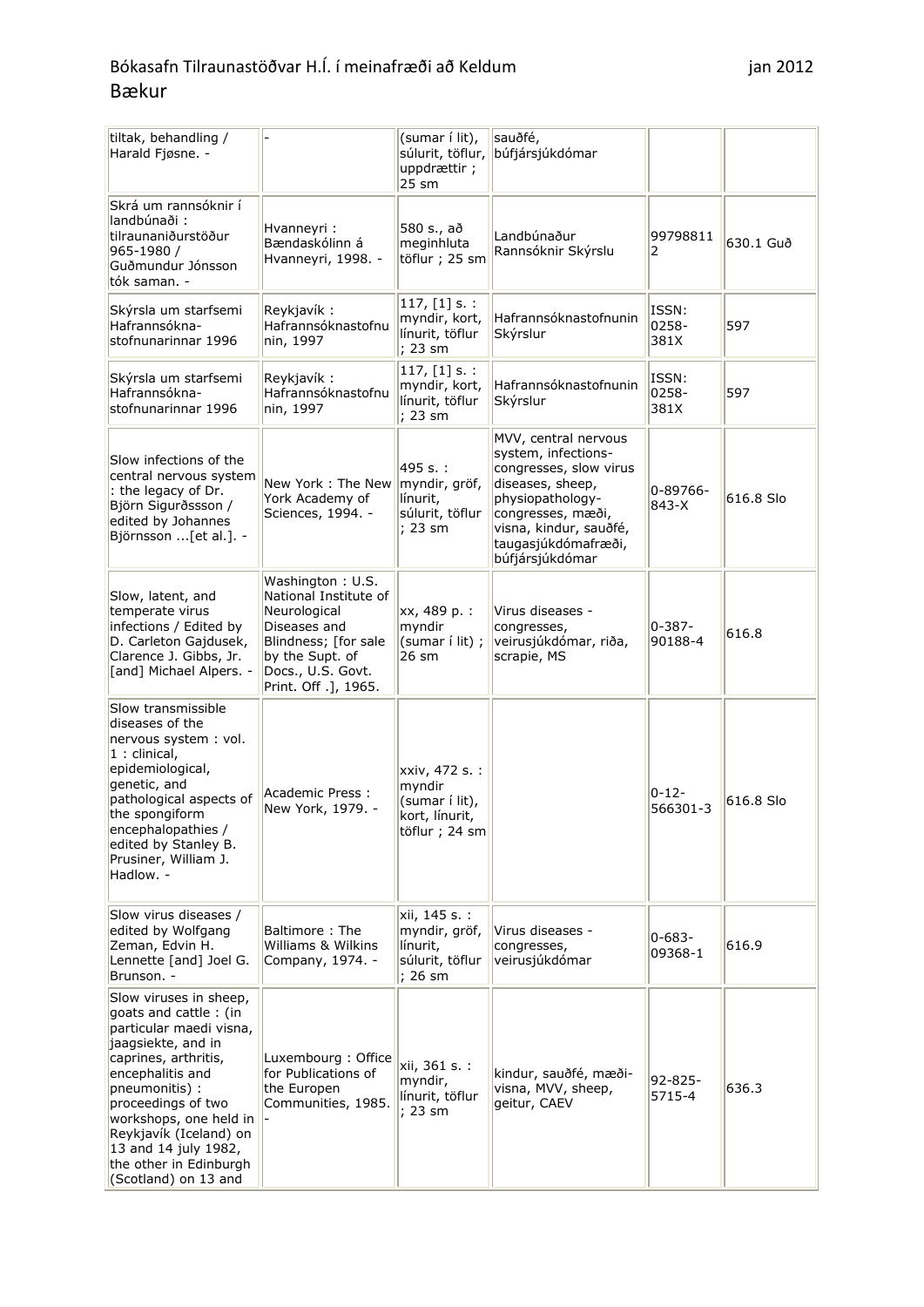| 14 September 1983,<br>sponsored by the<br>Commission of the<br>European<br>Communities,<br>Directorate-General for<br>Agriculture, as part of<br>the research<br>programme on animal<br>pathology / edited by<br>J.M. Sharp and R. Hoff-<br>Jörgensen. - |                                                            |                                                                                           |                                                                                                                          |                         |              |
|----------------------------------------------------------------------------------------------------------------------------------------------------------------------------------------------------------------------------------------------------------|------------------------------------------------------------|-------------------------------------------------------------------------------------------|--------------------------------------------------------------------------------------------------------------------------|-------------------------|--------------|
| Small animal clinical<br>oncology / edited by<br>Stephen J. Withrow<br>[and] E. Gregory Mac<br>Ewen. -                                                                                                                                                   | Philadelphia: W.B.<br>Saunders Company,<br>c 1996. -       | xvii, 589 s. :<br>myndir,<br>línurit,<br>súlurit,<br>skýringamyn<br>dir, töflur;<br>27 sm | Dogs - diseases, cats -<br>diseases, veterinary<br>oncology,<br>dýrasjúkdómar,<br>hundar, kettir, æxli -<br>dýrasjúkdóma | $0 - 7216 -$<br>5592-0  | 636,089 S    |
| Sóttarfar og sjúkdómar<br>á Íslandi 1400-1800/<br>Sigurjón Jónsson hefur<br>ritað. -                                                                                                                                                                     | Reykjavík: Hið<br>Íslenska<br>bókmenntafélag,<br>$1944. -$ | viii, 263 s.;<br>$23 \text{ sm}$                                                          | Sjúkdómar á Íslandi,<br>slys, galdrabrennur,<br>heilsufar á Íslandi,<br>farsóttir,                                       |                         | 614          |
| Spezielle Pathologie :<br>Textbuch zu einem<br>audiovisuellen Kurs /<br>von C. Thomas und W.<br>Sandritter. -                                                                                                                                            | Stuttgart: F.K.<br>Schattauer Verlag, c<br>1976. -         | 505 s. ; 19<br>sm                                                                         | Meinafræði, Pathology,<br>læknisfræði                                                                                    | $3 - 7945 -$<br>0451-8  | 616.07       |
| Spinnen, Krebse,<br>Tausendfüßer:<br>Europäische<br>Gliederfüßer (ohne<br>Insekten) / Heiko<br>Bellmann ; illustriert<br>vom Autor;<br>bearbeitung der<br>Kleinkrebse durch<br>Gerhard Maier. -                                                          | München: Mosaik<br>Verlag, [um 1985].                      | 287 s. :<br>litmyndir                                                                     | Spinnen, Krebse,<br>Tausendfüßer, skordýr,<br>kóngulær, spinder                                                          |                         | 595 D        |
| Spinnen Mitteleuropas<br>: ein<br>Bestimmungsbuch /<br>von Stefan Heimer und<br>Wolfgang Nentwig;<br>unter Mitarbeit von<br>Robert Bosmans  [et<br>$al.$ ].-                                                                                             | Berlin: Verlag Paul<br>Parey, c 1991. -                    | 543 s.:<br>myndir, töflur<br>; 20 sm                                                      | Spinnern, spider,<br>kóngulær, áttfætlur                                                                                 | $3 - 489 -$<br>5354-0   | 595          |
| Steindór Steindórsson<br>frá Hlöðum :<br>aldarminning:<br>Carlsbergsjóður og<br>Ísland / [aðild: Ágúst<br>Sigurðsson, Hörður<br>Kristinsson, Freysteinn<br>Sigurðsson]. -                                                                                | Reykjavík: Sleipnir,<br>$2002. -$                          | 163 s.:<br>myndir; 24<br>sm                                                               | náttúrufræði,<br>rannsóknir,<br>náttúrufræðingar,<br>styrktarsjóðir, vísindi,<br>Ísland                                  | 9979-<br>$9127 - 5 - 8$ | 001.4409 Ste |
| Steroid hormones : a<br>practical approach /<br>edited by B. Green<br>[and] R.E. Leake. -                                                                                                                                                                | Eynshan, Oxon:<br>IRL Press, c 1987. -                     | xvi, 261 s. :<br>myndir, gröf,<br>línurit, töflur<br>; 23 sm                              | Steroid hormones                                                                                                         | 0-94794-<br>66-59       | 574.19       |
| Strongylus vulgaris in<br>the horse: its biology<br>and veterinary<br>importance / C.P.<br>Ogbourne [and] J.L.<br>Duncan. -                                                                                                                              | Slough: CAB, 1977.                                         | 40 s. :<br>myndir<br>(sumar í lit),<br>línurit, töflur<br>; 25 sm                         | Dýrasjúkdómar, hestar,<br>horses, strongylus<br>vulgaris                                                                 | 0-85198-<br>393-6       | 636.1        |
| Symposium on Prion<br>and Lentiviral Diseases Institute for                                                                                                                                                                                              | [Reykjavík:                                                | 120 s.; 30<br>sm                                                                          | Veirur,<br>Veirusjúkdómar,                                                                                               | 9979-60-<br>$397 - 6$   | 597.2 Sym    |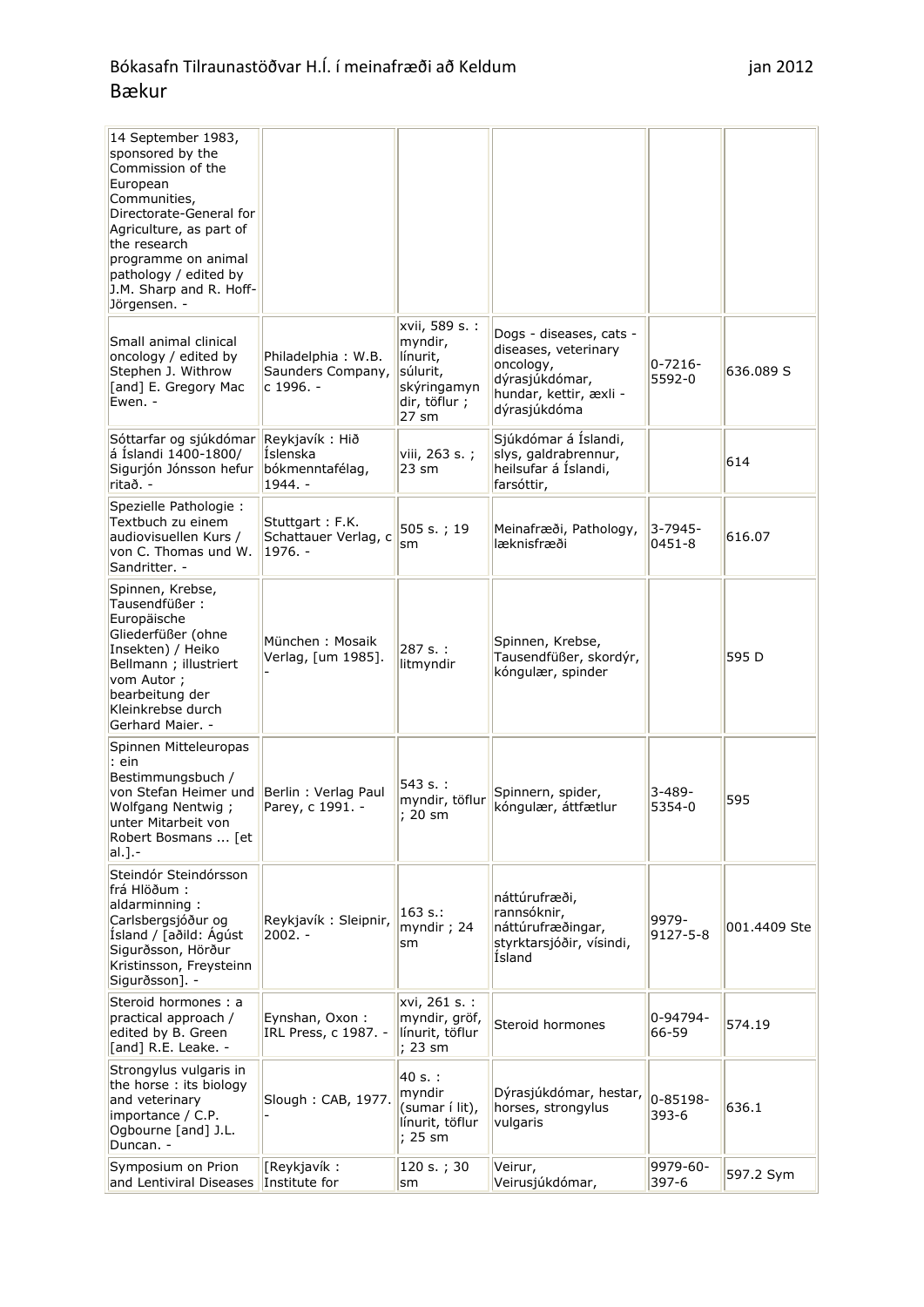| : IX. Northern Lights<br>Neuroscience<br>Symposium, August<br>20-22, 1998 in<br>Reykjavík, Iceland :<br>the 50th anniversary of<br>The Institute<br>for Experimental<br>Pathology, University<br>of Iceland, Keldur. - | Experimental<br>Pathology,<br>University<br>of Iceland], [1998] |                                                                              | Dýrasjúkdómar,<br>Riðuveiki, Mæði, Visna,<br>Eyðni, Meinafræði<br>Taugasjúkdómar,<br>Ráðstefnur, virology,<br>viruses, scrapie,<br>maedi-visna, MVV, |                         |              |
|------------------------------------------------------------------------------------------------------------------------------------------------------------------------------------------------------------------------|-----------------------------------------------------------------|------------------------------------------------------------------------------|------------------------------------------------------------------------------------------------------------------------------------------------------|-------------------------|--------------|
| Symptoms of virus<br>diseases in plants / L.<br>Bos. -                                                                                                                                                                 | Wageningen, 1963.                                               | 132 s. :<br>myndir<br>(sumar í lit);<br>20 sm                                | plöntur - sjúkdómar,<br>botanik, virus diesases<br>in plants,                                                                                        | $99 -$<br>0067919-<br>9 | 632.3        |
| Synopsis of the<br>parasites of fishes of<br>Canada /T.E. McDonald<br>and L. Margolis. -                                                                                                                               | Ottawa: National<br>Research Council of<br>Canada, 1995. -      | 265. s.; 28<br>$sm. -$                                                       | fishes, Canada,<br>parasites, fiskar,<br>sníkjudýr, Kanada                                                                                           | $0 - 660 -$<br>15902-3  | 597.02 Mac D |
| Systemic pathology of<br>fish: a text and atlas<br>of comparative tissue<br>responses in diseases<br>of teleosts / Hugh W.<br>Ferguson. -                                                                              | Iowa: Iowa State<br>University Press, c<br>1989. -              | ix, 263 s. :<br>myndir,<br>töflur, ; 26<br>sm                                | Pathology - fish,<br>fisksjúkdómar,<br>meinafræði, fiskar                                                                                            |                         | 597.02F      |
| Tagging methods for<br>stock assessment and<br>research in fisheries :<br><b>Report of Concerted</b><br><b>Action FAIR</b><br>CT.96.1394 (CATAG) /<br>Co-ordinator Mr.<br>VilhjalmurThorsteinsso<br> n,                | Reykjavík:<br>Hafrannsóknastofnu<br>n, 2002                     | 179 s.                                                                       | Fisksjúkdómar,<br>fiskveiðar,                                                                                                                        |                         | F            |
| Techniques in fish<br>immunology / editors:<br>Joanne S. Stolen  [et<br>$ al.$ ]. -                                                                                                                                    | c 1990. -                                                       |                                                                              | Aquaculture,<br>Aqaculture, fishes -<br>diseases,<br>fisksjúkdómar, fiskar,<br>fish immunology -<br>techniques                                       |                         | 597.029 F    |
| Techniques in fish<br> immunology / editors:<br>Joanne S. Stolen  [et<br>al.]. -                                                                                                                                       | c 1992. -                                                       |                                                                              | Aquaculture,<br>Aqaculture, fishes -<br>diseases,<br>fisksjúkdómar, fiskar,<br>fish vaccination, fish<br>biology                                     |                         | 597.029 F    |
| The anatomy of the<br>horse: a dissection<br>guide / by John<br>M'Fadyean. -                                                                                                                                           | Edinburgh: W. & A.<br>K. Johnston, 1922. -                      | 388 s. :<br>myndir(suma<br>$ r$ í lit) ; 22<br>sm                            | anatomy, horses,<br>líffærafræði, hestar                                                                                                             |                         | 591.4 Mac    |
| The anatomy of the<br>nervous system: from<br>the standpoint of<br>development and<br>function / by Stephen<br>Walter Ranson. -                                                                                        | Philadelphia: W B<br>Saunders Company,<br>c 1943. -             | xii, 520 s. :<br>408<br>myndir(suma<br>r í lit), töflur ;<br>$26 \text{ sm}$ | anatomy, nervous<br>system, líffærafræði,<br>taugakerfi                                                                                              |                         | 611.8 Ran    |
| The anatomy of the<br>sheep / Neil D.S. May.                                                                                                                                                                           | Brisbane:<br>University of<br>queensland Press,<br>1964. -      | xiii, 369 s. :<br>myndir; 24<br>sm                                           | kindur, sheep,<br>anatomy, líffærafræði,<br>sauðfé                                                                                                   |                         | 591.4 May    |
| The behavior of sheep<br>biological principles<br>and implications for<br>production / J.J. Lynch,<br>G.N. Hinch, D.B.                                                                                                 | CAB                                                             |                                                                              | Sheep - behavior,<br>kindur, sauðfé,<br>búfjárfræði                                                                                                  |                         | lS           |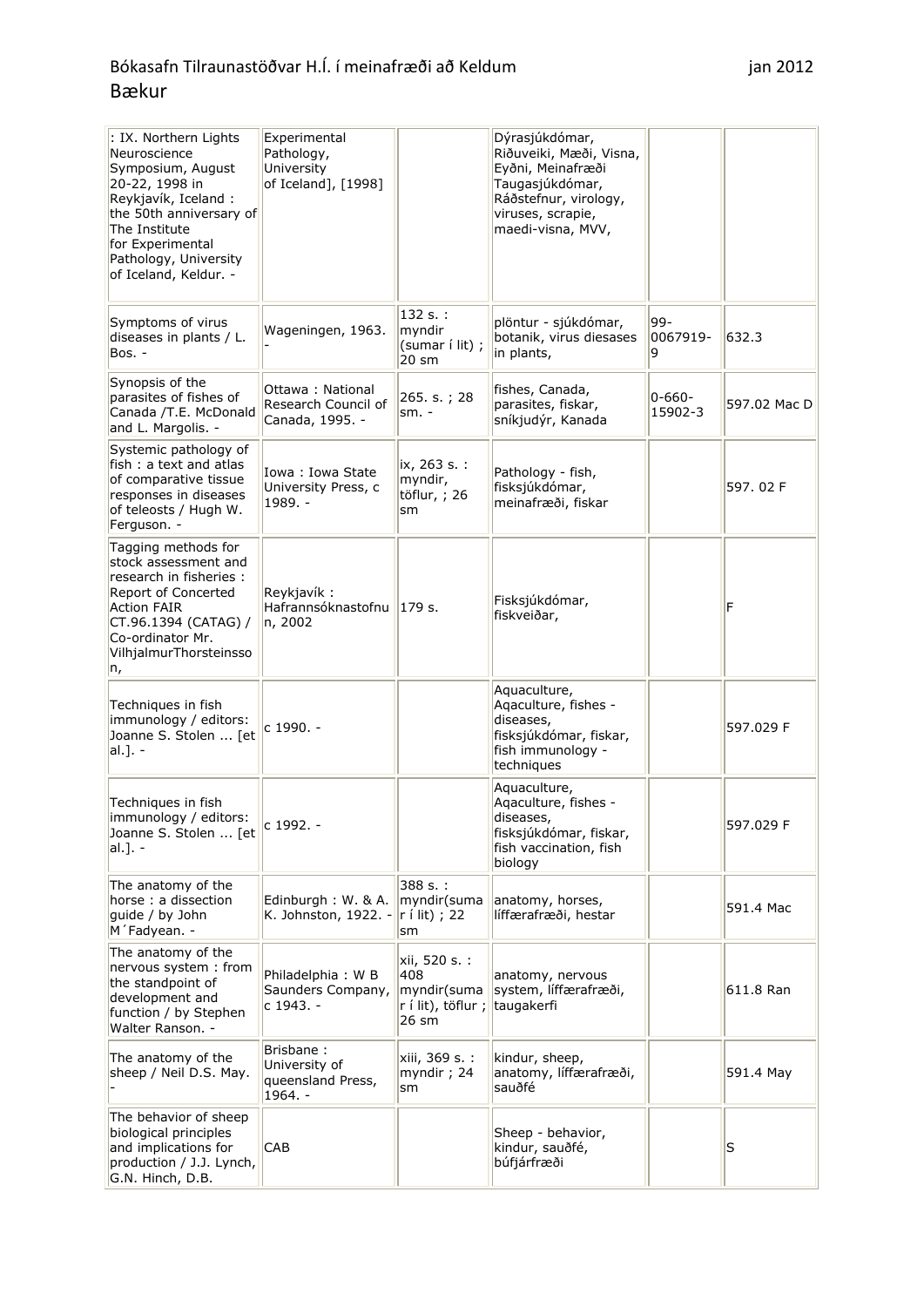| Adams. -                                                                                                                                                                                                                                                                                                                                                                                                         |                                                     |                                                                           |                                                                                                                                                          |                         |        |
|------------------------------------------------------------------------------------------------------------------------------------------------------------------------------------------------------------------------------------------------------------------------------------------------------------------------------------------------------------------------------------------------------------------|-----------------------------------------------------|---------------------------------------------------------------------------|----------------------------------------------------------------------------------------------------------------------------------------------------------|-------------------------|--------|
| The behaviour of<br>domestic animals /<br>edited by E.S.E. Hafez.                                                                                                                                                                                                                                                                                                                                                | London : Bailliére<br>Tindall, c 1975. -            | xii, 532 s. :<br>myndir,<br>línurit, töflur<br>: 24 sm                    | Domestic animals,<br>veterinary,<br>dýralækningar, húsdýr,<br>búfé, kindur, hestar,<br>nautgripir, svín, kettir,<br>hundar, kjúklingar,<br>endur, sauðfé | $0 - 7020 -$<br>0549-5  | 636    |
| The biochemistry of<br>silage / Peter<br>McDonald. -                                                                                                                                                                                                                                                                                                                                                             | Chichester: John<br>Wiley & Sons, c<br>$1981. -$    | 226 s. :<br>myndir, gröf,<br>línurit, töflur<br>; 23 sm                   | súrhey, vothey,<br>landbúnaður,<br>búfjárfræði - ræktun                                                                                                  | $0 - 0471 -$<br>27965-X | 636.08 |
| The biology of animal<br>viruses / Frank Fenner<br>[et al.]. -                                                                                                                                                                                                                                                                                                                                                   | New York:<br>Academic Press,<br>$1974. -$           | xvi, 834 s. :<br>myndir, gröf,<br>línurit, töflur<br>; 24 sm              | Veirufræði,<br>veirusjúkdómar,<br>virology, virus<br>diseases,<br>dýrasjúkdómar                                                                          | $0 -$<br>12253040<br>-3 | 576    |
| The biology of the<br>mycobacteria / edited<br>by Colin Ratledge and<br>John Stanford. -                                                                                                                                                                                                                                                                                                                         | London: Academic<br>Press, 1982-1983                | töflur ; 23 sm                                                            | 2.b.: myndir, Mycobacteria, gerlar,<br>bakteríur                                                                                                         | $0 - 12 -$<br>582301-0  | 589.9  |
| The blood of sheep:<br>composition and<br>function / edited by<br>M.H. Blunt with<br>contributions by M.H.<br>Blunt  [et al.] -                                                                                                                                                                                                                                                                                  | Berlin: Springer<br>Verlag, 1975. -                 | xiii, 224 s. :<br>myndir, gröf,<br>línurit,<br>súlurit, töflur<br>; 25 sm | kindur, sauðfé,<br>búfjárfræði, ræktun,<br>landbúnaður                                                                                                   | $3 - 540 -$<br>07234-9  | 636.3  |
| The cellular basis of<br>the immune response:<br>an approach to<br>immunobiology /<br>Edward S. Golub. -                                                                                                                                                                                                                                                                                                         | Masssachusetts:<br>Sinauer Associates,<br>c 1977. - | x, 278 s. :<br>myndir, gröf,<br>línurit,<br>súlurit, töflur<br>; 23 sm    | Immunology, immune<br>response, ónæmi,                                                                                                                   | 0-87893-<br>$210-0$     | 591.2  |
| The Clostridia:<br>molecular biology and<br>pathogenesis / edited<br>by Julian I. Rood  [et<br>$al.$ ]. -                                                                                                                                                                                                                                                                                                        | San Diego:<br>Academic Press, c<br>$1997. -$        | xviii, 533 s. :<br>myndir,<br>línurit, töflur<br>; 25 sm                  | clostridium, molecular<br>aspects, örverufræði,<br>sameindalíffræði                                                                                      | $0 - 12 -$<br>595020-9  | 616    |
| The Clostridia :<br>molecular biology and<br>pathogenesis / edited<br>by Julian I. Rood  [et<br> al.]. -                                                                                                                                                                                                                                                                                                         | San Diego:<br>Academic Press, c<br>$1997. -$        | xviii, 533 s. :<br>myndir,<br>línurit, töflur<br>; 25 sm                  | clostridium, molecular<br>aspects, örverufræði,<br>sameindalíffræði                                                                                      | $0 - 12 -$<br>595020-9  | 616    |
| The contribution of<br>laboratory animal<br>science to the welafare<br>of man and animals:<br>past, present and<br>future: 8th<br>Symposium of the<br><b>International Council</b><br>for Laboratory Animal<br>Science (CALAS) /<br>Canadian Association<br>for Laboratory Animal<br>Science (CALAS)<br>Vancouver, 31. July -<br>5. August, 1983<br>/editors J. Archibald ;<br>J. Ditchfield; H.C.<br>Rowsell. - | Stuttgart: Gustav<br>Fischer Verlag,<br>$1985. -$   | xxvi, 522 s. :<br>myndir,<br>línurit,<br>súlurit, töflur<br>; 24 sm       | Tilraunadýr,<br>tilraunalæknisfræði,<br>laboratory animals,                                                                                              | $3 - 437 -$<br>30465-8  | 619    |
| The control of disease<br>/ George C. Brander<br>[and] Peter R. Ellis;<br>foreword by Michael<br>Swann. -                                                                                                                                                                                                                                                                                                        | London : Bailliére<br>Tindall, c 1977. -            | 136 s. : gröf,<br>töflur ; 20 sm                                          | Animal - diseases,<br>heilsugæsla, animal<br>and human health,<br>sóttvarnir,<br>farsóttafræði                                                           | $0 - 7020 -$<br>0634-3  | 616.4  |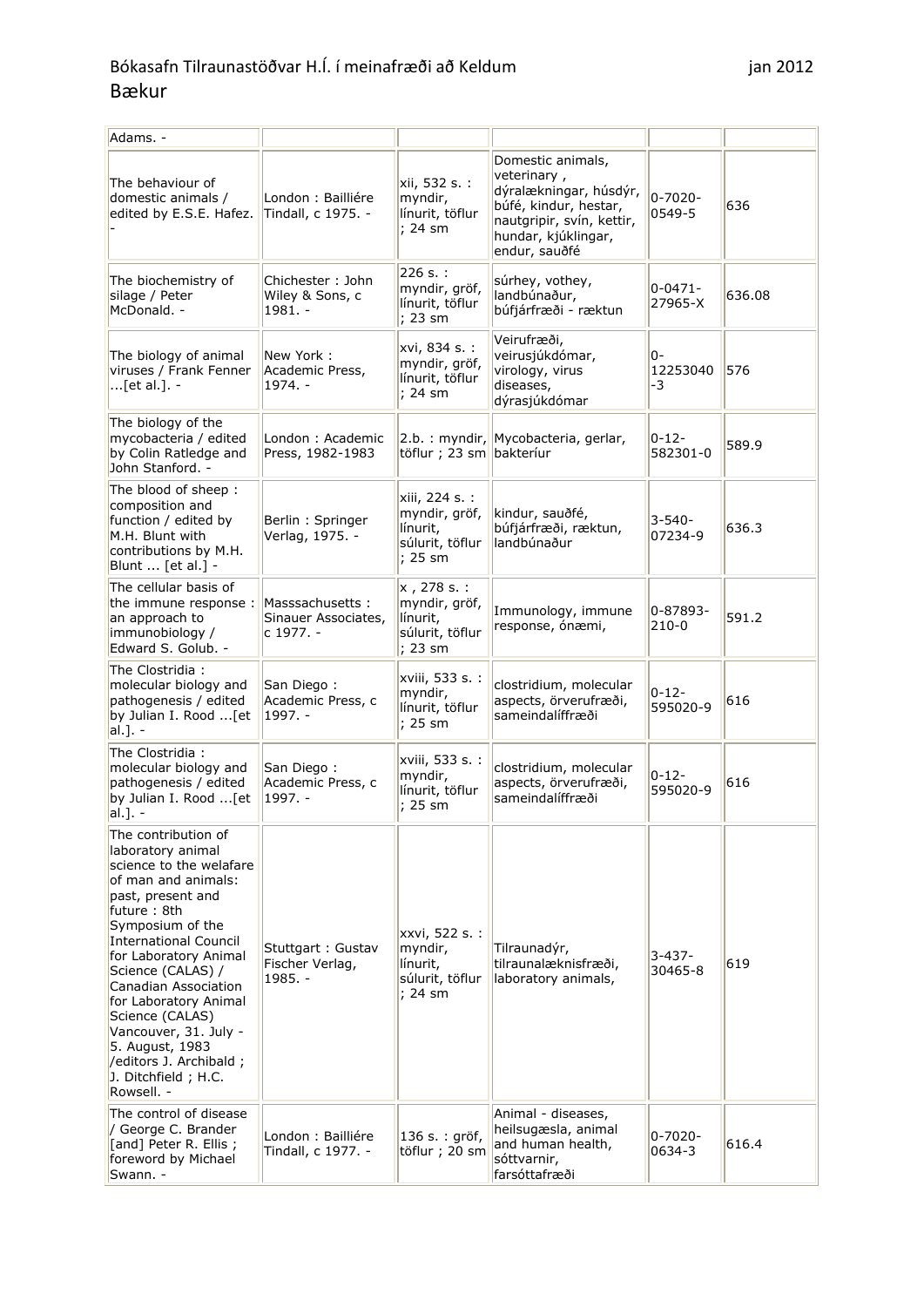| The eel / F.-W. Tesch;<br>translated from the<br>german by R.J. White;<br>edited by J.E. Thorpe.                                                                                                                                                                                                                       | Oxford: Blackwell<br>Science, c 2003. -                         | 408 s.:<br>myndir,<br>línurit,<br>súlurit, töflur<br>; 25 sm                 | eels, eel fisheries,<br>anguilla, fiskar, álar,<br>álaveiðar                                        | $0 - 632 -$<br>06389-0 | 597 Tes F        |
|------------------------------------------------------------------------------------------------------------------------------------------------------------------------------------------------------------------------------------------------------------------------------------------------------------------------|-----------------------------------------------------------------|------------------------------------------------------------------------------|-----------------------------------------------------------------------------------------------------|------------------------|------------------|
| The elemental<br>composition of human<br>tissues and body fluids<br>: a copmilation of<br>values for adults / G.V.<br>Iyengar, W.E, Kollmer<br>[and] H.J.M. Bowen. -                                                                                                                                                   | Weinheim, New<br>York ; Verlag<br>Chemie, 1978. -               | xviii, 151 s. :<br>töflur ; 25 sm                                            | Human tissues, body<br>fluids, lífeðlisfræði,<br>lífefnafræði                                       | 0-89573-<br>$003 - 0$  | 612              |
| The evaluation of<br>anthelmintics;<br>proceedings of the first<br>international<br>conference of the<br>World Association for<br>the Advancement of<br>Veterinary<br>Parasitology, August<br>22-23,1963, Hanover,<br>Germany / edited by E.<br>J. L. Soulsby.-                                                        | [New York, Merck<br>Sharp & Dohme<br>Internationa,<br>c1964]. - | 180 s. :<br>myndir,<br>línurit, töflur<br>; 28 sm                            | sníkjudýr, ormar,<br>parasites,<br>anthelmintics,<br>helmintics                                     |                        | 636.089 Sym<br>D |
| The founders of<br>neurology: one<br>hundred and thirty-<br>three biographical<br>sketches prepared for<br>the Fourth<br>International<br>Neurological Congress<br>in Paris by eighty-four<br>authors / edited by<br>Webb Haymaker ; with<br>lthe<br>bibliographical and<br>editorial assistance of<br>Karl A. Baer. - | Springfield, Ill. :<br>Thomas, c 1953. -                        | 479 s. :<br>myndir; 23<br>sm                                                 | neurology,<br>taugasjúkdómar,<br>ævisögur,<br>Historical biography,<br>læknisfræði,                 |                        | 610 Fou          |
| The geographical<br>distribution of animal<br>viral diseases / Stewart<br>Odend'hal. -                                                                                                                                                                                                                                 | New York:<br>Academic Press,<br>1983.-                          | xx, 493 s. :<br>kort ; 23 sm                                                 | Dýralækningar,<br>veirusjúkdómar -<br>útbreiðsla animal viral<br>diseases - distribution            | $0 - 12 -$<br>524180-1 | 636.089          |
| The greatest adventure<br>: basic research that<br>shapes our lives /<br>Eugene H. Kone and<br>Helene J. Jordan<br>editors. -                                                                                                                                                                                          | New York:<br>Rockefeller<br>University Press,<br>$1974. -$      | 294 s. :<br>myndir ; 23<br>sm                                                | science - social<br>aspects, research,<br>félagsfræði                                               | 0-87470-<br>$018 - 3$  | 301              |
| The husbandry and<br>health of the domestic<br>buffalo / W. Ross<br>Cockrill, editor. -                                                                                                                                                                                                                                | Rome: FAO, 1974                                                 | xiv, 993 s. :<br>myndir<br>(sumar í lit),<br>gröf, línurit,<br>töfur ; 24 sm | Vísundar, landbúnaður,<br>búfjárfræði,                                                              |                        | 636.2            |
| The immune system of<br>secretions / Thomas B.<br>Tomasi. -                                                                                                                                                                                                                                                            | Englewood Cliffs:<br>Prentice-Hal, c<br>$1976. -$               | xii, 161 s. :<br>myndir, gröf,<br>línurit, töflur<br>; 23 sm                 | Immune response,<br>immunoglobulins,<br>secretion,<br>ónæmisglóbúlín,<br>ónæmisviðbrögð,<br>spendýr | $0 - 13 -$<br>451609-5 | 599              |
| The influenza viruses<br>and influenza / edited<br>by Edwin D. Kilbourne,<br>1975. -                                                                                                                                                                                                                                   | New York, Academic<br>Press, 1975. -                            | 573 s. :<br>myndir, gröf,<br>línurit, töflur<br>; 23 sm                      | Influenza, influenza<br>viruses,<br>veirusjúkdómar,<br>lungna- og<br>öndunarfærasjúkdómar           | $0 - 12 -$<br>407050-7 | 616.2            |
| The Internet and the                                                                                                                                                                                                                                                                                                   | Washington, DC:                                                 | xi, 314 s. :                                                                 | Molecular biology,                                                                                  | 1-55581-               | 025.06 Per       |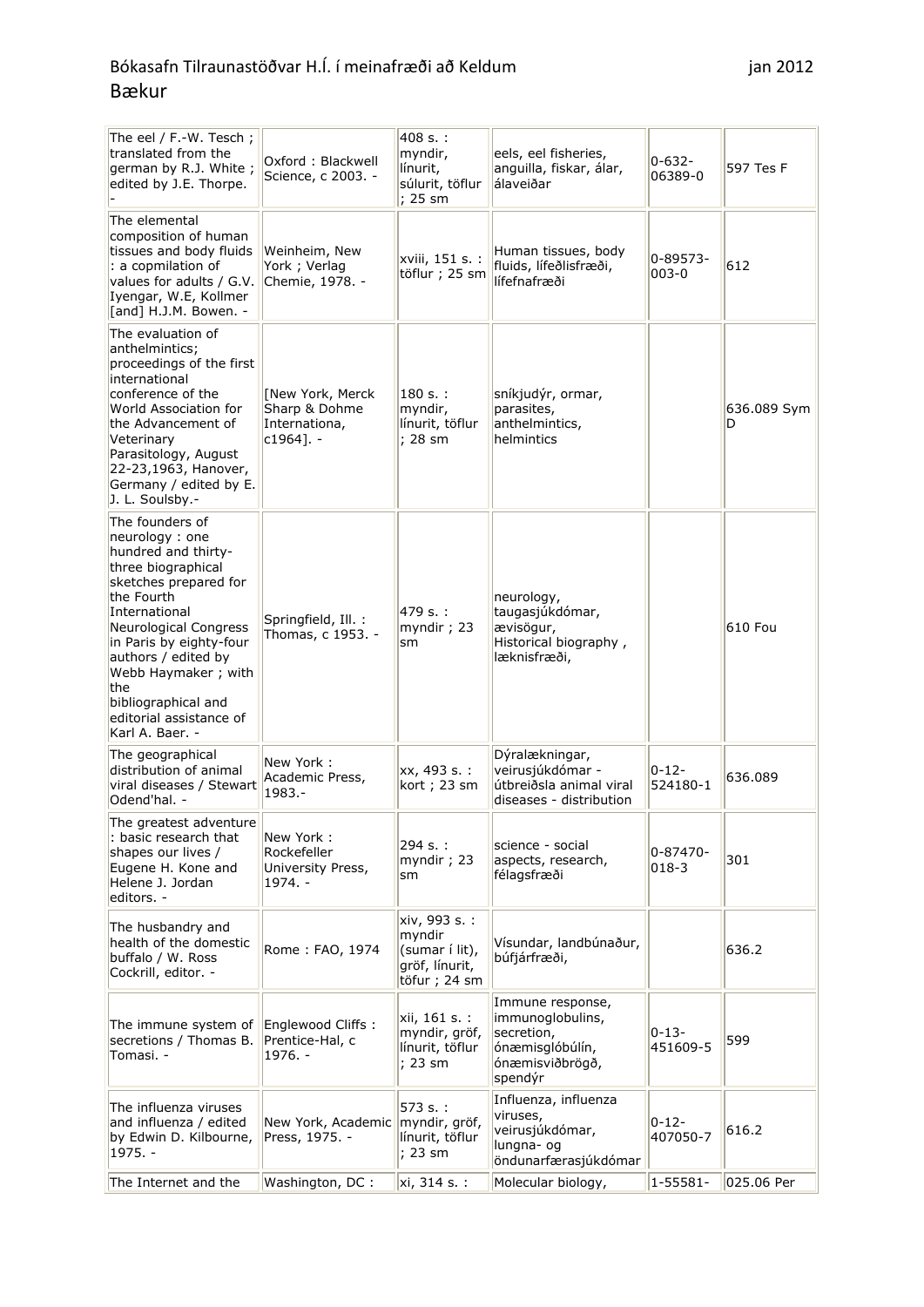Betty E. Spillmann. -

| new biology: tools for<br>genomic and molecular<br>research / Leonard F.<br>Peruski, Anne Harwood<br>Peruski. -                                                                                                                                                                                                                                   | ASM Press, c1997. -                                        | $m$ yndir ; 28<br>$sm. -$                                                                 | computer network<br>resources, nucleotide<br>sequence, amino acid<br>sequence, tölvufræði,<br>sameindalíffræði, | 119-1                  |         |
|---------------------------------------------------------------------------------------------------------------------------------------------------------------------------------------------------------------------------------------------------------------------------------------------------------------------------------------------------|------------------------------------------------------------|-------------------------------------------------------------------------------------------|-----------------------------------------------------------------------------------------------------------------|------------------------|---------|
| The invertebrates: a<br>new synthesis / R.S.K.<br>Barnes, P. Calow,<br>F.J.W. Olive; with a<br>chapter contributed by<br>D.W. Golding. -                                                                                                                                                                                                          | c 1987. -                                                  |                                                                                           | Invertebrates,<br>parasitology, sníkjudýr                                                                       |                        | 592 D   |
| The laboratory animal<br>in drug testing: 5th<br>Symposium of the<br>International<br>Committee on<br>Laboratory Animals<br>(ICLA), Hannover, 19.-<br>21. September 1972 /<br>edited by Arnold<br>Spiegel. -                                                                                                                                      | Stuttgart: Gustav<br>Fischer Verlag,<br>1973. -            | $340 s.$ :<br>myndir,<br>línurit,<br>súlurit, töflur<br>; 24 sm                           | Tilraunadýr,<br>tilraunalæknisfræði,<br>laboratory animals, lyf,<br>drug testing,                               | $3 - 437 -$<br>30158-6 | 619     |
| The laboratory animal<br>in the study of<br>reproduction: with an<br>appendix comprising a<br>survey and abstracts of<br>papers on training in<br>laboratory animal<br>science : 6th<br>symposium of the<br><b>International Comittee</b><br>on Laboratory Animals<br>(ICLA) Thessaloniki, 9.<br>-11. July 1975/ edited<br>by Th. Antikatzides. - | Stuttgart: Gustav<br>Fischer Verlag,<br>$1976. -$          | 185 s.:<br>myndir, töflur<br>; 24 sm                                                      |                                                                                                                 | $3 - 437 -$<br>30235-3 | 619     |
| The laboratory animal<br>: principles and<br>practice / W. Lane-<br>Petter [and] A.E.G.<br>Pearson. -                                                                                                                                                                                                                                             | London: Academic<br>Press, 1971. -                         | xi, 293 s. :<br>myndir; 24<br>sm                                                          | Tilraunadýr,<br>tilraunalæknisfræði,<br>laboratory animals                                                      | 0-<br>12435760<br>-1   | 619     |
| The laboratory rat /<br>edited by Georg J.<br>Krinke. -                                                                                                                                                                                                                                                                                           | San Diego, Calif.:<br>London: Academic<br>Press, c 2000. - | xiv, 756 s. :<br>myndir<br>(sumar í lit),<br>gröf, línurit,<br>súlurit, töflur<br>; 28 sm | laboratory animals,<br>rats, tilraunadýr, rottur                                                                | $0 - 12 -$<br>426400-X | 619 Lab |
| The landscapes of<br>Iceland: types and<br>regions / by Hubertus<br>Preusser                                                                                                                                                                                                                                                                      | The Hague: W.<br>Junk, 1976. -                             | xvi, 363 s.,<br>[1] kortabl.<br>br., kort,<br>línurit, töflur,<br>uppdrættir;<br>22 cm.   | Landforms - Iceland.<br>Landafræði. Jarðfræði<br>Island - Description<br>and travel                             | 90619302<br>86         | 914.91  |
| The law of aquaculture<br>: the law relating to<br>the farming of fish and<br>shellfish in Britain /<br>William Howarth. -                                                                                                                                                                                                                        | Fishing News Books,<br>$1990. -$                           |                                                                                           | Aquaculture,<br>Aqaculture, fishes -<br>diseases,<br>fisksjúkdómar, fiskar,<br>lfiskeldi                        |                        | 344 F   |
| The lives of a cell:<br>notes of a biology<br>watcher / Lewis<br>Thomas. -                                                                                                                                                                                                                                                                        | New York: Viking<br>Press [1974]. -                        | 152 s : 21<br>sm                                                                          | biology - philosophy,<br>félagsfræði,                                                                           |                        |         |
| The logic of living<br>systems: a history of<br>heredity / Francois<br>Jacob ; translated by                                                                                                                                                                                                                                                      | London: Allen<br>Lane, 1974. -                             | 348 s.; 23<br>$sm. -$                                                                     | genetics history,<br>biology history, próun<br>og erfðafræði, gen,                                              | 0-7139-<br>0360-0      | 575     |

líffræði þróun

Ш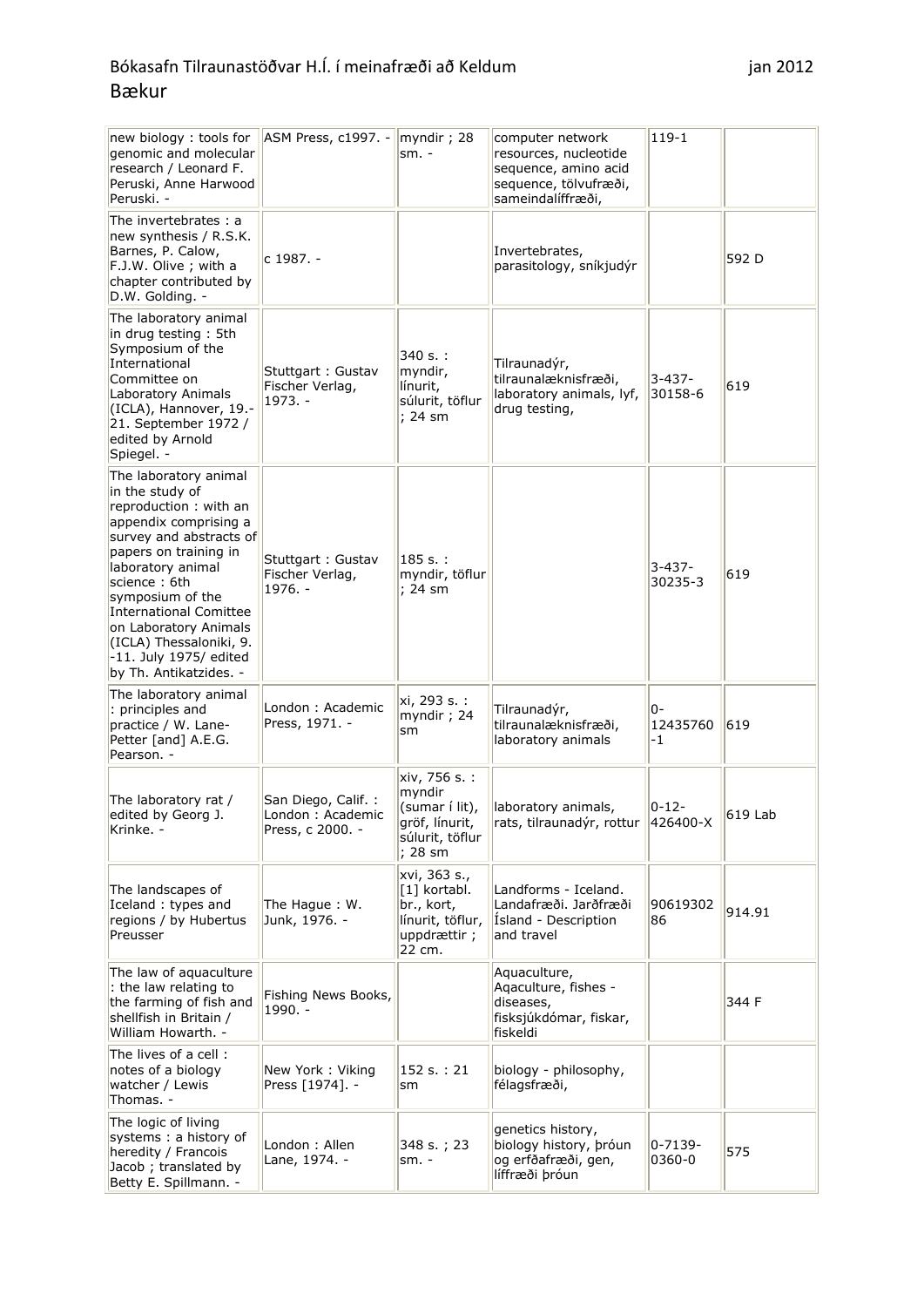| The Lung: by 25<br>authors / edited by<br>Averill A. Liebow and<br>David E. Smith. -                                                                                                                                        | Baltimore: The<br>Williams & Wilkins<br>Company, 1968. -                         | xii, 400 s. :<br>myndir; 26<br>sm                                          | lungu, lungs, anatomy,<br>líffærafræði, pathology,<br>meinafræði                                                                                                                                                                                                                         |                                                                                           | 611 Lun                       |
|-----------------------------------------------------------------------------------------------------------------------------------------------------------------------------------------------------------------------------|----------------------------------------------------------------------------------|----------------------------------------------------------------------------|------------------------------------------------------------------------------------------------------------------------------------------------------------------------------------------------------------------------------------------------------------------------------------------|-------------------------------------------------------------------------------------------|-------------------------------|
| The lymphocyte:<br>structure and function<br>: part 2 / edited by<br>John J. Marchalonis. -                                                                                                                                 | New York: Marcel<br>Dekker, 1977. -                                              | 704 s. :<br>myndir,<br>línurit, töflur<br>; 24 sm                          | Vertebrates, hryggdýr,<br>lymphocyte                                                                                                                                                                                                                                                     | $0 - 8247 -$<br>6418-8                                                                    | 599                           |
| The Merck index: an<br>encyclopedia of<br>chemicals, drugs, and<br>biologicals. -                                                                                                                                           | Whitehouse Station,<br>NJ: Merck & Co.,<br>Inc., 1996. -                         | 1 b.; 26 sm                                                                | Drugs - chemicals -<br>biomolecules -<br>dictionaries                                                                                                                                                                                                                                    | 0911919-<br>$12 - 3$                                                                      | 615                           |
| The Merck veterinary<br>manual / editor: Susan<br>E. Aiello ; associate<br>editor: Asa Mays. -                                                                                                                              | New York: Merck &<br>Co. Inc., 1998. -                                           | xxxv, 2305 s.<br>; 21 sm                                                   | veterinary manual,<br>dýralækningar                                                                                                                                                                                                                                                      | 0-911910-<br>$29 - 8$                                                                     | 636.08                        |
| The mineral nutrition<br>of livestock / Eric J.<br>Underwood. -                                                                                                                                                             | Slough:<br>Commonwealth<br>Agricultural<br>Bureaux, c 1981. -                    | 180 s. :<br>myndir, gröf,<br>línurit, töflur,<br>uppdrættir;<br>25 sm      | Livestock, mineral<br>nutrition, búfjárfræði,<br>hirðina                                                                                                                                                                                                                                 | 0 85198-<br>$466 - 5$                                                                     | 636.089(Sig.<br>Sig á einnig) |
| The mink in health and<br>disease / by A.H.<br>Kennedy. -                                                                                                                                                                   | Toronto: Fur Trade<br>Journal of Canada, c<br>$1951. -$                          | 307 s. :<br>myndir; 22<br>sm                                               | minkar, minks,<br>loðdýrarækt,                                                                                                                                                                                                                                                           |                                                                                           | 636.9 Ken                     |
| The moral status of<br>animals / Stephen R.<br>L. Clark. -                                                                                                                                                                  | Oxford: Clarendon<br>Press, 1977. -                                              | 221 p.; 23<br>$cm. -$                                                      | Ethics. Animal welfare -<br>- Moral and ethical<br>aspects. Siðfræði.<br>Dýravernd.                                                                                                                                                                                                      | 01982457<br>85                                                                            | 179/3                         |
| The Mycoplasmas.<br>Volume I-III / edited<br>by M. F. Barile and S.<br>Razin. -                                                                                                                                             | New York:<br>Academic Press,<br>$1979. -$                                        | 3 b. : ill. ; 24<br>cm.                                                    | Mycoplasmatales.<br>Mycoplasma diseases.<br>Mycoplasma.<br>Berfrymingar                                                                                                                                                                                                                  | 01207840<br>17(v.1)                                                                       | 589.9 Myc                     |
| The Nightingale<br>Research Foundation<br>review of the clinical<br>and scientific basis of<br>myalgic<br>encephalomyelitis/chro<br>nic fatigue syndrome /<br>[edited by] Byron M.<br>Hyde, Jay Goldstein,<br>Paul Levine.- | Ottawa :<br>Ogdensburg, N.Y. :<br>Nightingale<br>Research<br>Foundation, 1992. - | xxiii, 724 p. :<br>myndir<br>(sumar í lit),<br>gröf, línurit,<br>töflur. - |                                                                                                                                                                                                                                                                                          | 0-<br>9695662-<br>$0 - 4$                                                                 | 616.7 Nig                     |
| The North Atlantic<br>fisheries : successes,<br>failures, and<br>challenges / edited by<br>Ragnar Arnason and<br>Lawrence Felt. -                                                                                           | Charlottetown, P.E.I<br>: Institute of Island<br>Studies, 1995                   | viii, 317 s. :<br>myndir, kort,<br>limit: 23<br>sm                         | Fisheries - Social<br>aspects - North Atlantic<br>Ocean<br>Marine resources<br>development - Social<br>aspects - North Atlantic<br>Ocean<br>North Atlantic Ocean -<br>Social conditions<br>Norður-Atlantshaf<br>İsland<br>Færeyjar<br>Fiskveiðar<br>Fiskveiðistjórnun<br>Sjávarauðlindir | 09190132<br>52                                                                            | 338.3                         |
| The Retroviridae /<br>edited by Jay A. Levy.                                                                                                                                                                                | New York: Plenum<br>Press, c 1992. -                                             | 4 b. : myndir,<br>töflur ; 26 sm                                           | Retroviruses, örverur                                                                                                                                                                                                                                                                    | $0 - 306 -$<br>44074-1<br>$0 - 306 -$<br>44369-4<br>$0 - 306 -$<br>44693-6<br>$0 - 306 -$ | 576                           |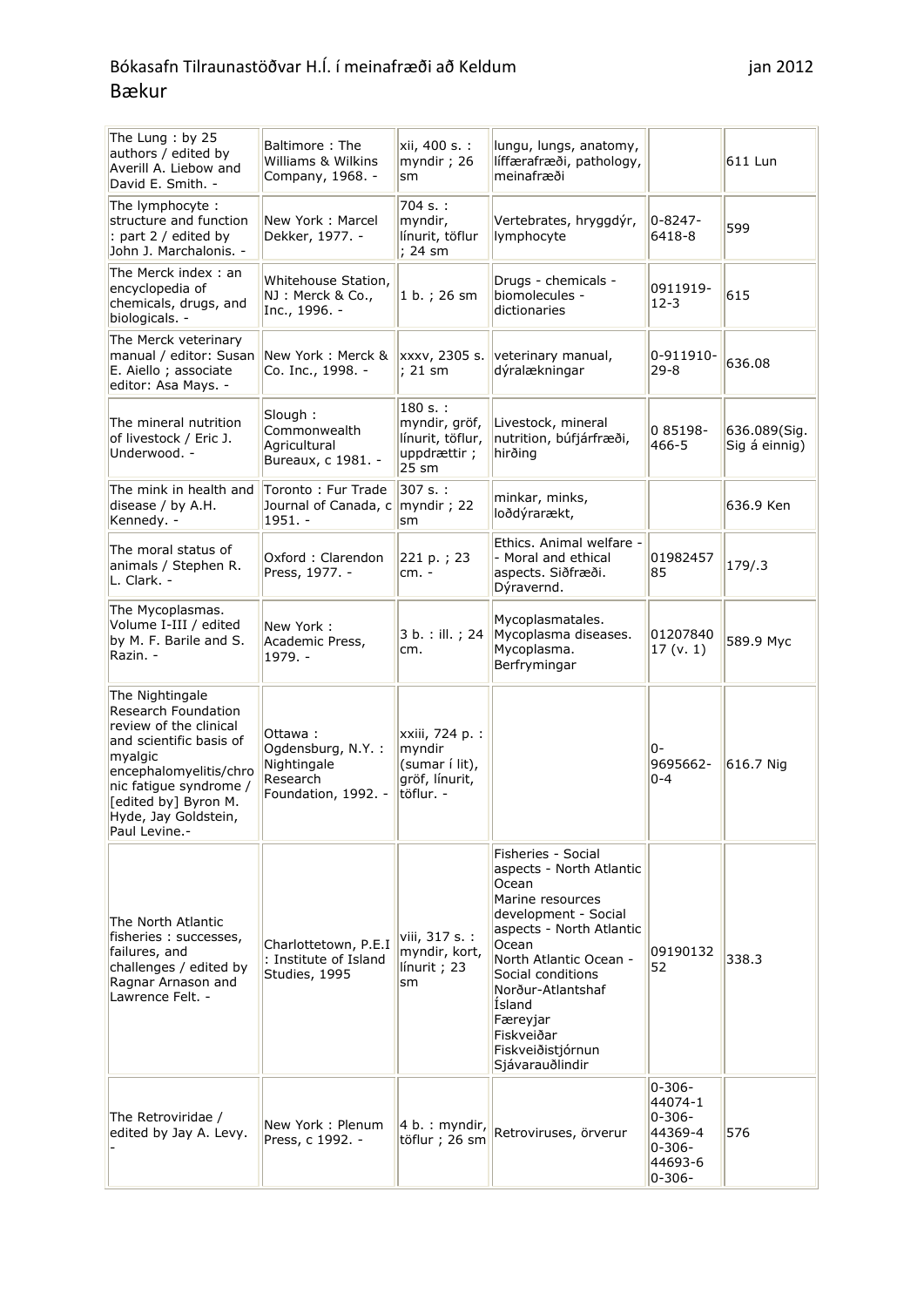|                                                                                                                                                                                                                   |                                                                         |                                                                           |                                                                                                                                 | 45033-X                   |                    |
|-------------------------------------------------------------------------------------------------------------------------------------------------------------------------------------------------------------------|-------------------------------------------------------------------------|---------------------------------------------------------------------------|---------------------------------------------------------------------------------------------------------------------------------|---------------------------|--------------------|
| The rhesus monkey<br>brain in stereotaxic<br>coordinates / George<br>Paxinos, Xu-Feng<br>Huang, Arthur Toga. -                                                                                                    | San Diego, CA:<br>Academic Press,<br>c2000.                             | 163 p. : ill. ;<br>36 cm                                                  | Brain--Anatomy--<br>Atlases. Rhesus<br>monkey--Anatomy--<br>Atlases. Stereotaxic<br>techniques--Atlases.<br>Heilar. Apar.       | 01235825<br>55            | 573.8              |
| The ruminant immune<br>system / edited by<br>John e. Butler;<br>associate editors J.<br>Robert Duncan and<br>Klaus Nielson. -                                                                                     | New York: Plenum<br>Press, c 1981. -                                    | xxiv, 891 s. :<br>myndir, gröf,<br>línurit,<br>súlurit, töflur<br>; 26 sm | Veterinary<br>immunology-<br>congresses, ruminants-<br>physiology-congresses,<br>immunology-<br>congresses,<br>jórturdýr, ónæmi | $0 - 306 -$<br>40641-1    | 636.2              |
| The ruminant immune<br>system in health and<br>disease / edited by W.<br>Ivan Morrison. -                                                                                                                         | Cambridge:<br>Cambridge<br>University Press, c<br>1986. -               | xiv, 570 s. :<br>myndir,<br>línurit, töflur<br>; 24 sm                    | Veterinary<br>immunology,<br>ruminants,<br>immunology, nautgripir                                                               | $0 - 521 -$<br>32443-2    | 636.2              |
| The sheep as an<br>experimental animal /<br>by J.F. Hecker. -                                                                                                                                                     | London: Academic<br>Press, 1983. -                                      | ix, 216 s. :<br>myndir, gröf,<br>línurit,<br>súlurit, töflur<br>; 23 sm   | Kindur - tilraunadýr,<br>laboratory animals,<br>sheep, sauðfé                                                                   | $0 - 12 -$<br>336050-1    | 636.3              |
| The sheep brain: A<br>photographic series/<br>C.H. Vanderwolf and<br>Richard K. Cooley. -                                                                                                                         | London: A.J: Kirby,<br>c 1990. -                                        | 105 s.:<br>myndir ; $21$<br>sm                                            | sheep brain, sauðfé                                                                                                             | 0-920700-<br>03-9         | 636.3 S            |
| The specific treatment<br>of virus diseases / by<br>D.J. Bauer. -                                                                                                                                                 | Baltimore:<br>University Park<br>Press; c 1977. -                       | viii, 194 s. :<br>myndir, gröf,<br>töflur ; 24 sm                         | Antiviral agents, virus<br>diseases,<br>veirusjúkdómar                                                                          | $0 - 83 - 91 -$<br>1121-3 | 616.9              |
| The stadus of animals:<br>ethics, education and<br>welfare / edited by<br>David Paterson and<br>Mary Palmer. -                                                                                                    | Oxon: CAB<br>International, 1991.                                       | xi, 257 s.;<br>$23 \text{ sm}$                                            | Animals, livestock,<br>dýrafræði, búfjárfræði,<br>ethics, welfare                                                               |                           | 636.08 S<br>$(+A)$ |
| The Staphylococci /<br>edited by Jay O.<br>Cohen. -                                                                                                                                                               | New York: Wiley-<br>Interscience, c<br>1972. -                          | xii, 548 s. -<br>myndir,<br>línurit, töflur<br>; 26 sm                    | Staphylococcus, gerlar                                                                                                          | $0 - 471 -$<br>16426-7    | 589.9              |
| The status of animals:<br>ethics, education and<br>welfare / edited by<br>David Paterson and<br>Mary Palmer. -                                                                                                    | Oxon: CAB, c 1989. xi, 257 s.;                                          | 23 sm                                                                     | Animals, relationships<br>with man, ethical<br>aspects, búfjárfræði,j<br>dýrahald, hirðing                                      | 0-85198-<br>650-1         | 636.08             |
| The Topographical<br>Anatomy of the Thorax<br>and Abdomen of the<br>Horse / by O. Charnock Edinburgh, 1946. -<br>Bradley ; revised by<br>Tom Grahame. -                                                           | W. Green & Son:                                                         | xii. 211 ;<br>teikningar;<br>25 sm                                        | anatomy, horses,<br>hestar, líffærafræði,<br>thorax,                                                                            |                           | 591.4 Bra          |
| Theoretical<br>immunology / edited<br>by George I. Bell, Alan<br>S. Perelson [and]<br>George H. Pimbley. -                                                                                                        | New York: Marcel<br>Dekker, c 1978. -                                   | xi, 646 s. :<br>myndir, gröf,<br>línurit,<br>súlurit, töflur<br>; 23 sm   | Immunology -<br>mathematical models,<br>líffræði, meinafræði                                                                    | 0-8247-<br>6618-0         | 574.2              |
| Til laks åt alle kan<br>ingen gjera? : om<br>årsaker til nedgangen i<br>de norske<br>villaksbestandene og<br>forslag til strategier og<br>tiltak for å bedre<br>situasjonen : utredning<br>fra et utvalg oppnevnt | Oslo: Statens<br>forvaltningstjeneste<br>, Statens trykning,<br>1999. - | 297 s. : ill. +<br>rettelser ([4]<br>s.) ; 30 sm                          | Laks Laks - Biologi<br>Lakseforvaltning                                                                                         | 82-583-<br>0476-3<br>(h.) | 333.95 F           |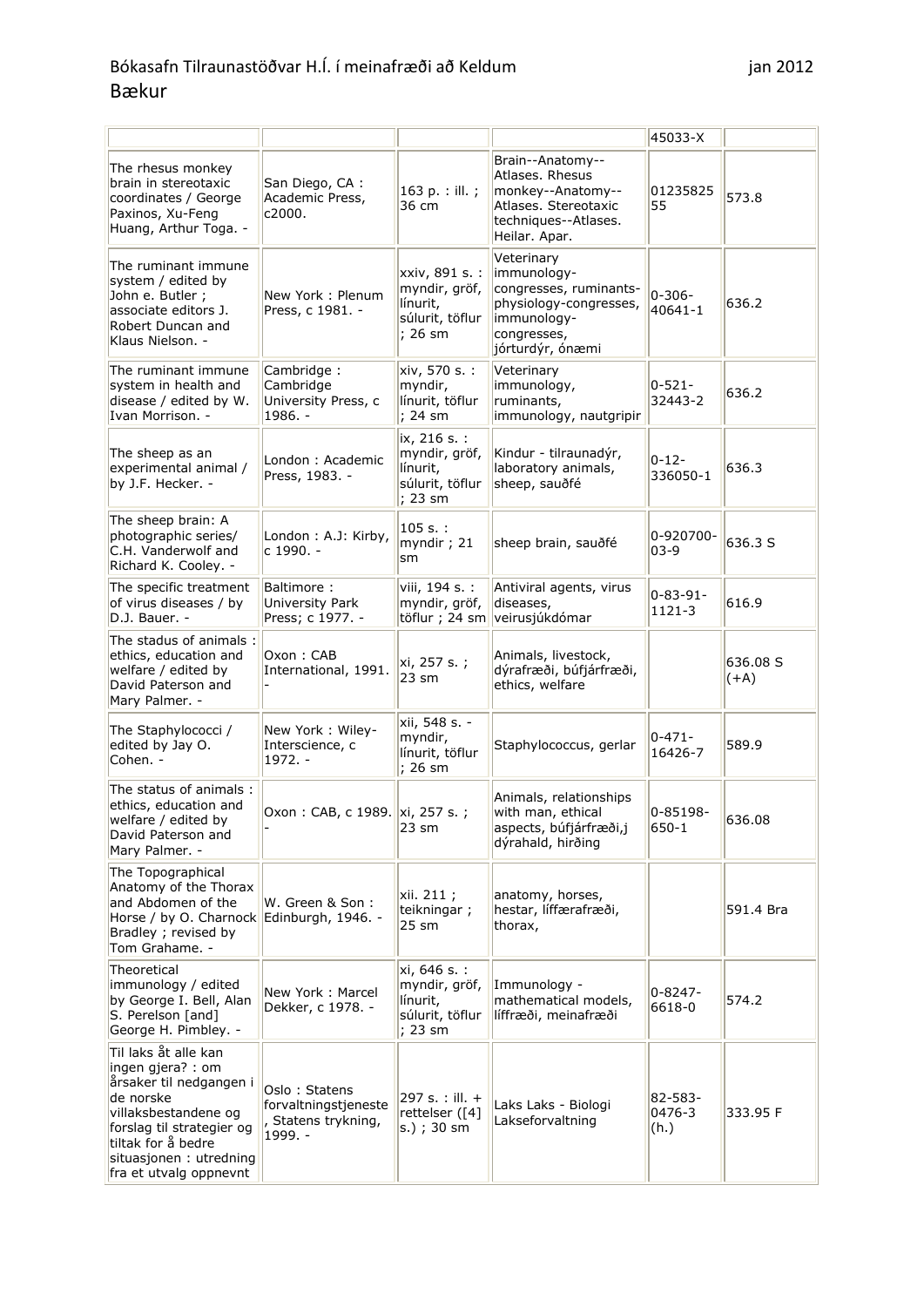| ved kongelig<br>resolusjon av 18. juli<br>1997 : avgitt til<br>Miljøverndepartemente<br>t 12. mars 1999 /<br>Author/editor: Rieber-<br>Mohn, Georg Fr.                                                                                                                                                          |                                                   |                                                                           |                                                                                                                                      |                        |           |
|-----------------------------------------------------------------------------------------------------------------------------------------------------------------------------------------------------------------------------------------------------------------------------------------------------------------|---------------------------------------------------|---------------------------------------------------------------------------|--------------------------------------------------------------------------------------------------------------------------------------|------------------------|-----------|
| Tools for thought /<br>C.H. Waddington. -                                                                                                                                                                                                                                                                       | London: Cape,<br>19977. -                         | xiii, 250 s.:<br>myndir, töflur<br>; 21 sm                                | system theory, kerfi,<br>kenningar, greining                                                                                         | $0 - 224 -$<br>01077-8 | 003       |
| Topographical anatomy<br>of the dog / by O.<br>Charnok Bradley;<br>revised by Tom<br>Grahame. -                                                                                                                                                                                                                 | Oliver & Boyd:<br>Edinburgh, London,<br>$1948. -$ | xii. 319. pl.<br>XV. s. :<br>myndir,<br>teikningar;<br>25 sm              | anatomy, dogs,<br>líffærafræði dýra                                                                                                  |                        | 591.4 Bra |
| Topographischer und<br>zytologischer Atlas der<br>Medulla oblongata von<br>Schwein und Hund /<br>Günter Hoffmann. -                                                                                                                                                                                             | Berlin: Dt.<br>Bauernverl., 1955. -               | 166 s., [28]<br>$mbl.$ :<br>myndir, 24<br>sm                              | atlas, hundar, svín,<br>líffærafræði dýra,<br>zytology,                                                                              |                        | 591.4 Hof |
| Toxic constituents of<br>animal foodstuffs /<br>edited by Irvin e.<br>Liener. -                                                                                                                                                                                                                                 | New York :<br>Academic Press,<br>1974. -          | x, 222 s. :<br>myndir,<br>línurit, töflur<br>; 23 sm                      | Eiturefni, eitrun,<br>dýrafóður, animal food<br>- toxicology, food<br>analysing, food<br>poisoning                                   | 0-<br>12449940<br>-6   | 615.9     |
| Toxicity of heavy<br>metals in the<br>environment / edited<br>by Frederick W.<br>Oehme, -                                                                                                                                                                                                                       | New York: Marcel<br>Dekker, Inc., c<br>1978. -    | 2 bindi:<br>myndir, gröf,<br>kort, línurit,<br>súlurit, töflur<br>; 26 sm | Heavy metals -<br>toxicology,<br>environmental aspects,<br>veterinary toxicology,<br>eiturefni, eitrun                               | $0 - 8247 -$<br>6718-7 | 615.9     |
| Trace element<br>metabolism in animals<br>: proceedings of<br>WAAP/IBP international Edinburgh :<br>symposium, Aberdeen,<br>Scotland, July 1969 /<br>gereral editor C.F.<br>Mills. -                                                                                                                            | Livingstone, 1970. -                              | xxv, 550 s. :<br>myndir; 23<br>sm                                         | dýrafræði, metabolism,<br>efnabreytingar,<br>efnaskipti                                                                              |                        | 599       |
| Trace element<br>metabolism in man<br>and animals:<br>proceedings of the<br>fourth International<br>symposium on trace<br>element metabolism in<br>man and animals<br>(TEMA-4), held in<br>Perth, Western<br>Australia<br>11-15 May 1981 / ed.<br>by J. M. Gawthorne, J.<br>McC. Howell [and] C.<br>L. White. - | Berlin: Springer,<br>$1982. -$                    | 715 s.:<br>myndir, gröf,<br>töflur ; 26 sm                                | Efnaskipti, metabolism,<br>trace elements,<br>frumefni                                                                               | $3 - 540 -$<br>11058-5 | 574.1     |
| Trace elements in<br>human health and<br>disease: volume 1:<br>zinc and copper /<br>editor Ananda S.<br>Prasad [and] Donald<br>Oberleas. -                                                                                                                                                                      | Academic Press:<br>New York, 1976. -              | xxiv, 470 s. :<br>myndir,<br>línurit,<br>súlurit, töflur<br>; 23 sm       | Deficiency diseases -<br>congresses,<br>traceelements -<br>toxiocology -<br>congresses,<br>hörgulsjúkdómar,<br>meltingarfærasjúkdóma | $0 - 12 -$<br>564201-6 | 616.3     |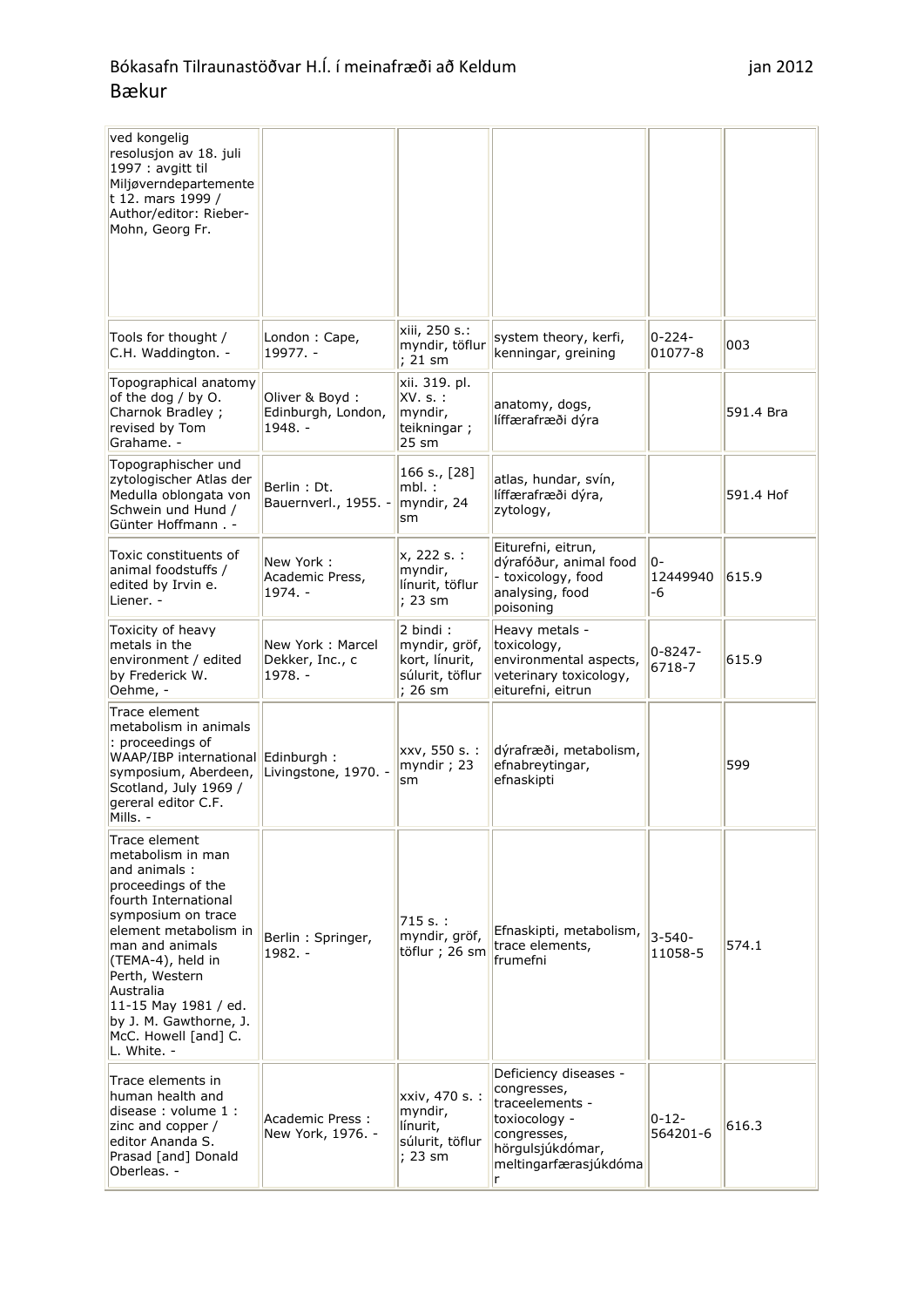| Transmissible<br>spongiform<br>encephalopathies : a<br>summary of present<br>knowledge and<br>research / Spongiform<br>Encephalopathy<br>Advisory committee. - | London: HMSO,<br>1994. -                                   | 99 s. :<br>myndir,<br>línurit,<br>súlurit, töflur<br>; 30 sm                          | TSE, transmissible<br>spongiform<br>encephalopathies,<br>taugasjúkdómafræði,<br>riða, kindur,<br>búfjársjúkdómar, riða,<br>sauðfé                                                                                                      | 011 242<br>9874            | 616.8 S |
|----------------------------------------------------------------------------------------------------------------------------------------------------------------|------------------------------------------------------------|---------------------------------------------------------------------------------------|----------------------------------------------------------------------------------------------------------------------------------------------------------------------------------------------------------------------------------------|----------------------------|---------|
| Transmissible<br>spongiform<br>encephalopathies :<br>scrapie, BSE and<br>related human<br>disorders: with 40<br>figures / edited by<br>B.W. Chesebro. -        | Berlin: Springer-<br>Verlag, c 1991. -                     | viii, 288 s. :<br>myndir, gröf,<br>línurit,<br>súlurit, töflur<br>: 24 sm             | TSE, scrapie,<br>transmissible<br>spongiform<br>encephalopathies, BSE,<br>riða, kindur, sauðfé,<br>búfjársjúkdómar,<br>bovine spongifrom<br>encephalopathy,<br>etiology, alzeimer's<br>disease, etiology, slow<br>virus diseases, riða | $3 - 540 -$<br>53883       | 616.8   |
| Troubleshooting<br>histology stains                                                                                                                            | New York: Churchill<br>Livingstone, c 1998.                | xv, [12<br>mbls.], 266<br>s. : litmyndir<br>; 24 sm                                   | histology stains,<br>vefjafræði                                                                                                                                                                                                        | 0 4 4 3<br>05312 X         | 570 S   |
| Tumors in domestic<br>animals / edited by<br>Jack E. Moulton. -                                                                                                | Berkely: University<br>of California Press, c<br>$1990. -$ | xii, 672 s. :<br>myndir, gröf,<br>töflur ; 26 sm                                      | tumors in animals,<br>veterinary oncology,<br>æxli í dýrum,<br>æxlafræði                                                                                                                                                               | 0 5 2 0<br>058186          | 636.089 |
| Vaccine protocols /<br>edited by Andrew<br>Robinson, Graham H.<br>Farrar, and Christopher<br>N. Wiblin. -                                                      | Totowa, New Jersey<br>: Humana Press, c<br>$1996. -$       | x, 317 s. :<br>myndir,<br>línurit,<br>skýringamyn<br>dir, töflur ;<br>$23 \text{ sm}$ | Vaccines, laboratory<br>manuals, vaccines<br>synthetic, drug design,<br>adjuvants,<br>immunologic, bóluefni,<br>ónæmisfræði, lyf                                                                                                       | $0 - 89603 -$<br>$344 - 1$ | 615     |
| Vaccines 89 : modern<br>approaches to new<br>vaccines including<br>prevention of AIDS /<br>edited by Richard A.<br>Lerner  [et al.]. -                         | New York: Cold<br>Spring Harbor<br>Laboratory, 1989. -     | xxvii, 556 s. :<br>myndir<br>(sumar í lit),<br>línurit,<br>súlurit, töflur<br>; 25 sm | Viral caccines, AIDS<br>vacccines, vaccines,<br>bólusetning,<br>sjúkdómavarnir,<br>alnæmi                                                                                                                                              | 0-87969-<br>323-1          | 614.5   |
| Vaccines in agriculture<br>: immunological<br>applications to animal<br>health and production /<br>editors P.R. Wood<br>[et al.]. -                            | East Melbourne,<br>Australia: CSIRO,<br>1994. -            | xv, 219 s. :<br>myndir, gröf,<br>línurit,<br>súlurit, töflur<br>: 29 sm. -            | Vaccines, veterinary<br>immunology, animal<br>biotechnology,<br>vaccination of animals,<br>bólusetningar dýra,<br>dýralækningar,<br>ónæmisfræði,                                                                                       | $ 0,643\rangle$<br>05535 5 | 636.08  |
| Vefsmíði - á eigin<br>spýtur / Pétur<br>Björnsson. -                                                                                                           | Reykjavík: Hemra,<br>1999. -                               | 79 s. :<br>myndir; 27<br>sm                                                           | Tölvur, internet,<br>veraldarvefurinn,<br>vefsíður, hönnun, HTML<br>(Hyper Text Markup<br>Language)                                                                                                                                    | 9979-<br>9308-2-9          | 004.678 |
| Vergleichende<br>Reproductionsbiologie<br>der Wirbeltiere: mit<br>109 Abbildungen /<br>Volker Blüm. -                                                          | Berlin: Springer-<br>Verlag, 1985. -                       | ix, 387 s. :<br>myndir,<br>línurit, töflur<br>; 24 sm                                 | Wirbeltiere, hryggdýr                                                                                                                                                                                                                  | $3 - 540 -$<br>13816-1     | 596 D   |
| Vertebrate animal and<br>related viruses / edited<br>by Edouard Kurstak<br>and Christine Kurstak.                                                              | New York:<br>Academic Press,<br>$1981. -$                  | 2 b. : ill. ; 24<br>cm.                                                               | Virus diseases.<br>Vertebrates --<br>Diseases.<br>DNA Viruses. RNA<br>viruses<br>Hryggdýr -<br>vírussjúkdómar                                                                                                                          | 01242970<br>48 (pt. B)     | 636.089 |
| Veterinarians 's guide<br>to the laboratory                                                                                                                    | Lenexa: Veterinary<br>Medicine Publishing                  | 326 s. : töflur<br>$\vert$ ; 22 sm                                                    | Communicable diseases 09350783<br>in animals, veterinary                                                                                                                                                                               | 71                         | 636.089 |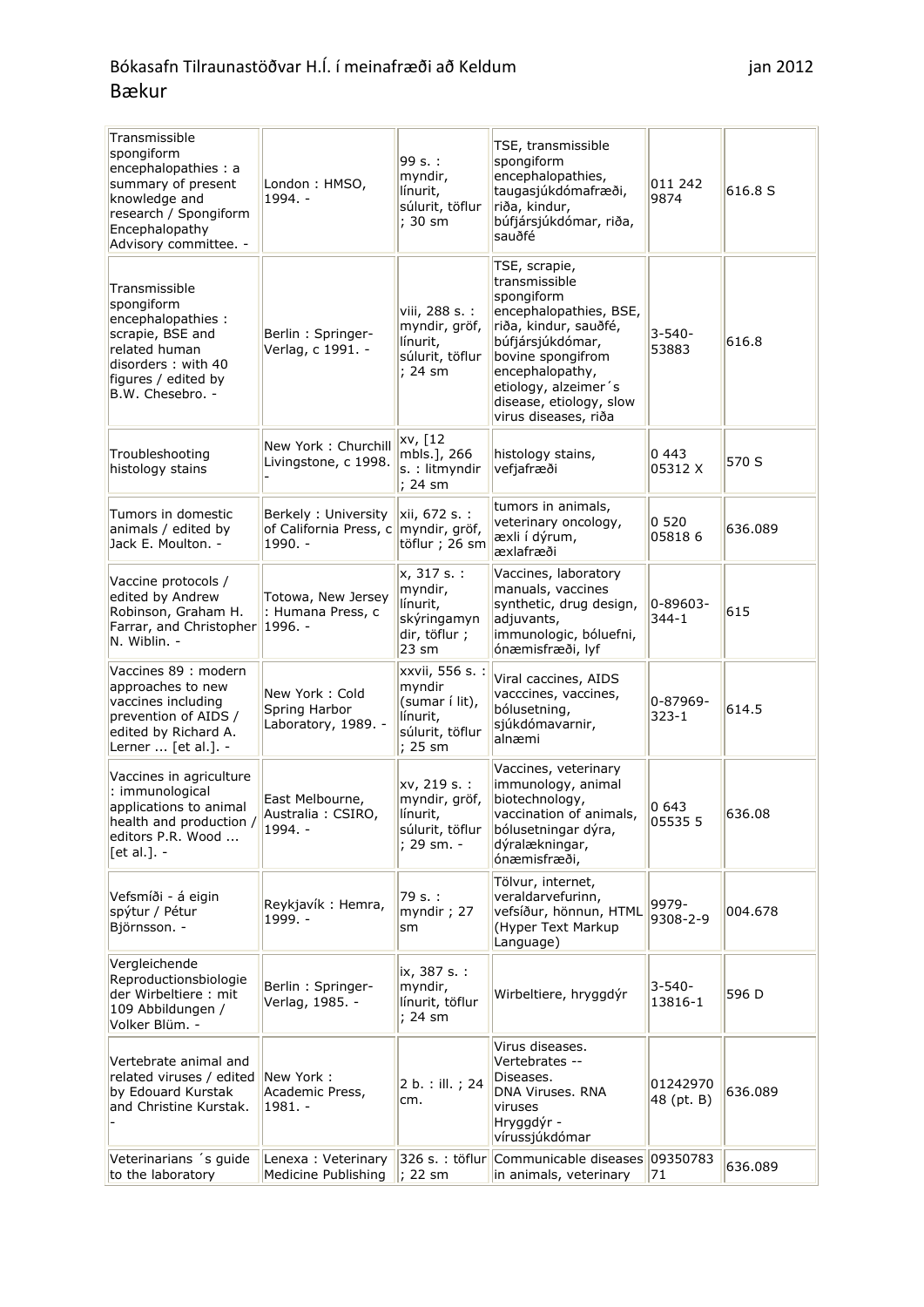| diagnosis of infectious<br>diseases / G.R. Carter.                                                                                                                        | Company, 1986. -                                                     |                                                                                             | clinical pathology,<br>microbiological<br>techniques,<br>dýralækningar                                                                          |                        |                  |
|---------------------------------------------------------------------------------------------------------------------------------------------------------------------------|----------------------------------------------------------------------|---------------------------------------------------------------------------------------------|-------------------------------------------------------------------------------------------------------------------------------------------------|------------------------|------------------|
| Veterinärmedizinische<br>Parasitologie /<br>Johannes Eckert  et<br>al.; bergündet von<br>Josef Boch und Rudolf<br>Supperer. -                                             | Berlin: Verlag Paul<br>Parey, 1992. -                                | xxii, 905 s :<br>254 myndir,<br>68 töflur ; 25<br>sm                                        | Vererinary medicine,<br>dýrasjúkdómar,<br>sníkjudýr, búfé,<br>parasitology                                                                      | $3 - 489 -$<br>52916-2 | 636.08 D         |
| Veterinärmedizinische<br>Parasitologie / Josef<br>Boch. -                                                                                                                 | 1983. -                                                              |                                                                                             | Parasitology, sníkjudýr                                                                                                                         |                        | 636.089 D        |
| Veterinärmedizinische<br>parasitologie: mit 332<br>Abbildungen und 100<br>Tabellen / Michel<br>Rommel  [et al.];<br>Begründet von Josef<br>Boch und Rudolf<br>Supperer. - | Berlin: Parey,<br>$2000. -$                                          | xxv, 915 S. :<br>myndir, töflur<br>: 25 sm                                                  |                                                                                                                                                 | $3 - 8263 -$<br>3178-8 | 636.089 Rom<br>D |
| Veterinary<br>epidemiology/ Michael<br>Thrusfield. -                                                                                                                      | Oxford: Blackwell<br>Science, c 1995. -                              | xi, 479 s. :<br>myndir, gröf,<br>kort, línurit,<br>súlurit, töflur,<br>uppdrættir;<br>26 sm | Veterinary<br>epidemiology,<br>dýrasjúkdómar                                                                                                    | $0 - 632 -$<br>04036-x | 636.089 S        |
| Veterinary Hematology<br>: Atlas of common<br>domestic species /<br>William J. Reagan,<br>Teresa G. Sanders,<br>Dennis B. DeNicola. -                                     | London: Manson<br>Publishing / The<br>Veterinary Press, c<br>1998. - | vii, 75 s. :<br>litmyndir,<br>töflur ; 29 sm                                                | Hematology -<br>veterinary, blóðfræði,<br>dýralækningar, húsdýr                                                                                 | 1-874545-<br>$88-X$    | 636.089          |
| Veterinary<br>microbiology and<br>microbial disease / P.J.<br>Quinn et al. -                                                                                              | London: Blackwell<br>Science, c 2002. -                              | viii, 536 s. :<br>myndir, töflur<br>; 28 sm                                                 | veterinary,<br>microbiology,<br>örverufræði                                                                                                     | $0 - 632 -$<br>05525-1 | 636.089 Qui      |
| Veterinary necropsy<br>procedures / edited by<br>Thomas Carlyle Jones<br>and Chester A. Gleiser.                                                                          | London: Pitman,<br>$1954. -$                                         | xiii, 136 s. :<br>myndir; 26<br>sm                                                          | veterinary necropsy,<br>dýrakrufningar                                                                                                          |                        | 636.089 Vet      |
| Veterinary<br>neuroanatomy and<br>clinical neurology /<br>Alexander de Lahunta;<br>illustrated by Lewis L.<br>Sadler and Grant S.<br>Lashbrook.                           | Philadelphia:<br>Saunders, 1977.                                     | vi, 439 p. :<br>ill.; 27 cm.                                                                | Veterinary neurology.<br>Veterinary anatomy.<br>Neuroanatomy.                                                                                   | 07216302<br>43         | 636.089/68       |
| Veterinary<br>Neuropathology / Brian<br>A. Summers, John F.<br>Cummings [and]<br>Alexander de Lahunta.                                                                    | St. Louis: Mosby, c<br>1995. -                                       | 527 s.; 29<br>sm                                                                            | Veterinary<br>neuropathology,<br>veterinary neurology,<br>nervous system -<br>diseases,<br>taugasjúkdómafræði,<br>taugafræði -<br>dýralækningar | $0 - 8016 -$<br>6328-8 | 636.089 S        |
| Veterinary<br>reproduction &<br>obstetrics / Geoffrey H.<br>Arthur. -                                                                                                     | London : Bailliére<br>Tindall, c 1975. -                             | xv, 616 s. :<br>myndir,<br>línurit, töflur<br>; 24 sm                                       | Veterinary<br>reproduction,<br>obstetrics, stock and<br>stock-breeding,<br>dýralækningar, æxlun<br>og fæðing - húsdýr                           | $0 - 7020 -$<br>0534-7 | 636.089          |
| Veterinary<br>reproduction &                                                                                                                                              | London : Bailliére<br>Tindall, c 1982. -                             | 501 s.:<br>myndir,                                                                          | Veterinary<br>reproduction,                                                                                                                     | $0 - 7020 -$<br>0923-7 | 636.089          |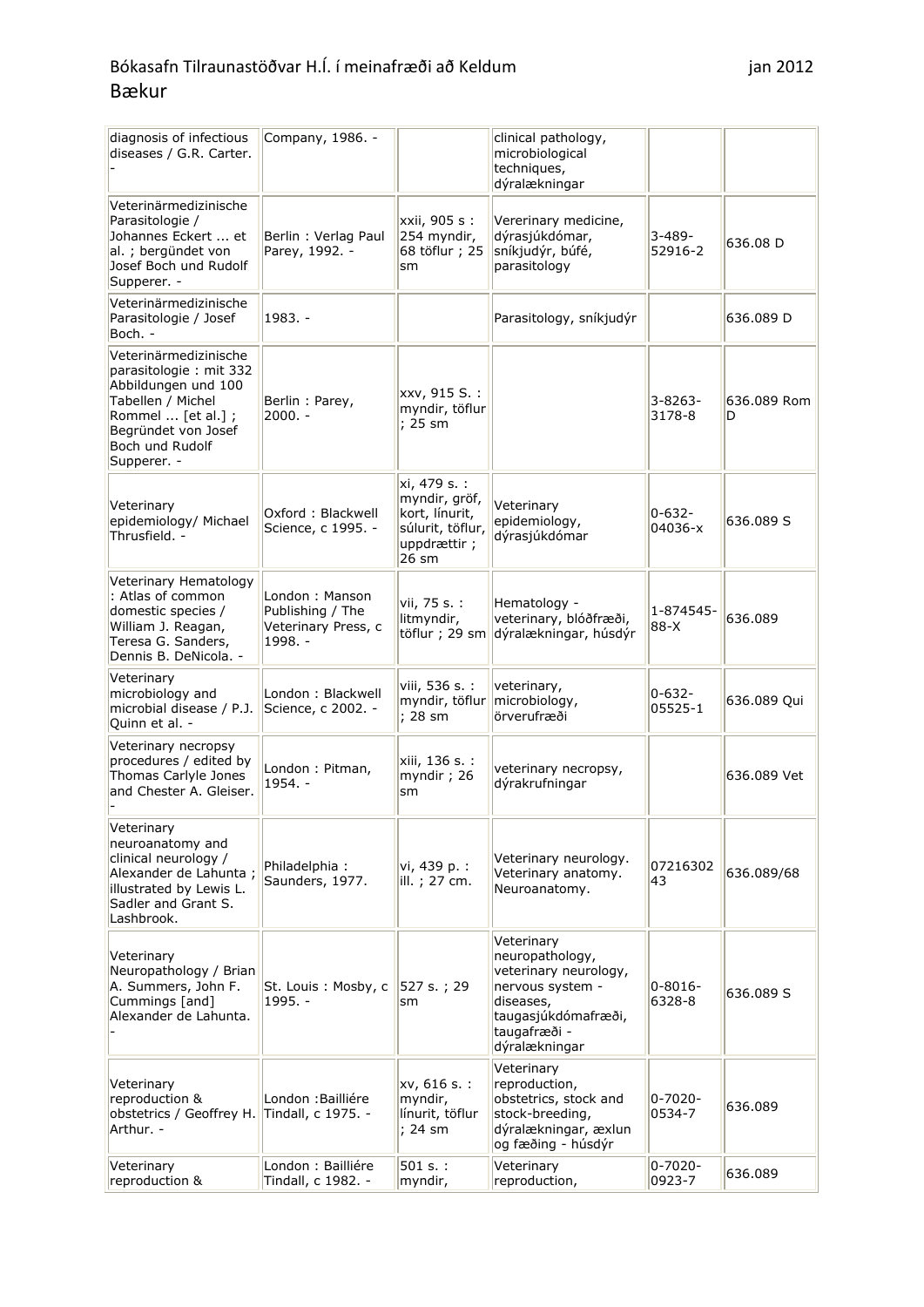| obstetrics:<br>(theriogenology) /<br>Geoffrey H. Arthur,<br>David E. Noakes [and]<br>Harold Pearson. -                                                                                                                                        |                                                                        | línurit, töflur<br>; 26 sm                                                          | obstetrics, stock and<br>stock-breeding,<br>dýralækningar, æxlun<br>og fæðing - húsdýr                                                                                                                                                     |                         |         |
|-----------------------------------------------------------------------------------------------------------------------------------------------------------------------------------------------------------------------------------------------|------------------------------------------------------------------------|-------------------------------------------------------------------------------------|--------------------------------------------------------------------------------------------------------------------------------------------------------------------------------------------------------------------------------------------|-------------------------|---------|
| Veterinærinstituttet<br>1891-1991:<br>Veterinærlaboratoriet<br>som forutsetning for et<br>effektivt<br>veterinærvesen ; et<br>100-års-perspektiv /<br>[redaksjon: Arne<br>Frøslie]. -                                                         | Oslo: Statens<br>veterinære<br>laboratorietjeneste,<br>$[1991]$ .      | 379 s. :<br>myndir,<br>línurit, súlurit<br>$: 24$ sm                                | Dýralækningar,<br>Veterinærinstituttet -                                                                                                                                                                                                   | 82-90550-<br>$10-3$     | 636.089 |
| Villt íslensk spendýr /<br>Páll Hersteinssson [og]<br>Guttormur<br>Sigbjarnarston<br>ritstjórar. -                                                                                                                                            | Reykjavík: Hið<br>íslenska<br>náttúrufræðifélag;<br>Landvernd, 1993. - | 351 s.:<br>myndir, [16]<br>mbl., kort,<br>línurit,<br>teikningar,<br>töflur ; 25 sm | Spendýr, wild animals                                                                                                                                                                                                                      | 9979-<br>$9082 - 0 - 3$ | 599     |
| Viral and rickettsial<br>infections of man /<br>edited by Frank L.<br>Horsfall, Jr., Igor<br>Tamm. -                                                                                                                                          | Philadelphia:<br>Lippincott, 1965.                                     | XVI, 1282 s.<br>: myndir ; 26<br>sm                                                 | viruses,<br>veirusjúkdómar,                                                                                                                                                                                                                |                         | 616.9   |
| Viral immunology and<br>immunopathology /<br>edited by Abner Louis<br>Notkins, -                                                                                                                                                              | New York:<br>Academic Press,<br>1975. -                                | xi, 483 s.<br>myndir, gröf,<br>línurit, töflur<br>; 23 sm                           | Immunopathology,<br>viral vaccines, ónæmi-<br>meinafræði, veirur                                                                                                                                                                           | $0 - 12 -$<br>522050-2  | 616     |
| Viral infections of<br>equines / edited by<br>Michael J. Studdert. -                                                                                                                                                                          | Amsterdam:<br>Elsevier, 1996. -                                        | xxiii, 356 s.<br>myndir, gröf,<br>töflur ; 31 sm                                    | Equines, virus<br>infections, hestar,<br>veirur, veirusýkingar,<br>dýrasjúkdómar                                                                                                                                                           | $0 - 444 -$<br>82527-4  | 636.1   |
| Viral infections of<br>humans : epidemiology<br>and control / edited by<br>Alfred S. Evans. -                                                                                                                                                 | London: John Wiley<br>& Sons, c 1976. -                                | xxxi, 584 s. :<br>gröf, línurit,<br>súlurit, töflur<br>: 25 sm                      | Virus diseases,<br>epidemiology, virus<br>diseases -<br>prevention, veirusjúkdó<br>mar, farsóttir,<br>útbreiðsla sjúkdóma,<br>sjúkdómavarnir                                                                                               | $0 - 471 -$<br>99435-9  | 614.5   |
| Viral pathogenesis /<br>editor-in-chief, Neal<br>Nathanson ; associate<br>editors, Rafi Ahmed<br>[et al.]. -                                                                                                                                  | Philadelphia:<br>Lippincoft - Raven<br>Publishers, c 1997.             | xv, 940 s. :<br>myndir<br>(sumar í lit),<br>gröf, línurit,<br>töflur ; 29 sm        | Virus diseases -<br>pathogenesis,<br>veirusjúkdómar,<br>veirufræði,                                                                                                                                                                        | $0 - 7817 -$<br>0297-6  | 616.9   |
| Virology in Agriculture<br>: invited papers<br>presented at a<br>symposium held May<br>10-12, 1976, at The<br>Beltsville Agricultural<br>Research Center<br>(BARC), Beltsville,<br>Maryland 20705 /<br>general editor John A.<br>Romberger. - | Tunbridge Wells,<br>Kent: Abacus<br>Press, c 1977. -                   | xiv, 293 s. :<br>myndir,<br>línurit, gröf,<br>töflur ; 24 sm                        | Parasites, domestic<br>animals - congresses,<br>virus diseases -<br>congresses, virus<br>diseases of plants -<br>congresses, sníkjudýr,<br>dýrasjúkdómar,<br>plöntusjúkdómar,<br>meindýr,<br>gróðurskemmdir,<br>sjúkdómar,<br>parasitology | $0 - 85626 -$<br>137-8  | 632     |
| Virus infections and<br>the developing nervous<br>system / edited by R.T.<br>Johnson and G. Lyon. -                                                                                                                                           | Dordrecht: Kluwer<br>Academic<br>Publishers, c 1988.                   | viii, 162 s. :<br>myndir,<br>línurit, töflur<br>; 24 sm                             | Central nervous system<br>- infections, virus<br>diseases in children,<br>central nervous system<br>- infections - animal<br>models, develolpmental<br>neurology,<br>barnalækningar,<br>taugasjúkdómafræði                                 | $0 - 7462 -$<br>0053-6  | 616.8   |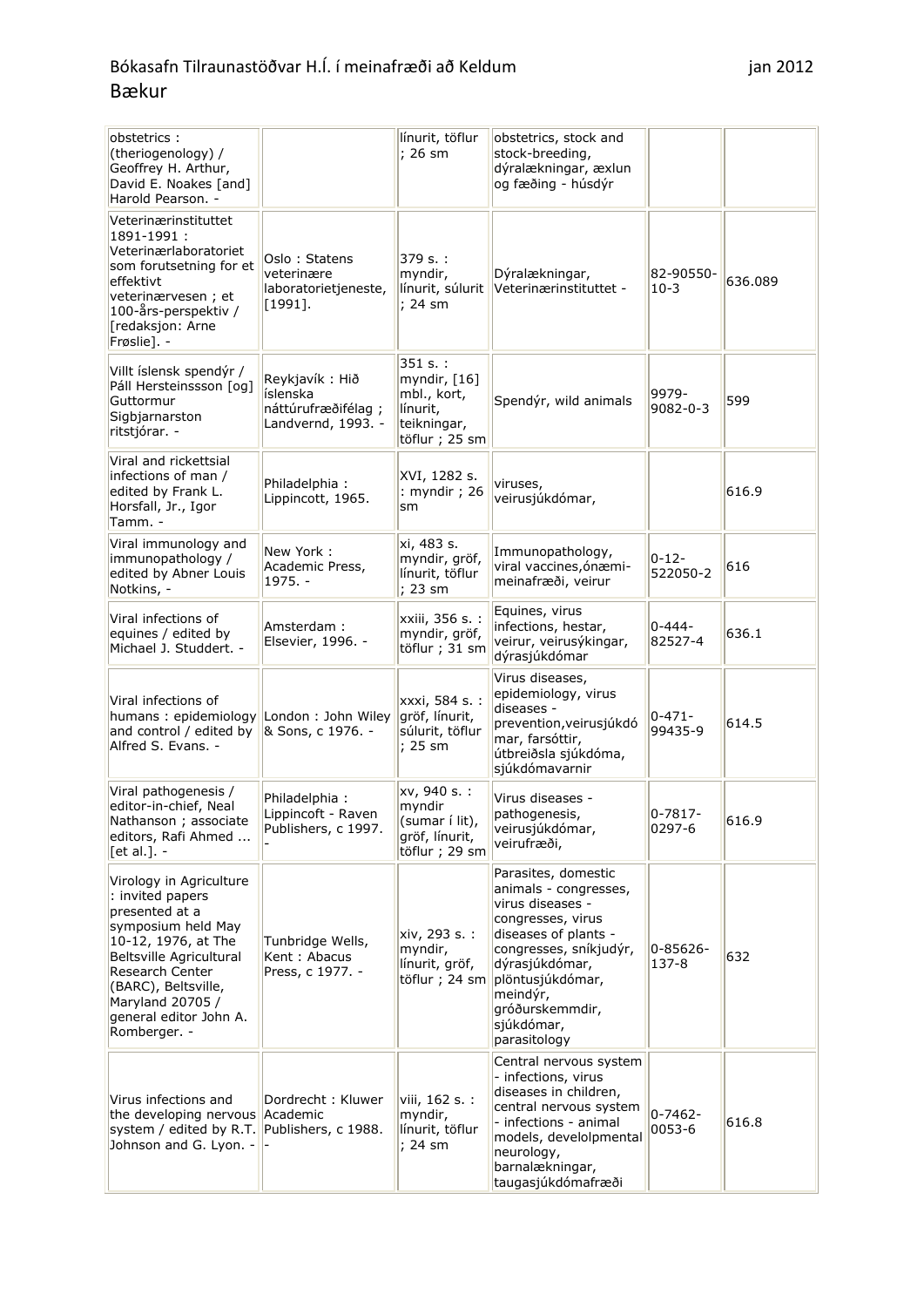| Virus infections of<br>equines / edited by<br>Michael J. Studdert. -                                                                                                                | Amsterdam:<br>Elsevier, 1996. -                                       | xxiii, 356 s. :<br>myndir, gröf,<br>töflur ; 31 sm           | Equines, virus<br>infections, hestar,<br>veirur, veirusýkingar,<br>dýrasjúkdómar       | $0 - 444 -$<br>82527-4  | 636.1  |
|-------------------------------------------------------------------------------------------------------------------------------------------------------------------------------------|-----------------------------------------------------------------------|--------------------------------------------------------------|----------------------------------------------------------------------------------------|-------------------------|--------|
| Virus Morphology /<br>C.R. Madeley. -                                                                                                                                               | Edinburgh:<br>Churchill<br>Livingstone, 1972. -                       | 179 s.<br>myndir ; 24<br> sm                                 | Virus morphology,<br>örverufræði                                                       | 0 4 4 3<br>00923 6      | 576    |
| Viruses and<br>demyelinating diseases<br>/ edited by C.A. Mims,<br>M.L. Cuzner [and] R.E.<br>Kelly. -                                                                               | London: Academic<br>Press, 1983. -                                    | xii, 201 s. :<br>myndir, gröf,<br>línurit, töflur<br>; 24 sm | Virus diseases -<br>congresses,<br>veirusjúkdómar                                      | $0 - 12 -$<br>498280-8  | 616.9  |
| Viruses and<br>invertebrates / edited<br>by A.J. Gibbs. -                                                                                                                           | Amsterdam: North-<br>Holland Publshing<br>Company, 1973. -            | xvi, 673 s. :<br>myndir, töflur<br>; 25 sm                   | Viruses - invertebrates,<br>vírussjúkdómar -<br>hryggleysingjar                        |                         | 576    |
| Viruses of vertebrates<br>/ Christopher<br>Andrewes, H. G.<br>Pereira [and] P. Wildy.                                                                                               | London : Bailliére<br>Tindall, c 1978. -                              | 421 s. : töflur<br>: 24 sm                                   | Viruses, virus diseases,<br>vertebrates - diseases,<br>örverur, veirur,<br>örverufræði | $0 - 7020 -$<br>0678-5  | 576    |
| Windows 98 - á eigin<br>spýtur / Michael B.<br>Karbo ; [Þýðing<br>Margrét Dóra<br>Ragnarsdóttir]. -                                                                                 | Reykjavík: Hemra,<br>1999. -                                          | 79 s. :<br>myndir; 27<br>sm                                  | Windows, tölvur,<br>stýrikerfi                                                         | 9979-<br>$9308 - 6 - 1$ | 005.43 |
| Wirbeltiere im<br>Überblick: eine<br>Praktikumsanleitung /<br>Elizabeth Rogers. -                                                                                                   | Heidelberg: Quelle<br>& Meyer, 1989. -                                | 246 s.:<br>: 25 sm                                           | myndir, töflur Wirbeltiere, hryggdýr                                                   |                         | 596 D  |
| Word 97 - á eigin<br>spýtur / Michael B.<br>Karbo ; þýðing Edda<br>Þorvaldsdóttir. -                                                                                                | Reykjavík: Hemra,<br>1998. -                                          | $77, [2]$ s. :<br>myndir; 27<br>sm                           | Tölvuforrit,<br>ritvinnsluforrit                                                       | 9979-<br>9308-5-3       | 625.5  |
| World Veterinary<br>Congress: papers and<br>short-communications.                                                                                                                   | Paris, 1967. -                                                        |                                                              | 3 b. : myndir, Dýralækningar - þing,<br>töflur ; 23 sm veterinary - congress,          |                         | 636.08 |
| World Veterinary<br>Congress:<br>proceedings. -                                                                                                                                     | Hannover, 1963. -                                                     | 2. b. :<br>myndir, töflur<br>; 24 sm                         | Dýralækningar - þing,<br>veterinary - congress,                                        |                         | 636.08 |
| XI. nordiske<br>veterinærkongress :<br>11th Nordic Veterinary<br>Congress, Bergen 22.-<br>25. juli 1970 :<br>beretning/proceedings.                                                 | Bergen, 1970. -                                                       | 288 s. : töflur<br>: 22 sm                                   | Dýralækningar - þing,                                                                  |                         | 636.08 |
| XII Nordiske<br>Veterinærkongress,<br>Reykjavík 7.-10.<br>august 1974 : foredrag<br>og rapporter $= 12$ .<br>Nordic Veterinary<br>Congress: proceedings<br>/ edited by Erik Blom. - | København: A/S<br>Carl Fr. Mortensen,<br>$1974. -$                    | xix, 300 s. :<br>myndir,<br>línurit, töflur<br>; 21 sm       | Veterinær - congress,<br>dýralækningar -<br>ráðstefnurit,<br>búfjárfræði               |                         | 636.08 |
| XVII. Nordic Veterinary<br>Congress 26-29 july<br>1994, Reykjavík.<br>Iceland : proceedings<br>and abstracts /<br>[general editor:<br>Sigurður Örn<br>Hansson]. -                   | Reykjavík: The<br><b>Icelandic Veterinary</b><br>Association, 1994. - | $2 b. :$ línurit,<br>súlurit, töflur<br>; 20 sm              | Dýralækningar - þing,                                                                  |                         | 636.08 |